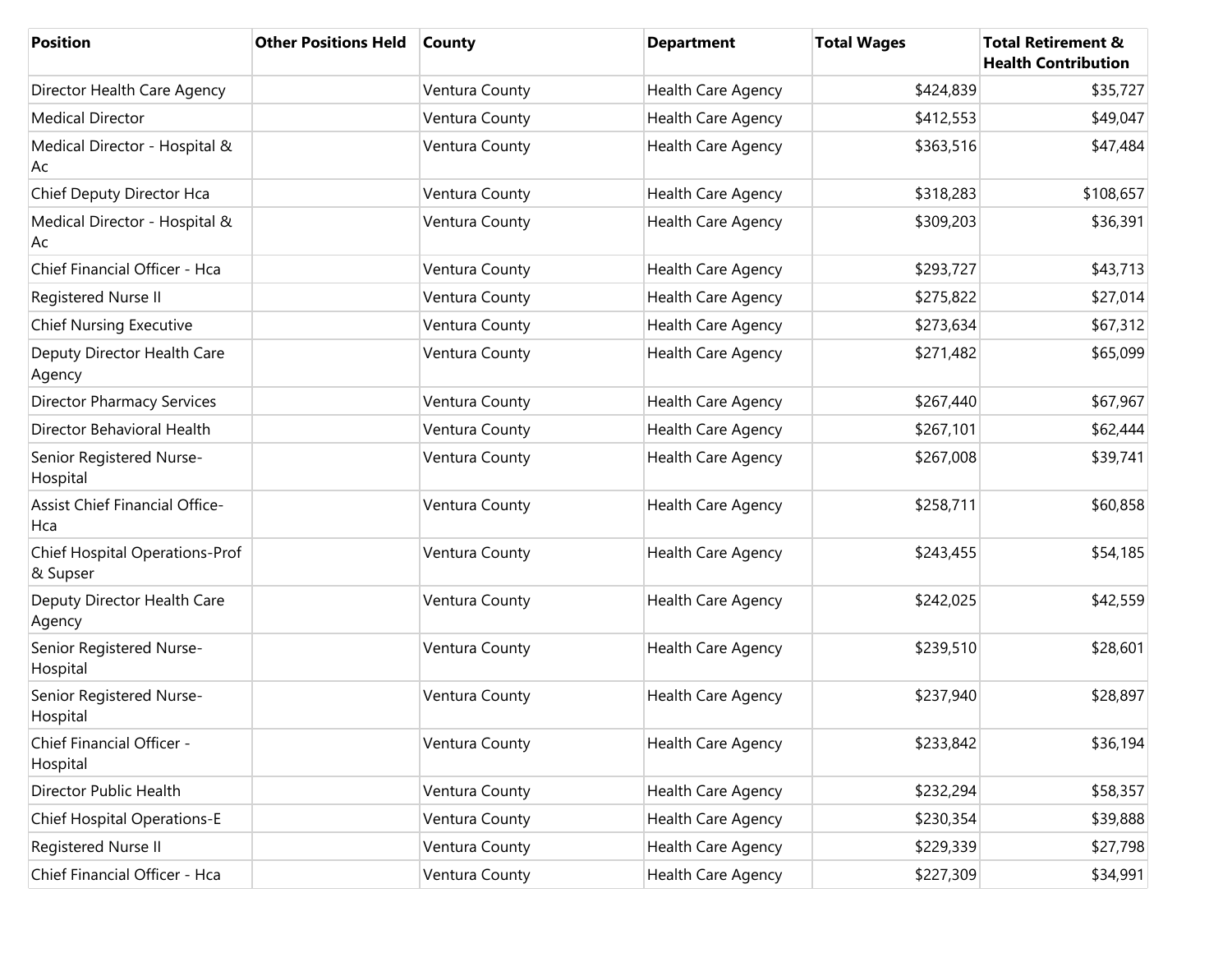| Senior Registered Nurse-<br>Hospital            | Ventura County | Health Care Agency        | \$224,522 | \$41,122 |
|-------------------------------------------------|----------------|---------------------------|-----------|----------|
| Registered Nurse-Mental<br>Health               | Ventura County | Health Care Agency        | \$224,299 | \$27,711 |
| Registered Nurse-Mental<br>Health               | Ventura County | <b>Health Care Agency</b> | \$223,463 | \$26,713 |
| <b>Assist Chief Financial Office-</b><br>Hca    | Ventura County | <b>Health Care Agency</b> | \$222,912 | \$58,881 |
| Senior Registered Nurse-Mh<br>Acutecr           | Ventura County | Health Care Agency        | \$222,817 | \$40,877 |
| <b>Chief Hospital Operations-E</b>              | Ventura County | <b>Health Care Agency</b> | \$219,260 | \$42,355 |
| <b>Chief Hospital Operations</b>                | Ventura County | Health Care Agency        | \$217,702 | \$39,469 |
| Registered Nurse II                             | Ventura County | Health Care Agency        | \$217,315 | \$34,827 |
| <b>Chief Hospital Operations-E</b>              | Ventura County | Health Care Agency        | \$216,083 | \$36,474 |
| Pharmacist II                                   | Ventura County | Health Care Agency        | \$213,627 | \$44,083 |
| <b>Behavioral Health Division</b><br>Manager    | Ventura County | Health Care Agency        | \$211,029 | \$57,825 |
| Pharmacy Supervisor                             | Ventura County | <b>Health Care Agency</b> | \$210,468 | \$65,907 |
| Registered Nurse II                             | Ventura County | Health Care Agency        | \$209,453 | \$28,060 |
| Registered Nurse-Mental<br>Health               | Ventura County | Health Care Agency        | \$208,061 | \$37,243 |
| Senior Registered Nurse-<br>Hospital            | Ventura County | Health Care Agency        | \$206,331 | \$37,797 |
| <b>Behavioral Health Division</b><br>Manager    | Ventura County | <b>Health Care Agency</b> | \$205,263 | \$48,999 |
| Senior Registered Nurse-<br>Hospital            | Ventura County | <b>Health Care Agency</b> | \$204,525 | \$39,814 |
| Senior Registered Nurse-<br>Hospital            | Ventura County | <b>Health Care Agency</b> | \$204,020 | \$36,443 |
| <b>Circulating Operating Room</b><br><b>Nrs</b> | Ventura County | Health Care Agency        | \$203,660 | \$32,047 |
| Senior Registered Nurse - Amb<br>Care           | Ventura County | Health Care Agency        | \$202,616 | \$30,436 |
| Radiologic Specialist IV                        | Ventura County | Health Care Agency        | \$202,149 | \$61,317 |
| Radiologic Specialist IV                        | Ventura County | Health Care Agency        | \$201,832 | \$40,803 |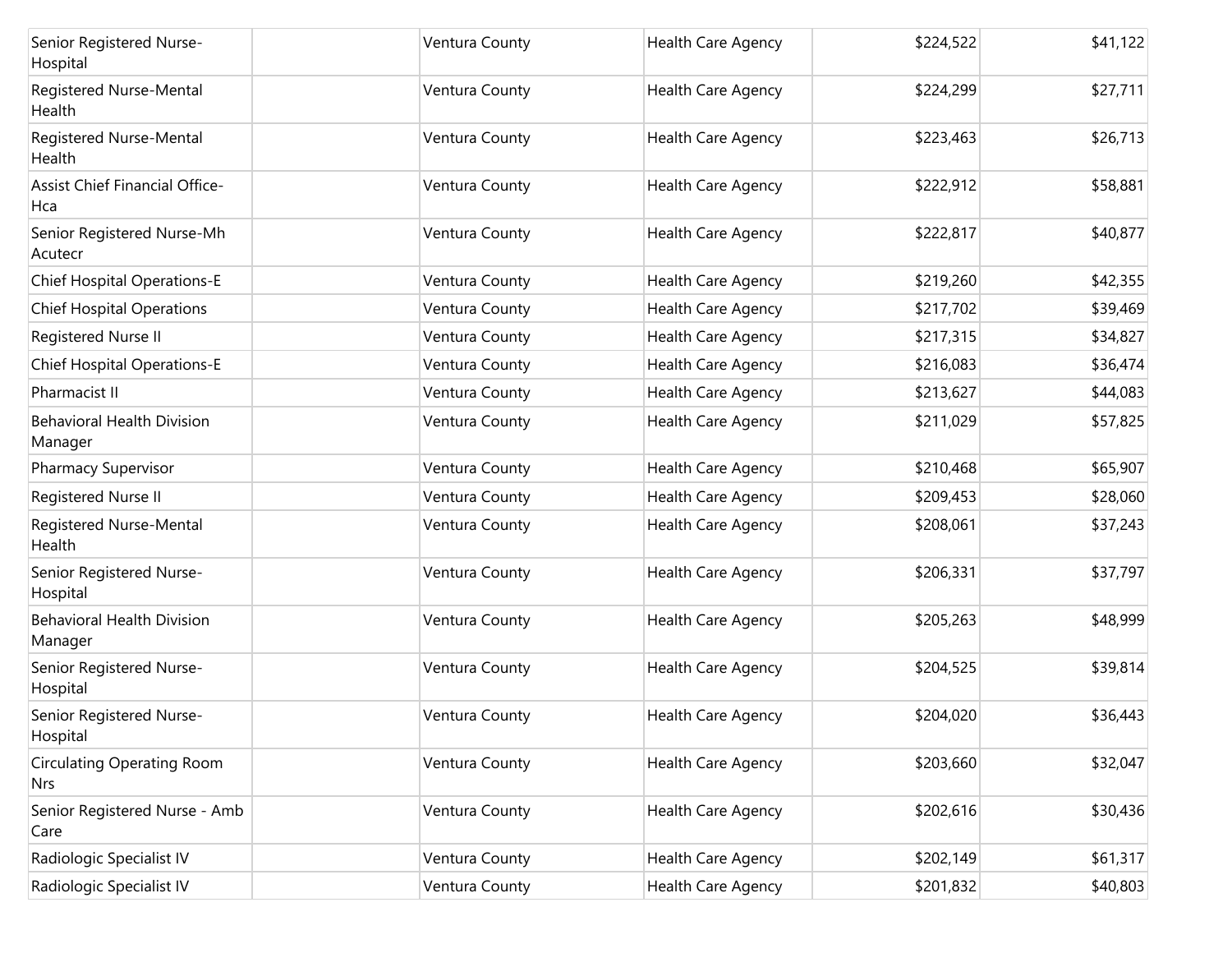| Senior Registered Nurse-<br>Hospital            | Ventura County | Health Care Agency        | \$201,815 | \$39,336 |
|-------------------------------------------------|----------------|---------------------------|-----------|----------|
| Ems Administrator                               | Ventura County | Health Care Agency        | \$201,493 | \$44,687 |
| Registered Nurse-Mental<br>Health               | Ventura County | <b>Health Care Agency</b> | \$201,401 | \$27,494 |
| Senior Registered Nurse-<br>Hospital            | Ventura County | <b>Health Care Agency</b> | \$200,562 | \$39,096 |
| <b>Behavioral Health Division</b><br>Manager    | Ventura County | <b>Health Care Agency</b> | \$197,196 | \$51,073 |
| Senior Registered Nurse-<br>Hospital            | Ventura County | Health Care Agency        | \$197,154 | \$38,591 |
| Radiologic Specialist II                        | Ventura County | Health Care Agency        | \$195,019 | \$50,870 |
| Registered Nurse-Mental<br>Health               | Ventura County | Health Care Agency        | \$193,768 | \$38,691 |
| Senior Registered Nurse-<br>Hospital            | Ventura County | Health Care Agency        | \$193,690 | \$39,747 |
| Pharmacy Supervisor                             | Ventura County | Health Care Agency        | \$192,941 | \$42,948 |
| <b>Circulating Operating Room</b><br><b>Nrs</b> | Ventura County | <b>Health Care Agency</b> | \$192,907 | \$42,945 |
| Manager-Rehabilitation<br>Services              | Ventura County | <b>Health Care Agency</b> | \$189,778 | \$41,742 |
| Registered Nurse II                             | Ventura County | Health Care Agency        | \$188,748 | \$38,854 |
| Pharmacist II                                   | Ventura County | Health Care Agency        | \$188,635 | \$43,175 |
| Senior Registered Nurse-<br>Hospital            | Ventura County | Health Care Agency        | \$187,455 | \$41,819 |
| Registered Nurse-Mental<br>Health               | Ventura County | Health Care Agency        | \$185,873 | \$31,178 |
| Senior Registered Nurse-<br>Hospital            | Ventura County | Health Care Agency        | \$185,221 | \$39,672 |
| Senior Registered Nurse-<br>Hospital            | Ventura County | Health Care Agency        | \$185,095 | \$39,068 |
| Senior Registered Nurse-<br>Hospital            | Ventura County | Health Care Agency        | \$185,052 | \$39,338 |
| Radiologic Specialist II                        | Ventura County | Health Care Agency        | \$184,613 | \$39,645 |
| Senior Behavioral Health<br>Manager             | Ventura County | Health Care Agency        | \$184,196 | \$46,987 |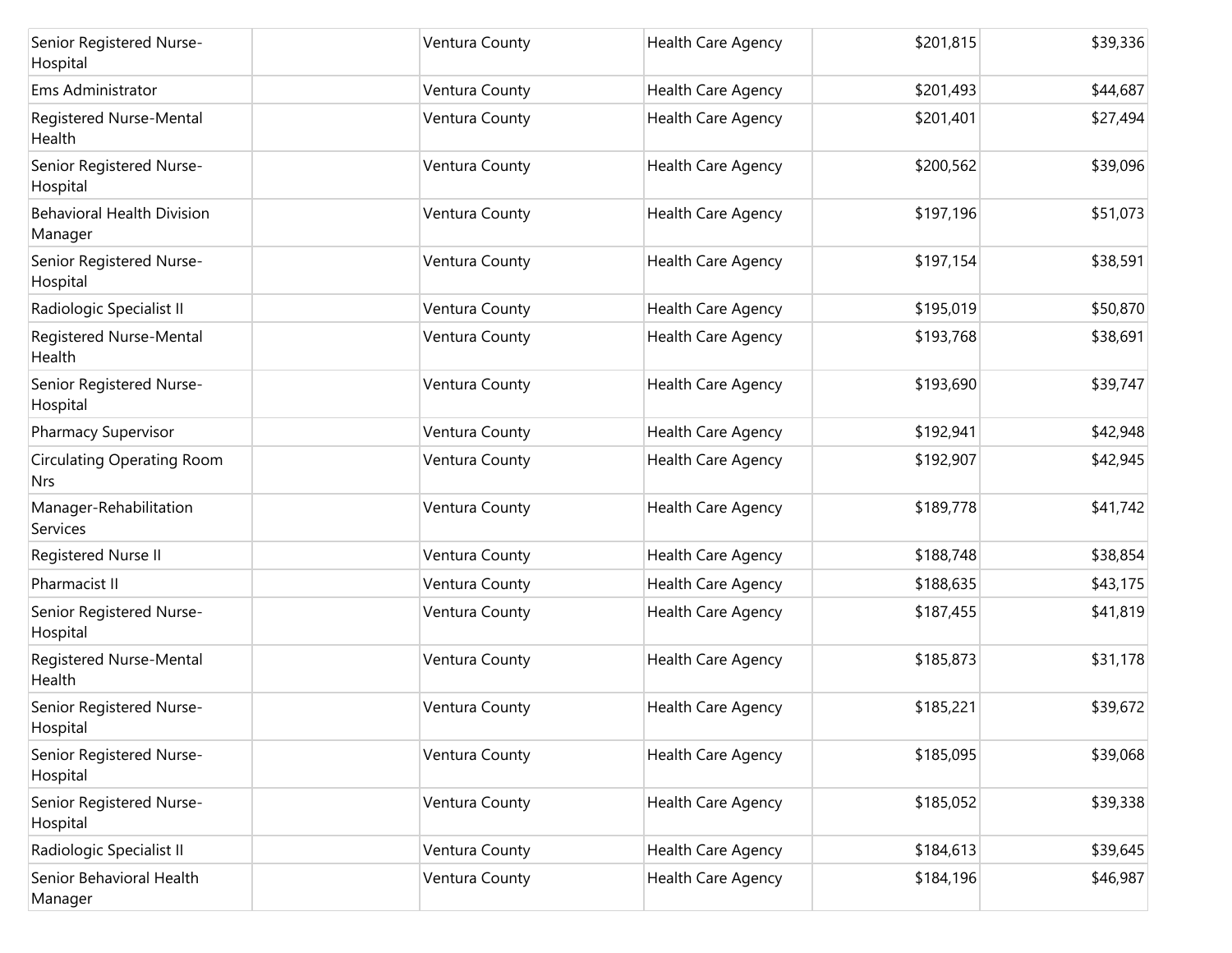| <b>Circulating Operating Room</b><br>Nrs     | Ventura County | <b>Health Care Agency</b> | \$183,694 | \$41,866 |
|----------------------------------------------|----------------|---------------------------|-----------|----------|
| Senior Registered Nurse-<br>Hospital         | Ventura County | Health Care Agency        | \$183,384 | \$37,005 |
| Pharmacist II                                | Ventura County | Health Care Agency        | \$182,698 | \$43,747 |
| Registered Nurse-Mental<br>Health            | Ventura County | Health Care Agency        | \$182,583 | \$36,771 |
| <b>Behavioral Health Division</b><br>Manager | Ventura County | Health Care Agency        | \$182,476 | \$38,930 |
| Senior Nuclear Medicine Tech                 | Ventura County | Health Care Agency        | \$182,429 | \$59,530 |
| Pharmacist II                                | Ventura County | Health Care Agency        | \$182,304 | \$55,223 |
| Clinical Nurse Manager                       | Ventura County | Health Care Agency        | \$181,835 | \$50,334 |
| <b>Behavioral Health Division</b><br>Manager | Ventura County | Health Care Agency        | \$181,503 | \$50,117 |
| Senior Registered Nurse-<br>Hospital         | Ventura County | Health Care Agency        | \$180,985 | \$26,193 |
| Per Diem Registered Nurse II                 | Ventura County | Health Care Agency        | \$180,840 | \$38,382 |
| Senior Registered Nurse-<br>Hospital         | Ventura County | Health Care Agency        | \$180,800 | \$35,574 |
| Manager Accounting II                        | Ventura County | <b>Health Care Agency</b> | \$180,407 | \$38,344 |
| Manager Accounting-Hospital                  | Ventura County | Health Care Agency        | \$180,307 | \$51,055 |
| Senior Registered Nurse-<br>Hospital         | Ventura County | <b>Health Care Agency</b> | \$179,853 | \$43,170 |
| Registered Nurse II                          | Ventura County | Health Care Agency        | \$179,792 | \$38,214 |
| Senior Physical Therapist                    | Ventura County | Health Care Agency        | \$179,317 | \$39,240 |
| Pharmacist II                                | Ventura County | Health Care Agency        | \$179,160 | \$57,104 |
| Registered Nurse II                          | Ventura County | Health Care Agency        | \$178,901 | \$36,244 |
| Pharmacist II                                | Ventura County | <b>Health Care Agency</b> | \$178,811 | \$43,603 |
| Clinical Nurse Manager                       | Ventura County | Health Care Agency        | \$178,539 | \$46,205 |
| <b>Director Laboratory Services</b>          | Ventura County | Health Care Agency        | \$178,496 | \$48,602 |
| Registered Nurse II                          | Ventura County | Health Care Agency        | \$178,455 | \$26,558 |
| Senior Registered Nurse-<br>Hospital         | Ventura County | Health Care Agency        | \$178,343 | \$38,396 |
| Psychiatric Technician-Ipu                   | Ventura County | <b>Health Care Agency</b> | \$177,914 | \$27,992 |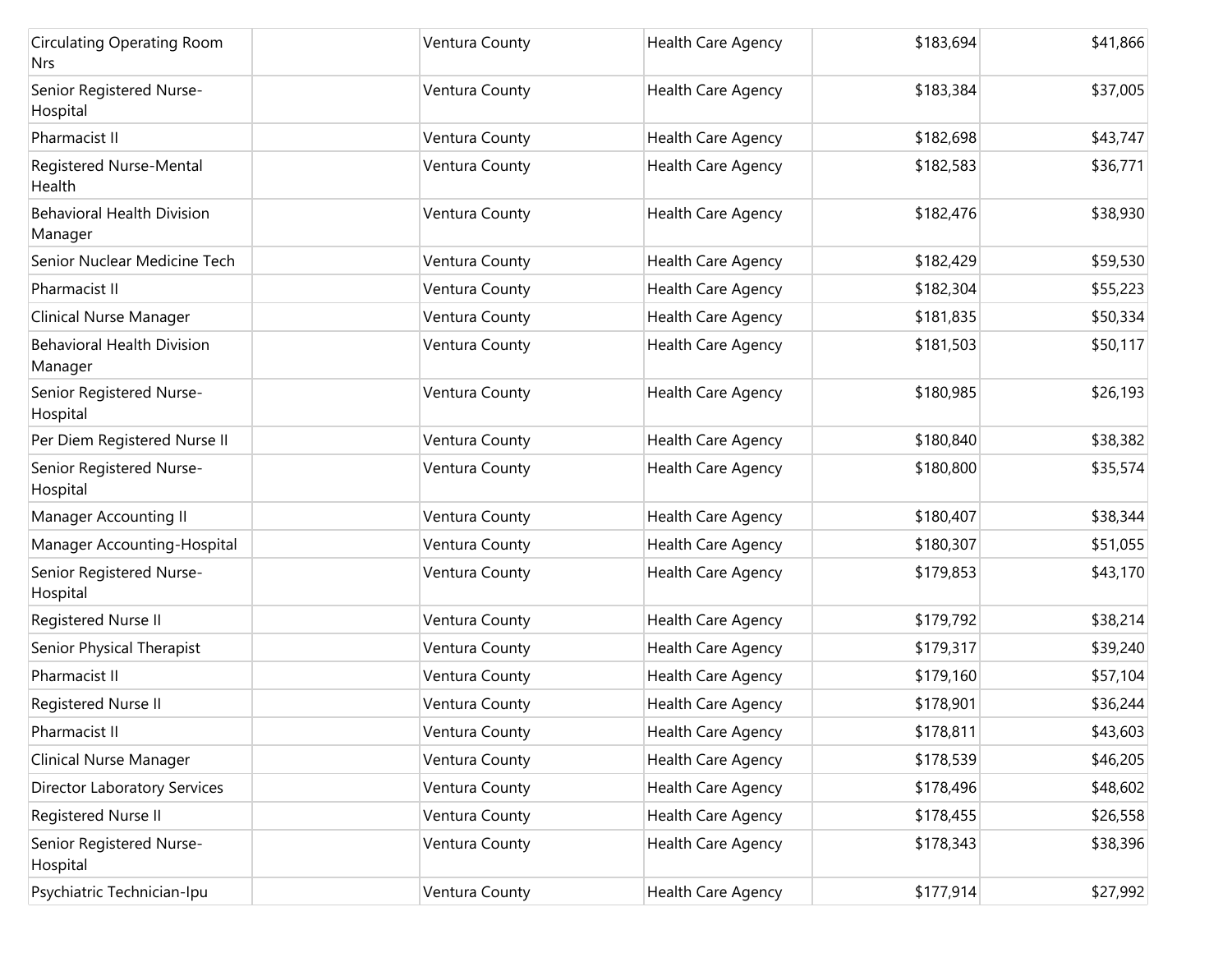| Radiologic Specialist II                        | Ventura County | Health Care Agency | \$177,697 | \$50,808 |
|-------------------------------------------------|----------------|--------------------|-----------|----------|
| Senior Registered Nurse-<br>Hospital            | Ventura County | Health Care Agency | \$176,340 | \$39,208 |
| Pharmacist II                                   | Ventura County | Health Care Agency | \$175,941 | \$45,415 |
| <b>Circulating Operating Room</b><br>Nrs        | Ventura County | Health Care Agency | \$175,886 | \$34,685 |
| <b>Pharmacy Supervisor</b>                      | Ventura County | Health Care Agency | \$175,067 | \$56,422 |
| Senior Registered Nurse-Public<br>Health        | Ventura County | Health Care Agency | \$174,924 | \$31,677 |
| <b>Chief Hospital Operations-E</b>              | Ventura County | Health Care Agency | \$174,745 | \$40,190 |
| Pharmacist II                                   | Ventura County | Health Care Agency | \$174,517 | \$40,789 |
| Pharmacist II                                   | Ventura County | Health Care Agency | \$174,459 | \$43,365 |
| Clinical Nurse Manager                          | Ventura County | Health Care Agency | \$174,113 | \$42,911 |
| <b>Manager-Patient Services</b>                 | Ventura County | Health Care Agency | \$173,915 | \$39,814 |
| Clinical Nurse Manager                          | Ventura County | Health Care Agency | \$173,594 | \$50,376 |
| <b>Circulating Operating Room</b><br>Nrs        | Ventura County | Health Care Agency | \$173,551 | \$41,374 |
| Pharmacist II                                   | Ventura County | Health Care Agency | \$173,385 | \$43,930 |
| <b>Clinical Nurse Manager</b>                   | Ventura County | Health Care Agency | \$172,371 | \$45,960 |
| Pharmacist II                                   | Ventura County | Health Care Agency | \$172,229 | \$43,452 |
| Pharmacist II                                   | Ventura County | Health Care Agency | \$172,133 | \$56,240 |
| Registered Nurse II                             | Ventura County | Health Care Agency | \$171,378 | \$37,083 |
| Clinical Lab Scientist III                      | Ventura County | Health Care Agency | \$171,010 | \$48,765 |
| <b>Clinical Nurse Manager</b>                   | Ventura County | Health Care Agency | \$170,969 | \$45,627 |
| Manager Accounting-Hospital                     | Ventura County | Health Care Agency | \$170,055 | \$41,050 |
| Pharmacist II                                   | Ventura County | Health Care Agency | \$169,922 | \$55,307 |
| Senior Registered Nurse-<br>Hospital            | Ventura County | Health Care Agency | \$169,487 | \$28,947 |
| Radiologic Specialist IV                        | Ventura County | Health Care Agency | \$169,467 | \$55,232 |
| Senior Registered Nurse-<br>Hospital            | Ventura County | Health Care Agency | \$169,219 | \$37,467 |
| <b>Circulating Operating Room</b><br><b>Nrs</b> | Ventura County | Health Care Agency | \$169,170 | \$37,334 |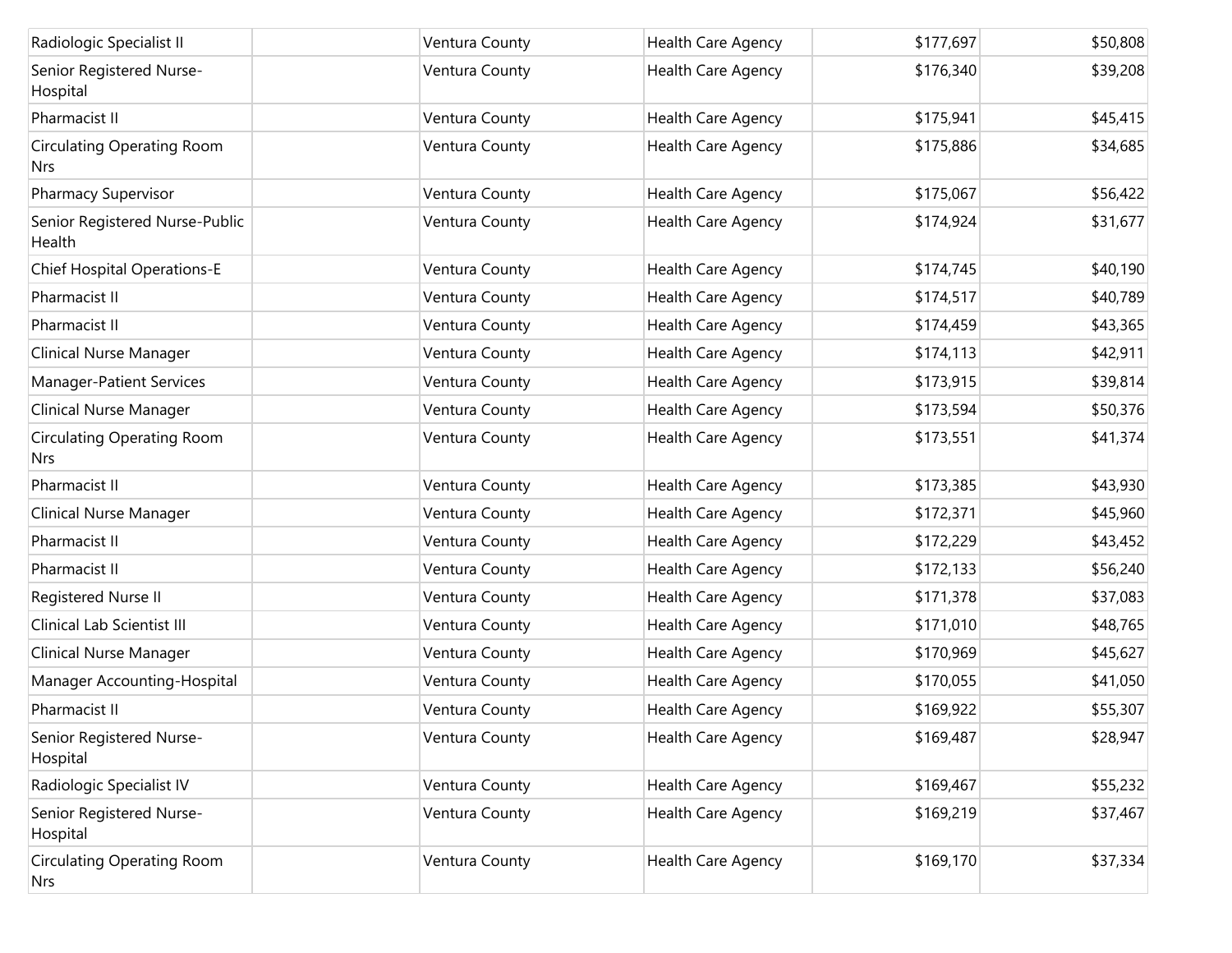| Senior Registered Nurse-<br>Hospital            | Ventura County | <b>Health Care Agency</b> | \$168,995 | \$38,532 |
|-------------------------------------------------|----------------|---------------------------|-----------|----------|
| Pharmacist II                                   | Ventura County | Health Care Agency        | \$168,822 | \$45,862 |
| Registered Nurse II                             | Ventura County | Health Care Agency        | \$168,750 | \$36,064 |
| <b>Circulating Operating Room</b><br><b>Nrs</b> | Ventura County | Health Care Agency        | \$168,111 | \$38,160 |
| Psychiatric Technician-Ipu                      | Ventura County | Health Care Agency        | \$167,849 | \$29,900 |
| Senior Registered Nurse-<br>Hospital            | Ventura County | Health Care Agency        | \$167,425 | \$27,906 |
| Hospital Nurse Manager                          | Ventura County | Health Care Agency        | \$167,418 | \$37,505 |
| Director Public Health Nursing                  | Ventura County | Health Care Agency        | \$167,197 | \$48,013 |
| Registered Nurse II                             | Ventura County | Health Care Agency        | \$167,016 | \$36,907 |
| Pharmacist II                                   | Ventura County | Health Care Agency        | \$166,645 | \$58,689 |
| Senior Registered Nurse-<br>Hospital            | Ventura County | Health Care Agency        | \$166,607 | \$37,437 |
| Registered Nurse II                             | Ventura County | Health Care Agency        | \$166,356 | \$27,384 |
| Registered Nurse II                             | Ventura County | Health Care Agency        | \$165,233 | \$27,820 |
| Pharmacist II                                   | Ventura County | Health Care Agency        | \$165,145 | \$58,828 |
| Radiologic Technologist                         | Ventura County | Health Care Agency        | \$165,036 | \$44,397 |
| Clinical Nurse Manager                          | Ventura County | Health Care Agency        | \$164,576 | \$40,153 |
| Nuclear Medicine Technologist                   | Ventura County | Health Care Agency        | \$163,919 | \$50,566 |
| Senior Registered Nurse-<br>Hospital            | Ventura County | Health Care Agency        | \$163,877 | \$36,786 |
| <b>Chief Hospital Operations-E</b>              | Ventura County | Health Care Agency        | \$163,304 | \$47,044 |
| Pharmacist II                                   | Ventura County | Health Care Agency        | \$163,069 | \$41,946 |
| Radiologic Specialist II                        | Ventura County | Health Care Agency        | \$162,646 | \$48,208 |
| Supervisor-Mental Health<br>Services-Inpt       | Ventura County | Health Care Agency        | \$162,481 | \$37,774 |
| Registered Nurse II                             | Ventura County | Health Care Agency        | \$162,443 | \$35,715 |
| Senior Registered Nurse-<br>Hospital            | Ventura County | Health Care Agency        | \$162,136 | \$26,610 |
| Senior Registered Nurse-<br>Hospital            | Ventura County | Health Care Agency        | \$161,464 | \$36,450 |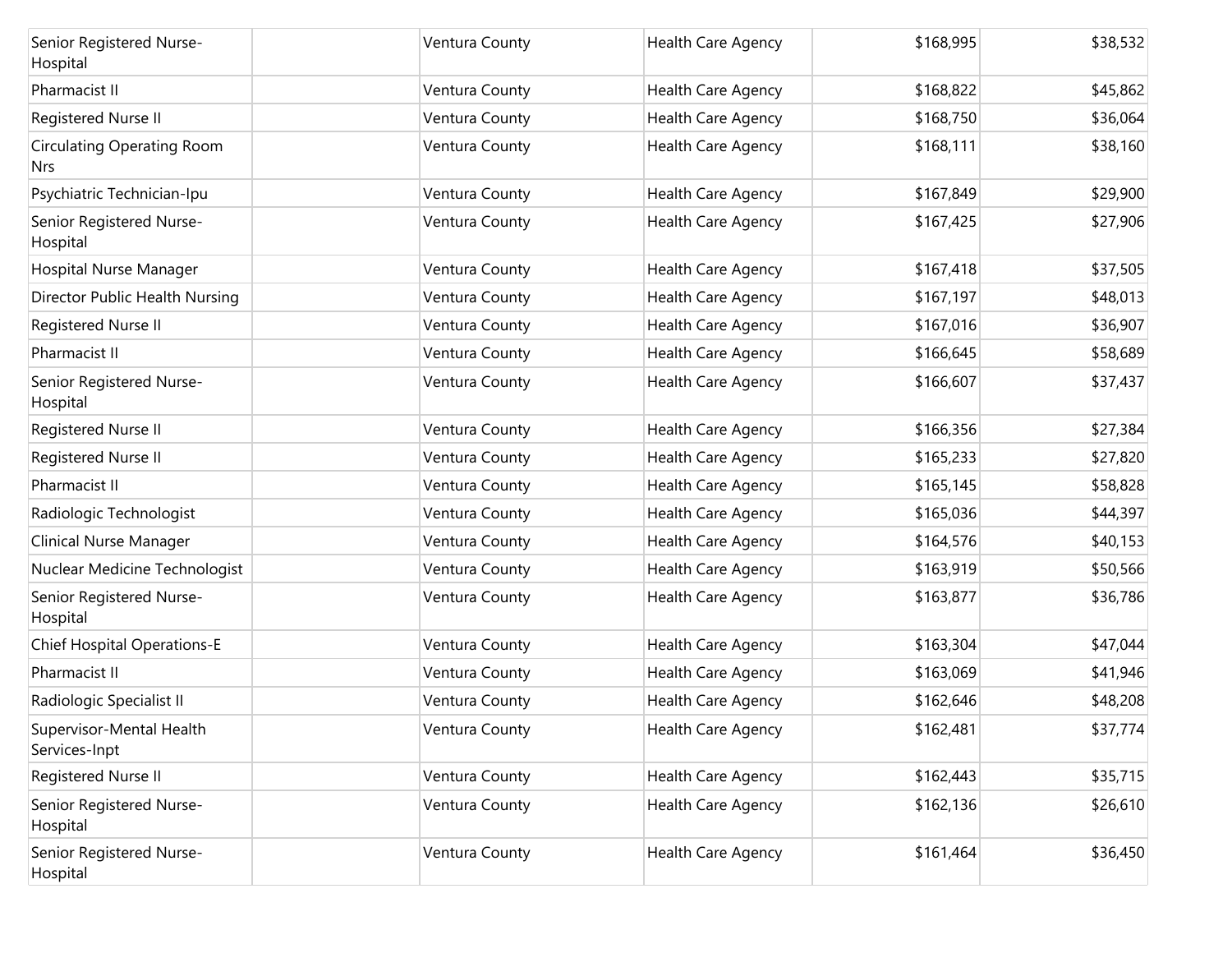| Senior Registered Nurse-<br>Hospital      | Ventura County | Health Care Agency        | \$161,423 | \$34,654 |
|-------------------------------------------|----------------|---------------------------|-----------|----------|
| Clinical Nurse Manager                    | Ventura County | <b>Health Care Agency</b> | \$161,323 | \$46,578 |
| Senior Maintenance Electrician            | Ventura County | Health Care Agency        | \$161,155 | \$27,496 |
| Senior Registered Nurse-<br>Hospital      | Ventura County | Health Care Agency        | \$161,125 | \$35,292 |
| Pharmacist II                             | Ventura County | Health Care Agency        | \$161,123 | \$43,326 |
| Senior Behavioral Health<br>Manager       | Ventura County | Health Care Agency        | \$160,979 | \$44,049 |
| Registered Nurse-Mental<br>Health         | Ventura County | Health Care Agency        | \$160,955 | \$21,144 |
| Senior Registered Nurse - Amb<br>Care     | Ventura County | Health Care Agency        | \$160,670 | \$28,019 |
| Pharmacist II                             | Ventura County | Health Care Agency        | \$160,215 | \$43,721 |
| <b>Circulating Operating Room</b><br>Nrs  | Ventura County | <b>Health Care Agency</b> | \$159,200 | \$29,348 |
| Senior Registered Nurse-<br>Mental Health | Ventura County | Health Care Agency        | \$159,131 | \$39,563 |
| Senior Registered Nurse-<br>Hospital      | Ventura County | Health Care Agency        | \$158,664 | \$38,149 |
| Senior Manager Accounting                 | Ventura County | <b>Health Care Agency</b> | \$158,004 | \$37,245 |
| Senior Registered Nurse-<br>Hospital      | Ventura County | Health Care Agency        | \$157,591 | \$37,946 |
| Registered Nurse II                       | Ventura County | <b>Health Care Agency</b> | \$157,360 | \$26,815 |
| Senior Registered Nurse-<br>Hospital      | Ventura County | Health Care Agency        | \$157,168 | \$37,253 |
| Clinical Nurse Manager                    | Ventura County | Health Care Agency        | \$157,034 | \$43,244 |
| Registered Nurse II                       | Ventura County | Health Care Agency        | \$157,015 | \$36,032 |
| Pharmacist II                             | Ventura County | Health Care Agency        | \$156,914 | \$43,427 |
| Psychiatric Technician-Ipu                | Ventura County | Health Care Agency        | \$156,607 | \$29,464 |
| Pharmacy Supervisor                       | Ventura County | Health Care Agency        | \$156,405 | \$55,010 |
| Senior Registered Nurse-<br>Hospital      | Ventura County | Health Care Agency        | \$156,266 | \$28,152 |
| <b>Clinical Nurse Manager</b>             | Ventura County | Health Care Agency        | \$156,028 | \$39,537 |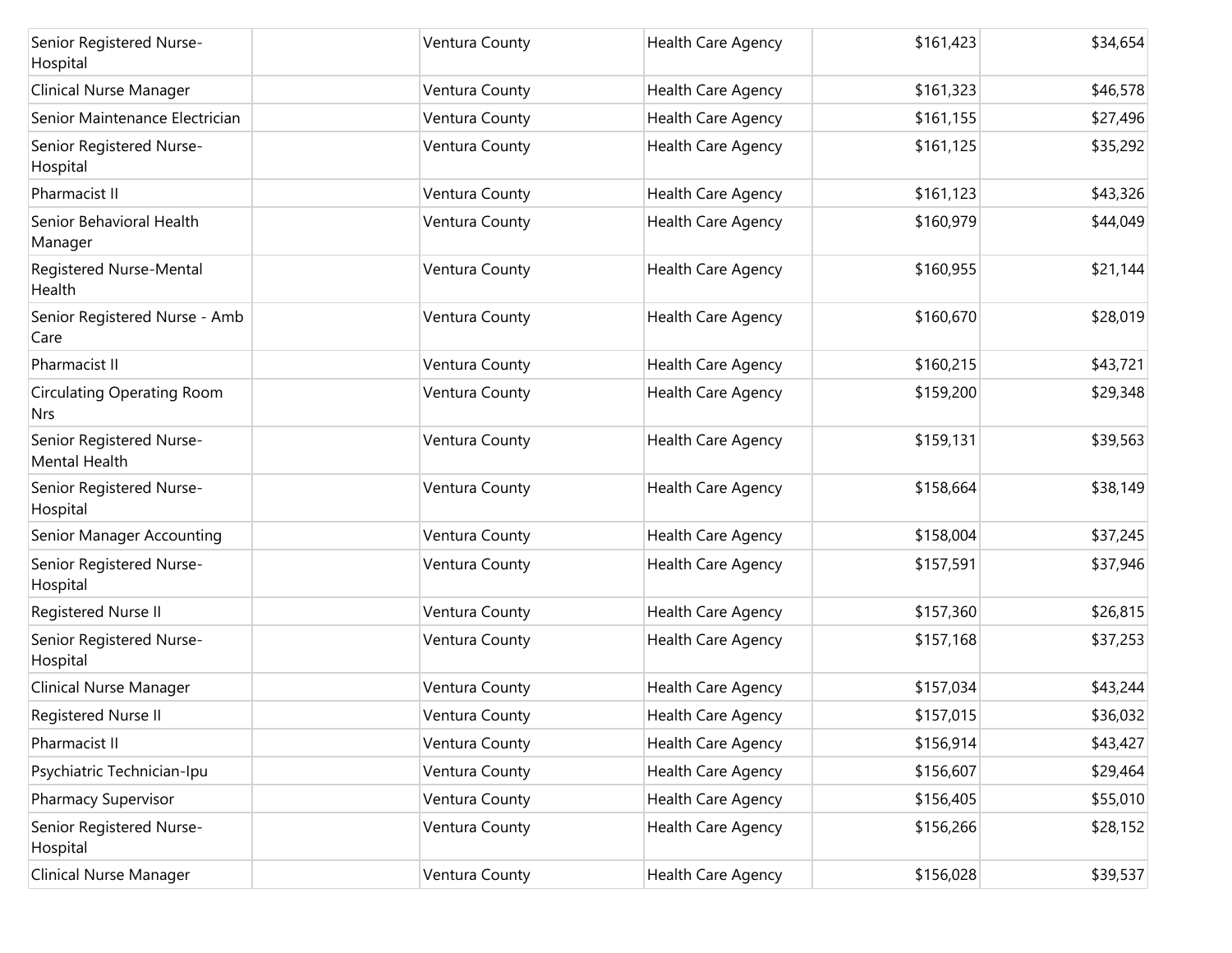| Senior Registered Nurse-<br>Hospital            | Ventura County | <b>Health Care Agency</b> | \$155,966 | \$37,729 |
|-------------------------------------------------|----------------|---------------------------|-----------|----------|
| Radiologic Specialist I                         | Ventura County | Health Care Agency        | \$155,833 | \$38,929 |
| Clinical Nurse Manager                          | Ventura County | Health Care Agency        | \$155,762 | \$39,349 |
| Assist Insurance Services Adm                   | Ventura County | Health Care Agency        | \$155,441 | \$46,759 |
| Senior Registered Nurse-<br>Mental Health       | Ventura County | Health Care Agency        | \$154,917 | \$35,093 |
| Senior Behavioral Health<br>Manager             | Ventura County | Health Care Agency        | \$154,841 | \$42,632 |
| Senior Registered Nurse-<br>Hospital            | Ventura County | Health Care Agency        | \$154,267 | \$36,294 |
| Senior Registered Nurse-<br>Hospital            | Ventura County | Health Care Agency        | \$153,515 | \$27,703 |
| Radiologic Specialist I                         | Ventura County | Health Care Agency        | \$152,604 | \$43,634 |
| Manager-Imaging Services                        | Ventura County | Health Care Agency        | \$152,556 | \$40,996 |
| Senior Registered Nurse-<br>Hospital            | Ventura County | Health Care Agency        | \$151,837 | \$33,941 |
| Senior Registered Nurse-<br>Mental Health       | Ventura County | Health Care Agency        | \$151,797 | \$36,795 |
| Senior Registered Nurse-<br>Hospital            | Ventura County | Health Care Agency        | \$151,344 | \$37,245 |
| Registered Nurse II                             | Ventura County | Health Care Agency        | \$151,304 | \$25,173 |
| <b>Chief Hospital Operations-E</b>              | Ventura County | Health Care Agency        | \$151,099 | \$39,262 |
| Clinical Lab Scientist III                      | Ventura County | Health Care Agency        | \$150,869 | \$41,958 |
| Behavioral Health Manager II                    | Ventura County | Health Care Agency        | \$150,658 | \$41,792 |
| <b>Circulating Operating Room</b><br><b>Nrs</b> | Ventura County | Health Care Agency        | \$150,419 | \$38,847 |
| Behavioral Health Manager II                    | Ventura County | Health Care Agency        | \$150,341 | \$42,030 |
| Behavioral Health Manager II                    | Ventura County | Health Care Agency        | \$150,127 | \$45,986 |
| Registered Nurse-Public Health                  | Ventura County | Health Care Agency        | \$149,843 | \$32,240 |
| Assist Insurance Services Adm                   | Ventura County | Health Care Agency        | \$149,436 | \$36,973 |
| Radiologic Specialist II                        | Ventura County | Health Care Agency        | \$149,379 | \$44,442 |
| Behavioral Health Manager II                    | Ventura County | Health Care Agency        | \$149,324 | \$44,775 |
| Registered Nurse II                             | Ventura County | Health Care Agency        | \$149,187 | \$35,408 |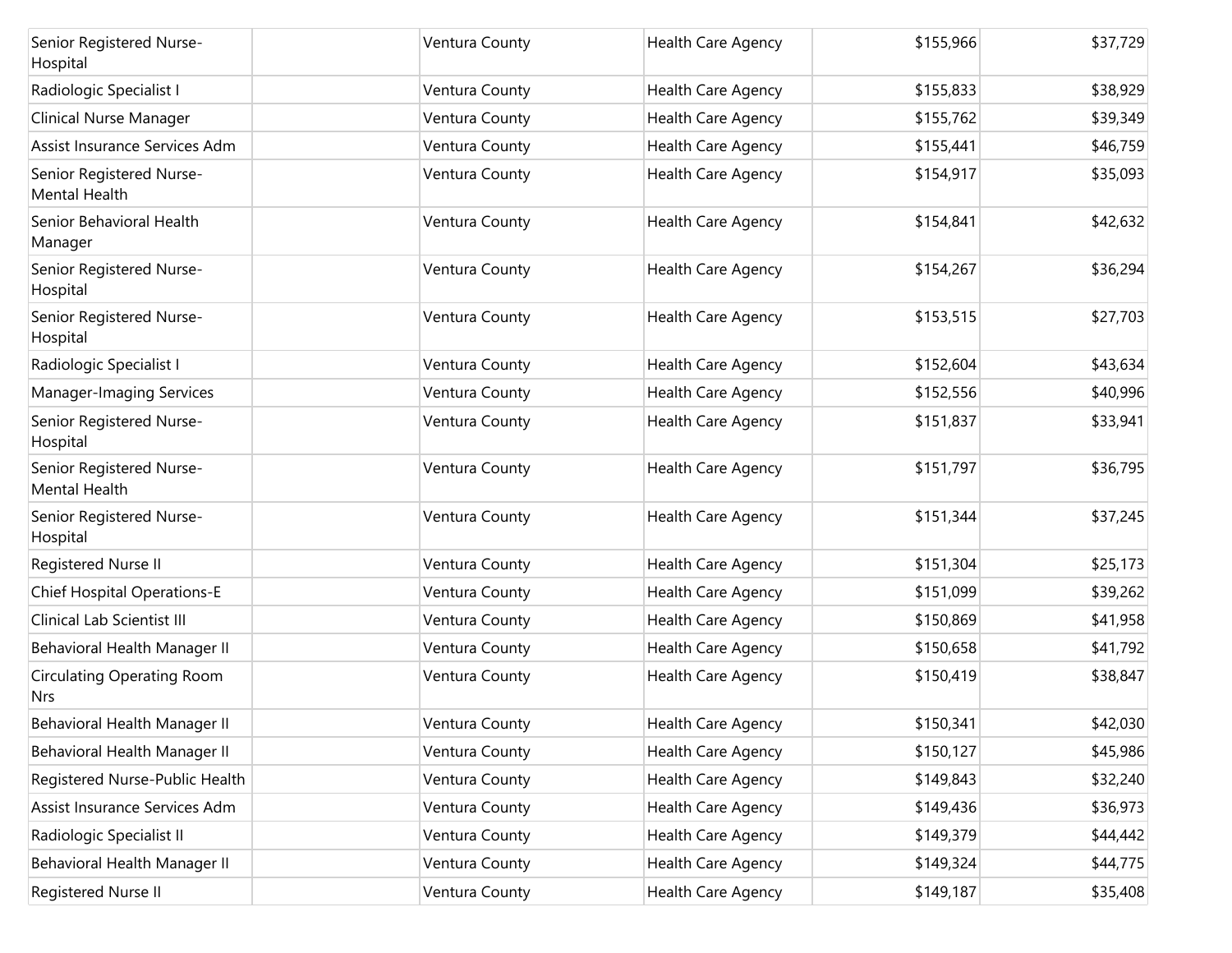| Registered Nurse II                             | Ventura County | Health Care Agency        | \$148,904 | \$26,430 |
|-------------------------------------------------|----------------|---------------------------|-----------|----------|
| Senior Registered Nurse-<br>Hospital            | Ventura County | Health Care Agency        | \$148,874 | \$32,339 |
| <b>Circulating Operating Room</b><br>Nrs.       | Ventura County | Health Care Agency        | \$148,799 | \$29,693 |
| <b>Circulating Operating Room</b><br><b>Nrs</b> | Ventura County | Health Care Agency        | \$148,480 | \$38,176 |
| Deputy Director Health Care<br>Agency           | Ventura County | Health Care Agency        | \$148,357 | \$30,295 |
| Per Diem Registered Nurse II                    | Ventura County | Health Care Agency        | \$148,292 | \$14,431 |
| Senior Behavioral Health<br>Manager             | Ventura County | Health Care Agency        | \$148,171 | \$41,529 |
| Office Systems Coordinator II                   | Ventura County | Health Care Agency        | \$148,118 | \$38,011 |
| Behavioral Health Manager II                    | Ventura County | Health Care Agency        | \$147,887 | \$41,531 |
| Registered Nurse-Mental<br>Health               | Ventura County | Health Care Agency        | \$147,807 | \$27,758 |
| Senior Registered Nurse-<br>Hospital            | Ventura County | Health Care Agency        | \$147,729 | \$35,812 |
| Staff/Services Manager III                      | Ventura County | Health Care Agency        | \$147,504 | \$41,373 |
| Manager Accounting II                           | Ventura County | Health Care Agency        | \$147,404 | \$41,107 |
| Senior Registered Nurse-Mh<br>Acutecr           | Ventura County | Health Care Agency        | \$147,143 | \$39,064 |
| Registered Nurse II                             | Ventura County | Health Care Agency        | \$147,112 | \$26,415 |
| Supervisor-Public Health<br><b>Services</b>     | Ventura County | Health Care Agency        | \$147,079 | \$39,105 |
| Senior Registered Nurse-Mh<br>Acutecr           | Ventura County | Health Care Agency        | \$146,752 | \$37,887 |
| Radiologic Specialist I                         | Ventura County | Health Care Agency        | \$146,687 | \$36,123 |
| Registered Nurse II                             | Ventura County | Health Care Agency        | \$146,281 | \$26,870 |
| Senior Registered Nurse-<br>Hospital            | Ventura County | Health Care Agency        | \$146,245 | \$37,039 |
| Senior Registered Nurse-<br>Hospital            | Ventura County | Health Care Agency        | \$146,108 | \$36,890 |
| Clinical Nurse Manager                          | Ventura County | <b>Health Care Agency</b> | \$146,009 | \$36,633 |
| Behavioral Health Manager II                    | Ventura County | Health Care Agency        | \$145,784 | \$45,287 |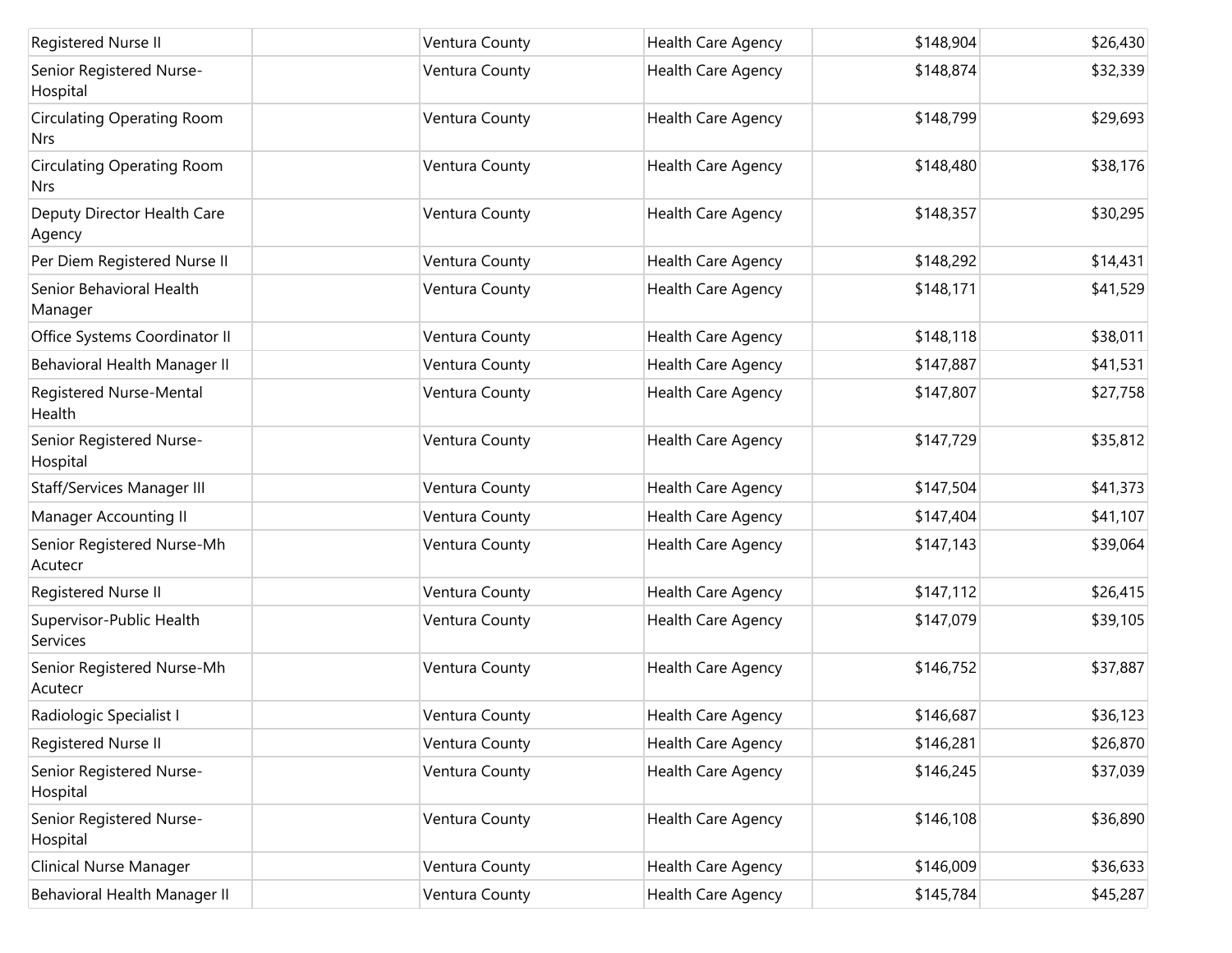| Senior Registered Nurse-<br>Hospital      | Ventura County | Health Care Agency        | \$145,534 | \$37,799 |
|-------------------------------------------|----------------|---------------------------|-----------|----------|
| Radiologic Specialist I                   | Ventura County | Health Care Agency        | \$145,445 | \$45,822 |
| Senior Registered Nurse-Mh<br>Acutecr     | Ventura County | Health Care Agency        | \$145,218 | \$39,045 |
| Senior Registered Nurse-<br>Hospital      | Ventura County | Health Care Agency        | \$144,952 | \$36,740 |
| Registered Nurse II                       | Ventura County | Health Care Agency        | \$144,908 | \$36,655 |
| Radiologic Specialist I                   | Ventura County | Health Care Agency        | \$144,840 | \$37,045 |
| Senior Registered Nurse-<br>Hospital      | Ventura County | Health Care Agency        | \$144,804 | \$30,433 |
| Registered Nurse-Public Health            | Ventura County | Health Care Agency        | \$144,359 | \$33,201 |
| Supervising Public Health<br>Nurse        | Ventura County | Health Care Agency        | \$144,254 | \$41,007 |
| Senior Registered Nurse-<br>Hospital      | Ventura County | Health Care Agency        | \$144,127 | \$36,244 |
| Registered Nurse II                       | Ventura County | Health Care Agency        | \$144,020 | \$36,138 |
| Senior Registered Nurse-<br>Mental Health | Ventura County | Health Care Agency        | \$143,933 | \$36,863 |
| Behavioral Health Manager II              | Ventura County | <b>Health Care Agency</b> | \$143,876 | \$41,040 |
| Registered Nurse II                       | Ventura County | Health Care Agency        | \$143,795 | \$36,130 |
| Behavioral Health Manager II              | Ventura County | Health Care Agency        | \$143,648 | \$43,213 |
| Registered Nurse II                       | Ventura County | Health Care Agency        | \$143,311 | \$33,620 |
| Radiologic Specialist II                  | Ventura County | Health Care Agency        | \$143,198 | \$35,315 |
| Psychiatric Technician-Ipu                | Ventura County | Health Care Agency        | \$142,924 | \$30,244 |
| Senior Registered Nurse-<br>Hospital      | Ventura County | Health Care Agency        | \$142,720 | \$25,959 |
| Registered Nurse II                       | Ventura County | Health Care Agency        | \$142,532 | \$35,592 |
| Pharmacist II                             | Ventura County | <b>Health Care Agency</b> | \$142,494 | \$40,958 |
| Radiologic Technologist-Pdp IV            | Ventura County | Health Care Agency        | \$142,010 | \$18,159 |
| Behavioral Health Manager II              | Ventura County | Health Care Agency        | \$141,963 | \$43,673 |
| Senior Registered Nurse-<br>Hospital      | Ventura County | Health Care Agency        | \$141,836 | \$34,242 |
| Registered Nurse II                       | Ventura County | Health Care Agency        | \$141,450 | \$27,449 |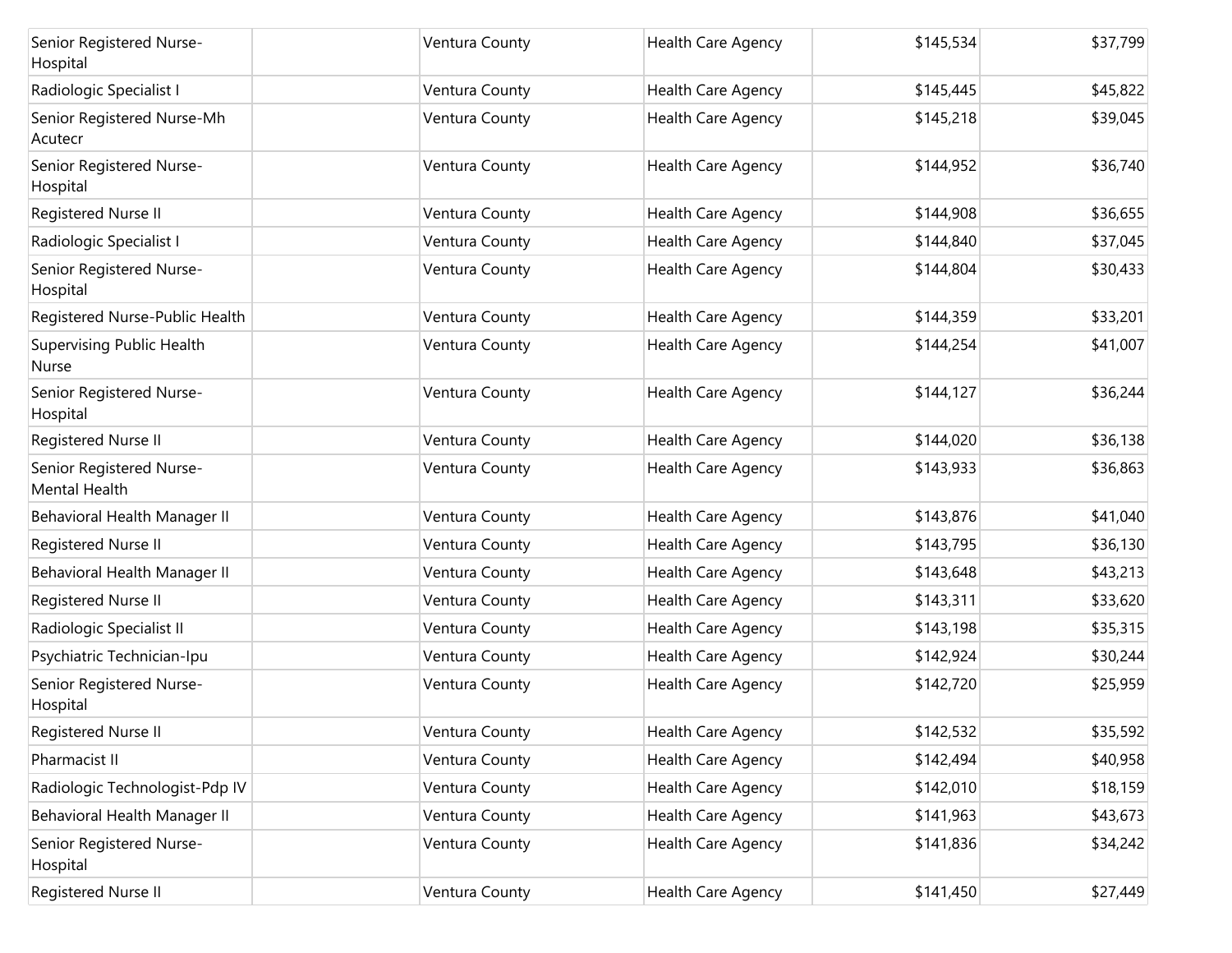| Research Psychologist                | Ventura County | Health Care Agency        | \$141,231 | \$31,587 |
|--------------------------------------|----------------|---------------------------|-----------|----------|
| Nursing Care Coordinator II          | Ventura County | Health Care Agency        | \$141,058 | \$49,734 |
| Radiologic Specialist I              | Ventura County | Health Care Agency        | \$140,984 | \$46,848 |
| Behavioral Health Manager II         | Ventura County | Health Care Agency        | \$140,783 | \$35,206 |
| Behavioral Health Clinic Adm III     | Ventura County | Health Care Agency        | \$140,770 | \$39,863 |
| Behavioral Health Manager II         | Ventura County | Health Care Agency        | \$140,400 | \$36,323 |
| Principal Respiratory Therapist      | Ventura County | Health Care Agency        | \$140,229 | \$28,814 |
| Registered Nurse II                  | Ventura County | Health Care Agency        | \$140,074 | \$35,469 |
| Senior Registered Nurse-<br>Hospital | Ventura County | Health Care Agency        | \$139,987 | \$36,261 |
| Senior Registered Nurse-<br>Hospital | Ventura County | Health Care Agency        | \$139,862 | \$35,337 |
| Nursing Assistant II                 | Ventura County | Health Care Agency        | \$139,428 | \$31,193 |
| Manager Accounting I                 | Ventura County | Health Care Agency        | \$139,401 | \$39,941 |
| Registered Nurse II                  | Ventura County | Health Care Agency        | \$139,385 | \$32,840 |
| Staff/Services Manager III           | Ventura County | Health Care Agency        | \$139,223 | \$39,904 |
| Radiologic Specialist I              | Ventura County | Health Care Agency        | \$138,768 | \$45,843 |
| Registered Nurse II                  | Ventura County | Health Care Agency        | \$138,533 | \$34,884 |
| Registered Nurse II                  | Ventura County | Health Care Agency        | \$138,444 | \$29,216 |
| Senior Registered Nurse-<br>Hospital | Ventura County | Health Care Agency        | \$138,093 | \$36,907 |
| Senior Registered Nurse-<br>Hospital | Ventura County | Health Care Agency        | \$138,010 | \$35,799 |
| Behavioral Health Clinic Adm III     | Ventura County | Health Care Agency        | \$137,905 | \$35,893 |
| Senior Registered Nurse-<br>Hospital | Ventura County | Health Care Agency        | \$137,771 | \$38,121 |
| Senior Program Administrator         | Ventura County | Health Care Agency        | \$137,475 | \$31,580 |
| Registered Nurse II                  | Ventura County | Health Care Agency        | \$136,904 | \$35,084 |
| Supervisor-Public Health<br>Services | Ventura County | <b>Health Care Agency</b> | \$136,717 | \$35,647 |
| Senior Registered Nurse-<br>Hospital | Ventura County | Health Care Agency        | \$136,654 | \$27,556 |
| Senior Registered Nurse-<br>Hospital | Ventura County | Health Care Agency        | \$136,619 | \$28,090 |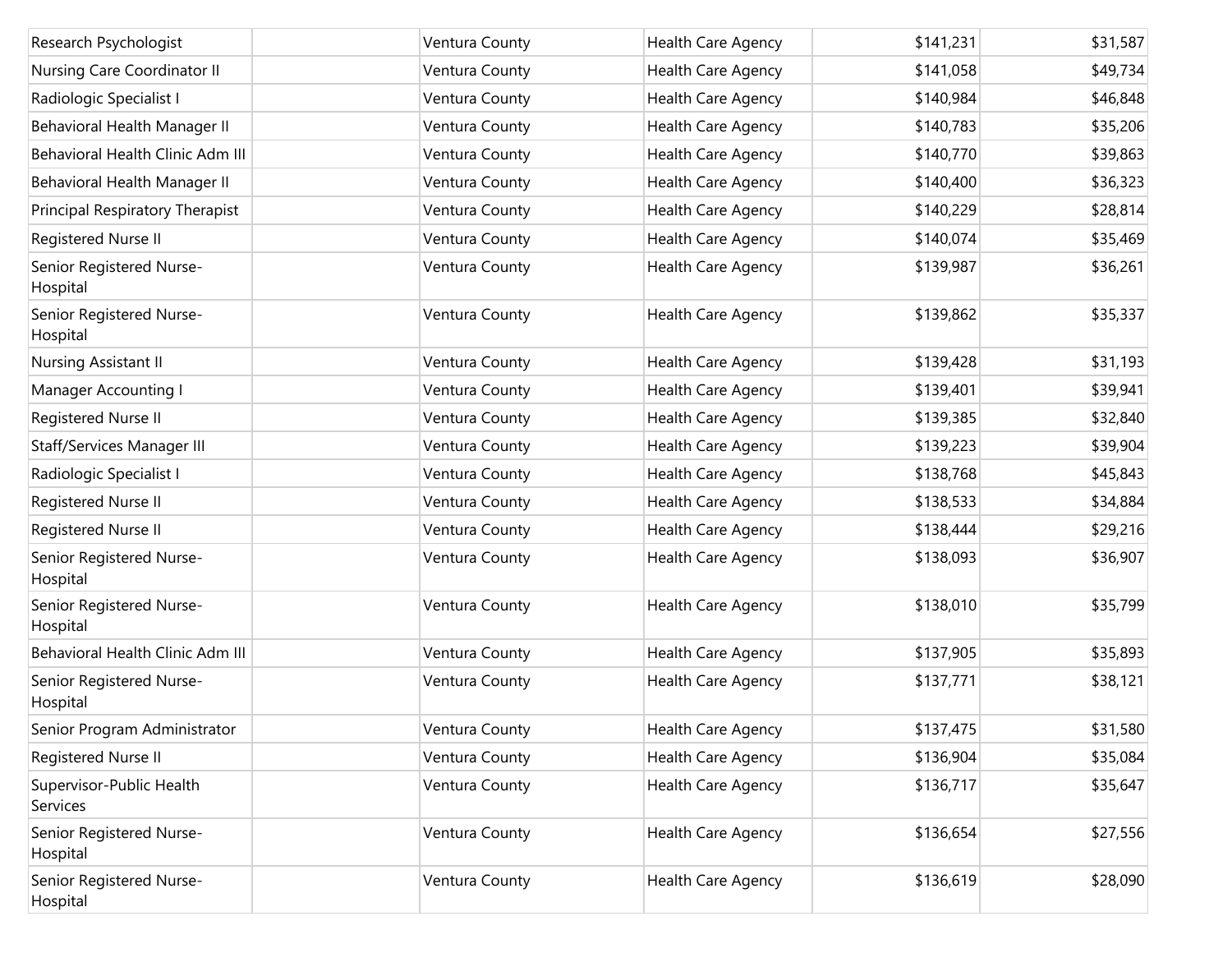| <b>Supervising Public Health</b><br>Nurse       | Ventura County | Health Care Agency        | \$136,576 | \$42,302 |
|-------------------------------------------------|----------------|---------------------------|-----------|----------|
| Senior Registered Nurse-<br>Hospital            | Ventura County | Health Care Agency        | \$136,429 | \$35,101 |
| Clinical Lab Scientist II                       | Ventura County | Health Care Agency        | \$136,287 | \$43,528 |
| Clinical Lab Scientist II                       | Ventura County | Health Care Agency        | \$136,128 | \$34,787 |
| Registered Nurse II                             | Ventura County | Health Care Agency        | \$136,035 | \$35,947 |
| Registered Nurse II                             | Ventura County | Health Care Agency        | \$135,819 | \$26,769 |
| Clinical Lab Scientist II                       | Ventura County | Health Care Agency        | \$135,679 | \$44,490 |
| Staff/Services Manager III                      | Ventura County | Health Care Agency        | \$135,600 | \$42,432 |
| Senior Registered Nurse-<br>Hospital            | Ventura County | Health Care Agency        | \$135,350 | \$36,564 |
| Radiologic Specialist I                         | Ventura County | Health Care Agency        | \$135,259 | \$42,235 |
| Behavioral Health Clinic Adm III                | Ventura County | Health Care Agency        | \$134,861 | \$37,681 |
| Staff/Services Manager III                      | Ventura County | Health Care Agency        | \$134,815 | \$34,930 |
| Clinical Lab Scientist III                      | Ventura County | Health Care Agency        | \$134,689 | \$46,036 |
| Staff/Services Manager III                      | Ventura County | Health Care Agency        | \$134,673 | \$36,027 |
| Behavioral Health Manager II                    | Ventura County | Health Care Agency        | \$134,643 | \$43,618 |
| Senior Registered Nurse-<br>Hospital            | Ventura County | Health Care Agency        | \$134,507 | \$36,221 |
| Senior Physical Therapist                       | Ventura County | Health Care Agency        | \$134,214 | \$39,132 |
| Behavioral Health Clinic Adm III                | Ventura County | Health Care Agency        | \$133,917 | \$35,827 |
| Registered Nurse II                             | Ventura County | Health Care Agency        | \$133,854 | \$36,226 |
| Registered Nurse II                             | Ventura County | Health Care Agency        | \$133,496 | \$33,285 |
| <b>Circulating Operating Room</b><br><b>Nrs</b> | Ventura County | <b>Health Care Agency</b> | \$133,415 | \$30,588 |
| Behavioral Health Manager II                    | Ventura County | Health Care Agency        | \$133,340 | \$43,331 |
| Senior Registered Nurse-<br>Mental Health       | Ventura County | Health Care Agency        | \$133,322 | \$37,609 |
| Registered Nurse II                             | Ventura County | Health Care Agency        | \$133,101 | \$35,148 |
| Behavioral Health Clinic Adm III                | Ventura County | Health Care Agency        | \$133,064 | \$35,731 |
| Senior Registered Nurse-<br>Hospital            | Ventura County | Health Care Agency        | \$132,833 | \$28,989 |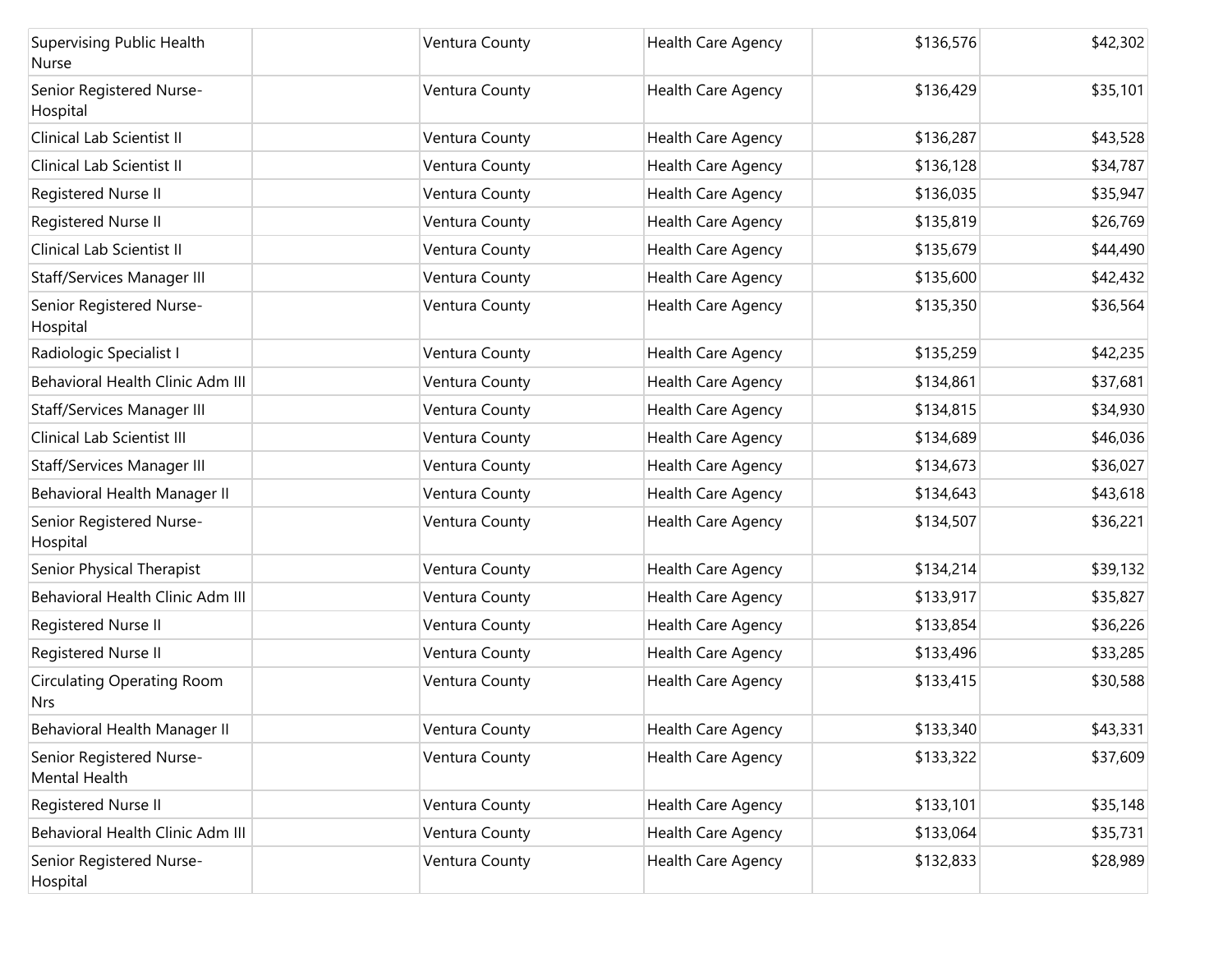| Senior Registered Nurse-<br>Hospital             | Ventura County | <b>Health Care Agency</b> | \$132,748 | \$34,100 |
|--------------------------------------------------|----------------|---------------------------|-----------|----------|
| Senior Program Administrator                     | Ventura County | Health Care Agency        | \$132,598 | \$41,334 |
| Registered Nurse-Mental<br>Health                | Ventura County | Health Care Agency        | \$132,548 | \$37,664 |
| Senior Registered Nurse-<br>Hospital             | Ventura County | Health Care Agency        | \$132,442 | \$34,856 |
| Staff/Services Manager III                       | Ventura County | Health Care Agency        | \$132,348 | \$35,852 |
| Behavioral Health Clinic Adm III                 | Ventura County | Health Care Agency        | \$132,230 | \$38,941 |
| Senior Office Systems<br>Coordinator             | Ventura County | Health Care Agency        | \$132,230 | \$36,110 |
| <b>Supervising Public Health</b><br><b>Nurse</b> | Ventura County | <b>Health Care Agency</b> | \$132,227 | \$39,211 |
| Public Health Lab Director                       | Ventura County | <b>Health Care Agency</b> | \$132,198 | \$38,321 |
| Behavioral Health Clinic Adm III                 | Ventura County | <b>Health Care Agency</b> | \$132,031 | \$38,445 |
| Staff/Services Manager III                       | Ventura County | Health Care Agency        | \$131,903 | \$42,713 |
| Senior Registered Nurse-<br>Hospital             | Ventura County | Health Care Agency        | \$131,873 | \$24,442 |
| Registered Nurse II                              | Ventura County | Health Care Agency        | \$131,843 | \$35,114 |
| Staff/Services Manager III                       | Ventura County | Health Care Agency        | \$131,831 | \$38,940 |
| Senior Registered Nurse-<br>Hospital             | Ventura County | Health Care Agency        | \$131,757 | \$36,063 |
| Registered Nurse-Mental<br>Health                | Ventura County | Health Care Agency        | \$131,681 | \$30,587 |
| Operating Room Technician III                    | Ventura County | <b>Health Care Agency</b> | \$131,582 | \$40,424 |
| Behavioral Health Clinic Adm III                 | Ventura County | Health Care Agency        | \$131,570 | \$38,829 |
| Clinical Lab Scientist III                       | Ventura County | Health Care Agency        | \$131,491 | \$40,026 |
| Radiologic Specialist I                          | Ventura County | Health Care Agency        | \$131,483 | \$36,707 |
| Registered Nurse II                              | Ventura County | Health Care Agency        | \$131,175 | \$26,685 |
| Registered Nurse II                              | Ventura County | Health Care Agency        | \$131,021 | \$34,267 |
| Manager-Medical Records                          | Ventura County | Health Care Agency        | \$130,971 | \$33,720 |
| Senior Registered Nurse-<br>Hospital             | Ventura County | Health Care Agency        | \$130,949 | \$30,343 |
| Clinical Lab Scientist III                       | Ventura County | Health Care Agency        | \$130,871 | \$40,028 |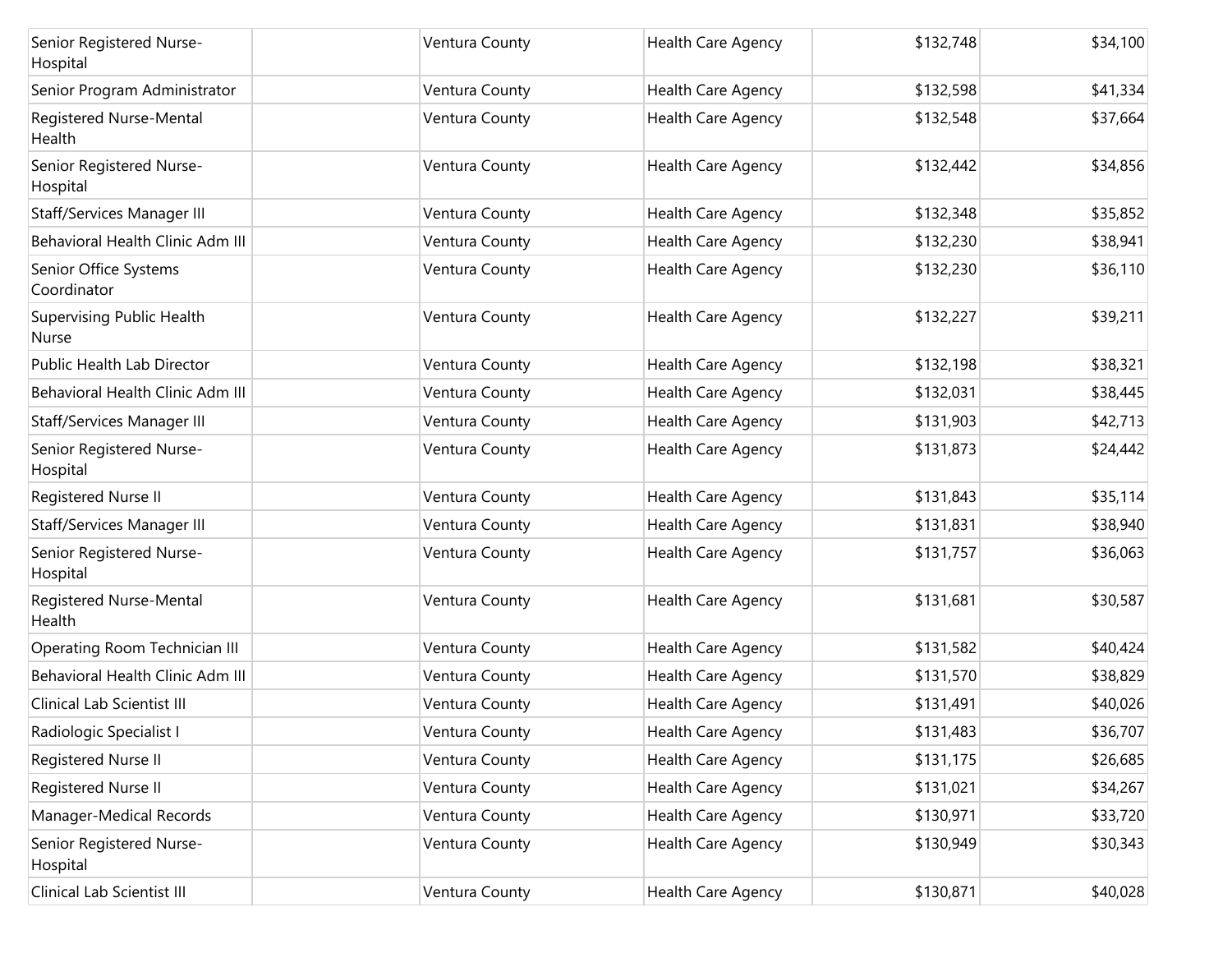| Radiologic Specialist I                   | Ventura County | <b>Health Care Agency</b> | \$130,859 | \$28,161 |
|-------------------------------------------|----------------|---------------------------|-----------|----------|
| Senior Registered Nurse-Public<br>Health  | Ventura County | Health Care Agency        | \$130,739 | \$35,850 |
| Clinical Lab Scientist III                | Ventura County | Health Care Agency        | \$130,680 | \$40,038 |
| Senior Registered Nurse-<br>Hospital      | Ventura County | Health Care Agency        | \$130,599 | \$35,549 |
| Per Diem Registered Nurse II              | Ventura County | Health Care Agency        | \$130,335 | \$11,078 |
| Registered Nurse II                       | Ventura County | Health Care Agency        | \$129,985 | \$35,532 |
| Staff/Services Manager III                | Ventura County | Health Care Agency        | \$129,838 | \$32,101 |
| Behavioral Health Clinic Adm III          | Ventura County | Health Care Agency        | \$129,814 | \$41,415 |
| Registered Nurse-Public Health            | Ventura County | Health Care Agency        | \$129,798 | \$36,012 |
| Supervising Therapist II                  | Ventura County | Health Care Agency        | \$129,748 | \$49,439 |
| Senior Registered Nurse-<br>Mental Health | Ventura County | Health Care Agency        | \$129,743 | \$34,227 |
| Registered Nurse II                       | Ventura County | Health Care Agency        | \$129,728 | \$33,825 |
| Senior Registered Nurse-<br>Hospital      | Ventura County | Health Care Agency        | \$129,620 | \$36,402 |
| Senior Office Systems<br>Coordinator      | Ventura County | Health Care Agency        | \$129,561 | \$37,124 |
| Manager Accounting II                     | Ventura County | Health Care Agency        | \$129,491 | \$42,135 |
| Senior Registered Nurse-<br>Hospital      | Ventura County | Health Care Agency        | \$129,401 | \$24,737 |
| Senior Program Administrator              | Ventura County | Health Care Agency        | \$128,937 | \$37,288 |
| Staff/Services Manager III                | Ventura County | Health Care Agency        | \$128,878 | \$36,537 |
| Senior Registered Nurse-<br>Hospital      | Ventura County | Health Care Agency        | \$128,871 | \$35,450 |
| Behavioral Health Manager II              | Ventura County | Health Care Agency        | \$128,703 | \$38,155 |
| Senior Registered Nurse-<br>Mental Health | Ventura County | Health Care Agency        | \$128,685 | \$37,471 |
| Manager-Cardiopulmonary<br>Services       | Ventura County | Health Care Agency        | \$128,563 | \$38,318 |
| Senior Registered Nurse-<br>Hospital      | Ventura County | Health Care Agency        | \$128,540 | \$36,403 |
| Staff/Services Manager III                | Ventura County | Health Care Agency        | \$128,413 | \$42,437 |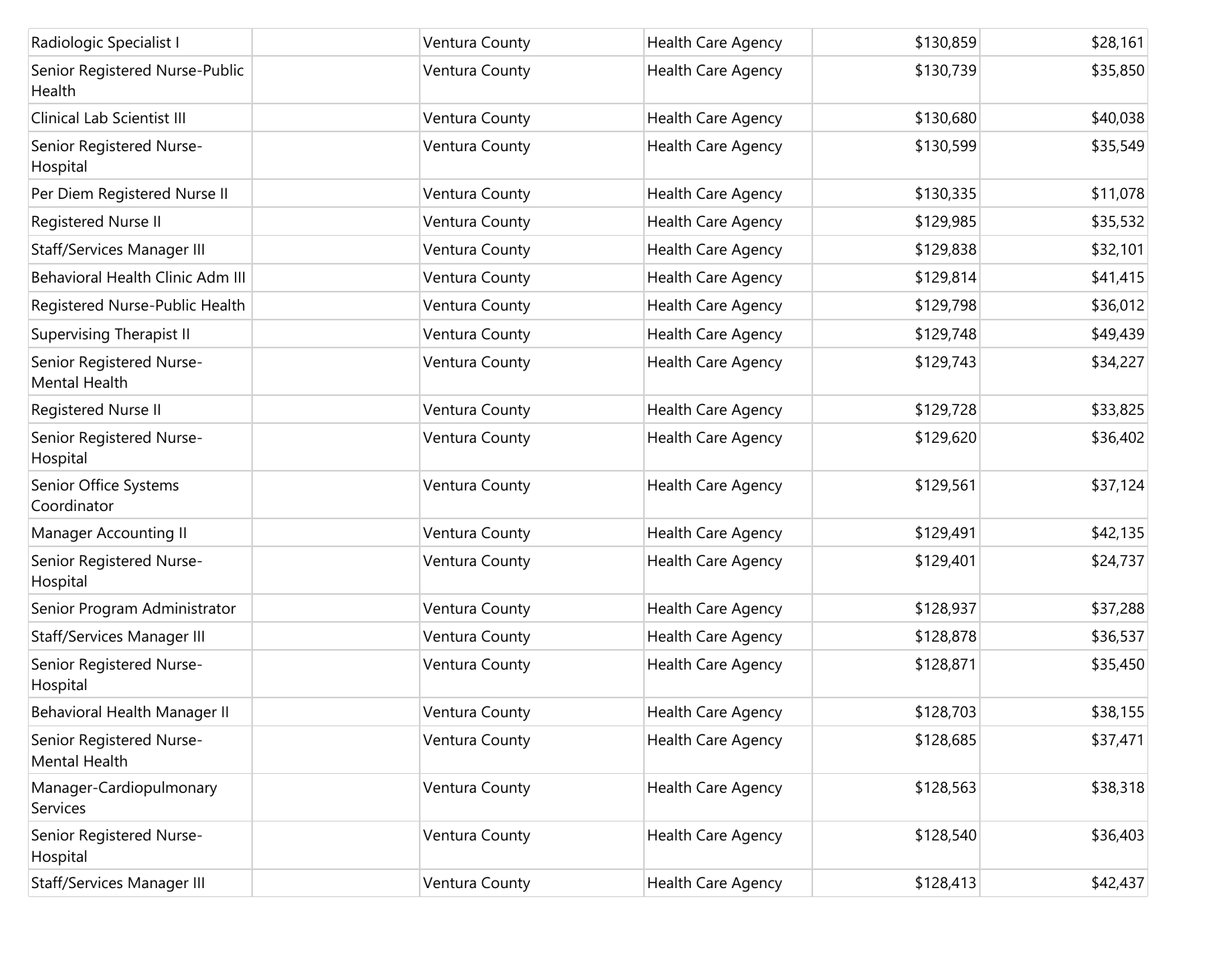| Staff/Services Manager III                | Ventura County | <b>Health Care Agency</b> | \$128,339 | \$40,738 |
|-------------------------------------------|----------------|---------------------------|-----------|----------|
| Registered Nurse II                       | Ventura County | Health Care Agency        | \$128,117 | \$35,773 |
| <b>Supervising Therapist I</b>            | Ventura County | <b>Health Care Agency</b> | \$128,096 | \$45,515 |
| Senior Registered Nurse-<br>Hospital      | Ventura County | Health Care Agency        | \$127,740 | \$37,102 |
| Registered Nurse-Mental<br>Health         | Ventura County | Health Care Agency        | \$127,691 | \$35,884 |
| Radiologic Specialist II                  | Ventura County | Health Care Agency        | \$127,687 | \$46,748 |
| Senior Registered Nurse-<br>Hospital      | Ventura County | Health Care Agency        | \$127,674 | \$27,636 |
| Registered Nurse II                       | Ventura County | <b>Health Care Agency</b> | \$127,654 | \$34,335 |
| Operating Room Technician II              | Ventura County | Health Care Agency        | \$127,469 | \$26,034 |
| Behavioral Health Clinic Adm III          | Ventura County | Health Care Agency        | \$127,283 | \$33,820 |
| Senior Program Administrator              | Ventura County | Health Care Agency        | \$127,166 | \$37,686 |
| <b>Supervising Therapist I</b>            | Ventura County | Health Care Agency        | \$127,009 | \$41,049 |
| Principal Respiratory Therapist           | Ventura County | Health Care Agency        | \$126,447 | \$31,957 |
| Air Conditioning/Heating Mech             | Ventura County | Health Care Agency        | \$126,151 | \$34,042 |
| Registered Nurse II                       | Ventura County | Health Care Agency        | \$126,128 | \$27,581 |
| Senior Registered Nurse-Public<br>Health  | Ventura County | Health Care Agency        | \$126,122 | \$35,507 |
| Senior Program Administrator              | Ventura County | Health Care Agency        | \$126,045 | \$37,759 |
| Senior Registered Nurse-<br>Hospital      | Ventura County | Health Care Agency        | \$126,027 | \$35,972 |
| Registered Nurse II                       | Ventura County | Health Care Agency        | \$125,956 | \$27,924 |
| Senior Program Administrator              | Ventura County | Health Care Agency        | \$125,944 | \$34,405 |
| Behavioral Health Clinic Adm III          | Ventura County | Health Care Agency        | \$125,843 | \$37,435 |
| Senior Registered Nurse-<br>Hospital      | Ventura County | Health Care Agency        | \$125,807 | \$29,274 |
| Senior Registered Nurse-<br>Hospital      | Ventura County | Health Care Agency        | \$125,757 | \$31,010 |
| Senior Registered Nurse-<br>Mental Health | Ventura County | Health Care Agency        | \$125,726 | \$33,252 |
| Senior Registered Nurse-<br>Mental Health | Ventura County | Health Care Agency        | \$125,619 | \$28,410 |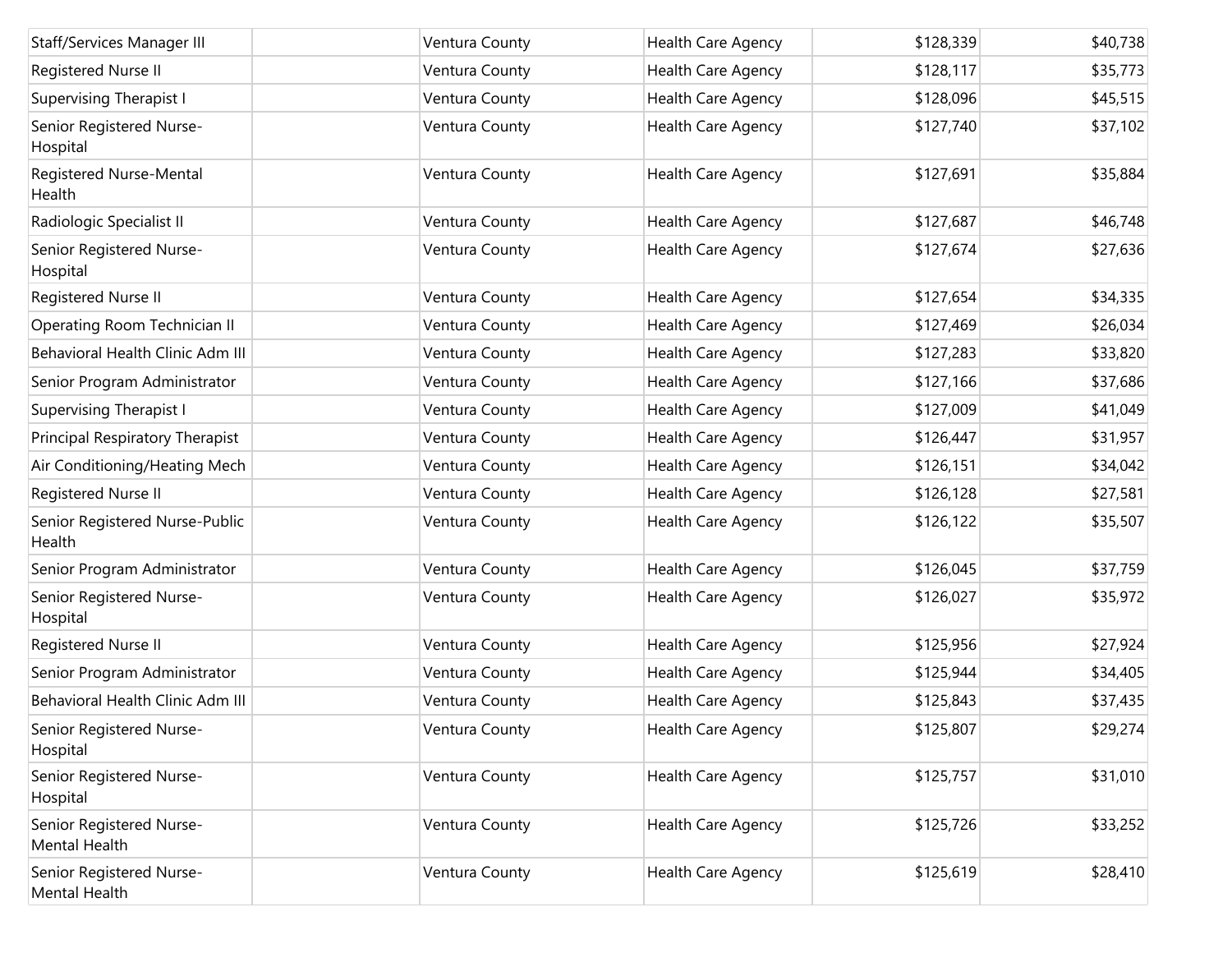| Supervising Public Health<br>Nurse   | Ventura County | <b>Health Care Agency</b> | \$125,614 | \$36,998 |
|--------------------------------------|----------------|---------------------------|-----------|----------|
| Behavioral Health Clinic Adm III     | Ventura County | Health Care Agency        | \$125,431 | \$34,540 |
| Registered Nurse-Mental<br>Health    | Ventura County | <b>Health Care Agency</b> | \$125,346 | \$29,642 |
| Senior Psychologist                  | Ventura County | Health Care Agency        | \$125,255 | \$44,883 |
| Psychiatric Technician-Ipu           | Ventura County | <b>Health Care Agency</b> | \$125,187 | \$21,918 |
| Radiologic Specialist II             | Ventura County | Health Care Agency        | \$125,063 | \$44,929 |
| Registered Nurse II                  | Ventura County | <b>Health Care Agency</b> | \$125,062 | \$27,187 |
| Staff/Services Manager II            | Ventura County | Health Care Agency        | \$124,941 | \$50,317 |
| Senior Finance Analyst               | Ventura County | Health Care Agency        | \$124,783 | \$36,578 |
| <b>Supervising Therapist I</b>       | Ventura County | Health Care Agency        | \$124,766 | \$44,171 |
| Senior Registered Nurse-<br>Hospital | Ventura County | Health Care Agency        | \$124,708 | \$34,101 |
| Behavioral Health Clinic Adm III     | Ventura County | <b>Health Care Agency</b> | \$124,583 | \$40,822 |
| Behavioral Health Manager II         | Ventura County | Health Care Agency        | \$124,513 | \$36,753 |
| Radiologic Specialist I              | Ventura County | Health Care Agency        | \$124,347 | \$45,108 |
| Behavioral Health Clinic Adm III     | Ventura County | Health Care Agency        | \$124,309 | \$39,726 |
| Senior Registered Nurse-<br>Hospital | Ventura County | Health Care Agency        | \$124,277 | \$36,336 |
| Behavioral Health Clinic Adm III     | Ventura County | Health Care Agency        | \$124,269 | \$35,447 |
| <b>Supervising Therapist II</b>      | Ventura County | Health Care Agency        | \$124,196 | \$49,543 |
| <b>Supervising Therapist I</b>       | Ventura County | Health Care Agency        | \$124,178 | \$43,877 |
| Senior Registered Nurse-<br>Hospital | Ventura County | Health Care Agency        | \$124,158 | \$29,226 |
| Registered Nurse II                  | Ventura County | Health Care Agency        | \$123,848 | \$35,304 |
| Senior Finance Analyst               | Ventura County | Health Care Agency        | \$123,823 | \$33,570 |
| Registered Nurse-Public Health       | Ventura County | Health Care Agency        | \$123,801 | \$27,663 |
| Hca Facilities Manager               | Ventura County | Health Care Agency        | \$123,733 | \$31,715 |
| Senior Registered Nurse-<br>Hospital | Ventura County | Health Care Agency        | \$123,711 | \$35,812 |
| Registered Nurse II                  | Ventura County | <b>Health Care Agency</b> | \$123,534 | \$25,005 |
| Psychiatric Technician-Ipu           | Ventura County | Health Care Agency        | \$123,260 | \$22,095 |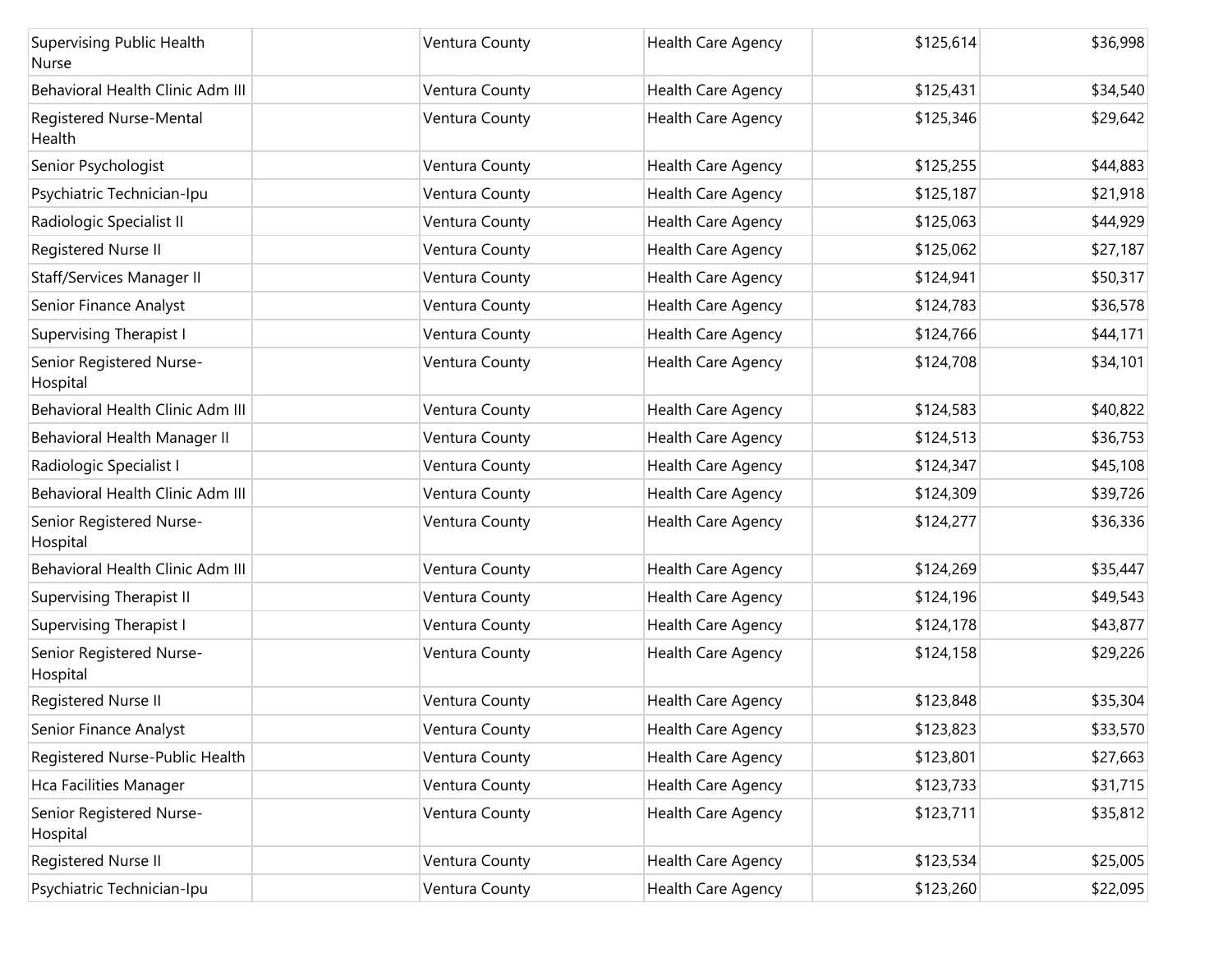| Clinical Lab Scientist III                      | Ventura County | Health Care Agency | \$123,247 | \$44,492 |
|-------------------------------------------------|----------------|--------------------|-----------|----------|
| Registered Nurse II                             | Ventura County | Health Care Agency | \$123,217 | \$26,785 |
| Registered Nurse II                             | Ventura County | Health Care Agency | \$123,192 | \$26,291 |
| Registered Nurse-Mental<br>Health               | Ventura County | Health Care Agency | \$123,176 | \$23,772 |
| <b>Supervising Therapist I</b>                  | Ventura County | Health Care Agency | \$123,168 | \$44,327 |
| <b>Circulating Operating Room</b><br><b>Nrs</b> | Ventura County | Health Care Agency | \$123,149 | \$33,418 |
| Manager Accounting II                           | Ventura County | Health Care Agency | \$123,105 | \$40,522 |
| Registered Nurse II                             | Ventura County | Health Care Agency | \$123,072 | \$26,506 |
| Office Systems Coordinator II                   | Ventura County | Health Care Agency | \$123,051 | \$31,833 |
| Registered Nurse II                             | Ventura County | Health Care Agency | \$123,035 | \$26,673 |
| Senior Occupational Therapist                   | Ventura County | Health Care Agency | \$122,807 | \$46,126 |
| Registered Nurse II                             | Ventura County | Health Care Agency | \$122,485 | \$31,982 |
| Staff/Services Manager II                       | Ventura County | Health Care Agency | \$122,375 | \$35,030 |
| Registered Nurse II                             | Ventura County | Health Care Agency | \$122,329 | \$27,097 |
| Senior Registered Nurse-<br>Hospital            | Ventura County | Health Care Agency | \$122,253 | \$35,632 |
| Registered Nurse II                             | Ventura County | Health Care Agency | \$122,080 | \$35,764 |
| Registered Nurse-Public Health                  | Ventura County | Health Care Agency | \$122,056 | \$34,681 |
| Principal Respiratory Therapist                 | Ventura County | Health Care Agency | \$122,016 | \$35,763 |
| Staff/Services Manager II                       | Ventura County | Health Care Agency | \$121,957 | \$35,624 |
| Registered Nurse II                             | Ventura County | Health Care Agency | \$121,877 | \$33,768 |
| Registered Nurse-Mental<br>Health               | Ventura County | Health Care Agency | \$121,748 | \$31,887 |
| Senior Psychologist                             | Ventura County | Health Care Agency | \$121,625 | \$41,063 |
| Registered Nurse II                             | Ventura County | Health Care Agency | \$121,563 | \$25,661 |
| Senior Registered Nurse-<br>Mental Health       | Ventura County | Health Care Agency | \$121,520 | \$34,177 |
| Clinical Lab Scientist II                       | Ventura County | Health Care Agency | \$121,356 | \$44,922 |
| Registered Nurse II                             | Ventura County | Health Care Agency | \$121,317 | \$28,488 |
| Radiologic Specialist I                         | Ventura County | Health Care Agency | \$121,249 | \$39,893 |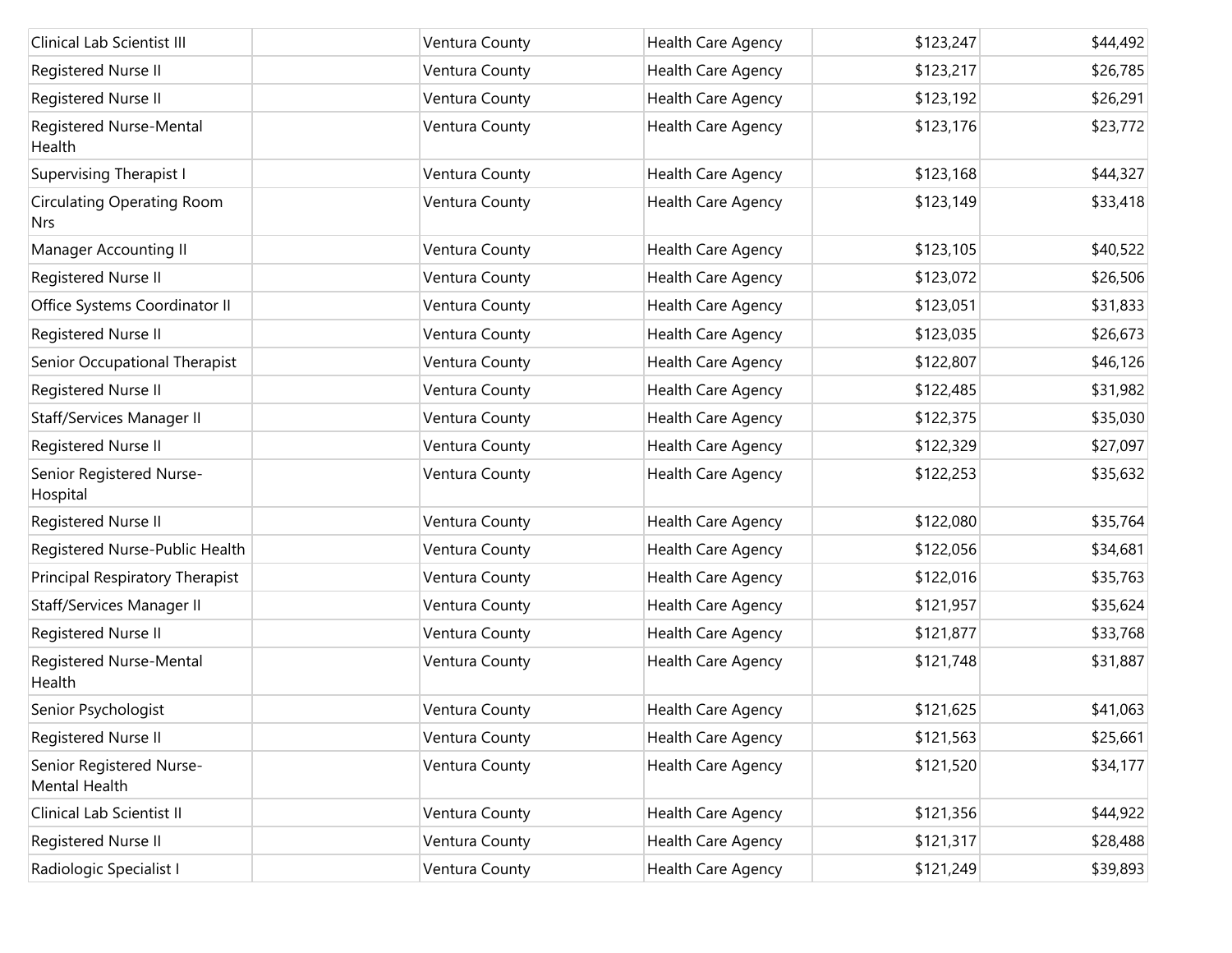| Senior Registered Nurse - Amb<br>Care    | Ventura County | Health Care Agency        | \$121,181 | \$35,463 |
|------------------------------------------|----------------|---------------------------|-----------|----------|
| Behavioral Health Clinic Adm III         | Ventura County | <b>Health Care Agency</b> | \$121,165 | \$37,796 |
| Registered Nurse II                      | Ventura County | Health Care Agency        | \$121,115 | \$32,886 |
| <b>Supervising Therapist I</b>           | Ventura County | Health Care Agency        | \$121,093 | \$44,312 |
| Clinical Lab Scientist III               | Ventura County | Health Care Agency        | \$121,080 | \$42,097 |
| Principal Respiratory Therapist          | Ventura County | Health Care Agency        | \$120,951 | \$30,599 |
| Senior Registered Nurse - Amb<br>Care    | Ventura County | Health Care Agency        | \$120,907 | \$34,965 |
| Registered Nurse II                      | Ventura County | Health Care Agency        | \$120,875 | \$33,994 |
| Registered Nurse II                      | Ventura County | Health Care Agency        | \$120,838 | \$34,707 |
| Registered Nurse-Mental<br>Health        | Ventura County | Health Care Agency        | \$120,684 | \$25,361 |
| Registered Nurse II                      | Ventura County | Health Care Agency        | \$120,354 | \$26,058 |
| Behavioral Health Manager II             | Ventura County | Health Care Agency        | \$120,227 | \$33,972 |
| Registered Nurse-Mental<br>Health        | Ventura County | Health Care Agency        | \$120,223 | \$27,243 |
| Psychiatric Technician-Ipu               | Ventura County | <b>Health Care Agency</b> | \$120,105 | \$29,983 |
| Staff Psychologist                       | Ventura County | Health Care Agency        | \$120,062 | \$36,940 |
| Registered Nurse II                      | Ventura County | Health Care Agency        | \$119,877 | \$33,200 |
| Registered Nurse II                      | Ventura County | <b>Health Care Agency</b> | \$119,799 | \$25,256 |
| Senior Registered Nurse - Amb<br>Care    | Ventura County | Health Care Agency        | \$119,519 | \$35,399 |
| Certified Biomed Equip Tech              | Ventura County | <b>Health Care Agency</b> | \$119,417 | \$39,267 |
| Senior Behavioral Health<br>Manager      | Ventura County | Health Care Agency        | \$119,200 | \$31,191 |
| Senior Registered Nurse-Public<br>Health | Ventura County | Health Care Agency        | \$119,188 | \$30,235 |
| Radiologic Specialist I                  | Ventura County | Health Care Agency        | \$119,104 | \$41,330 |
| Registered Nurse-Public Health           | Ventura County | Health Care Agency        | \$119,041 | \$34,612 |
| Senior Program Administrator             | Ventura County | Health Care Agency        | \$118,815 | \$49,863 |
| Maintenance Plumber                      | Ventura County | Health Care Agency        | \$118,706 | \$35,571 |
| Radiologic Technologist                  | Ventura County | Health Care Agency        | \$118,625 | \$30,495 |
| Senior Psychologist                      | Ventura County | Health Care Agency        | \$118,436 | \$43,416 |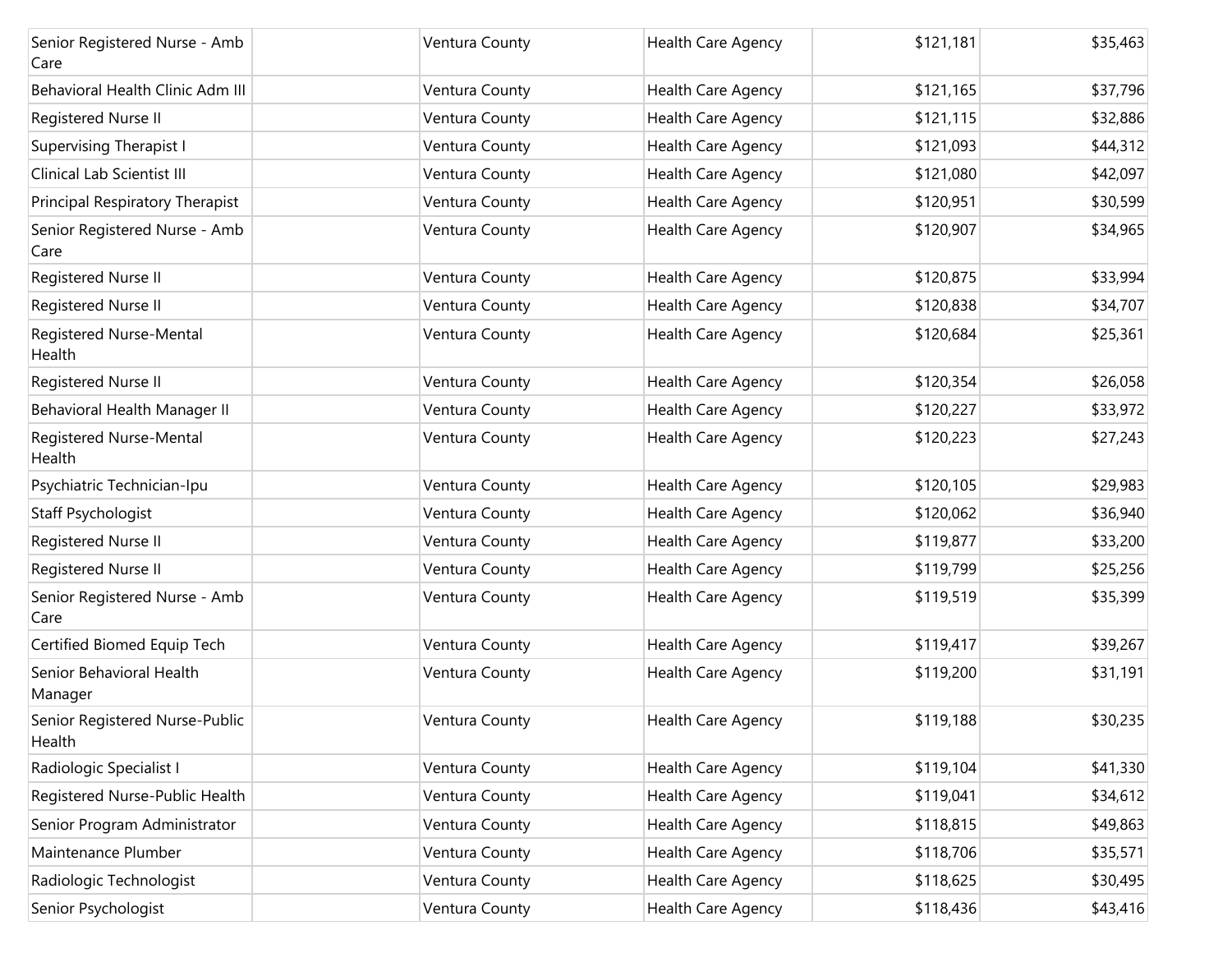| Staff/Services Manager II                 | Ventura County | <b>Health Care Agency</b> | \$118,430 | \$33,235 |
|-------------------------------------------|----------------|---------------------------|-----------|----------|
| Behavioral Health Clinic Adm III          | Ventura County | Health Care Agency        | \$118,375 | \$36,452 |
| Registered Nurse II                       | Ventura County | Health Care Agency        | \$118,228 | \$34,825 |
| Registered Nurse II                       | Ventura County | Health Care Agency        | \$118,224 | \$25,364 |
| Senior Physical Therapist                 | Ventura County | Health Care Agency        | \$118,213 | \$46,674 |
| Senior Registered Nurse-<br>Hospital      | Ventura County | Health Care Agency        | \$118,171 | \$36,108 |
| Senior Program Administrator              | Ventura County | Health Care Agency        | \$118,170 | \$32,245 |
| Behavioral Health Clinic Adm III          | Ventura County | Health Care Agency        | \$118,167 | \$35,531 |
| Radiologic Technologist                   | Ventura County | Health Care Agency        | \$118,157 | \$33,447 |
| Senior Registered Nurse-<br>Mental Health | Ventura County | Health Care Agency        | \$118,103 | \$30,813 |
| Clinical Lab Scientist II                 | Ventura County | Health Care Agency        | \$118,033 | \$36,649 |
| Registered Nurse II                       | Ventura County | Health Care Agency        | \$118,019 | \$29,152 |
| Principal Respiratory Therapist           | Ventura County | Health Care Agency        | \$118,006 | \$24,449 |
| Registered Nurse II                       | Ventura County | Health Care Agency        | \$117,985 | \$26,533 |
| Registered Nurse II                       | Ventura County | Health Care Agency        | \$117,985 | \$27,485 |
| Senior Physical Therapist                 | Ventura County | Health Care Agency        | \$117,877 | \$45,300 |
| Senior Program Administrator              | Ventura County | Health Care Agency        | \$117,746 | \$33,330 |
| Registered Nurse-Public Health            | Ventura County | Health Care Agency        | \$117,673 | \$34,802 |
| Senior Registered Nurse-<br>Hospital      | Ventura County | Health Care Agency        | \$117,573 | \$27,717 |
| Senior Registered Nurse-Public<br>Health  | Ventura County | Health Care Agency        | \$117,466 | \$35,326 |
| Principal Accountant                      | Ventura County | Health Care Agency        | \$117,431 | \$42,210 |
| <b>Staff/Services Manager II</b>          | Ventura County | Health Care Agency        | \$117,399 | \$37,137 |
| Senior Program Administrator              | Ventura County | Health Care Agency        | \$117,383 | \$37,262 |
| Senior Registered Nurse-<br>Hospital      | Ventura County | Health Care Agency        | \$117,332 | \$34,396 |
| Senior Registered Nurse-<br>Hospital      | Ventura County | Health Care Agency        | \$117,287 | \$34,033 |
| Registered Nurse II                       | Ventura County | Health Care Agency        | \$117,141 | \$32,989 |
| Senior Registered Nurse - Amb<br>Care     | Ventura County | Health Care Agency        | \$117,095 | \$34,680 |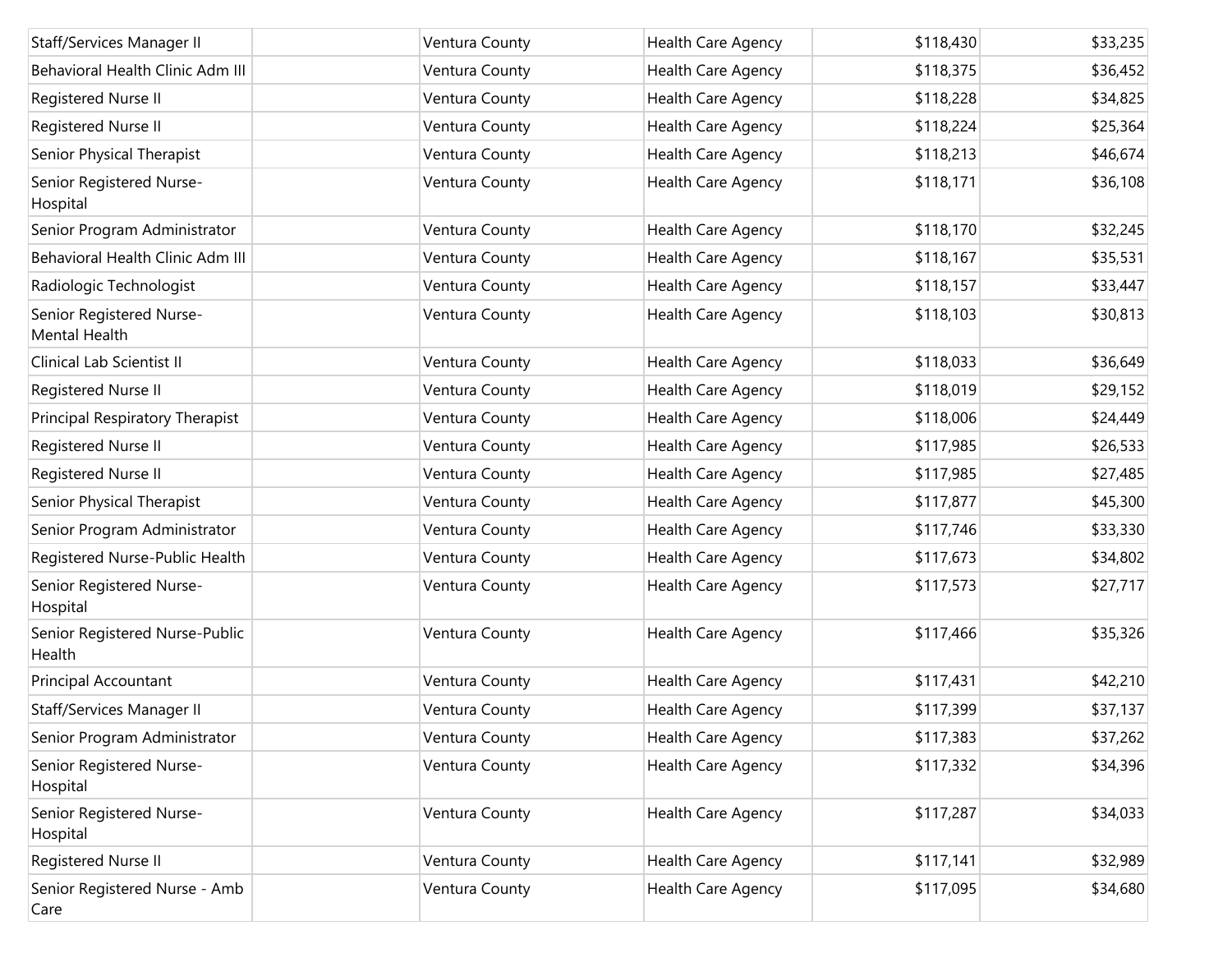| Principal Respiratory Therapist          | Ventura County | Health Care Agency | \$117,065 | \$33,865 |
|------------------------------------------|----------------|--------------------|-----------|----------|
| Clinical Lab Scientist II                | Ventura County | Health Care Agency | \$117,023 | \$45,319 |
| Operating Room Technician III            | Ventura County | Health Care Agency | \$116,789 | \$32,769 |
| Registered Nurse-Public Health           | Ventura County | Health Care Agency | \$116,742 | \$33,595 |
| Senior Registered Nurse-Public<br>Health | Ventura County | Health Care Agency | \$116,725 | \$36,209 |
| Registered Nurse II                      | Ventura County | Health Care Agency | \$116,683 | \$33,989 |
| Senior Registered Nurse-<br>Hospital     | Ventura County | Health Care Agency | \$116,608 | \$35,570 |
| Registered Nurse-Public Health           | Ventura County | Health Care Agency | \$116,551 | \$33,875 |
| Registered Nurse II                      | Ventura County | Health Care Agency | \$116,546 | \$27,047 |
| Registered Nurse II                      | Ventura County | Health Care Agency | \$116,480 | \$26,624 |
| Program Administrator III                | Ventura County | Health Care Agency | \$116,447 | \$35,888 |
| Operating Room Technician III            | Ventura County | Health Care Agency | \$116,430 | \$32,217 |
| Registered Nurse-Mental<br>Health        | Ventura County | Health Care Agency | \$116,261 | \$35,596 |
| Registered Nurse II                      | Ventura County | Health Care Agency | \$116,167 | \$32,694 |
| Registered Nurse II                      | Ventura County | Health Care Agency | \$116,132 | \$27,147 |
| Registered Nurse-Public Health           | Ventura County | Health Care Agency | \$115,987 | \$33,922 |
| Registered Nurse-Mental<br>Health        | Ventura County | Health Care Agency | \$115,919 | \$27,150 |
| Clinical Lab Scientist II                | Ventura County | Health Care Agency | \$115,780 | \$43,770 |
| Senior Speech Pathologist                | Ventura County | Health Care Agency | \$115,627 | \$41,583 |
| Registered Nurse II                      | Ventura County | Health Care Agency | \$115,595 | \$26,471 |
| Senior Registered Nurse-<br>Hospital     | Ventura County | Health Care Agency | \$115,515 | \$33,171 |
| Registered Nurse II                      | Ventura County | Health Care Agency | \$115,464 | \$33,534 |
| Air Conditioning/Heating Mech            | Ventura County | Health Care Agency | \$115,405 | \$36,165 |
| Senior Program Administrator             | Ventura County | Health Care Agency | \$115,390 | \$27,060 |
| Registered Nurse II                      | Ventura County | Health Care Agency | \$115,273 | \$34,487 |
| Registered Nurse II                      | Ventura County | Health Care Agency | \$115,244 | \$33,900 |
| Registered Nurse II                      | Ventura County | Health Care Agency | \$115,210 | \$33,717 |
| Principal Accountant                     | Ventura County | Health Care Agency | \$115,194 | \$37,983 |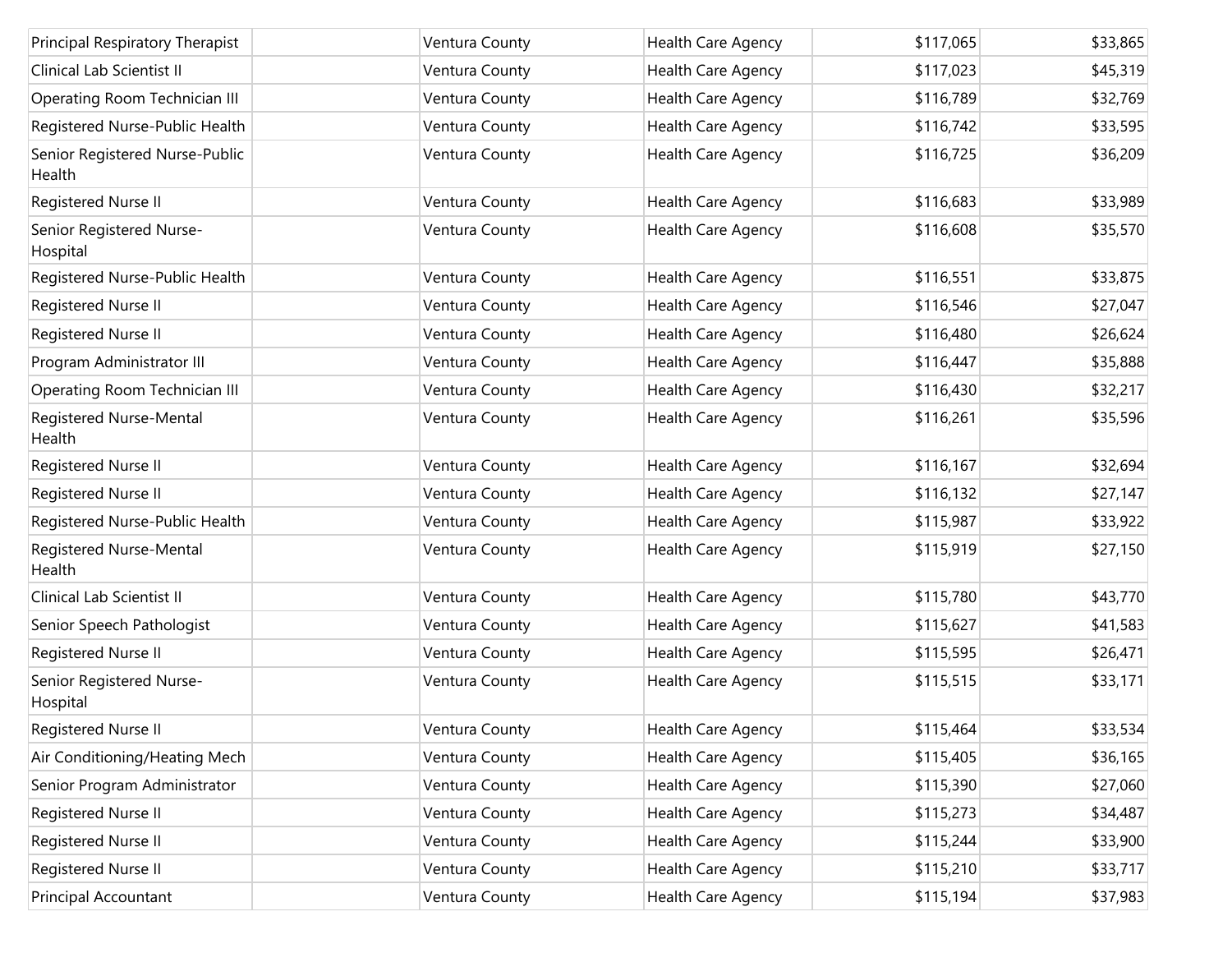| Operating Room Technician II              | Ventura County | Health Care Agency | \$115,136 | \$36,252 |
|-------------------------------------------|----------------|--------------------|-----------|----------|
| Principal Accountant                      | Ventura County | Health Care Agency | \$114,996 | \$37,983 |
| Registered Nurse II                       | Ventura County | Health Care Agency | \$114,960 | \$32,550 |
| Registered Nurse II                       | Ventura County | Health Care Agency | \$114,919 | \$32,433 |
| Senior Registered Nurse-<br>Mental Health | Ventura County | Health Care Agency | \$114,892 | \$35,244 |
| Senior Program Administrator              | Ventura County | Health Care Agency | \$114,816 | \$29,933 |
| Senior Registered Nurse - Amb<br>Care     | Ventura County | Health Care Agency | \$114,750 | \$31,417 |
| Senior Physical Therapist                 | Ventura County | Health Care Agency | \$114,712 | \$46,360 |
| Senior Patient Rights Advocate            | Ventura County | Health Care Agency | \$114,528 | \$37,608 |
| Senior Registered Nurse-<br>Hospital      | Ventura County | Health Care Agency | \$114,433 | \$35,715 |
| Senior Occupational Therapist             | Ventura County | Health Care Agency | \$114,320 | \$42,308 |
| Senior Program Administrator              | Ventura County | Health Care Agency | \$114,193 | \$39,282 |
| Senior Registered Nurse-<br>Hospital      | Ventura County | Health Care Agency | \$114,160 | \$26,076 |
| Registered Nurse II                       | Ventura County | Health Care Agency | \$114,143 | \$33,715 |
| Registered Nurse-Public Health            | Ventura County | Health Care Agency | \$114,059 | \$33,595 |
| Program Administrator III                 | Ventura County | Health Care Agency | \$114,044 | \$38,291 |
| Clinical Lab Scientist II                 | Ventura County | Health Care Agency | \$114,031 | \$36,319 |
| Program Administrator III                 | Ventura County | Health Care Agency | \$113,901 | \$39,360 |
| Per Diem Registered Nurse II              | Ventura County | Health Care Agency | \$113,895 | \$12,230 |
| Office Systems Coordinator IV             | Ventura County | Health Care Agency | \$113,827 | \$42,110 |
| Senior Occupational Therapist             | Ventura County | Health Care Agency | \$113,753 | \$47,041 |
| Senior Registered Nurse - Amb<br>Care     | Ventura County | Health Care Agency | \$113,706 | \$32,937 |
| Coder-Certified                           | Ventura County | Health Care Agency | \$113,630 | \$43,888 |
| Senior Psychologist                       | Ventura County | Health Care Agency | \$113,608 | \$42,924 |
| Staff/Services Manager III                | Ventura County | Health Care Agency | \$113,496 | \$34,006 |
| Registered Nurse II                       | Ventura County | Health Care Agency | \$113,370 | \$34,572 |
| Senior Registered Nurse-<br>Hospital      | Ventura County | Health Care Agency | \$113,359 | \$32,957 |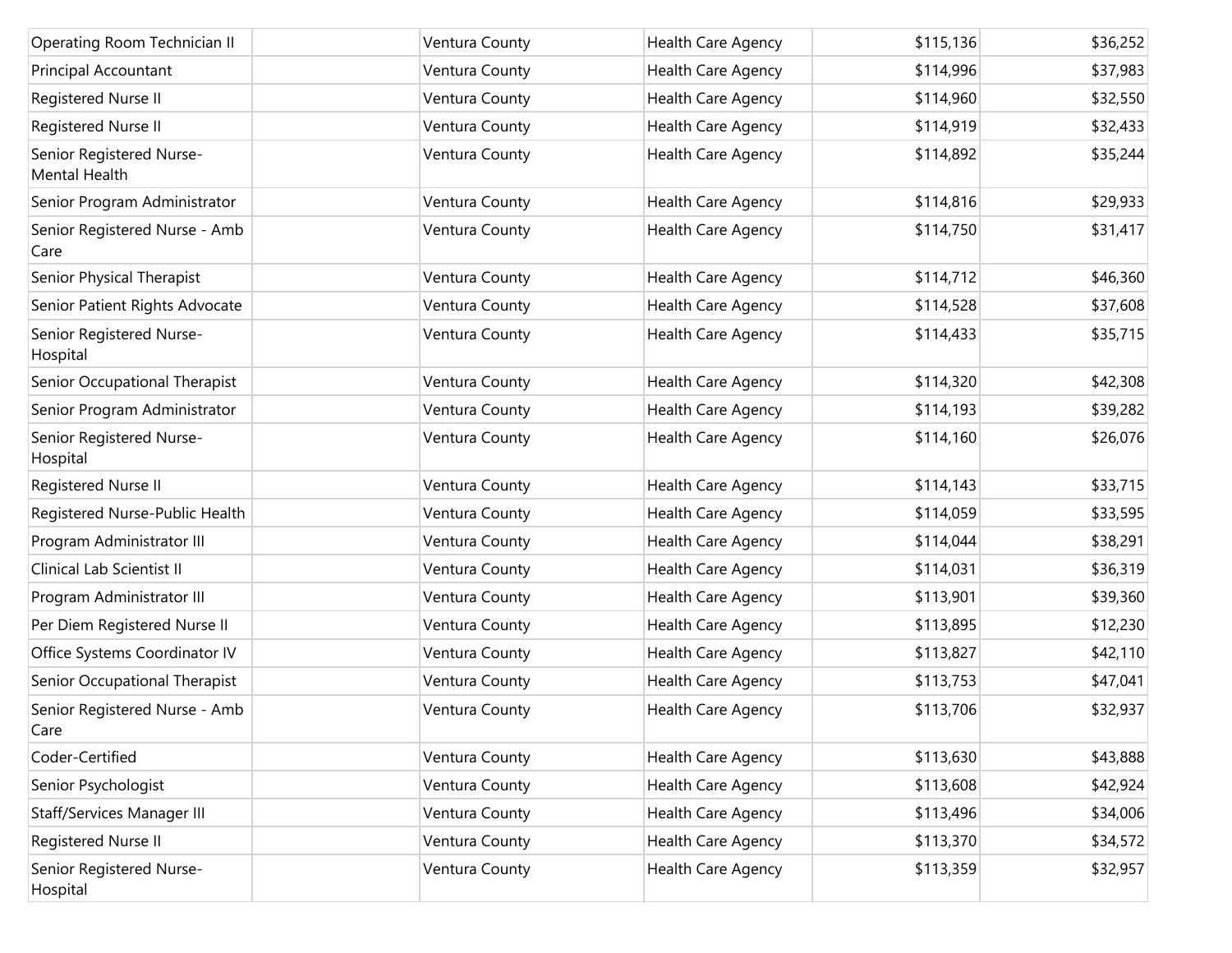| Staff Psychologist                        | Ventura County | Health Care Agency        | \$113,347 | \$44,804 |
|-------------------------------------------|----------------|---------------------------|-----------|----------|
| Registered Nurse II                       | Ventura County | Health Care Agency        | \$113,168 | \$34,252 |
| Registered Nurse-Public Health            | Ventura County | Health Care Agency        | \$113,115 | \$34,010 |
| Operating Room Technician III             | Ventura County | Health Care Agency        | \$113,103 | \$36,197 |
| Senior Registered Nurse-<br>Mental Health | Ventura County | Health Care Agency        | \$113,072 | \$33,238 |
| Senior Registered Nurse-<br>Hospital      | Ventura County | Health Care Agency        | \$113,007 | \$32,910 |
| Registered Nurse II                       | Ventura County | Health Care Agency        | \$112,972 | \$34,813 |
| Manager-Operations                        | Ventura County | Health Care Agency        | \$112,941 | \$35,549 |
| Registered Nurse-Mental<br>Health         | Ventura County | Health Care Agency        | \$112,743 | \$28,033 |
| Radiologic Specialist II                  | Ventura County | Health Care Agency        | \$112,680 | \$41,579 |
| Senior Registered Nurse - Amb<br>Care     | Ventura County | Health Care Agency        | \$112,603 | \$34,227 |
| Registered Nurse II                       | Ventura County | Health Care Agency        | \$112,600 | \$26,461 |
| Senior Physical Therapist                 | Ventura County | Health Care Agency        | \$112,463 | \$41,906 |
| Registered Nurse-Public Health            | Ventura County | Health Care Agency        | \$112,433 | \$33,838 |
| Senior Occupational Therapist             | Ventura County | Health Care Agency        | \$112,359 | \$38,037 |
| Behavioral Health Clinic Adm III          | Ventura County | Health Care Agency        | \$112,169 | \$34,556 |
| Registered Nurse II                       | Ventura County | Health Care Agency        | \$112,168 | \$32,495 |
| Senior Occupational Therapist             | Ventura County | Health Care Agency        | \$112,122 | \$31,463 |
| Radiologic Specialist I                   | Ventura County | Health Care Agency        | \$112,104 | \$42,939 |
| Principal Respiratory Therapist           | Ventura County | Health Care Agency        | \$112,055 | \$41,670 |
| Registered Nurse-Public Health            | Ventura County | Health Care Agency        | \$111,869 | \$28,043 |
| Clinical Nurse Manager                    | Ventura County | Health Care Agency        | \$111,804 | \$29,986 |
| Registered Nurse II                       | Ventura County | <b>Health Care Agency</b> | \$111,794 | \$26,578 |
| Registered Nurse II                       | Ventura County | Health Care Agency        | \$111,682 | \$33,544 |
| Clinical Lab Scientist II                 | Ventura County | Health Care Agency        | \$111,666 | \$39,763 |
| Principal Respiratory Therapist           | Ventura County | Health Care Agency        | \$111,628 | \$39,454 |
| Behavioral Health Clinic Adm III          | Ventura County | Health Care Agency        | \$111,434 | \$39,214 |
| Senior Physical Therapist                 | Ventura County | Health Care Agency        | \$111,419 | \$46,186 |
| Registered Nurse II                       | Ventura County | Health Care Agency        | \$111,366 | \$22,392 |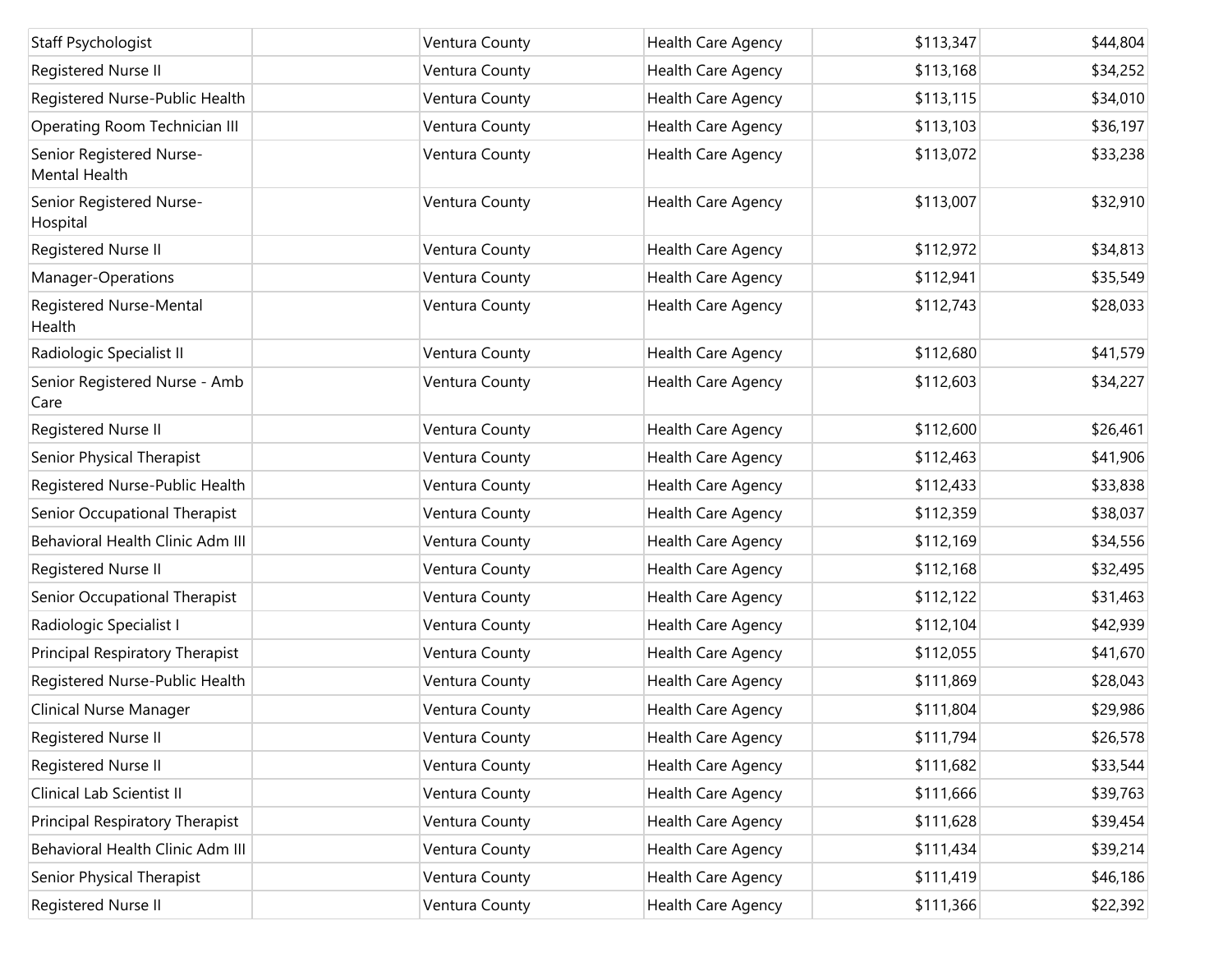| Office Systems Coordinator IV        | Ventura County | Health Care Agency | \$111,168 | \$41,516 |
|--------------------------------------|----------------|--------------------|-----------|----------|
| Behavioral Health Manager II         | Ventura County | Health Care Agency | \$111,132 | \$32,323 |
| Registered Nurse-Public Health       | Ventura County | Health Care Agency | \$110,962 | \$34,859 |
| Maintenance Plumber                  | Ventura County | Health Care Agency | \$110,902 | \$27,215 |
| Per Diem Registered Nurse II         | Ventura County | Health Care Agency | \$110,835 | \$30,099 |
| Program Administrator II             | Ventura County | Health Care Agency | \$110,756 | \$28,594 |
| Staff/Services Manager II            | Ventura County | Health Care Agency | \$110,638 | \$39,556 |
| Registered Nurse II                  | Ventura County | Health Care Agency | \$110,591 | \$25,966 |
| Registered Nurse II                  | Ventura County | Health Care Agency | \$110,467 | \$28,921 |
| Senior Registered Nurse-<br>Hospital | Ventura County | Health Care Agency | \$110,430 | \$32,213 |
| Staff/Services Manager I             | Ventura County | Health Care Agency | \$110,385 | \$37,365 |
| Registered Nurse II                  | Ventura County | Health Care Agency | \$110,339 | \$33,787 |
| Senior Finance Analyst               | Ventura County | Health Care Agency | \$110,325 | \$31,535 |
| Coder-Certified                      | Ventura County | Health Care Agency | \$110,278 | \$41,339 |
| Registered Nurse-Public Health       | Ventura County | Health Care Agency | \$110,232 | \$33,639 |
| Registered Nurse II                  | Ventura County | Health Care Agency | \$110,139 | \$26,849 |
| Senior Physical Therapist            | Ventura County | Health Care Agency | \$109,897 | \$36,940 |
| Registered Nurse II                  | Ventura County | Health Care Agency | \$109,872 | \$26,151 |
| Registered Nurse II                  | Ventura County | Health Care Agency | \$109,865 | \$32,777 |
| Senior Psychologist                  | Ventura County | Health Care Agency | \$109,724 | \$38,694 |
| Registered Nurse II                  | Ventura County | Health Care Agency | \$109,668 | \$33,511 |
| Registered Nurse II                  | Ventura County | Health Care Agency | \$109,643 | \$33,054 |
| Registered Nurse-Public Health       | Ventura County | Health Care Agency | \$109,589 | \$34,490 |
| Staff/Services Manager I             | Ventura County | Health Care Agency | \$109,580 | \$32,435 |
| Clinical Lab Scientist II            | Ventura County | Health Care Agency | \$109,522 | \$40,672 |
| Registered Nurse-Ambulatory<br>Cre   | Ventura County | Health Care Agency | \$109,469 | \$32,245 |
| Registered Nurse II                  | Ventura County | Health Care Agency | \$109,396 | \$26,773 |
| Senior Program Administrator         | Ventura County | Health Care Agency | \$109,370 | \$29,254 |
| Registered Nurse II                  | Ventura County | Health Care Agency | \$109,193 | \$33,863 |
| Registered Nurse II                  | Ventura County | Health Care Agency | \$109,186 | \$27,177 |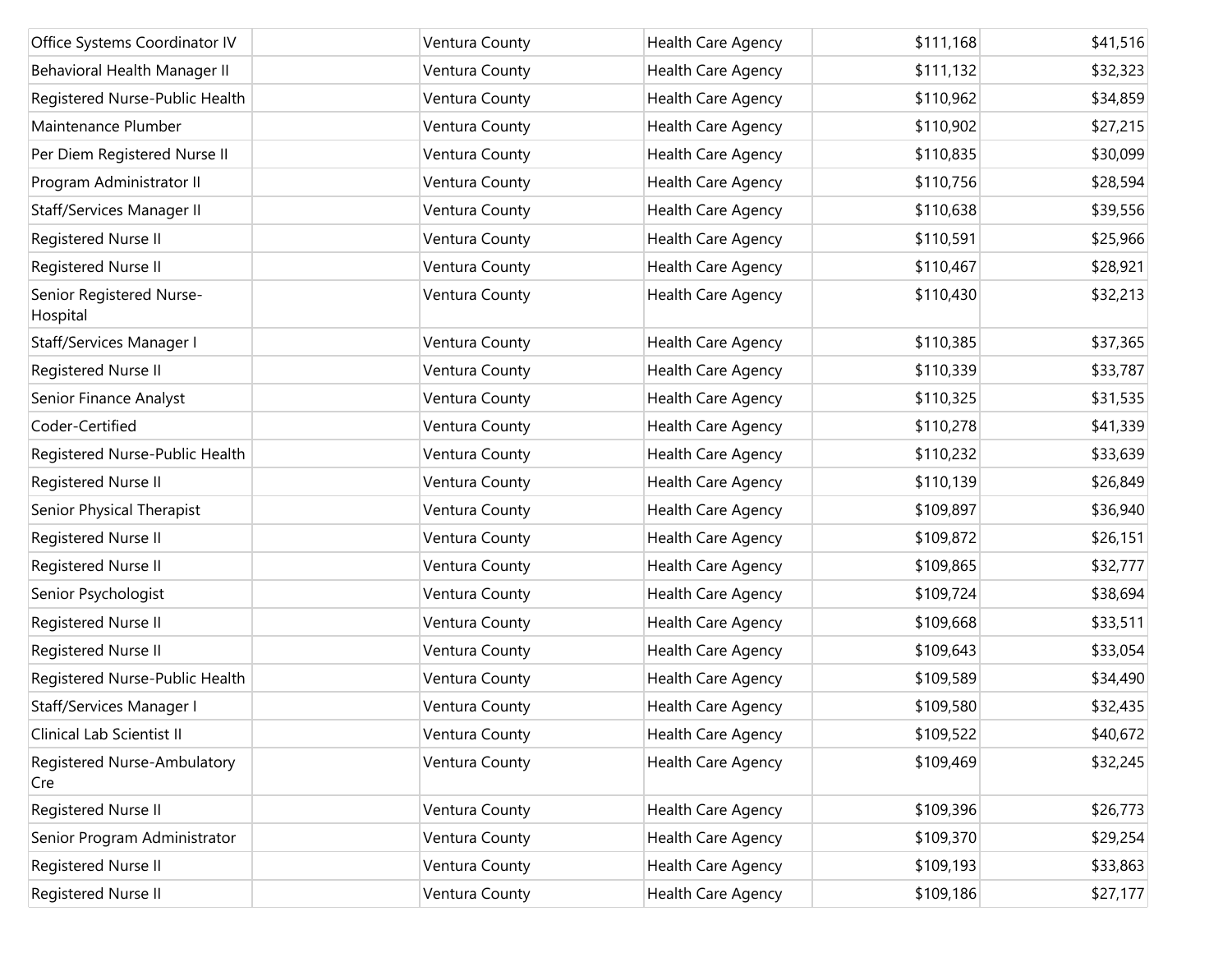| Senior Occupational Therapist             | Ventura County | Health Care Agency        | \$109,173 | \$45,122 |
|-------------------------------------------|----------------|---------------------------|-----------|----------|
| Registered Nurse II                       | Ventura County | Health Care Agency        | \$109,172 | \$33,249 |
| Registered Nurse II                       | Ventura County | Health Care Agency        | \$109,143 | \$31,724 |
| Registered Nurse II                       | Ventura County | Health Care Agency        | \$109,119 | \$26,188 |
| Radiologic Technologist                   | Ventura County | Health Care Agency        | \$109,081 | \$40,445 |
| Office Systems Coordinator IV             | Ventura County | Health Care Agency        | \$108,905 | \$44,090 |
| Senior Registered Nurse-<br>Mental Health | Ventura County | Health Care Agency        | \$108,829 | \$29,079 |
| Behavioral Health Clinic Adm III          | Ventura County | <b>Health Care Agency</b> | \$108,793 | \$29,440 |
| Public Health Social Worker II            | Ventura County | Health Care Agency        | \$108,779 | \$37,920 |
| Registered Nurse II                       | Ventura County | Health Care Agency        | \$108,594 | \$24,808 |
| Program Administrator III                 | Ventura County | Health Care Agency        | \$108,586 | \$34,460 |
| Senior Occupational Therapist             | Ventura County | Health Care Agency        | \$108,376 | \$45,246 |
| Senior Registered Nurse-Public<br>Health  | Ventura County | Health Care Agency        | \$108,307 | \$29,240 |
| Behavioral Health Clinic Adm III          | Ventura County | Health Care Agency        | \$108,273 | \$32,921 |
| Psychiatric Technician-Ipu                | Ventura County | Health Care Agency        | \$108,271 | \$28,923 |
| Registered Nurse-Public Health            | Ventura County | Health Care Agency        | \$108,143 | \$27,018 |
| Registered Nurse-Public Health            | Ventura County | Health Care Agency        | \$108,062 | \$30,747 |
| Registered Nurse-Public Health            | Ventura County | Health Care Agency        | \$107,960 | \$34,387 |
| Registered Nurse II                       | Ventura County | Health Care Agency        | \$107,949 | \$32,969 |
| Registered Nurse II                       | Ventura County | Health Care Agency        | \$107,929 | \$30,543 |
| Senior Registered Nurse - Amb<br>Care     | Ventura County | Health Care Agency        | \$107,875 | \$34,036 |
| Registered Nurse II                       | Ventura County | Health Care Agency        | \$107,825 | \$26,648 |
| Registered Nurse-Public Health            | Ventura County | Health Care Agency        | \$107,604 | \$32,328 |
| Office Systems Coordinator IV             | Ventura County | Health Care Agency        | \$107,425 | \$40,670 |
| Registered Nurse II                       | Ventura County | Health Care Agency        | \$107,403 | \$27,082 |
| <b>Staff/Services Specialist II</b>       | Ventura County | Health Care Agency        | \$107,334 | \$40,004 |
| Registered Nurse II                       | Ventura County | Health Care Agency        | \$107,331 | \$33,386 |
| Behavioral Health Clinic Adm III          | Ventura County | Health Care Agency        | \$107,244 | \$34,145 |
| Office Systems Coordinator IV             | Ventura County | Health Care Agency        | \$107,225 | \$40,670 |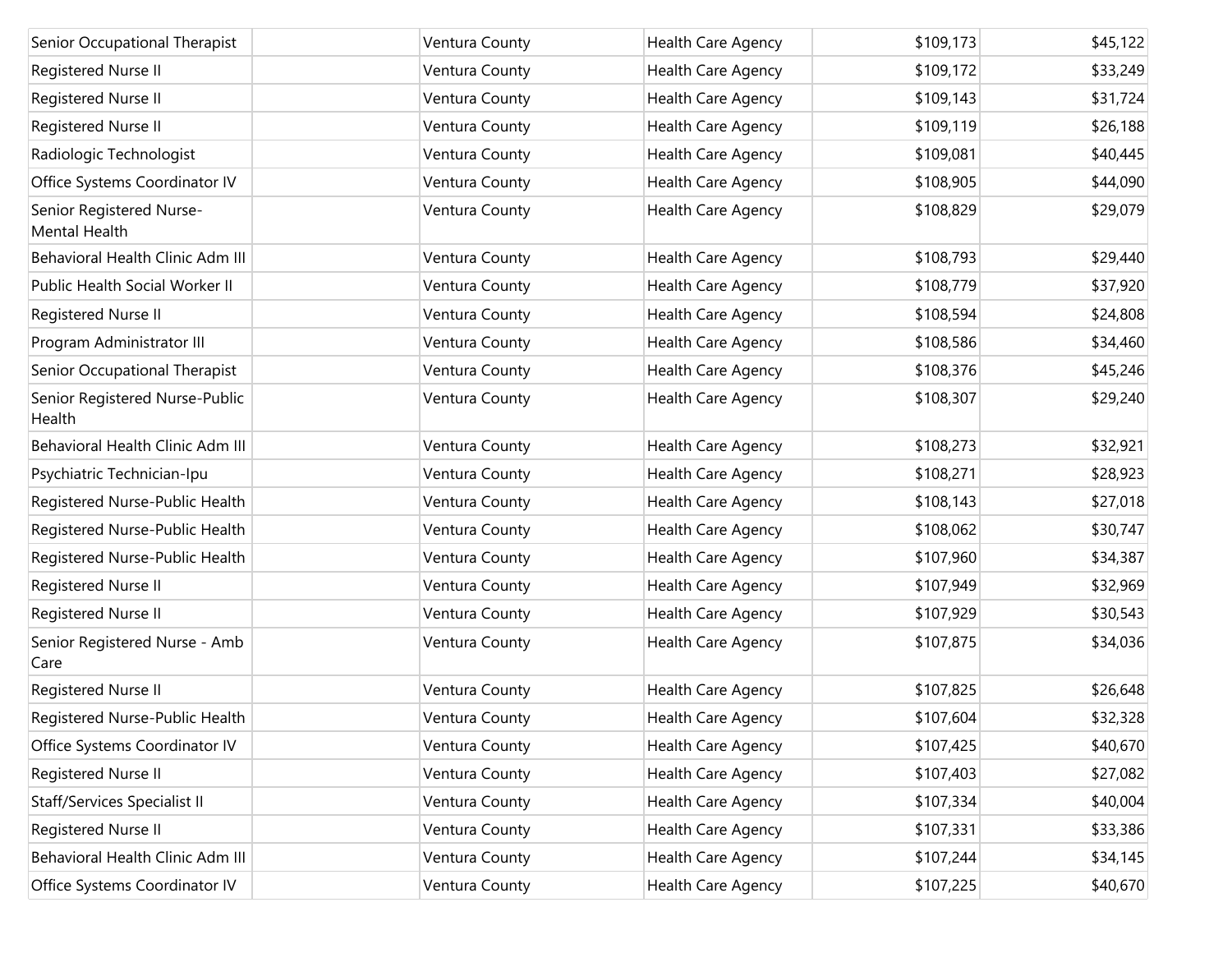| Senior Registered Nurse - Amb<br>Care           | Ventura County | Health Care Agency        | \$107,186 | \$30,138 |
|-------------------------------------------------|----------------|---------------------------|-----------|----------|
| Program Administrator II                        | Ventura County | Health Care Agency        | \$107,120 | \$34,616 |
| Principal Respiratory Therapist                 | Ventura County | Health Care Agency        | \$106,992 | \$31,250 |
| Registered Nurse II                             | Ventura County | Health Care Agency        | \$106,991 | \$25,205 |
| Registered Nurse II                             | Ventura County | Health Care Agency        | \$106,984 | \$33,293 |
| Registered Nurse-Public Health                  | Ventura County | Health Care Agency        | \$106,959 | \$28,407 |
| <b>Circulating Operating Room</b><br><b>Nrs</b> | Ventura County | Health Care Agency        | \$106,915 | \$22,427 |
| Office Systems Coordinator IV                   | Ventura County | <b>Health Care Agency</b> | \$106,821 | \$43,772 |
| Senior Occupational Therapist                   | Ventura County | Health Care Agency        | \$106,749 | \$35,886 |
| Coder-Certified                                 | Ventura County | Health Care Agency        | \$106,626 | \$40,248 |
| Senior Physical Therapist                       | Ventura County | Health Care Agency        | \$106,621 | \$43,133 |
| Office Systems Coordinator IV                   | Ventura County | Health Care Agency        | \$106,618 | \$42,980 |
| Coder-Certified                                 | Ventura County | Health Care Agency        | \$106,577 | \$38,868 |
| Radiologic Specialist I                         | Ventura County | Health Care Agency        | \$106,566 | \$17,223 |
| Registered Nurse II                             | Ventura County | Health Care Agency        | \$106,540 | \$32,403 |
| Senior Physical Therapist                       | Ventura County | Health Care Agency        | \$106,494 | \$43,833 |
| Senior Registered Nurse-<br>Mental Health       | Ventura County | Health Care Agency        | \$106,471 | \$30,487 |
| Registered Nurse II                             | Ventura County | Health Care Agency        | \$106,402 | \$28,226 |
| Registered Nurse II                             | Ventura County | Health Care Agency        | \$106,271 | \$26,715 |
| Office Systems Coordinator II                   | Ventura County | Health Care Agency        | \$106,201 | \$41,218 |
| Senior Registered Nurse-Public<br>Health        | Ventura County | Health Care Agency        | \$105,922 | \$28,562 |
| <b>Supervising Public Health</b><br>Nurse       | Ventura County | Health Care Agency        | \$105,917 | \$36,721 |
| Registered Nurse II                             | Ventura County | Health Care Agency        | \$105,842 | \$25,305 |
| Program Administrator II                        | Ventura County | Health Care Agency        | \$105,830 | \$36,594 |
| Registered Nurse-Mental<br>Health               | Ventura County | Health Care Agency        | \$105,824 | \$29,006 |
| Registered Nurse II                             | Ventura County | Health Care Agency        | \$105,750 | \$31,147 |
| Office Systems Coordinator IV                   | Ventura County | Health Care Agency        | \$105,655 | \$37,621 |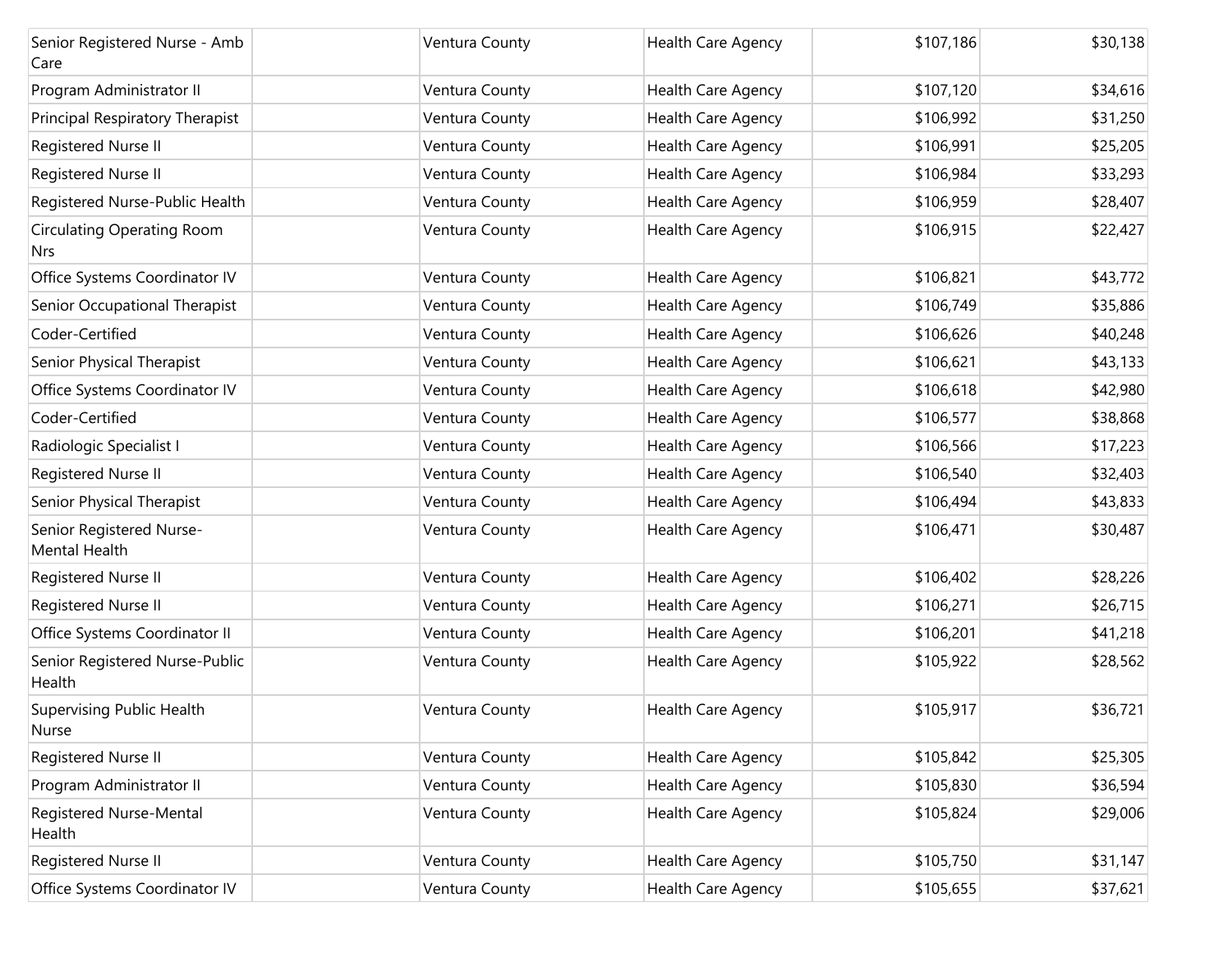| Registered Nurse II                             | Ventura County | Health Care Agency | \$105,592 | \$25,498 |
|-------------------------------------------------|----------------|--------------------|-----------|----------|
| Senior Registered Nurse - Amb<br>Care           | Ventura County | Health Care Agency | \$105,530 | \$29,240 |
| Certified Biomed Equip Tech                     | Ventura County | Health Care Agency | \$105,420 | \$34,349 |
| Senior Registered Nurse-<br>Hospital            | Ventura County | Health Care Agency | \$105,404 | \$26,386 |
| Registered Nurse-Public Health                  | Ventura County | Health Care Agency | \$105,293 | \$28,601 |
| Registered Nurse II                             | Ventura County | Health Care Agency | \$105,177 | \$31,025 |
| <b>Circulating Operating Room</b><br><b>Nrs</b> | Ventura County | Health Care Agency | \$105,088 | \$32,418 |
| Office Systems Coordinator IV                   | Ventura County | Health Care Agency | \$105,060 | \$40,163 |
| Psychiatric Technician-Ipu                      | Ventura County | Health Care Agency | \$104,948 | \$30,360 |
| Senior Occupational Therapist                   | Ventura County | Health Care Agency | \$104,922 | \$35,998 |
| Registered Nurse-Public Health                  | Ventura County | Health Care Agency | \$104,805 | \$32,395 |
| Senior Physical Therapist                       | Ventura County | Health Care Agency | \$104,780 | \$38,464 |
| Registered Nurse II                             | Ventura County | Health Care Agency | \$104,707 | \$26,906 |
| Program Administrator III                       | Ventura County | Health Care Agency | \$104,673 | \$28,766 |
| Office Systems Coordinator IV                   | Ventura County | Health Care Agency | \$104,646 | \$44,652 |
| Coder-Certified                                 | Ventura County | Health Care Agency | \$104,314 | \$43,020 |
| Behavioral Health Clinic Adm III                | Ventura County | Health Care Agency | \$104,273 | \$33,369 |
| Registered Nurse II                             | Ventura County | Health Care Agency | \$104,257 | \$33,447 |
| Psychiatric Technician-Ipu                      | Ventura County | Health Care Agency | \$104,114 | \$29,550 |
| Principal Respiratory Therapist                 | Ventura County | Health Care Agency | \$104,051 | \$25,007 |
| Program Administrator III                       | Ventura County | Health Care Agency | \$104,005 | \$34,716 |
| Senior Registered Nurse - Amb<br>Care           | Ventura County | Health Care Agency | \$103,970 | \$27,835 |
| Behavioral Health Clinic Adm III                | Ventura County | Health Care Agency | \$103,963 | \$37,262 |
| Senior Psychologist                             | Ventura County | Health Care Agency | \$103,930 | \$34,610 |
| Registered Nurse II                             | Ventura County | Health Care Agency | \$103,872 | \$27,039 |
| Senior Registered Nurse-<br>Mental Health       | Ventura County | Health Care Agency | \$103,838 | \$29,393 |
| Program Administrator III                       | Ventura County | Health Care Agency | \$103,798 | \$34,648 |
| Clinical Lab Scientist III                      | Ventura County | Health Care Agency | \$103,785 | \$35,775 |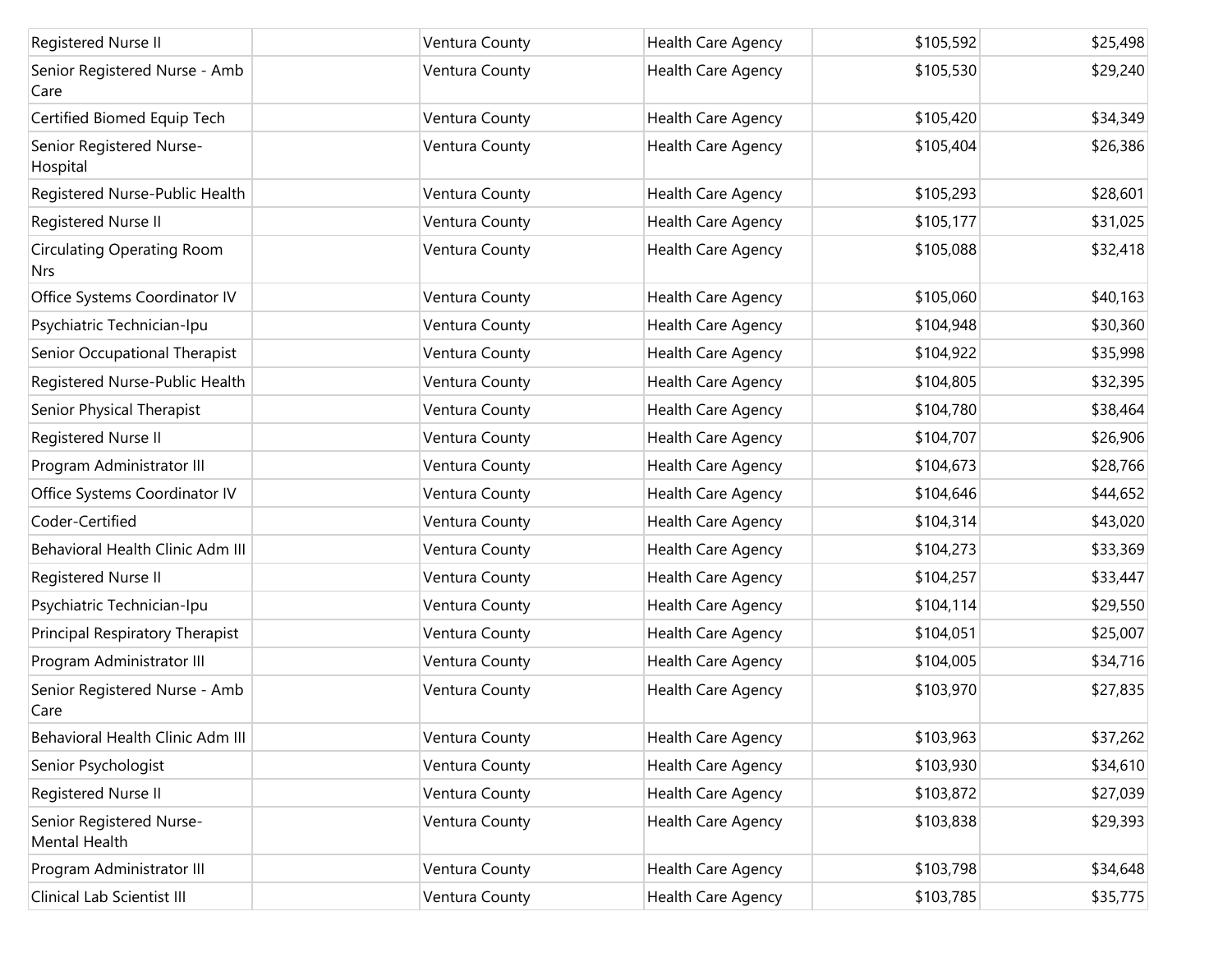| Program Administrator II                  | Ventura County | Health Care Agency | \$103,772 | \$30,873 |
|-------------------------------------------|----------------|--------------------|-----------|----------|
| Registered Nurse-Public Health            | Ventura County | Health Care Agency | \$103,755 | \$28,531 |
| Registered Nurse II                       | Ventura County | Health Care Agency | \$103,587 | \$23,948 |
| Registered Nurse II                       | Ventura County | Health Care Agency | \$103,525 | \$25,526 |
| Program Administrator II                  | Ventura County | Health Care Agency | \$103,481 | \$36,553 |
| Principal Accountant                      | Ventura County | Health Care Agency | \$103,411 | \$39,931 |
| Clerical Supervisor II                    | Ventura County | Health Care Agency | \$103,396 | \$34,880 |
| Registered Nurse II                       | Ventura County | Health Care Agency | \$103,347 | \$26,916 |
| Program Administrator III                 | Ventura County | Health Care Agency | \$103,314 | \$30,488 |
| Senior Registered Nurse-<br>Hospital      | Ventura County | Health Care Agency | \$103,226 | \$32,607 |
| Registered Nurse-Public Health            | Ventura County | Health Care Agency | \$103,036 | \$27,948 |
| Senior Registered Nurse-<br>Mental Health | Ventura County | Health Care Agency | \$102,825 | \$32,157 |
| Registered Nurse-Mental<br>Health         | Ventura County | Health Care Agency | \$102,797 | \$27,356 |
| Coder-Certified                           | Ventura County | Health Care Agency | \$102,795 | \$43,670 |
| Registered Nurse-Public Health            | Ventura County | Health Care Agency | \$102,750 | \$27,639 |
| Registered Nurse II                       | Ventura County | Health Care Agency | \$102,627 | \$26,320 |
| Registered Nurse II                       | Ventura County | Health Care Agency | \$102,625 | \$25,370 |
| Program Administrator III                 | Ventura County | Health Care Agency | \$102,612 | \$34,062 |
| Registered Nurse II                       | Ventura County | Health Care Agency | \$102,568 | \$25,762 |
| Radiologic Specialist II                  | Ventura County | Health Care Agency | \$102,508 | \$41,709 |
| Registered Nurse II                       | Ventura County | Health Care Agency | \$102,459 | \$33,907 |
| Registered Nurse II                       | Ventura County | Health Care Agency | \$102,422 | \$32,943 |
| Registered Nurse II                       | Ventura County | Health Care Agency | \$102,298 | \$28,491 |
| Program Administrator II                  | Ventura County | Health Care Agency | \$102,157 | \$26,502 |
| Senior Registered Nurse-<br>Mental Health | Ventura County | Health Care Agency | \$102,149 | \$29,171 |
| Office Systems Coordinator IV             | Ventura County | Health Care Agency | \$102,132 | \$40,873 |
| Senior Registered Nurse-<br>Hospital      | Ventura County | Health Care Agency | \$102,124 | \$29,645 |
| Operating Room Technician III             | Ventura County | Health Care Agency | \$102,041 | \$39,046 |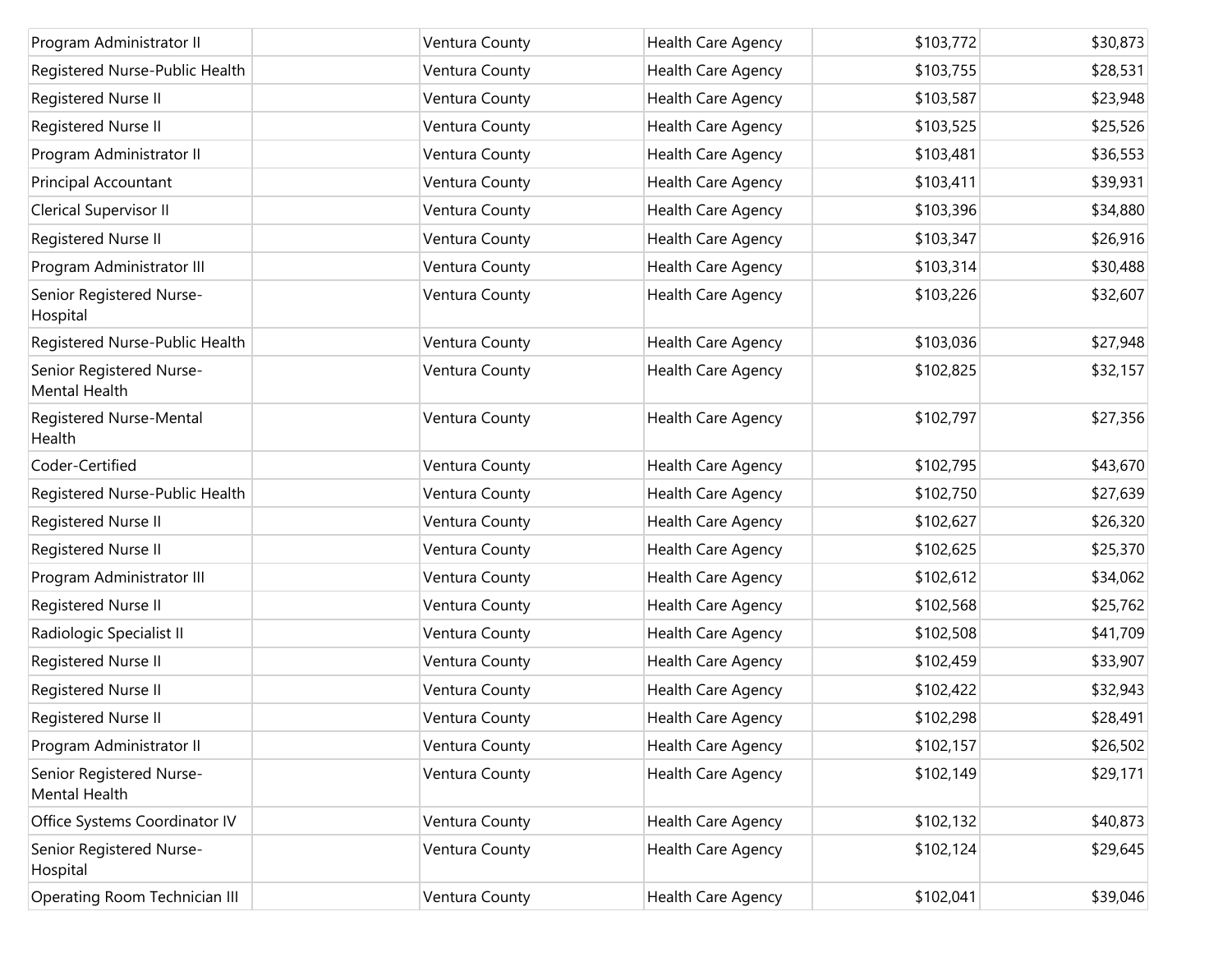| Per Diem Registered Nurse II         | Ventura County | Health Care Agency | \$102,040 | \$10,734 |
|--------------------------------------|----------------|--------------------|-----------|----------|
| Registered Nurse-Public Health       | Ventura County | Health Care Agency | \$102,009 | \$32,224 |
| Nursing Assistant II                 | Ventura County | Health Care Agency | \$101,975 | \$22,321 |
| Registered Nurse II                  | Ventura County | Health Care Agency | \$101,897 | \$25,901 |
| Registered Nurse-Public Health       | Ventura County | Health Care Agency | \$101,862 | \$28,513 |
| Registered Nurse II                  | Ventura County | Health Care Agency | \$101,718 | \$26,470 |
| Program Administrator III            | Ventura County | Health Care Agency | \$101,702 | \$33,058 |
| Registered Nurse II                  | Ventura County | Health Care Agency | \$101,495 | \$32,686 |
| Registered Nurse II                  | Ventura County | Health Care Agency | \$101,242 | \$26,248 |
| Behavioral Health Clinic Adm III     | Ventura County | Health Care Agency | \$101,239 | \$31,931 |
| Senior Physical Therapist            | Ventura County | Health Care Agency | \$101,155 | \$43,694 |
| Registered Nurse-Public Health       | Ventura County | Health Care Agency | \$101,148 | \$27,797 |
| Registered Nurse II                  | Ventura County | Health Care Agency | \$101,077 | \$26,417 |
| Program Administrator III            | Ventura County | Health Care Agency | \$101,042 | \$33,209 |
| Registered Nurse II                  | Ventura County | Health Care Agency | \$100,968 | \$31,511 |
| Principal Respiratory Therapist      | Ventura County | Health Care Agency | \$100,884 | \$39,125 |
| Senior Registered Nurse-<br>Hospital | Ventura County | Health Care Agency | \$100,884 | \$24,990 |
| Registered Nurse II                  | Ventura County | Health Care Agency | \$100,836 | \$25,542 |
| Senior Registered Nurse-<br>Hospital | Ventura County | Health Care Agency | \$100,736 | \$25,065 |
| Registered Nurse-Public Health       | Ventura County | Health Care Agency | \$100,627 | \$32,286 |
| Registered Nurse-Public Health       | Ventura County | Health Care Agency | \$100,591 | \$24,659 |
| Clinical Lab Scientist II            | Ventura County | Health Care Agency | \$100,525 | \$38,004 |
| Behavioral Health Clinic Adm III     | Ventura County | Health Care Agency | \$100,451 | \$36,298 |
| Registered Nurse II                  | Ventura County | Health Care Agency | \$100,439 | \$23,544 |
| Registered Nurse II                  | Ventura County | Health Care Agency | \$100,390 | \$26,316 |
| Senior Occupational Therapist        | Ventura County | Health Care Agency | \$100,368 | \$36,830 |
| Registered Nurse-Public Health       | Ventura County | Health Care Agency | \$100,256 | \$27,200 |
| Registered Nurse-Public Health       | Ventura County | Health Care Agency | \$100,251 | \$28,688 |
| Senior Registered Nurse-<br>Hospital | Ventura County | Health Care Agency | \$100,151 | \$32,606 |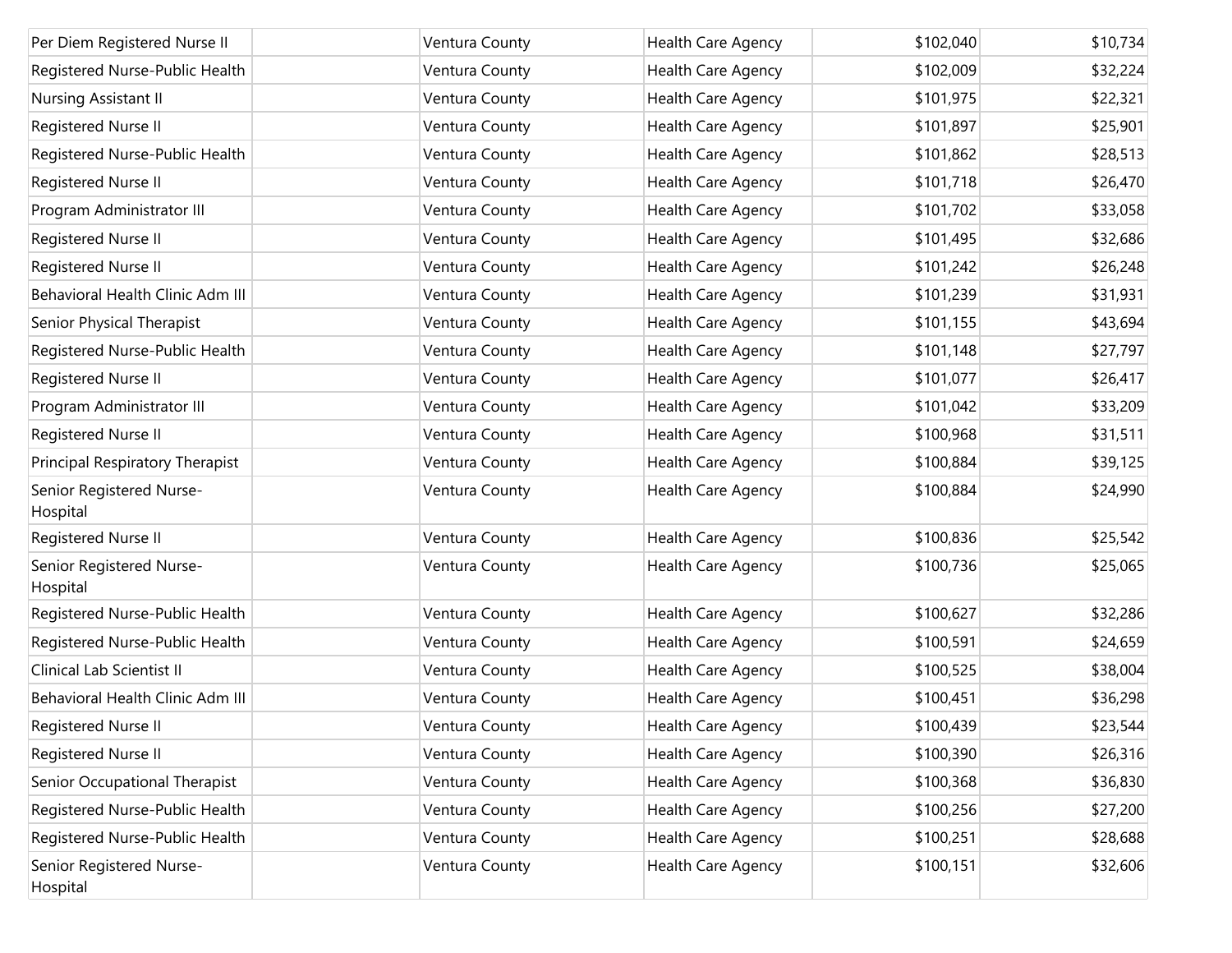| Registered Nurse-Public Health        | Ventura County | Health Care Agency        | \$100,128 | \$28,402 |
|---------------------------------------|----------------|---------------------------|-----------|----------|
| Certified Biomed Equip Tech           | Ventura County | Health Care Agency        | \$99,944  | \$40,109 |
| <b>Supervising Therapist I</b>        | Ventura County | Health Care Agency        | \$99,876  | \$40,975 |
| Program Administrator II              | Ventura County | Health Care Agency        | \$99,852  | \$32,411 |
| Registered Nurse II                   | Ventura County | Health Care Agency        | \$99,791  | \$24,897 |
| Senior Physical Therapist             | Ventura County | Health Care Agency        | \$99,759  | \$36,991 |
| Radiologic Technologist-Pdp III       | Ventura County | Health Care Agency        | \$99,688  | \$17,488 |
| Registered Nurse-Public Health        | Ventura County | Health Care Agency        | \$99,634  | \$27,941 |
| Program Administrator III             | Ventura County | Health Care Agency        | \$99,601  | \$34,670 |
| Program Administrator II              | Ventura County | Health Care Agency        | \$99,589  | \$29,800 |
| Program Administrator II              | Ventura County | Health Care Agency        | \$99,536  | \$33,839 |
| Program Administrator III             | Ventura County | Health Care Agency        | \$99,460  | \$31,460 |
| Senior Accountant                     | Ventura County | Health Care Agency        | \$99,388  | \$41,177 |
| Registered Nurse II                   | Ventura County | Health Care Agency        | \$99,366  | \$32,125 |
| Radiologic Specialist I               | Ventura County | <b>Health Care Agency</b> | \$99,332  | \$43,585 |
| Clinical Lab Scientist II             | Ventura County | Health Care Agency        | \$99,221  | \$42,760 |
| Registered Nurse-Public Health        | Ventura County | Health Care Agency        | \$99,145  | \$26,215 |
| Principal Respiratory Therapist       | Ventura County | Health Care Agency        | \$98,790  | \$42,391 |
| Registered Nurse II                   | Ventura County | Health Care Agency        | \$98,777  | \$26,335 |
| Registered Nurse II                   | Ventura County | Health Care Agency        | \$98,664  | \$32,519 |
| Program Administrator III             | Ventura County | Health Care Agency        | \$98,627  | \$34,696 |
| Behavioral Health Clinic Adm III      | Ventura County | Health Care Agency        | \$98,619  | \$32,524 |
| Registered Nurse II                   | Ventura County | Health Care Agency        | \$98,587  | \$32,314 |
| Registered Nurse-Mental<br>Health     | Ventura County | Health Care Agency        | \$98,509  | \$32,334 |
| Program Administrator III             | Ventura County | Health Care Agency        | \$98,497  | \$34,067 |
| Psychiatric Technician-Ipu            | Ventura County | Health Care Agency        | \$98,391  | \$28,509 |
| Senior Registered Nurse - Amb<br>Care | Ventura County | Health Care Agency        | \$98,235  | \$28,953 |
| Registered Nurse-Public Health        | Ventura County | Health Care Agency        | \$98,185  | \$26,095 |
| Program Administrator III             | Ventura County | Health Care Agency        | \$98,150  | \$34,269 |
| <b>Stationary Engineer</b>            | Ventura County | Health Care Agency        | \$98,050  | \$27,760 |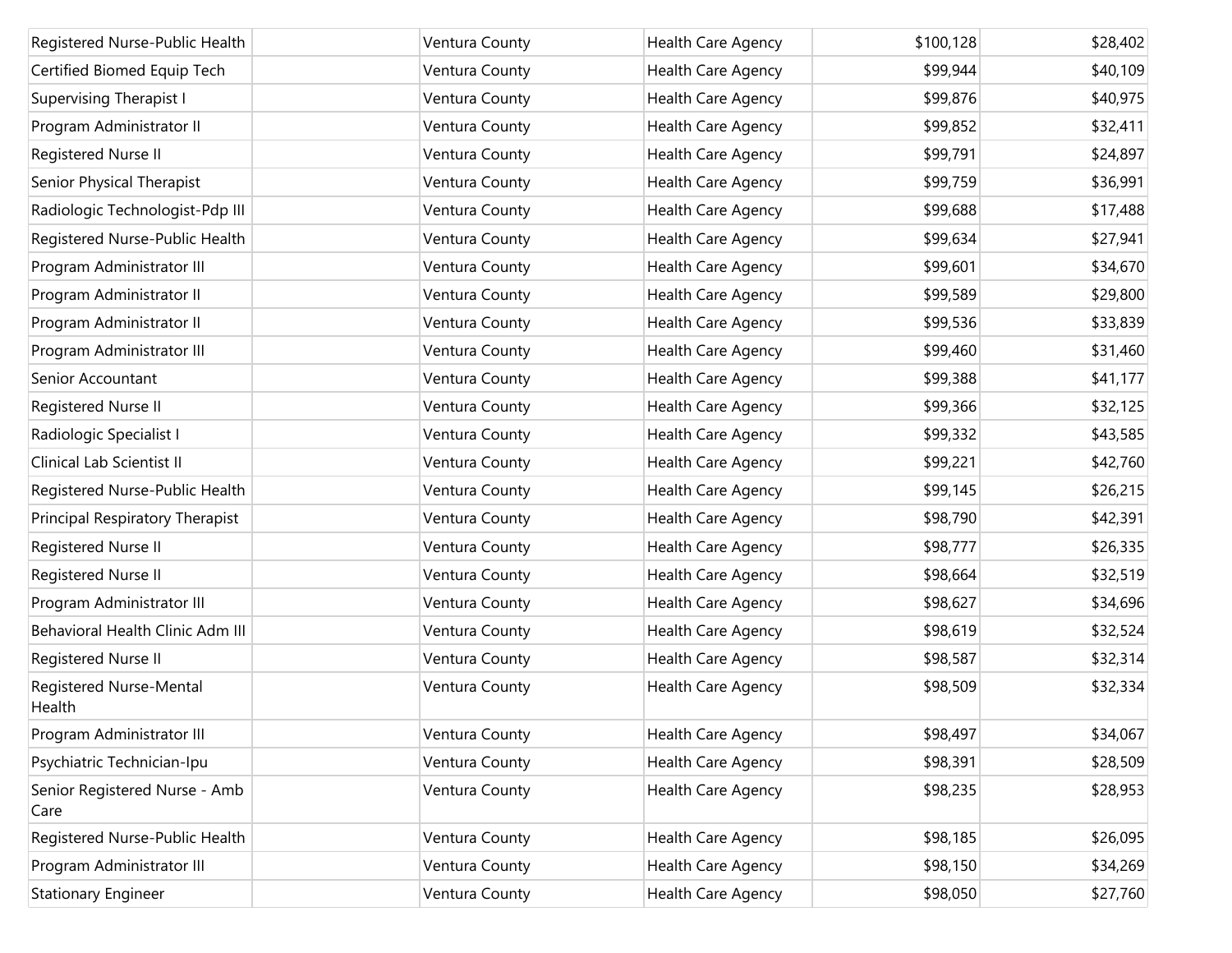| Registered Nurse-Public Health                   | Ventura County | Health Care Agency        | \$98,037 | \$33,522 |
|--------------------------------------------------|----------------|---------------------------|----------|----------|
| Registered Nurse II                              | Ventura County | Health Care Agency        | \$97,899 | \$25,860 |
| Program Administrator III                        | Ventura County | Health Care Agency        | \$97,829 | \$33,525 |
| Nursing Assistant II                             | Ventura County | Health Care Agency        | \$97,820 | \$29,800 |
| Registered Nurse II                              | Ventura County | Health Care Agency        | \$97,788 | \$30,695 |
| Public Health Program<br>Coordinator             | Ventura County | Health Care Agency        | \$97,778 | \$37,303 |
| Registered Nurse II                              | Ventura County | Health Care Agency        | \$97,719 | \$26,397 |
| Registered Nurse-Public Health                   | Ventura County | Health Care Agency        | \$97,673 | \$28,326 |
| Principal Respiratory Therapist                  | Ventura County | Health Care Agency        | \$97,577 | \$40,096 |
| Registered Nurse II                              | Ventura County | Health Care Agency        | \$97,528 | \$28,201 |
| Registered Nurse II                              | Ventura County | Health Care Agency        | \$97,454 | \$30,779 |
| Radiologic Technologist                          | Ventura County | Health Care Agency        | \$97,431 | \$34,289 |
| Senior Accountant                                | Ventura County | Health Care Agency        | \$97,395 | \$41,174 |
| Program Assistant                                | Ventura County | Health Care Agency        | \$97,344 | \$28,970 |
| Registered Nurse-Mental<br>Health                | Ventura County | Health Care Agency        | \$97,320 | \$29,636 |
| Registered Nurse-Public Health                   | Ventura County | Health Care Agency        | \$97,276 | \$26,289 |
| Senior Accountant                                | Ventura County | Health Care Agency        | \$97,247 | \$38,438 |
| Registered Nurse II                              | Ventura County | Health Care Agency        | \$97,219 | \$32,001 |
| Registered Nurse II                              | Ventura County | Health Care Agency        | \$97,218 | \$21,905 |
| Principal Respiratory Therapist                  | Ventura County | Health Care Agency        | \$97,118 | \$32,035 |
| Senior Registered Nurse-<br><b>Mental Health</b> | Ventura County | Health Care Agency        | \$97,103 | \$29,531 |
| Radiologic Technologist                          | Ventura County | Health Care Agency        | \$97,052 | \$40,443 |
| Registered Nurse-Public Health                   | Ventura County | Health Care Agency        | \$97,015 | \$26,735 |
| Staff/Services Specialist I                      | Ventura County | Health Care Agency        | \$96,975 | \$37,199 |
| Registered Nurse II                              | Ventura County | Health Care Agency        | \$96,948 | \$30,828 |
| Senior Accountant                                | Ventura County | <b>Health Care Agency</b> | \$96,865 | \$37,933 |
| Registered Nurse II                              | Ventura County | Health Care Agency        | \$96,830 | \$22,857 |
| Program Administrator II                         | Ventura County | Health Care Agency        | \$96,709 | \$36,220 |
| Coder-Certified                                  | Ventura County | Health Care Agency        | \$96,678 | \$36,176 |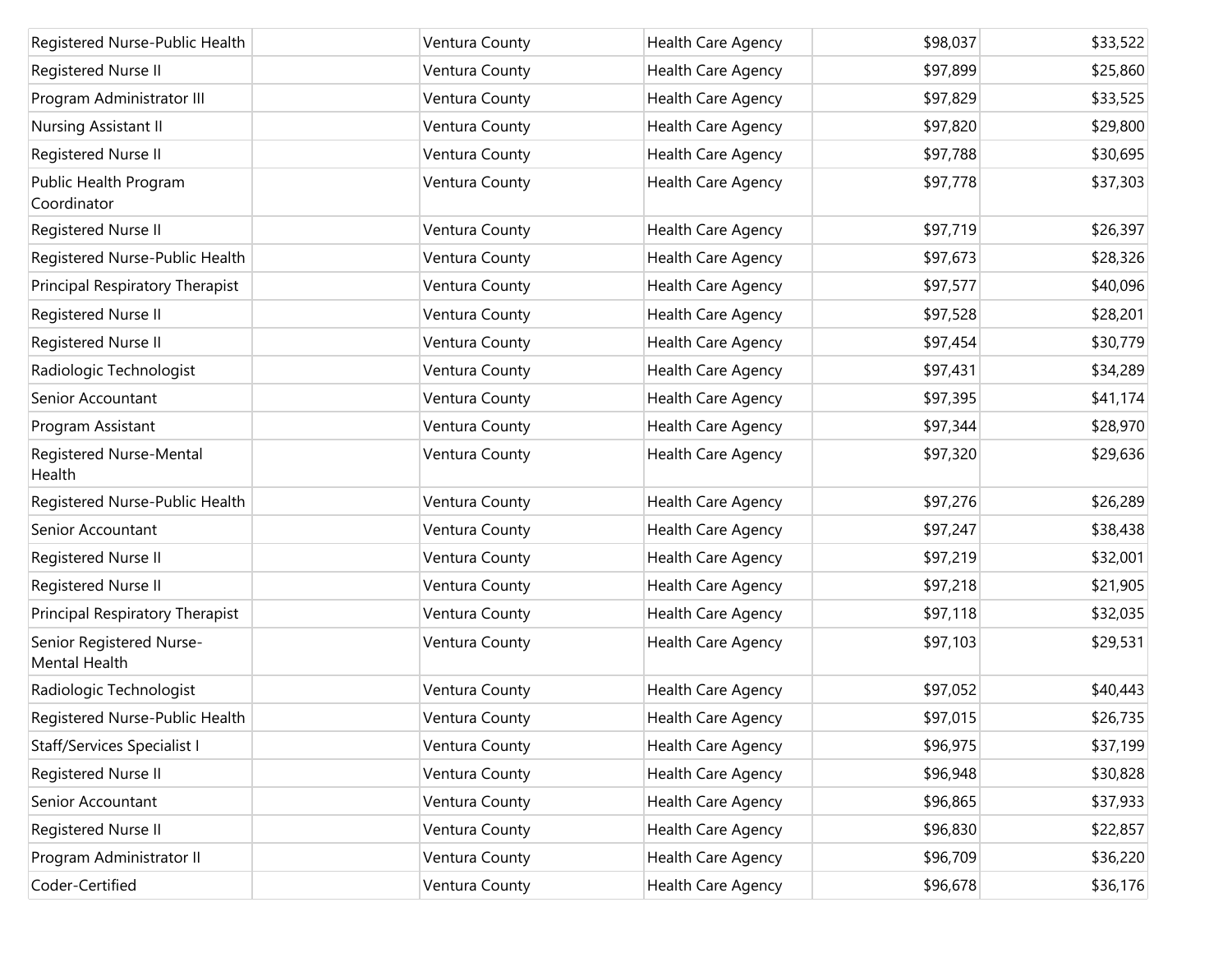| Program Administrator II              | Ventura County | <b>Health Care Agency</b> | \$96,560 | \$32,521 |
|---------------------------------------|----------------|---------------------------|----------|----------|
| Per Diem Registered Nurse II          | Ventura County | Health Care Agency        | \$96,472 | \$13,365 |
| Registered Nurse II                   | Ventura County | Health Care Agency        | \$96,464 | \$23,486 |
| Registered Nurse II                   | Ventura County | Health Care Agency        | \$96,417 | \$26,087 |
| Behavioral Health Clinic Adm III      | Ventura County | Health Care Agency        | \$96,396 | \$36,346 |
| Program Administrator II              | Ventura County | Health Care Agency        | \$96,367 | \$33,743 |
| <b>Principal Accountant</b>           | Ventura County | Health Care Agency        | \$96,258 | \$39,715 |
| Program Assistant                     | Ventura County | Health Care Agency        | \$96,253 | \$33,311 |
| Registered Nurse II                   | Ventura County | Health Care Agency        | \$96,164 | \$23,441 |
| Senior Registered Nurse - Amb<br>Care | Ventura County | Health Care Agency        | \$96,139 | \$20,933 |
| Program Administrator III             | Ventura County | Health Care Agency        | \$96,045 | \$30,166 |
| Registered Nurse-Mental<br>Health     | Ventura County | Health Care Agency        | \$95,978 | \$19,815 |
| Program Administrator II              | Ventura County | Health Care Agency        | \$95,889 | \$26,319 |
| Cook                                  | Ventura County | Health Care Agency        | \$95,785 | \$25,098 |
| Radiologic Technologist-Pdp III       | Ventura County | Health Care Agency        | \$95,391 | \$15,637 |
| Program Administrator II              | Ventura County | Health Care Agency        | \$95,382 | \$29,057 |
| Principal Respiratory Therapist       | Ventura County | Health Care Agency        | \$95,291 | \$36,996 |
| Behavioral Health Manager II          | Ventura County | Health Care Agency        | \$95,084 | \$34,390 |
| Registered Nurse-Public Health        | Ventura County | Health Care Agency        | \$94,954 | \$27,875 |
| Program Administrator II              | Ventura County | Health Care Agency        | \$94,806 | \$29,197 |
| Registered Nurse-Mental<br>Health     | Ventura County | Health Care Agency        | \$94,803 | \$23,667 |
| Program Administrator III             | Ventura County | Health Care Agency        | \$94,759 | \$27,167 |
| Registered Nurse-Mental<br>Health     | Ventura County | Health Care Agency        | \$94,690 | \$27,320 |
| <b>Staff/Services Specialist II</b>   | Ventura County | Health Care Agency        | \$94,566 | \$27,505 |
| Principal Respiratory Therapist       | Ventura County | Health Care Agency        | \$94,565 | \$36,390 |
| Program Administrator III             | Ventura County | <b>Health Care Agency</b> | \$94,533 | \$28,728 |
| Radiologic Technologist               | Ventura County | Health Care Agency        | \$94,454 | \$30,543 |
| Registered Nurse II                   | Ventura County | <b>Health Care Agency</b> | \$94,311 | \$23,068 |
| <b>Stationary Engineer</b>            | Ventura County | Health Care Agency        | \$94,292 | \$29,372 |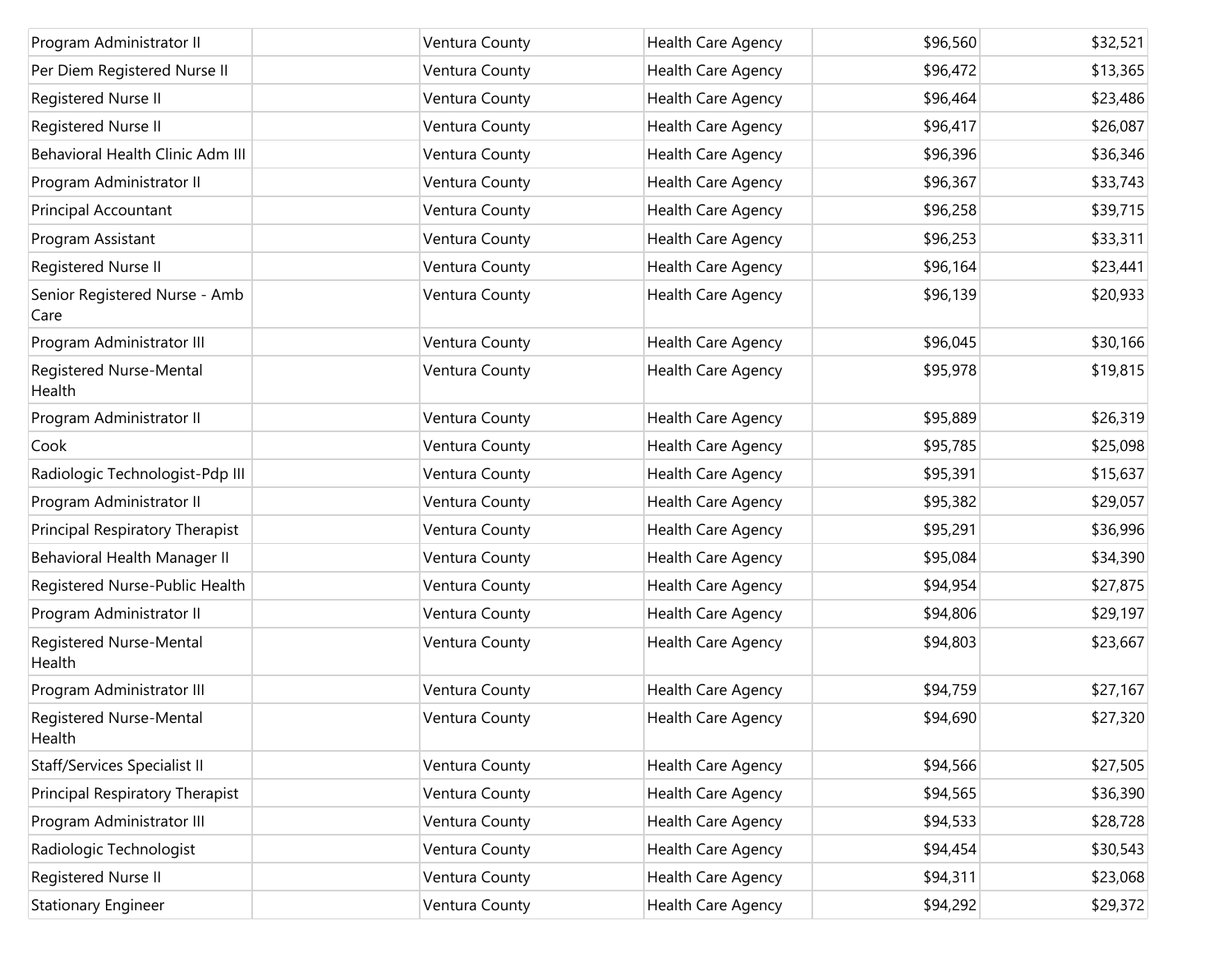| Coder-Certified                      | Ventura County | Health Care Agency        | \$94,194 | \$37,496 |
|--------------------------------------|----------------|---------------------------|----------|----------|
| Manager Accounting II                | Ventura County | Health Care Agency        | \$94,186 | \$13,473 |
| Senior Program Administrator         | Ventura County | Health Care Agency        | \$93,925 | \$24,846 |
| Behavioral Health Clinic Adm III     | Ventura County | Health Care Agency        | \$93,916 | \$33,574 |
| Registered Nurse II                  | Ventura County | Health Care Agency        | \$93,876 | \$31,396 |
| Program Administrator II             | Ventura County | Health Care Agency        | \$93,865 | \$25,107 |
| Registered Nurse I                   | Ventura County | Health Care Agency        | \$93,764 | \$21,022 |
| Program Assistant                    | Ventura County | Health Care Agency        | \$93,710 | \$31,383 |
| Senior Crisis Team Clinician-<br>Pdp | Ventura County | Health Care Agency        | \$93,631 | \$31,378 |
| Office Systems Coordinator IV        | Ventura County | Health Care Agency        | \$93,400 | \$39,548 |
| Registered Nurse-Public Health       | Ventura County | Health Care Agency        | \$93,388 | \$22,178 |
| Behavioral Health Clinician IV       | Ventura County | Health Care Agency        | \$93,345 | \$36,503 |
| Clerical Supervisor III              | Ventura County | Health Care Agency        | \$93,333 | \$36,065 |
| Operating Room Technician III        | Ventura County | Health Care Agency        | \$93,333 | \$35,433 |
| Medical Office Assistant III         | Ventura County | Health Care Agency        | \$93,332 | \$30,684 |
| Registered Nurse-Public Health       | Ventura County | Health Care Agency        | \$93,227 | \$27,613 |
| Behavioral Health Clinicianiii       | Ventura County | Health Care Agency        | \$93,065 | \$36,349 |
| <b>Licensed Vocational Nurse</b>     | Ventura County | Health Care Agency        | \$93,051 | \$27,461 |
| Medical Office Assistant III         | Ventura County | Health Care Agency        | \$93,038 | \$25,303 |
| Behavioral Health Clinic Adm III     | Ventura County | Health Care Agency        | \$92,726 | \$31,823 |
| Registered Nurse-Mental<br>Health    | Ventura County | Health Care Agency        | \$92,708 | \$29,879 |
| Public Health Nutritionist III       | Ventura County | Health Care Agency        | \$92,562 | \$32,800 |
| Behavioral Health Clinician IV       | Ventura County | Health Care Agency        | \$92,538 | \$40,395 |
| Registered Nurse I                   | Ventura County | Health Care Agency        | \$92,501 | \$29,446 |
| Registered Nurse II                  | Ventura County | <b>Health Care Agency</b> | \$92,412 | \$25,839 |
| Public Health Nutritionist III       | Ventura County | Health Care Agency        | \$92,382 | \$35,229 |
| Crisis Team Clinician                | Ventura County | Health Care Agency        | \$92,345 | \$31,236 |
| Program Administrator II             | Ventura County | Health Care Agency        | \$92,337 | \$34,177 |
| Program Administrator I              | Ventura County | Health Care Agency        | \$92,311 | \$28,891 |
| Coder-Certified                      | Ventura County | Health Care Agency        | \$92,241 | \$33,154 |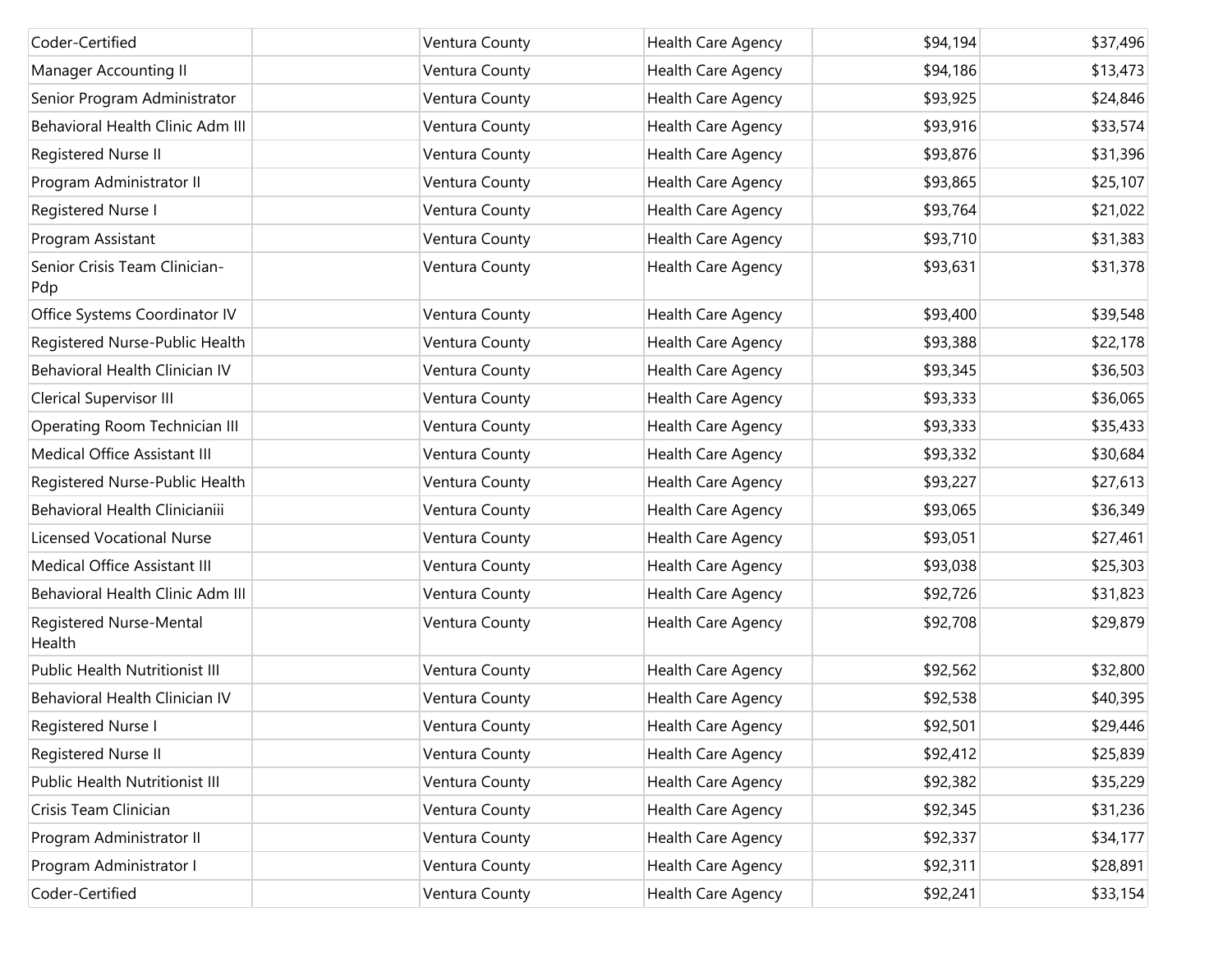| Registered Nurse II                       | Ventura County | Health Care Agency | \$92,173 | \$23,748 |
|-------------------------------------------|----------------|--------------------|----------|----------|
| Registered Nurse-Public Health            | Ventura County | Health Care Agency | \$92,144 | \$27,488 |
| Medical Office Assistant II               | Ventura County | Health Care Agency | \$92,004 | \$22,360 |
| Program Administrator II                  | Ventura County | Health Care Agency | \$91,960 | \$32,425 |
| Senior Registered Nurse-Public<br>Health  | Ventura County | Health Care Agency | \$91,846 | \$31,073 |
| Mental Health Associate                   | Ventura County | Health Care Agency | \$91,843 | \$28,814 |
| Senior Registered Nurse-<br>Hospital      | Ventura County | Health Care Agency | \$91,816 | \$27,701 |
| <b>Stationary Engineer</b>                | Ventura County | Health Care Agency | \$91,786 | \$32,143 |
| Hospital Maintenance Engineer             | Ventura County | Health Care Agency | \$91,746 | \$25,644 |
| Senior Registered Nurse-<br>Mental Health | Ventura County | Health Care Agency | \$91,726 | \$28,696 |
| Registered Nurse II                       | Ventura County | Health Care Agency | \$91,677 | \$20,283 |
| Behavioral Health Clinicianiii            | Ventura County | Health Care Agency | \$91,639 | \$35,915 |
| Behavioral Health Clinician IV            | Ventura County | Health Care Agency | \$91,617 | \$34,364 |
| <b>Stationary Engineer</b>                | Ventura County | Health Care Agency | \$91,576 | \$26,263 |
| Registered Nurse II                       | Ventura County | Health Care Agency | \$91,569 | \$25,491 |
| Rehabilitation Therapist-Pdp IV           | Ventura County | Health Care Agency | \$91,476 | \$20,560 |
| Licensed Physical Therapy Asst            | Ventura County | Health Care Agency | \$91,462 | \$35,027 |
| Radiologic Specialist II                  | Ventura County | Health Care Agency | \$91,426 | \$23,707 |
| Behavioral Health Clinician IV            | Ventura County | Health Care Agency | \$91,421 | \$36,209 |
| Registered Nurse II                       | Ventura County | Health Care Agency | \$91,380 | \$23,918 |
| Registered Nurse II                       | Ventura County | Health Care Agency | \$91,334 | \$19,188 |
| Psychiatric Technician-Ipu                | Ventura County | Health Care Agency | \$91,298 | \$23,223 |
| Principal Respiratory Therapist           | Ventura County | Health Care Agency | \$91,220 | \$40,768 |
| Program Administrator II                  | Ventura County | Health Care Agency | \$91,130 | \$33,481 |
| Senior Registered Nurse - Amb<br>Care     | Ventura County | Health Care Agency | \$91,070 | \$29,856 |
| Registered Nurse II                       | Ventura County | Health Care Agency | \$91,060 | \$22,418 |
| Registered Nurse II                       | Ventura County | Health Care Agency | \$91,055 | \$26,949 |
| Senior Crisis Team Clinician              | Ventura County | Health Care Agency | \$90,996 | \$29,433 |
| Office Systems Coordinator IV             | Ventura County | Health Care Agency | \$90,896 | \$33,529 |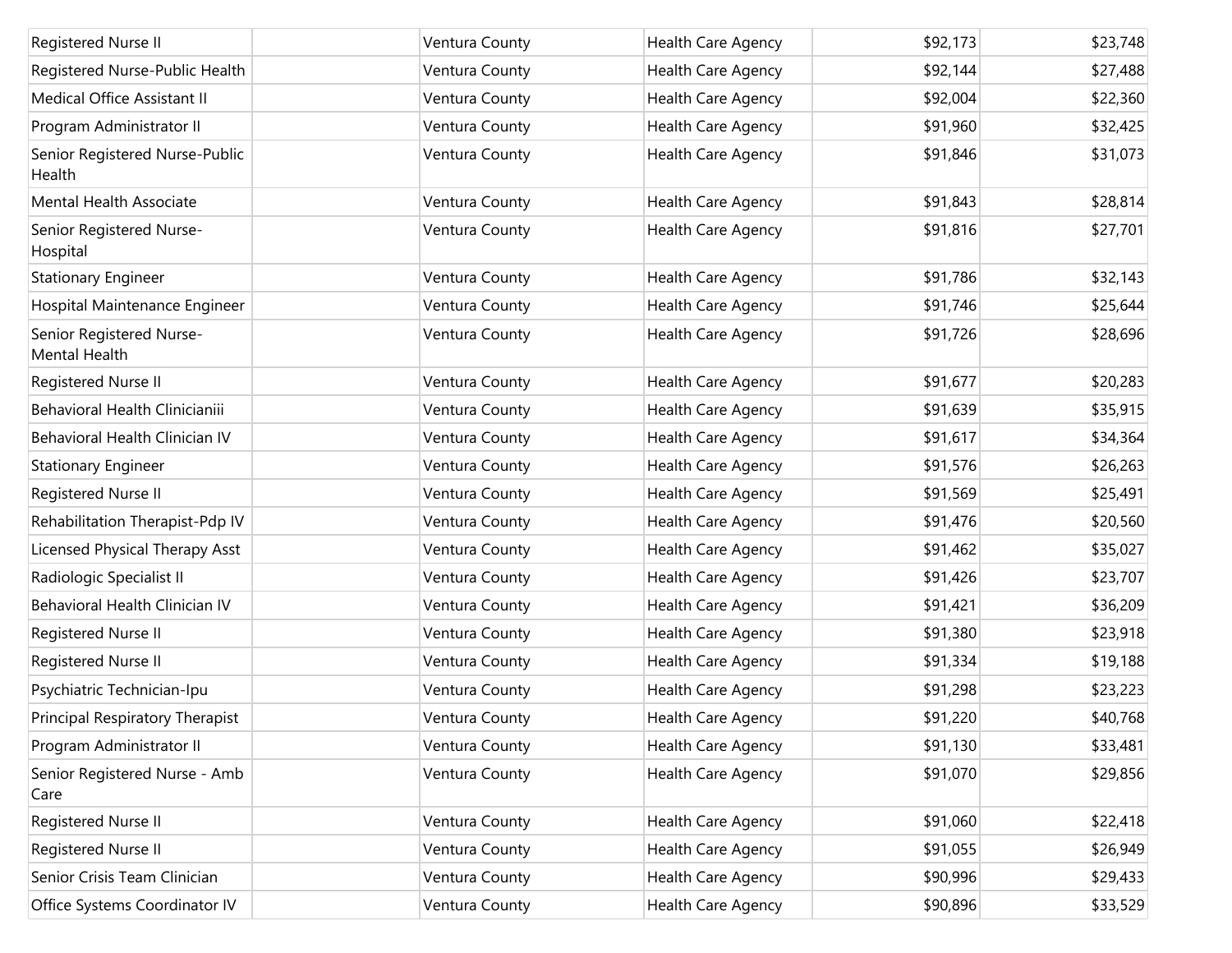| Behavioral Health Clinician IV    | Ventura County | Health Care Agency | \$90,845 | \$32,407 |
|-----------------------------------|----------------|--------------------|----------|----------|
| Registered Nurse II               | Ventura County | Health Care Agency | \$90,835 | \$19,408 |
| Registered Nurse I                | Ventura County | Health Care Agency | \$90,631 | \$20,296 |
| Registered Nurse II               | Ventura County | Health Care Agency | \$90,537 | \$20,398 |
| Behavioral Health Clinicianiii    | Ventura County | Health Care Agency | \$90,514 | \$36,425 |
| Behavioral Health Clinicianiii    | Ventura County | Health Care Agency | \$90,358 | \$38,748 |
| Psychiatric Social Worker IV      | Ventura County | Health Care Agency | \$90,350 | \$36,467 |
| Registered Nurse I                | Ventura County | Health Care Agency | \$90,120 | \$19,644 |
| Senior Crisis Team Clinician      | Ventura County | Health Care Agency | \$90,080 | \$40,138 |
| Operating Room Technician II      | Ventura County | Health Care Agency | \$90,072 | \$24,625 |
| Registered Nurse II               | Ventura County | Health Care Agency | \$90,069 | \$29,020 |
| Registered Nurse II               | Ventura County | Health Care Agency | \$89,956 | \$27,545 |
| Behavioral Health Clinicianiii    | Ventura County | Health Care Agency | \$89,840 | \$35,637 |
| Behavioral Health Clinicianiii    | Ventura County | Health Care Agency | \$89,833 | \$32,310 |
| Principal Respiratory Therapist   | Ventura County | Health Care Agency | \$89,798 | \$37,773 |
| Principal Respiratory Therapist   | Ventura County | Health Care Agency | \$89,620 | \$35,597 |
| Registered Dietician III          | Ventura County | Health Care Agency | \$89,444 | \$40,151 |
| Administrative Assistant IV       | Ventura County | Health Care Agency | \$89,377 | \$35,239 |
| Program Assistant                 | Ventura County | Health Care Agency | \$89,348 | \$29,269 |
| Radiologic Technologist           | Ventura County | Health Care Agency | \$89,307 | \$30,677 |
| Staff/Services Manager II         | Ventura County | Health Care Agency | \$89,290 | \$28,335 |
| Behavioral Health Clinicianiii    | Ventura County | Health Care Agency | \$89,285 | \$35,871 |
| Registered Nurse II               | Ventura County | Health Care Agency | \$89,220 | \$26,304 |
| Registered Nurse-Mental<br>Health | Ventura County | Health Care Agency | \$89,201 | \$19,823 |
| Behavioral Health Clinician IV    | Ventura County | Health Care Agency | \$89,133 | \$34,364 |
| Registered Nurse II               | Ventura County | Health Care Agency | \$89,128 | \$8,324  |
| Registered Nurse II               | Ventura County | Health Care Agency | \$89,073 | \$31,392 |
| Registered Nurse II               | Ventura County | Health Care Agency | \$89,059 | \$30,582 |
| Medical Office Assistant III      | Ventura County | Health Care Agency | \$89,025 | \$29,299 |
| Registered Nurse I                | Ventura County | Health Care Agency | \$88,889 | \$28,714 |
| Behavioral Health Clinic Adm III  | Ventura County | Health Care Agency | \$88,859 | \$27,736 |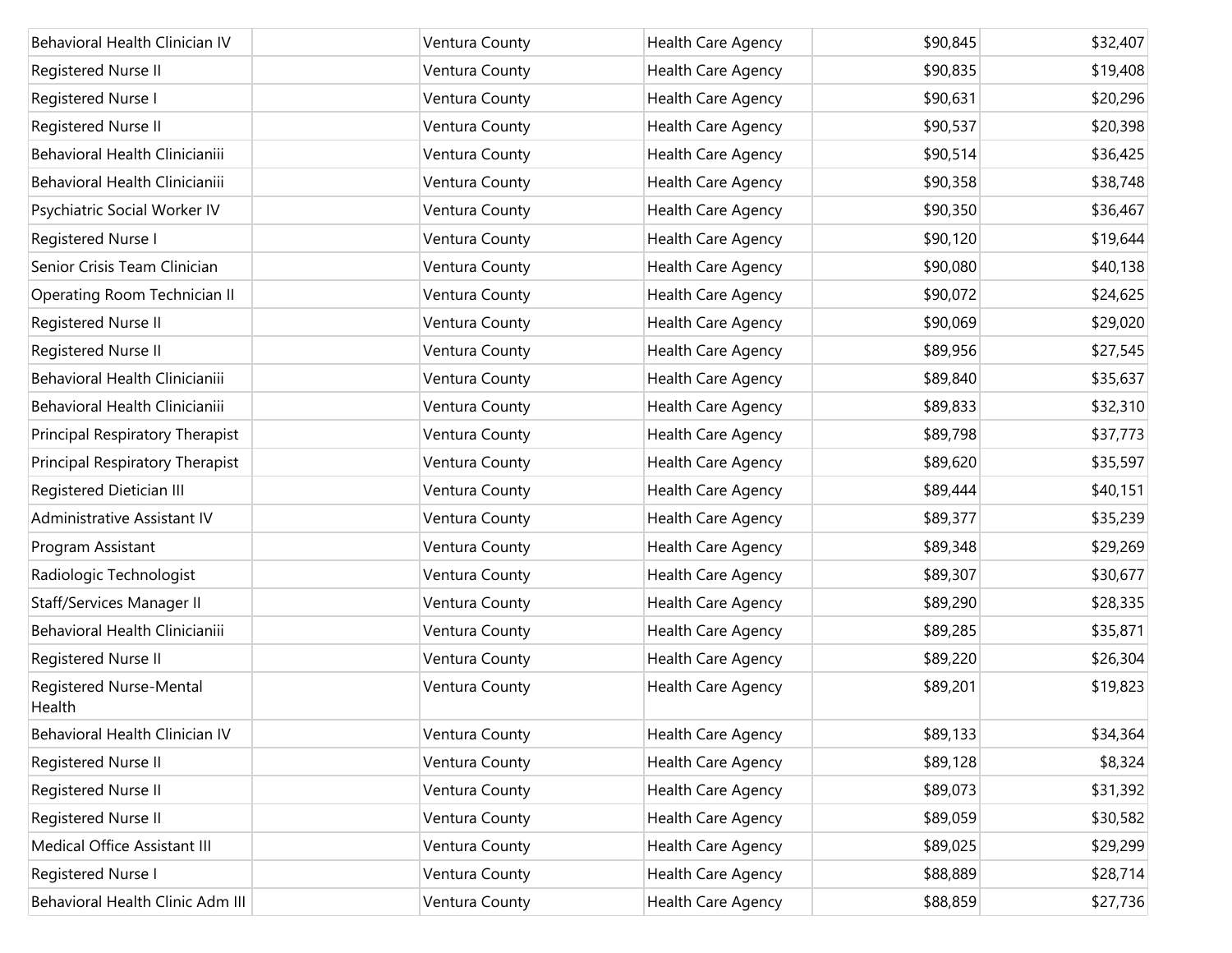| <b>Medical Claims Auditor</b>            | Ventura County | Health Care Agency | \$88,845 | \$32,778 |
|------------------------------------------|----------------|--------------------|----------|----------|
| Registered Nurse II                      | Ventura County | Health Care Agency | \$88,838 | \$30,822 |
| Behavioral Health Clinicianiii           | Ventura County | Health Care Agency | \$88,812 | \$35,345 |
| Principal Respiratory Therapist          | Ventura County | Health Care Agency | \$88,796 | \$31,566 |
| <b>Community Services</b><br>Coordinator | Ventura County | Health Care Agency | \$88,784 | \$36,840 |
| Program Administrator I                  | Ventura County | Health Care Agency | \$88,677 | \$30,233 |
| Principal Respiratory Therapist          | Ventura County | Health Care Agency | \$88,654 | \$33,209 |
| Clinical Lab Scientist I                 | Ventura County | Health Care Agency | \$88,624 | \$24,666 |
| Behavioral Health Clinicianiii           | Ventura County | Health Care Agency | \$88,586 | \$34,369 |
| Behavioral Health Clinician IV           | Ventura County | Health Care Agency | \$88,509 | \$33,534 |
| Behavioral Health Clinician IV           | Ventura County | Health Care Agency | \$88,509 | \$33,534 |
| Behavioral Health Clinician IV           | Ventura County | Health Care Agency | \$88,471 | \$35,584 |
| Registered Nurse II                      | Ventura County | Health Care Agency | \$88,458 | \$30,677 |
| Registered Nurse II                      | Ventura County | Health Care Agency | \$88,441 | \$20,204 |
| Behavioral Health Clinician IV           | Ventura County | Health Care Agency | \$88,423 | \$35,906 |
| Office Systems Coordinator IV            | Ventura County | Health Care Agency | \$88,402 | \$35,442 |
| Program Administrator II                 | Ventura County | Health Care Agency | \$88,336 | \$31,369 |
| <b>Clerical Supervisor III</b>           | Ventura County | Health Care Agency | \$88,133 | \$31,481 |
| Behavioral Health Clinician IV           | Ventura County | Health Care Agency | \$88,076 | \$34,804 |
| Behavioral Health Clinic Adm III         | Ventura County | Health Care Agency | \$88,069 | \$29,830 |
| Principal Respiratory Therapist          | Ventura County | Health Care Agency | \$87,993 | \$29,603 |
| Registered Nurse II                      | Ventura County | Health Care Agency | \$87,939 | \$22,825 |
| Registered Nurse II                      | Ventura County | Health Care Agency | \$87,837 | \$25,833 |
| Registered Nurse-Public Health           | Ventura County | Health Care Agency | \$87,750 | \$28,231 |
| Occupational Therapist                   | Ventura County | Health Care Agency | \$87,690 | \$34,306 |
| Behavioral Health Clinicianiii           | Ventura County | Health Care Agency | \$87,553 | \$33,823 |
| <b>Inventory Management Asst III</b>     | Ventura County | Health Care Agency | \$87,549 | \$35,272 |
| Behavioral Health Clinicianiii           | Ventura County | Health Care Agency | \$87,464 | \$32,519 |
| Behavioral Health Clinicianiii           | Ventura County | Health Care Agency | \$87,464 | \$33,994 |
| Program Administrator I                  | Ventura County | Health Care Agency | \$87,425 | \$32,783 |
| Medical Office Assistant II              | Ventura County | Health Care Agency | \$87,280 | \$29,716 |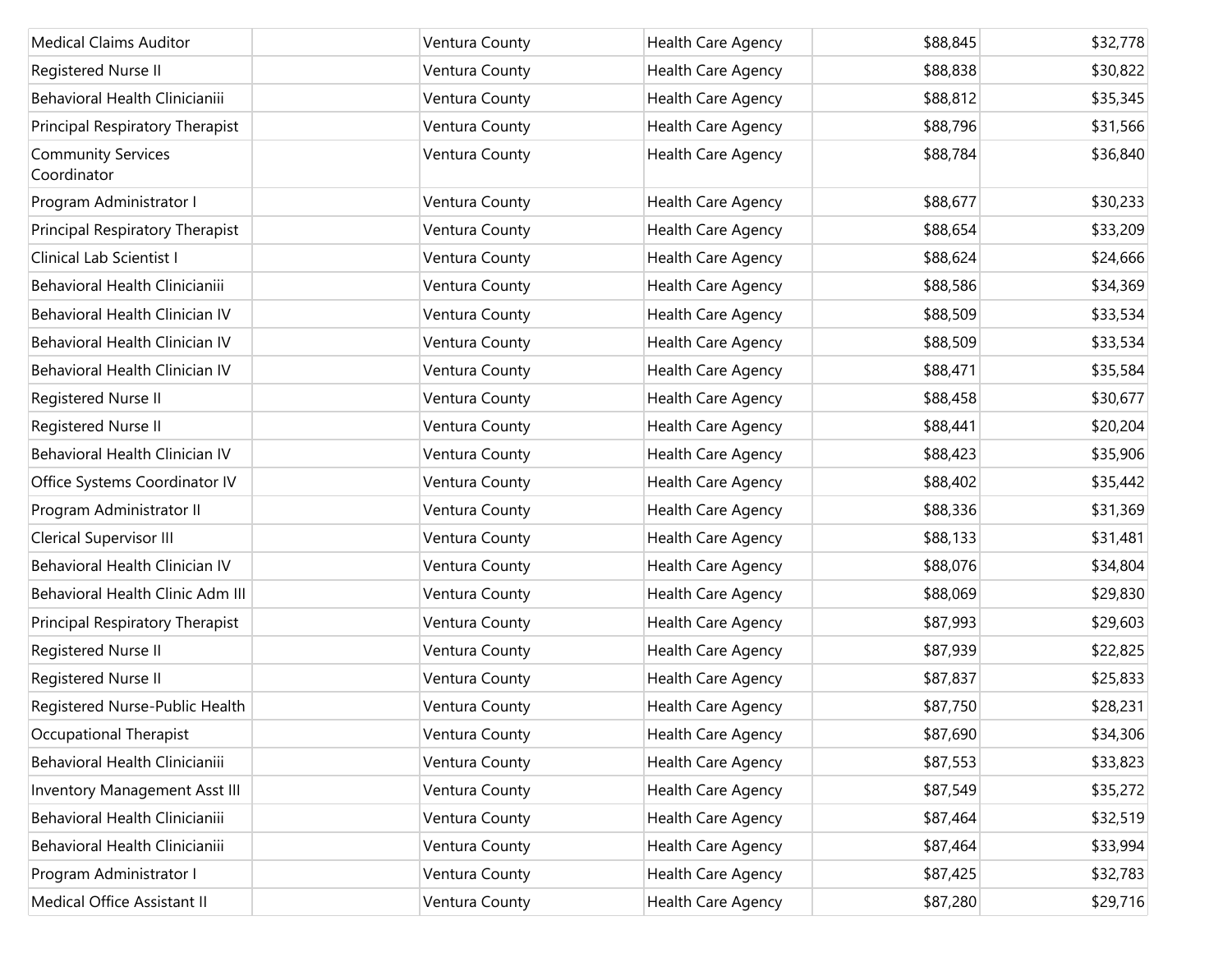| Administrative Assistant III    | Ventura County | Health Care Agency        | \$87,215 | \$35,669 |
|---------------------------------|----------------|---------------------------|----------|----------|
| Microbiologist III              | Ventura County | Health Care Agency        | \$87,175 | \$31,221 |
| Registered Nurse II             | Ventura County | Health Care Agency        | \$87,168 | \$27,522 |
| Behavioral Health Clinicianiii  | Ventura County | Health Care Agency        | \$87,166 | \$35,668 |
| Operating Room Technician III   | Ventura County | Health Care Agency        | \$87,015 | \$31,699 |
| Senior Crisis Team Clinician    | Ventura County | Health Care Agency        | \$86,998 | \$36,024 |
| Principal Respiratory Therapist | Ventura County | <b>Health Care Agency</b> | \$86,964 | \$30,123 |
| Office Systems Coordinator IV   | Ventura County | Health Care Agency        | \$86,961 | \$30,535 |
| Registered Nurse II             | Ventura County | Health Care Agency        | \$86,902 | \$28,785 |
| Program Administrator I         | Ventura County | Health Care Agency        | \$86,851 | \$31,753 |
| Behavioral Health Clinicianiii  | Ventura County | Health Care Agency        | \$86,794 | \$37,603 |
| Clinical Lab Scientist II       | Ventura County | Health Care Agency        | \$86,653 | \$34,769 |
| Senior Physical Therapist       | Ventura County | <b>Health Care Agency</b> | \$86,637 | \$29,589 |
| Behavioral Health Clinicianiii  | Ventura County | Health Care Agency        | \$86,619 | \$32,410 |
| Behavioral Health Clinicianiii  | Ventura County | Health Care Agency        | \$86,480 | \$36,209 |
| Behavioral Health Clinician IV  | Ventura County | Health Care Agency        | \$86,407 | \$33,377 |
| Office Systems Coordinator IV   | Ventura County | Health Care Agency        | \$86,374 | \$40,017 |
| Office Systems Coordinator IV   | Ventura County | Health Care Agency        | \$86,362 | \$32,010 |
| Program Administrator II        | Ventura County | Health Care Agency        | \$86,356 | \$30,248 |
| Registered Nurse II             | Ventura County | Health Care Agency        | \$86,281 | \$24,016 |
| Behavioral Health Clinicianiii  | Ventura County | Health Care Agency        | \$86,281 | \$33,437 |
| Registered Nurse II             | Ventura County | Health Care Agency        | \$86,280 | \$17,582 |
| Behavioral Health Clinician IV  | Ventura County | Health Care Agency        | \$86,266 | \$38,625 |
| Program Assistant               | Ventura County | Health Care Agency        | \$86,117 | \$27,927 |
| Behavioral Health Clinicianiii  | Ventura County | Health Care Agency        | \$86,084 | \$33,823 |
| Behavioral Health Clinicianiii  | Ventura County | Health Care Agency        | \$86,084 | \$32,519 |
| Registered Nurse II             | Ventura County | Health Care Agency        | \$86,038 | \$25,107 |
| Public Health Nutritionist III  | Ventura County | Health Care Agency        | \$85,954 | \$37,587 |
| Clinical Lab Scientist I        | Ventura County | Health Care Agency        | \$85,944 | \$17,626 |
| Behavioral Health Clinician IV  | Ventura County | Health Care Agency        | \$85,786 | \$36,117 |
| Senior Physical Therapist       | Ventura County | Health Care Agency        | \$85,523 | \$33,909 |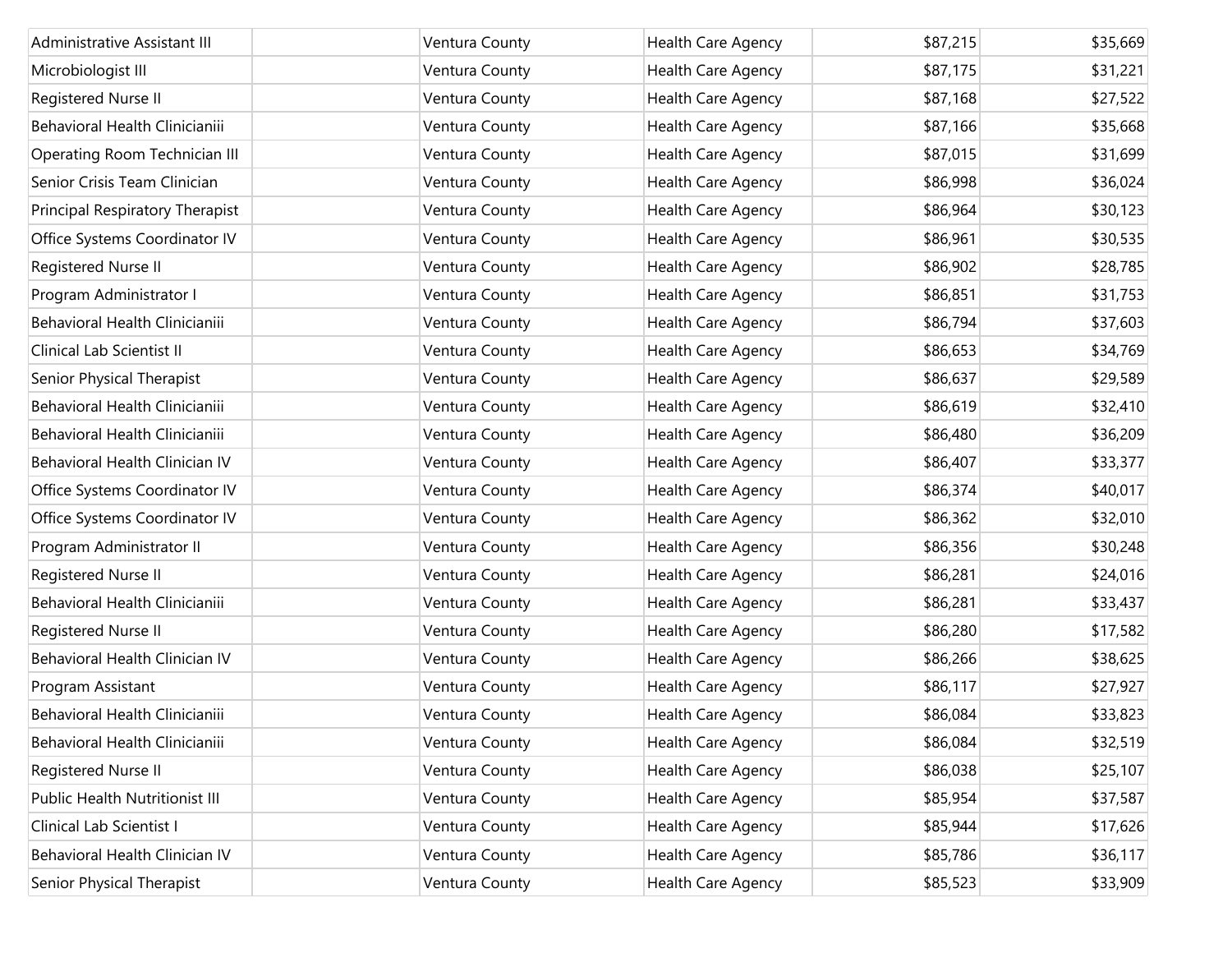| <b>Community Services</b><br>Coordinator | Ventura County | Health Care Agency        | \$85,472 | \$34,661 |
|------------------------------------------|----------------|---------------------------|----------|----------|
| Office Systems Coordinator IV            | Ventura County | <b>Health Care Agency</b> | \$85,455 | \$32,009 |
| Operating Room Technician III            | Ventura County | Health Care Agency        | \$85,405 | \$30,758 |
| Radiologic Technologist-Pdp II           | Ventura County | Health Care Agency        | \$85,334 | \$16,339 |
| Registered Dietician III                 | Ventura County | Health Care Agency        | \$85,306 | \$40,018 |
| Per Diem Registered Nurse III            | Ventura County | Health Care Agency        | \$85,305 | \$11,408 |
| Behavioral Health Clinician IV           | Ventura County | Health Care Agency        | \$85,294 | \$32,368 |
| Behavioral Health Clinicianiii           | Ventura County | Health Care Agency        | \$85,170 | \$32,293 |
| Nursing Assistant II                     | Ventura County | Health Care Agency        | \$85,162 | \$21,367 |
| Registered Nurse II                      | Ventura County | Health Care Agency        | \$85,151 | \$25,165 |
| Behavioral Health Clinicianiii           | Ventura County | Health Care Agency        | \$85,078 | \$35,089 |
| Operating Room Technician I              | Ventura County | Health Care Agency        | \$85,067 | \$31,347 |
| Nursing Assistant III                    | Ventura County | <b>Health Care Agency</b> | \$85,051 | \$35,678 |
| Hospital Maintenance Engineer            | Ventura County | Health Care Agency        | \$85,025 | \$24,171 |
| Registered Nurse II                      | Ventura County | Health Care Agency        | \$84,878 | \$17,891 |
| Behavioral Health Clinicianiii           | Ventura County | Health Care Agency        | \$84,872 | \$39,768 |
| <b>Staff/Services Specialist I</b>       | Ventura County | Health Care Agency        | \$84,808 | \$36,842 |
| Behavioral Health Clinicianiii           | Ventura County | Health Care Agency        | \$84,714 | \$29,826 |
| Principal Respiratory Therapist          | Ventura County | Health Care Agency        | \$84,431 | \$37,019 |
| Behavioral Health Clinician IV           | Ventura County | Health Care Agency        | \$84,402 | \$35,117 |
| Behavioral Health Clinicianiii           | Ventura County | Health Care Agency        | \$84,374 | \$31,876 |
| Behavioral Health Clinicianiii           | Ventura County | Health Care Agency        | \$84,356 | \$32,310 |
| Behavioral Health Clinicianiii           | Ventura County | Health Care Agency        | \$84,356 | \$34,689 |
| Behavioral Health Clinicianiii           | Ventura County | Health Care Agency        | \$84,356 | \$32,519 |
| Nursing Assistant II                     | Ventura County | <b>Health Care Agency</b> | \$84,337 | \$30,438 |
| Radiologic Technologist                  | Ventura County | Health Care Agency        | \$84,177 | \$34,265 |
| Behavioral Health Clinic Adm III         | Ventura County | Health Care Agency        | \$84,159 | \$31,997 |
| Psychiatric Social Worker III            | Ventura County | Health Care Agency        | \$84,124 | \$34,730 |
| Principal Respiratory Therapist          | Ventura County | Health Care Agency        | \$83,975 | \$27,056 |
| Behavioral Health Clinicianiii           | Ventura County | Health Care Agency        | \$83,955 | \$30,849 |
| Behavioral Health Clinicianiii           | Ventura County | Health Care Agency        | \$83,920 | \$36,330 |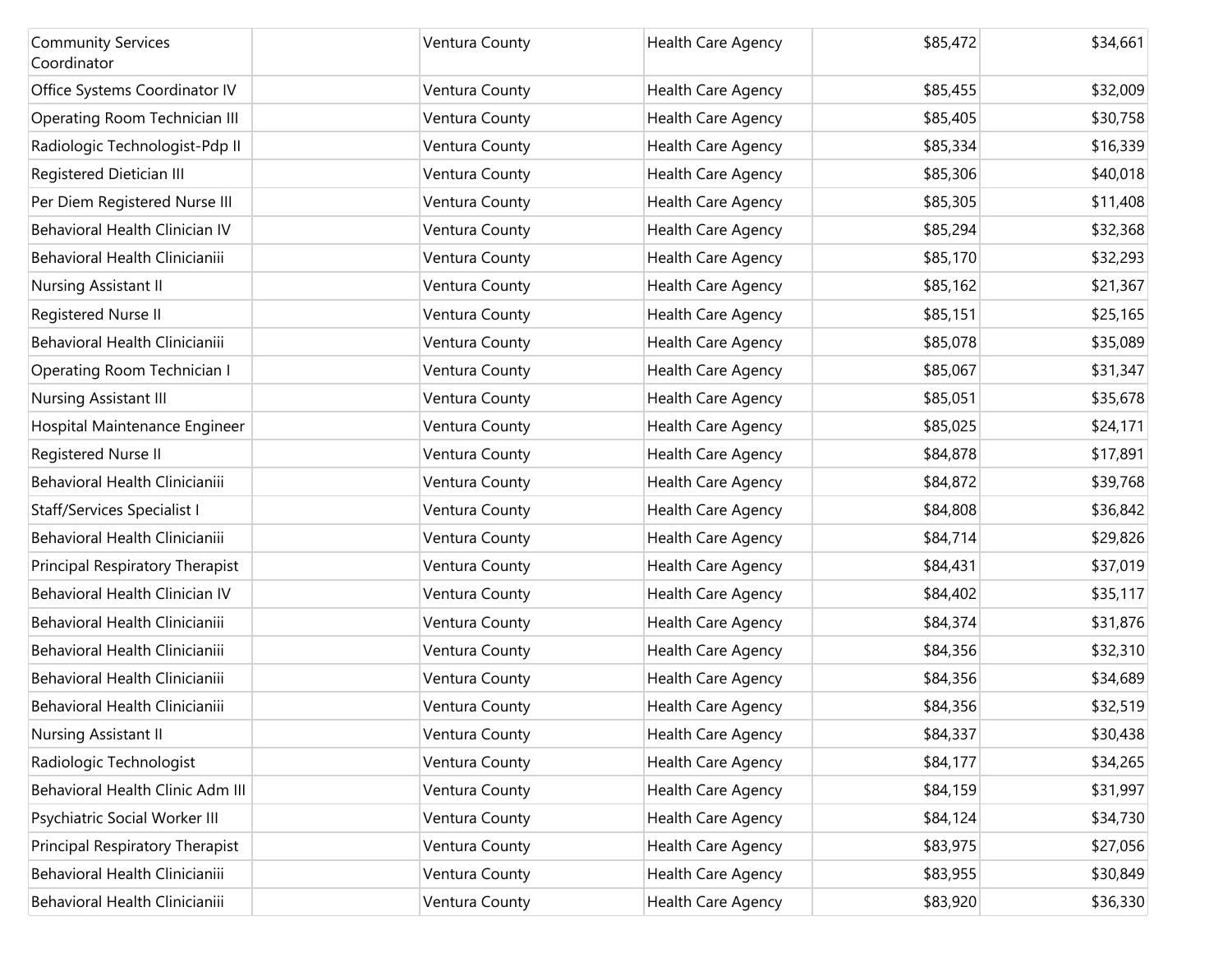| Assist Food Services Supervisor          | Ventura County | Health Care Agency | \$83,894 | \$31,227 |
|------------------------------------------|----------------|--------------------|----------|----------|
| Principal Respiratory Therapist          | Ventura County | Health Care Agency | \$83,822 | \$30,430 |
| Behavioral Health Clinicianiii           | Ventura County | Health Care Agency | \$83,821 | \$34,430 |
| <b>Community Services</b><br>Coordinator | Ventura County | Health Care Agency | \$83,811 | \$35,340 |
| Behavioral Health Clinicianiii           | Ventura County | Health Care Agency | \$83,739 | \$32,158 |
| Principal Respiratory Therapist          | Ventura County | Health Care Agency | \$83,716 | \$33,992 |
| Registered Nurse II                      | Ventura County | Health Care Agency | \$83,716 | \$15,282 |
| Health Technician III                    | Ventura County | Health Care Agency | \$83,693 | \$29,099 |
| Administrative Assistant III             | Ventura County | Health Care Agency | \$83,603 | \$38,916 |
| Behavioral Health Clinician IV           | Ventura County | Health Care Agency | \$83,602 | \$35,890 |
| Per Diem Registered Nurse II             | Ventura County | Health Care Agency | \$83,526 | \$8,809  |
| Behavioral Health Clinicianiii           | Ventura County | Health Care Agency | \$83,497 | \$37,928 |
| Office Systems Coordinator II            | Ventura County | Health Care Agency | \$83,481 | \$25,751 |
| Registered Nurse II                      | Ventura County | Health Care Agency | \$83,440 | \$21,232 |
| Registered Nurse-Public Health           | Ventura County | Health Care Agency | \$83,375 | \$11,592 |
| Behavioral Health Clinicianiii           | Ventura County | Health Care Agency | \$83,300 | \$34,440 |
| Behavioral Health Clinician IV           | Ventura County | Health Care Agency | \$83,272 | \$36,288 |
| Behavioral Health Clinician IV           | Ventura County | Health Care Agency | \$83,272 | \$39,505 |
| Behavioral Health Clinicianiii           | Ventura County | Health Care Agency | \$83,127 | \$34,531 |
| Office Systems Coordinator II            | Ventura County | Health Care Agency | \$83,065 | \$34,461 |
| Registered Nurse-Public Health           | Ventura County | Health Care Agency | \$83,048 | \$23,408 |
| Behavioral Health Clinicianiii           | Ventura County | Health Care Agency | \$83,021 | \$38,000 |
| Behavioral Health Clinician IV           | Ventura County | Health Care Agency | \$82,887 | \$39,057 |
| Behavioral Health Clinicianiii           | Ventura County | Health Care Agency | \$82,827 | \$30,610 |
| Registered Nurse II                      | Ventura County | Health Care Agency | \$82,747 | \$28,368 |
| <b>Community Services</b><br>Coordinator | Ventura County | Health Care Agency | \$82,722 | \$33,889 |
| Behavioral Health Clinicianiii           | Ventura County | Health Care Agency | \$82,711 | \$31,172 |
| Behavioral Health Clinicianiii           | Ventura County | Health Care Agency | \$82,613 | \$33,211 |
| Certified Phlebotomy Tech II             | Ventura County | Health Care Agency | \$82,577 | \$31,155 |
| Behavioral Health Clinicianiii           | Ventura County | Health Care Agency | \$82,538 | \$34,650 |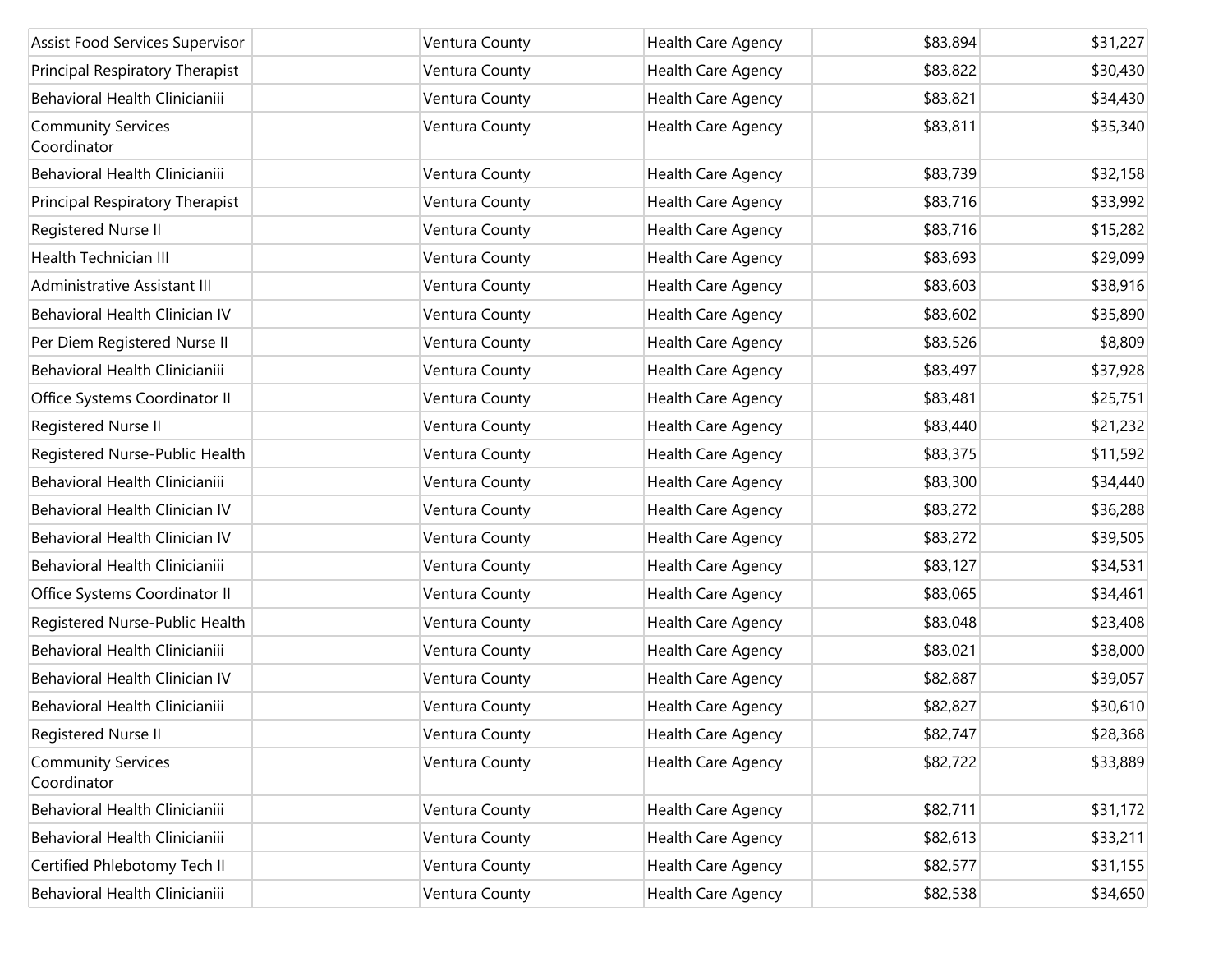| <b>Supervising Accounting</b><br>Technician | Ventura County | Health Care Agency        | \$82,525 | \$34,694 |
|---------------------------------------------|----------------|---------------------------|----------|----------|
| Behavioral Health Clinicianiii              | Ventura County | <b>Health Care Agency</b> | \$82,522 | \$34,266 |
| Senior Registered Nurse-<br>Hospital        | Ventura County | Health Care Agency        | \$82,496 | \$16,888 |
| Senior Physical Therapist                   | Ventura County | Health Care Agency        | \$82,423 | \$36,612 |
| Behavioral Health Clinicianiii              | Ventura County | Health Care Agency        | \$82,339 | \$35,088 |
| Behavioral Health Clinician IV              | Ventura County | Health Care Agency        | \$82,154 | \$35,007 |
| Behavioral Health Clinician II              | Ventura County | Health Care Agency        | \$82,149 | \$34,536 |
| Behavioral Health Clinicianiii              | Ventura County | Health Care Agency        | \$82,143 | \$33,619 |
| Behavioral Health Clinicianiii              | Ventura County | Health Care Agency        | \$82,121 | \$35,386 |
| Behavioral Health Clinicianiii              | Ventura County | Health Care Agency        | \$82,093 | \$34,445 |
| Registered Nurse II                         | Ventura County | Health Care Agency        | \$82,077 | \$22,482 |
| Clerical Supervisor II                      | Ventura County | Health Care Agency        | \$82,072 | \$36,959 |
| Senior Registered Nurse-<br>Hospital        | Ventura County | Health Care Agency        | \$82,014 | \$26,647 |
| Senior Registered Nurse-<br>Hospital        | Ventura County | Health Care Agency        | \$82,003 | \$19,401 |
| Program Administrator II                    | Ventura County | Health Care Agency        | \$81,994 | \$26,463 |
| Medical Office Assistant II                 | Ventura County | Health Care Agency        | \$81,936 | \$30,769 |
| Coder-Certified                             | Ventura County | Health Care Agency        | \$81,872 | \$29,837 |
| Behavioral Health Clinician IV              | Ventura County | <b>Health Care Agency</b> | \$81,856 | \$39,672 |
| Senior Crisis Team Clinician                | Ventura County | Health Care Agency        | \$81,788 | \$35,234 |
| Radiologic Technologist-Pdp III             | Ventura County | Health Care Agency        | \$81,761 | \$15,299 |
| Behavioral Health Clinicianiii              | Ventura County | Health Care Agency        | \$81,758 | \$29,717 |
| Behavioral Health Clinicianiii              | Ventura County | Health Care Agency        | \$81,758 | \$29,802 |
| Clerical Supervisor I                       | Ventura County | Health Care Agency        | \$81,749 | \$31,422 |
| Rehabilitation Therapist-Pdp IV             | Ventura County | Health Care Agency        | \$81,643 | \$18,039 |
| <b>Community Services</b><br>Coordinator    | Ventura County | Health Care Agency        | \$81,590 | \$34,333 |
| Behavioral Health Clinicianiii              | Ventura County | Health Care Agency        | \$81,495 | \$39,025 |
| Health Technician III                       | Ventura County | Health Care Agency        | \$81,338 | \$23,314 |
| Principal Respiratory Therapist             | Ventura County | Health Care Agency        | \$81,256 | \$22,530 |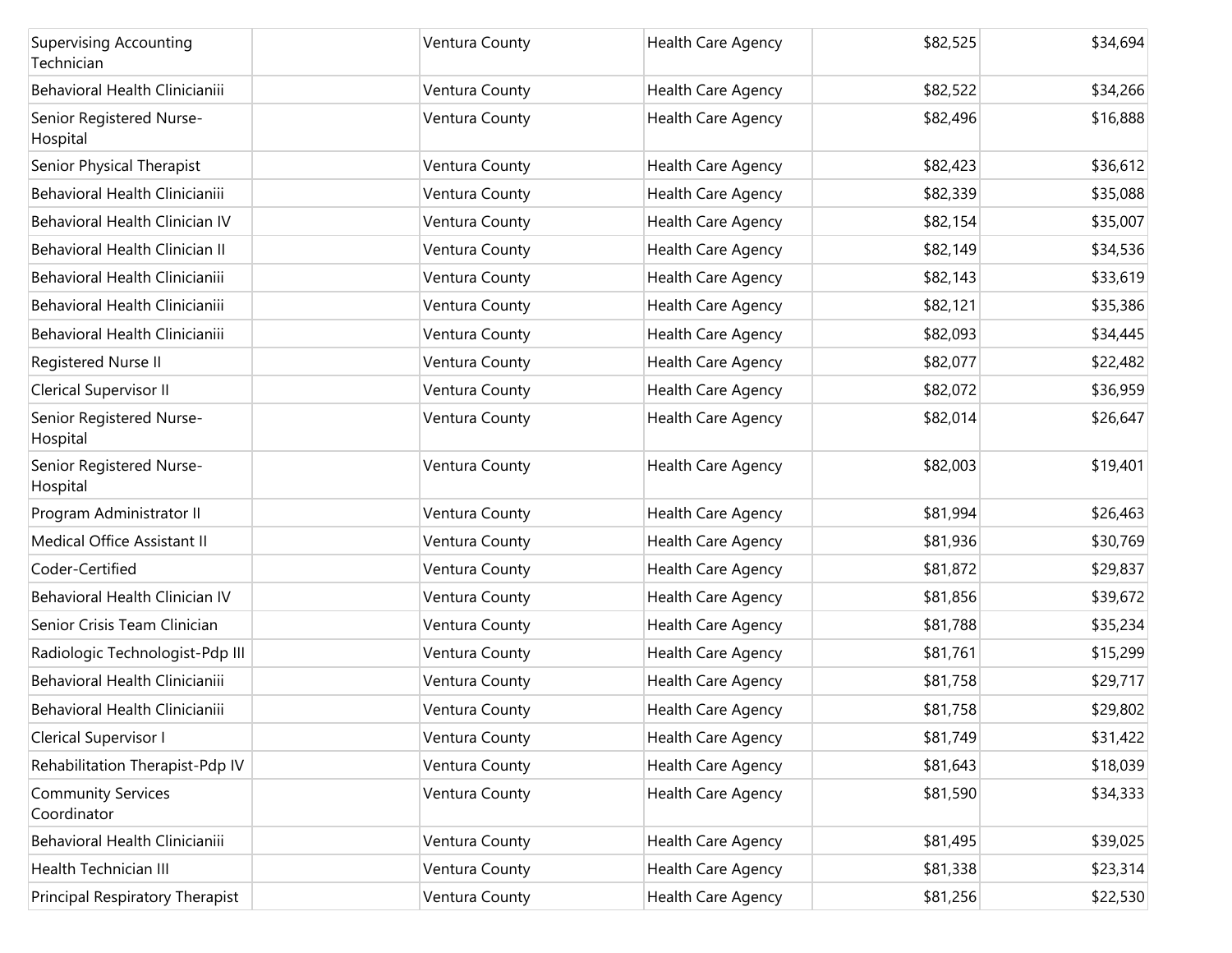| Program Administrator I               | Ventura County | Health Care Agency | \$81,232 | \$28,968 |
|---------------------------------------|----------------|--------------------|----------|----------|
| Radiologic Technologist-Pdp II        | Ventura County | Health Care Agency | \$81,219 | \$11,272 |
| Behavioral Health Clinicianiii        | Ventura County | Health Care Agency | \$81,189 | \$34,137 |
| Behavioral Health Clinicianiii        | Ventura County | Health Care Agency | \$81,005 | \$38,130 |
| Principal Respiratory Therapist       | Ventura County | Health Care Agency | \$80,995 | \$32,655 |
| Behavioral Health Clinicianiii        | Ventura County | Health Care Agency | \$80,983 | \$35,080 |
| Diagnostic Technician                 | Ventura County | Health Care Agency | \$80,971 | \$34,257 |
| Behavioral Health Clinician IV        | Ventura County | Health Care Agency | \$80,966 | \$38,928 |
| Psychiatric Technician-Ipu            | Ventura County | Health Care Agency | \$80,857 | \$29,594 |
| <b>Public Health Nutritionist III</b> | Ventura County | Health Care Agency | \$80,850 | \$39,942 |
| Behavioral Health Clinicianiii        | Ventura County | Health Care Agency | \$80,847 | \$38,671 |
| Behavioral Health Clinicianiii        | Ventura County | Health Care Agency | \$80,847 | \$38,671 |
| Per Diem Registered Nurse II          | Ventura County | Health Care Agency | \$80,827 | \$9,203  |
| Behavioral Health Clinicianiii        | Ventura County | Health Care Agency | \$80,676 | \$31,584 |
| Behavioral Health Clinicianiii        | Ventura County | Health Care Agency | \$80,674 | \$29,535 |
| Principal Respiratory Therapist       | Ventura County | Health Care Agency | \$80,623 | \$34,030 |
| Behavioral Health Clinicianiii        | Ventura County | Health Care Agency | \$80,588 | \$31,859 |
| Coder-Certified                       | Ventura County | Health Care Agency | \$80,534 | \$37,087 |
| Cook                                  | Ventura County | Health Care Agency | \$80,518 | \$21,117 |
| Behavioral Health Clinicianiii        | Ventura County | Health Care Agency | \$80,485 | \$29,499 |
| Clerical Supervisor I                 | Ventura County | Health Care Agency | \$80,464 | \$36,273 |
| Psychiatric Technician-Ipu            | Ventura County | Health Care Agency | \$80,431 | \$27,828 |
| Public Health Social Worker III       | Ventura County | Health Care Agency | \$80,421 | \$34,145 |
| Behavioral Health Clinicianiii        | Ventura County | Health Care Agency | \$80,268 | \$32,580 |
| Behavioral Health Clinicianiii        | Ventura County | Health Care Agency | \$80,185 | \$30,385 |
| Behavioral Health Clinicianiii        | Ventura County | Health Care Agency | \$80,170 | \$30,066 |
| Management Assistant IV-C             | Ventura County | Health Care Agency | \$80,135 | \$29,228 |
| Behavioral Health Clinicianiii        | Ventura County | Health Care Agency | \$80,071 | \$38,250 |
| Behavioral Health Clinicianiii        | Ventura County | Health Care Agency | \$80,049 | \$30,698 |
| Certified Phlebotomy Tech II          | Ventura County | Health Care Agency | \$80,008 | \$31,722 |
| Behavioral Health Clinicianiii        | Ventura County | Health Care Agency | \$79,989 | \$33,333 |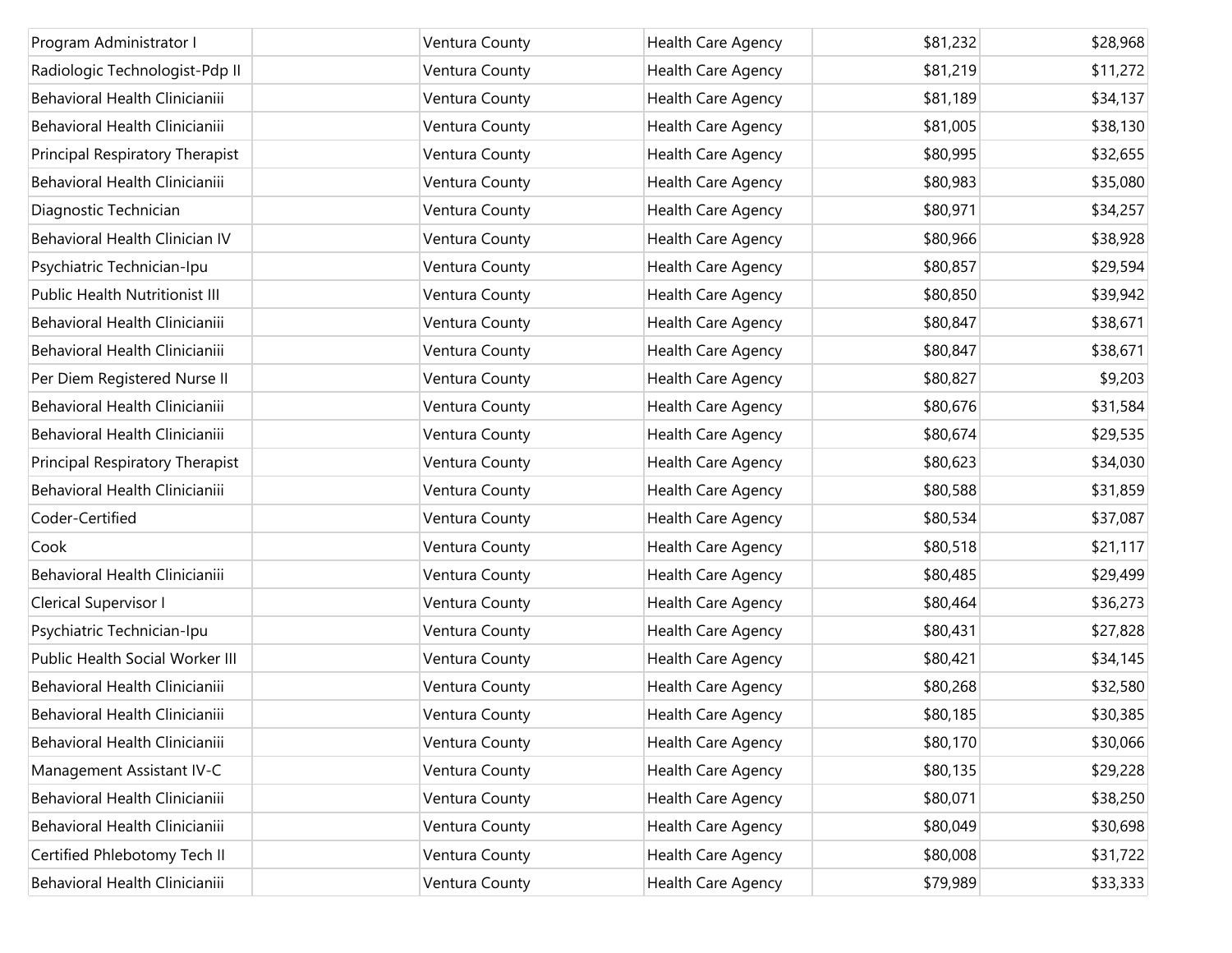| <b>Community Services</b><br>Coordinator | Ventura County | Health Care Agency        | \$79,921 | \$31,277 |
|------------------------------------------|----------------|---------------------------|----------|----------|
| Registered Nurse II                      | Ventura County | Health Care Agency        | \$79,911 | \$19,750 |
| Registered Nurse II                      | Ventura County | Health Care Agency        | \$79,869 | \$10,613 |
| Behavioral Health Clinician II           | Ventura County | Health Care Agency        | \$79,744 | \$35,506 |
| Registered Nurse I                       | Ventura County | Health Care Agency        | \$79,625 | \$20,350 |
| Office Systems Coordinator II            | Ventura County | Health Care Agency        | \$79,613 | \$37,011 |
| Program Administrator II                 | Ventura County | Health Care Agency        | \$79,578 | \$26,491 |
| Radiologic Technologist                  | Ventura County | Health Care Agency        | \$79,539 | \$32,462 |
| Behavioral Health Clinicianiii           | Ventura County | Health Care Agency        | \$79,396 | \$31,613 |
| Behavioral Health Clinician IV           | Ventura County | Health Care Agency        | \$79,383 | \$39,489 |
| Behavioral Health Clinicianiii           | Ventura County | Health Care Agency        | \$79,318 | \$29,706 |
| Administrative Assistant III             | Ventura County | Health Care Agency        | \$79,212 | \$38,462 |
| <b>Stationary Engineer</b>               | Ventura County | Health Care Agency        | \$79,152 | \$30,573 |
| Behavioral Health Clinicianiii           | Ventura County | Health Care Agency        | \$79,119 | \$38,457 |
| Administrative Assistant II              | Ventura County | <b>Health Care Agency</b> | \$78,932 | \$32,157 |
| Behavioral Health Clinician IV           | Ventura County | Health Care Agency        | \$78,915 | \$35,589 |
| Environmental Health Spec II             | Ventura County | Health Care Agency        | \$78,911 | \$29,007 |
| Behavioral Health Clinicianiii           | Ventura County | Health Care Agency        | \$78,872 | \$38,418 |
| <b>Community Services</b><br>Coordinator | Ventura County | Health Care Agency        | \$78,866 | \$33,736 |
| Registered Nurse II                      | Ventura County | Health Care Agency        | \$78,851 | \$24,963 |
| <b>Community Services</b><br>Coordinator | Ventura County | Health Care Agency        | \$78,844 | \$34,202 |
| Behavioral Health Clinicianiii           | Ventura County | Health Care Agency        | \$78,767 | \$34,871 |
| Behavioral Health Clinicianiii           | Ventura County | <b>Health Care Agency</b> | \$78,720 | \$34,980 |
| Public Health Program<br>Coordinator     | Ventura County | <b>Health Care Agency</b> | \$78,484 | \$38,011 |
| Behavioral Health Clinicianiii           | Ventura County | Health Care Agency        | \$78,468 | \$34,749 |
| Radiologic Technologist                  | Ventura County | Health Care Agency        | \$78,455 | \$24,917 |
| Psychiatric Technician-Ipu               | Ventura County | Health Care Agency        | \$78,450 | \$28,425 |
| Registered Nurse II                      | Ventura County | Health Care Agency        | \$78,420 | \$19,833 |
| Registered Nurse I                       | Ventura County | Health Care Agency        | \$78,413 | \$21,297 |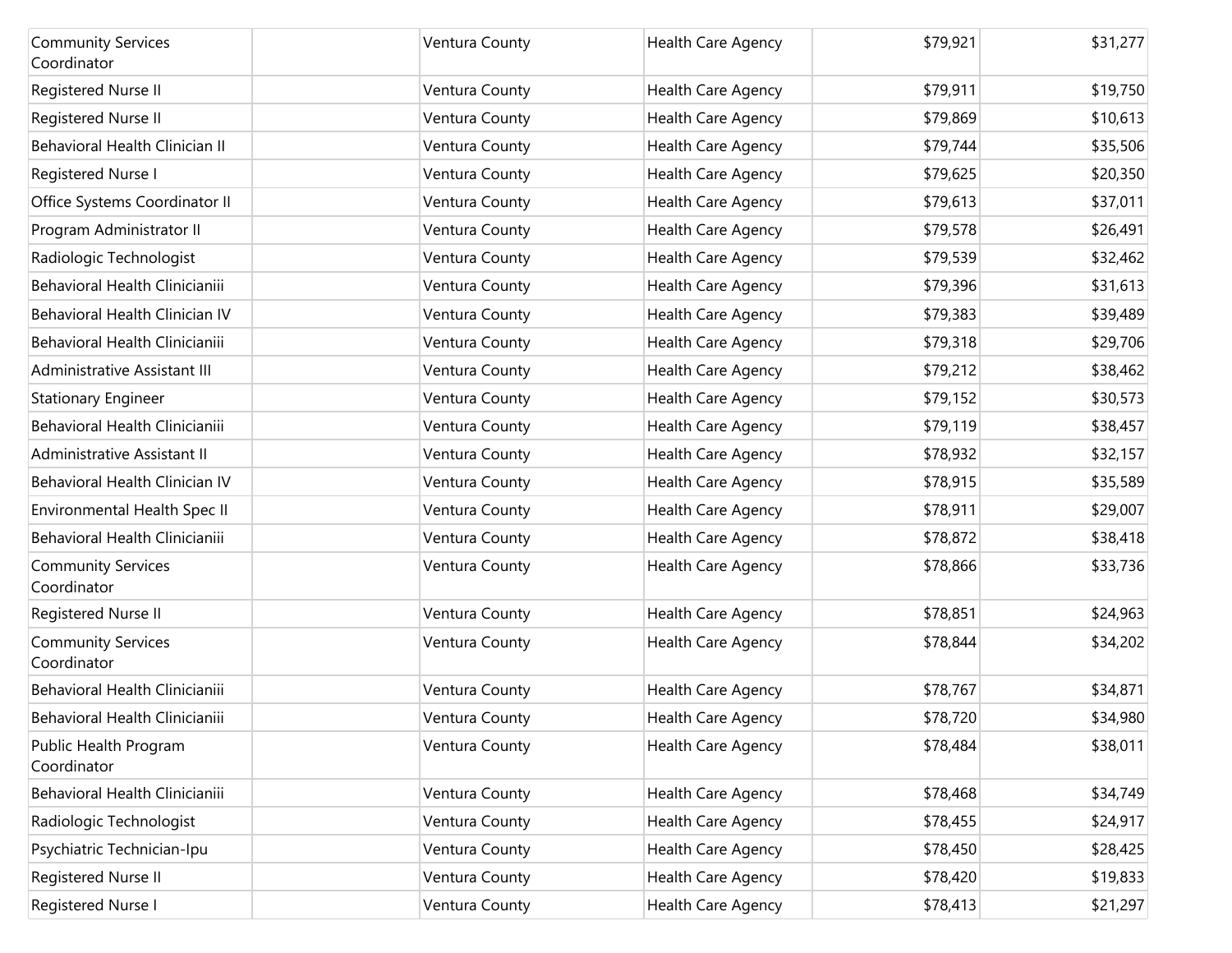| Office Systems Coordinator IV             | Ventura County | Health Care Agency        | \$78,405 | \$35,692 |
|-------------------------------------------|----------------|---------------------------|----------|----------|
| Senior Crisis Team Clinician              | Ventura County | Health Care Agency        | \$78,399 | \$30,223 |
| Behavioral Health Clinicianiii            | Ventura County | Health Care Agency        | \$78,350 | \$38,315 |
| Behavioral Health Clinicianiii            | Ventura County | Health Care Agency        | \$78,291 | \$30,680 |
| Medical Office Assistant III              | Ventura County | Health Care Agency        | \$78,284 | \$29,820 |
| Patient Rights Advocate II                | Ventura County | Health Care Agency        | \$78,253 | \$36,650 |
| Program Assistant                         | Ventura County | Health Care Agency        | \$78,196 | \$26,828 |
| Registered Nurse II                       | Ventura County | Health Care Agency        | \$78,138 | \$17,086 |
| Hospital Maintenance Engineer             | Ventura County | Health Care Agency        | \$78,135 | \$29,837 |
| Behavioral Health Clinicianiii            | Ventura County | Health Care Agency        | \$77,955 | \$29,780 |
| Behavioral Health Clinician IV            | Ventura County | Health Care Agency        | \$77,939 | \$26,855 |
| Psychiatric Technician-Ipu                | Ventura County | Health Care Agency        | \$77,890 | \$23,014 |
| <b>Community Services</b><br>Coordinator  | Ventura County | Health Care Agency        | \$77,851 | \$36,308 |
| Senior Crisis Team Clinician              | Ventura County | Health Care Agency        | \$77,819 | \$35,329 |
| Administrative Assistant III              | Ventura County | Health Care Agency        | \$77,753 | \$29,424 |
| Behavioral Health Clinic Adm III          | Ventura County | Health Care Agency        | \$77,747 | \$21,197 |
| Behavioral Health Clinician II            | Ventura County | Health Care Agency        | \$77,740 | \$30,289 |
| <b>Community Services</b><br>Coordinator  | Ventura County | Health Care Agency        | \$77,585 | \$33,364 |
| Program Administrator I                   | Ventura County | Health Care Agency        | \$77,541 | \$32,699 |
| Office Systems Coordinator III            | Ventura County | Health Care Agency        | \$77,530 | \$34,315 |
| Radiologic Technologist-Pdp II            | Ventura County | Health Care Agency        | \$77,508 | \$14,233 |
| <b>Community Services</b><br>Coordinator  | Ventura County | Health Care Agency        | \$77,486 | \$31,172 |
| Senior Registered Nurse-<br>Hospital      | Ventura County | Health Care Agency        | \$77,479 | \$26,547 |
| Psychiatric Technician-Ipu                | Ventura County | Health Care Agency        | \$77,443 | \$27,890 |
| Behavioral Health Clinicianiii            | Ventura County | <b>Health Care Agency</b> | \$77,422 | \$30,743 |
| Office Systems Coordinator IV             | Ventura County | Health Care Agency        | \$77,297 | \$25,853 |
| Behavioral Health Clinicianiii            | Ventura County | Health Care Agency        | \$77,290 | \$30,626 |
| Senior Registered Nurse-<br>Mental Health | Ventura County | Health Care Agency        | \$77,265 | \$22,265 |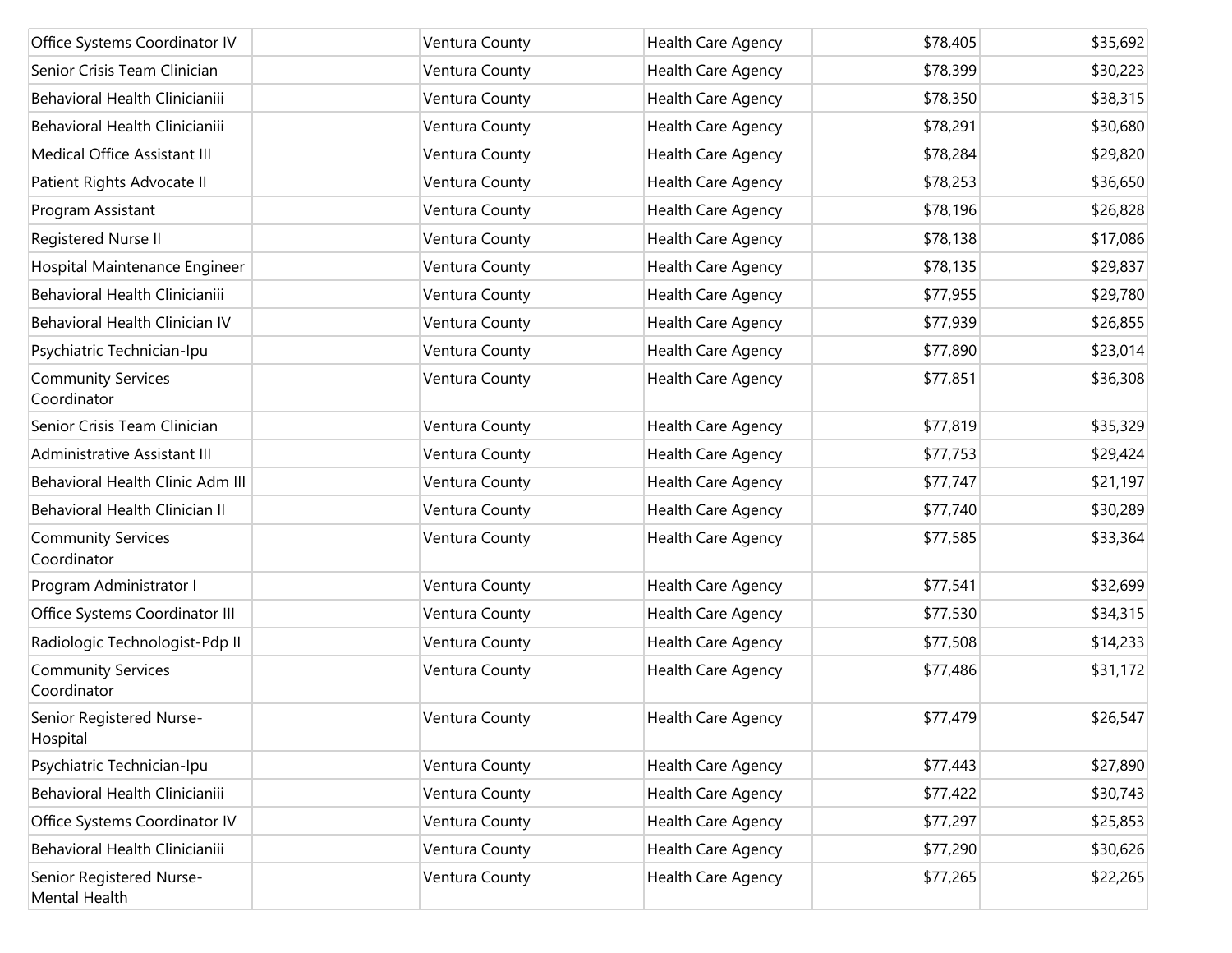| Public Health Social Worker IV              | Ventura County | Health Care Agency        | \$77,213 | \$26,410 |
|---------------------------------------------|----------------|---------------------------|----------|----------|
| Registered Nurse-Mental<br>Health           | Ventura County | Health Care Agency        | \$77,132 | \$20,956 |
| <b>Community Services</b><br>Coordinator    | Ventura County | Health Care Agency        | \$77,110 | \$29,282 |
| Respiratory Therapist-Pdp II                | Ventura County | <b>Health Care Agency</b> | \$77,023 | \$12,750 |
| Program Administrator I                     | Ventura County | Health Care Agency        | \$76,983 | \$28,961 |
| Behavioral Health Clinician II              | Ventura County | Health Care Agency        | \$76,958 | \$28,546 |
| Supervisor-Public Health<br><b>Services</b> | Ventura County | Health Care Agency        | \$76,887 | \$15,296 |
| <b>Clerical Supervisor III</b>              | Ventura County | Health Care Agency        | \$76,886 | \$34,936 |
| <b>Community Services</b><br>Coordinator    | Ventura County | Health Care Agency        | \$76,866 | \$36,084 |
| Behavioral Health Clinicianiii              | Ventura County | Health Care Agency        | \$76,750 | \$38,661 |
| Per Diem Registered Nurse II                | Ventura County | Health Care Agency        | \$76,740 | \$9,884  |
| Behavioral Health Clinicianiii              | Ventura County | Health Care Agency        | \$76,545 | \$33,736 |
| Administrative Assistant II                 | Ventura County | Health Care Agency        | \$76,543 | \$34,022 |
| Senior Accounting Technician                | Ventura County | Health Care Agency        | \$76,522 | \$32,467 |
| Licensed Physical Therapy Asst              | Ventura County | Health Care Agency        | \$76,372 | \$33,094 |
| Administrative Assistant II                 | Ventura County | Health Care Agency        | \$76,331 | \$31,118 |
| Licensed Physical Therapy Asst              | Ventura County | Health Care Agency        | \$76,122 | \$36,613 |
| Crisis Team Clinician                       | Ventura County | Health Care Agency        | \$75,973 | \$27,422 |
| Public Health Social Worker II              | Ventura County | Health Care Agency        | \$75,874 | \$34,485 |
| Registered Nurse II                         | Ventura County | Health Care Agency        | \$75,853 | \$24,132 |
| Hospital Maintenance Engineer               | Ventura County | Health Care Agency        | \$75,786 | \$25,931 |
| Registered Nurse I                          | Ventura County | Health Care Agency        | \$75,773 | \$16,883 |
| Senior Crisis Team Clinician                | Ventura County | Health Care Agency        | \$75,771 | \$28,102 |
| Behavioral Health Clinician IV              | Ventura County | Health Care Agency        | \$75,618 | \$37,827 |
| Behavioral Health Clinician II              | Ventura County | Health Care Agency        | \$75,596 | \$28,854 |
| Office Systems Coordinator IV               | Ventura County | Health Care Agency        | \$75,562 | \$30,824 |
| Behavioral Health Clinician II              | Ventura County | Health Care Agency        | \$75,534 | \$30,137 |
| Behavioral Health Clinician IV              | Ventura County | Health Care Agency        | \$75,522 | \$34,798 |
| Behavioral Health Clinician II              | Ventura County | Health Care Agency        | \$75,504 | \$30,598 |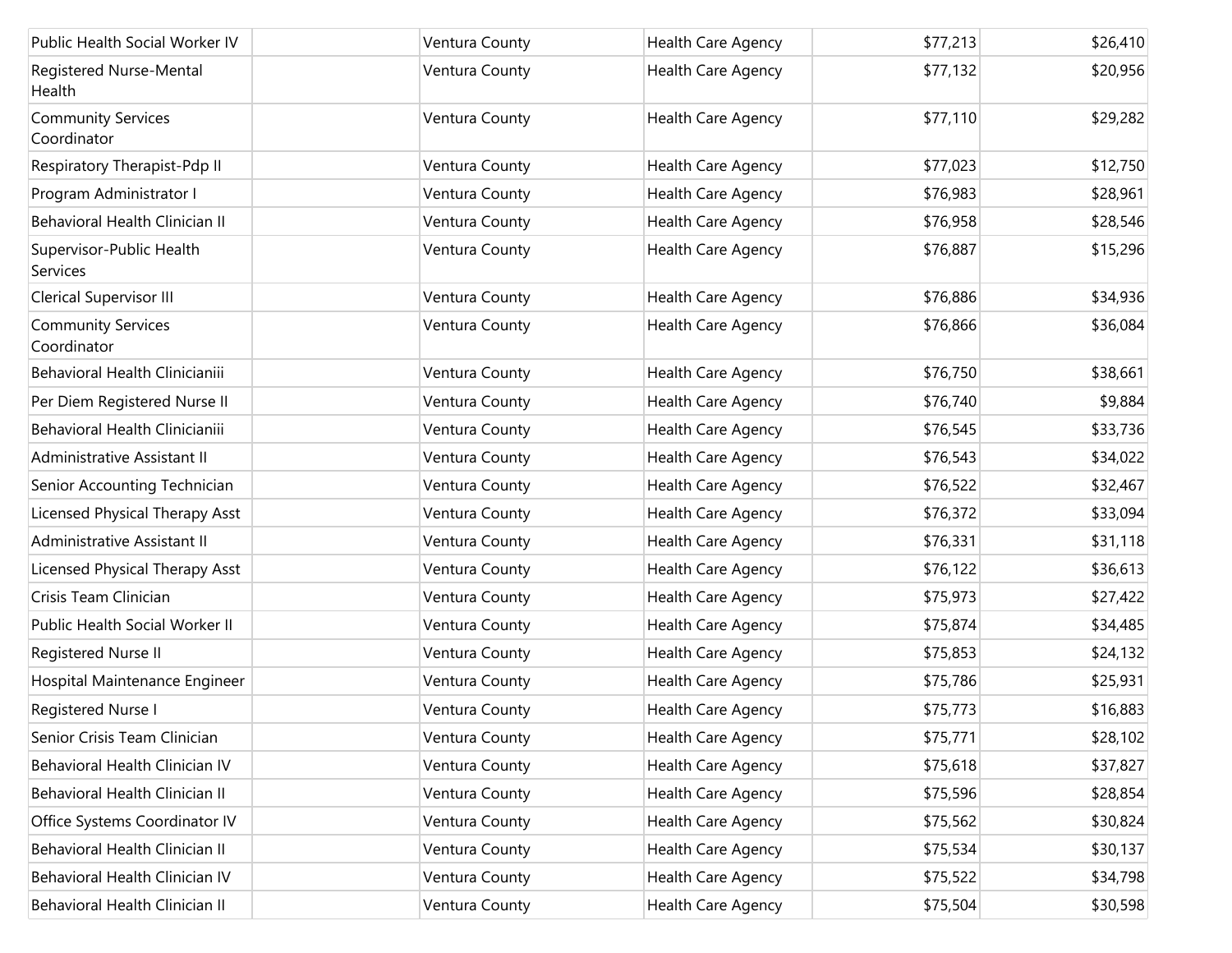| Per Diem Registered Nurse II             | Ventura County | Health Care Agency | \$75,495 | \$9,212  |
|------------------------------------------|----------------|--------------------|----------|----------|
| Behavioral Health Clinicianiii           | Ventura County | Health Care Agency | \$75,433 | \$32,713 |
| <b>Community Services</b><br>Coordinator | Ventura County | Health Care Agency | \$75,378 | \$32,820 |
| Behavioral Health Clinicianiii           | Ventura County | Health Care Agency | \$75,357 | \$28,783 |
| Accountant I                             | Ventura County | Health Care Agency | \$75,243 | \$37,311 |
| Principal Respiratory Therapist          | Ventura County | Health Care Agency | \$75,240 | \$34,672 |
| Administrative Assistant II              | Ventura County | Health Care Agency | \$75,224 | \$35,762 |
| <b>Licensed Vocational Nurse</b>         | Ventura County | Health Care Agency | \$75,201 | \$21,361 |
| Administrative Assistant II              | Ventura County | Health Care Agency | \$75,196 | \$36,659 |
| Behavioral Health Clinician II           | Ventura County | Health Care Agency | \$75,184 | \$34,127 |
| Behavioral Health Clinicianiii           | Ventura County | Health Care Agency | \$75,177 | \$31,824 |
| Behavioral Health Clinicianiii           | Ventura County | Health Care Agency | \$75,092 | \$31,027 |
| Behavioral Health Clinicianiii           | Ventura County | Health Care Agency | \$75,081 | \$32,850 |
| <b>Community Services</b><br>Coordinator | Ventura County | Health Care Agency | \$75,035 | \$36,410 |
| Microbiologist I                         | Ventura County | Health Care Agency | \$74,839 | \$24,450 |
| Administrative Assistant II              | Ventura County | Health Care Agency | \$74,828 | \$29,423 |
| Registered Nurse I                       | Ventura County | Health Care Agency | \$74,737 | \$18,849 |
| Food Services Shift Supervisor           | Ventura County | Health Care Agency | \$74,736 | \$26,670 |
| Psychiatric Technician-Ipu               | Ventura County | Health Care Agency | \$74,719 | \$23,421 |
| Psychiatric Social Worker II             | Ventura County | Health Care Agency | \$74,694 | \$33,598 |
| <b>Health Technician III</b>             | Ventura County | Health Care Agency | \$74,692 | \$17,559 |
| Registered Nurse II                      | Ventura County | Health Care Agency | \$74,658 | \$15,997 |
| <b>Community Services</b><br>Coordinator | Ventura County | Health Care Agency | \$74,631 | \$28,405 |
| Administrative Assistant II              | Ventura County | Health Care Agency | \$74,571 | \$35,800 |
| Psychiatric Technician-Ipu               | Ventura County | Health Care Agency | \$74,571 | \$25,381 |
| Behavioral Health Clinicianiii           | Ventura County | Health Care Agency | \$74,391 | \$29,575 |
| Public Health Social Worker II           | Ventura County | Health Care Agency | \$74,325 | \$37,229 |
| Public Health Program<br>Coordinator     | Ventura County | Health Care Agency | \$74,270 | \$37,996 |
| Senior Accountant                        | Ventura County | Health Care Agency | \$74,266 | \$32,613 |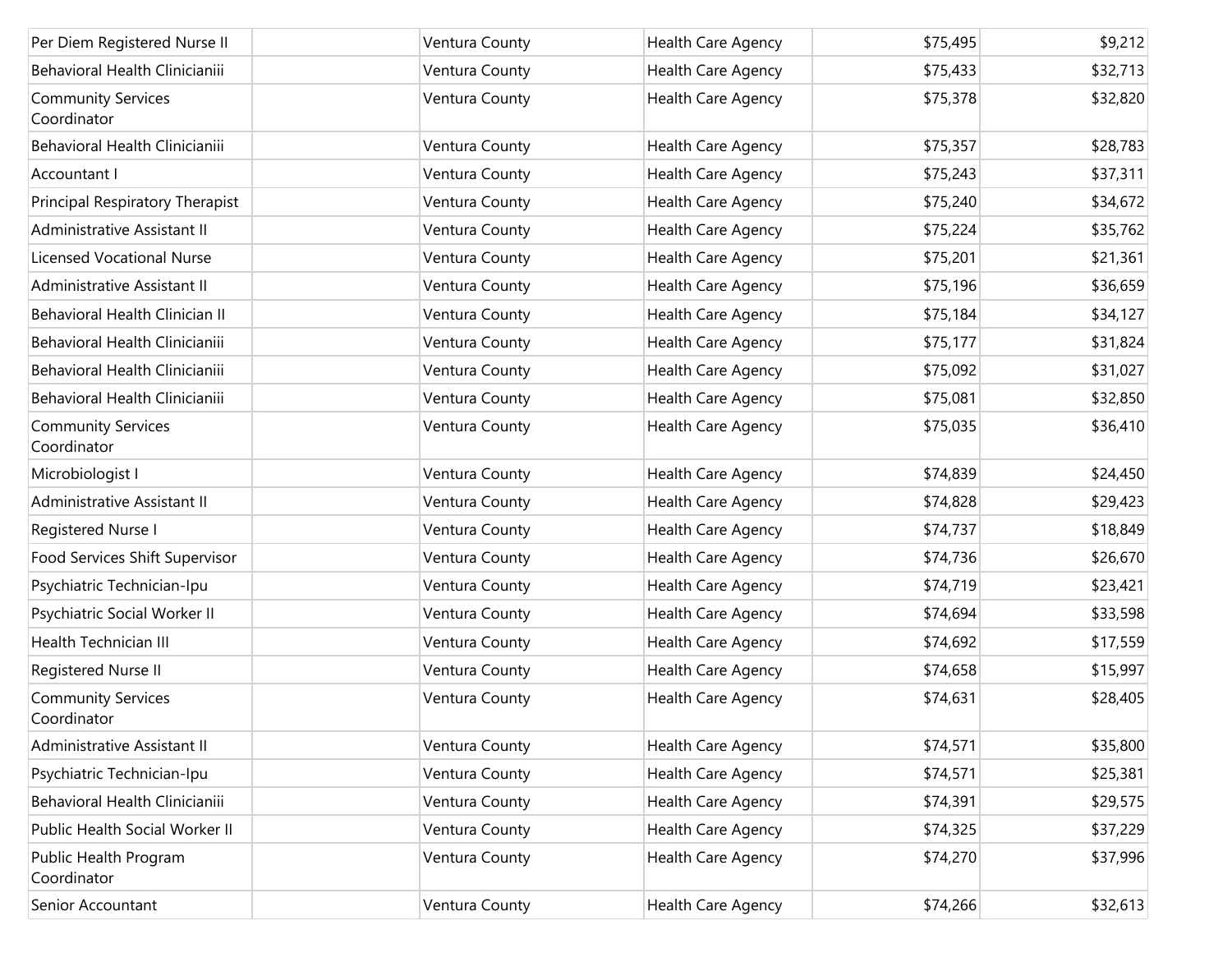| Psychiatric Technician-Ipu               | Ventura County | Health Care Agency | \$74,081 | \$25,310 |
|------------------------------------------|----------------|--------------------|----------|----------|
| Per Diem Registered Nurse II             | Ventura County | Health Care Agency | \$74,061 | \$10,220 |
| Behavioral Health Clinicianiii           | Ventura County | Health Care Agency | \$73,912 | \$33,128 |
| Clerical Supervisor II                   | Ventura County | Health Care Agency | \$73,823 | \$35,591 |
| <b>Licensed Vocational Nurse</b>         | Ventura County | Health Care Agency | \$73,803 | \$26,188 |
| Behavioral Health Clinicianiii           | Ventura County | Health Care Agency | \$73,715 | \$31,473 |
| <b>Community Services</b><br>Coordinator | Ventura County | Health Care Agency | \$73,663 | \$36,244 |
| Psychiatric Technician-Ipu               | Ventura County | Health Care Agency | \$73,611 | \$26,421 |
| Psychiatric Technician-Ipu               | Ventura County | Health Care Agency | \$73,590 | \$26,717 |
| Behavioral Health Clinician II           | Ventura County | Health Care Agency | \$73,579 | \$28,092 |
| <b>Fiscal Specialist II</b>              | Ventura County | Health Care Agency | \$73,542 | \$34,012 |
| Behavioral Health Clinicianiii           | Ventura County | Health Care Agency | \$73,539 | \$31,945 |
| Office Systems Coordinator II            | Ventura County | Health Care Agency | \$73,389 | \$26,553 |
| Registered Nurse-Public Health           | Ventura County | Health Care Agency | \$73,382 | \$24,872 |
| Registered Nurse II                      | Ventura County | Health Care Agency | \$73,377 | \$17,998 |
| <b>Community Services</b><br>Coordinator | Ventura County | Health Care Agency | \$73,304 | \$35,526 |
| Inventory Management Asst II             | Ventura County | Health Care Agency | \$73,293 | \$29,179 |
| Registered Nurse II                      | Ventura County | Health Care Agency | \$73,254 | \$14,277 |
| Community Health Worker                  | Ventura County | Health Care Agency | \$73,234 | \$32,052 |
| Operating Room Technician III            | Ventura County | Health Care Agency | \$73,097 | \$29,385 |
| Registered Nurse I                       | Ventura County | Health Care Agency | \$73,088 | \$19,502 |
| Behavioral Health Clinician II           | Ventura County | Health Care Agency | \$73,078 | \$31,024 |
| <b>Community Services</b><br>Coordinator | Ventura County | Health Care Agency | \$73,031 | \$34,826 |
| Administrative Assistant II              | Ventura County | Health Care Agency | \$72,833 | \$34,289 |
| Registered Nurse II                      | Ventura County | Health Care Agency | \$72,738 | \$16,671 |
| <b>Staff/Services Specialist I</b>       | Ventura County | Health Care Agency | \$72,708 | \$36,765 |
| Alcohol/Drug Treatment Spe III           | Ventura County | Health Care Agency | \$72,631 | \$30,610 |
| Community Health Worker                  | Ventura County | Health Care Agency | \$72,611 | \$26,364 |
| Behavioral Health Clinicianiii           | Ventura County | Health Care Agency | \$72,585 | \$32,478 |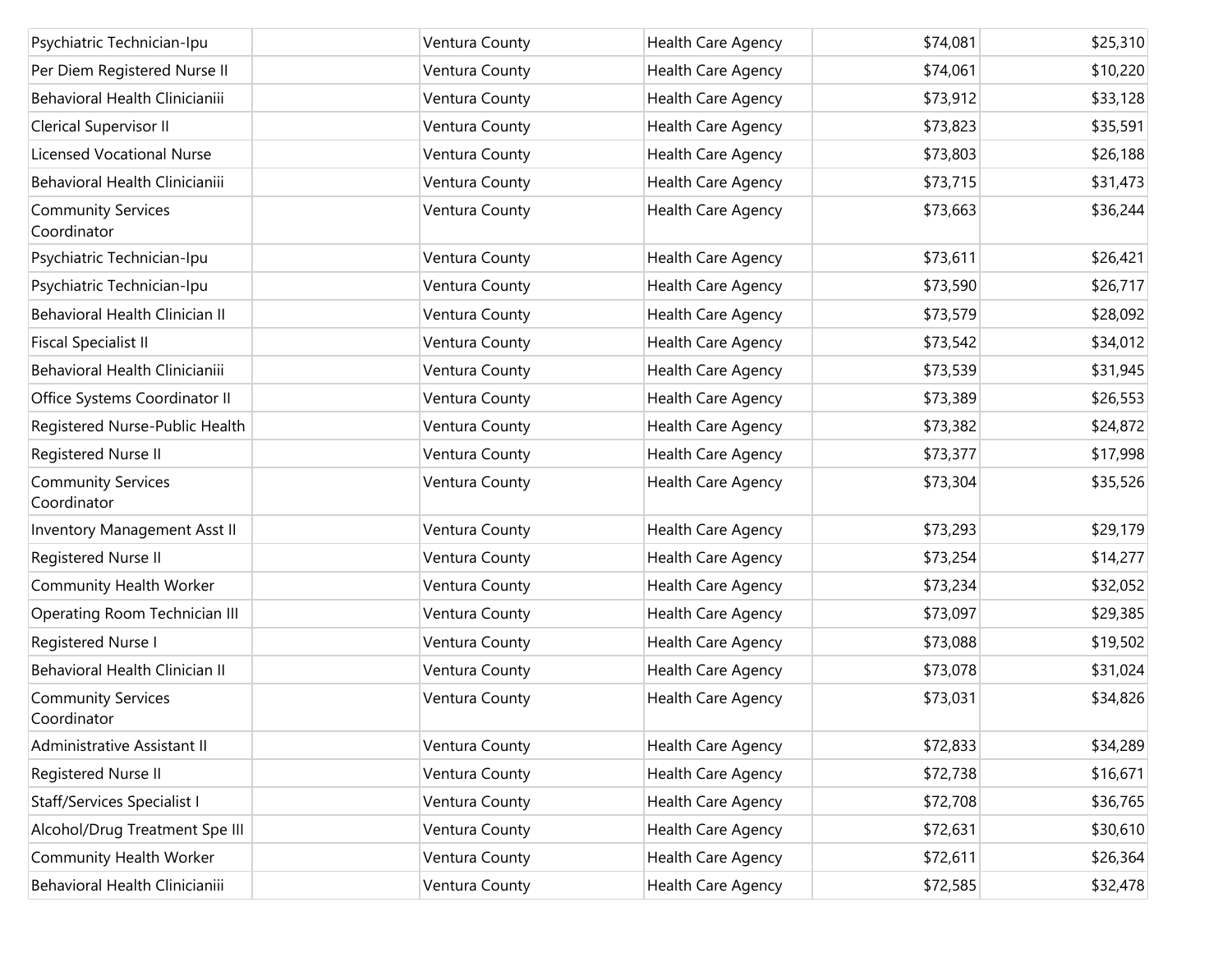| <b>Community Services</b><br>Coordinator | Ventura County | Health Care Agency        | \$72,520 | \$36,845 |
|------------------------------------------|----------------|---------------------------|----------|----------|
| Diagnostic Technician                    | Ventura County | Health Care Agency        | \$72,506 | \$29,849 |
| Alcohol/Drug Treatment Spe III           | Ventura County | Health Care Agency        | \$72,419 | \$28,770 |
| Administrative Assistant I               | Ventura County | Health Care Agency        | \$72,352 | \$31,040 |
| Behavioral Health Clinicianiii           | Ventura County | Health Care Agency        | \$72,349 | \$37,095 |
| Administrative Assistant III             | Ventura County | Health Care Agency        | \$72,303 | \$28,043 |
| Clerical Supervisor III                  | Ventura County | Health Care Agency        | \$72,283 | \$33,721 |
| Office Systems Coordinator I             | Ventura County | Health Care Agency        | \$72,249 | \$25,663 |
| Behavioral Health Clinician II           | Ventura County | Health Care Agency        | \$72,212 | \$29,724 |
| <b>Licensed Vocational Nurse</b>         | Ventura County | Health Care Agency        | \$72,138 | \$26,260 |
| Clerical Supervisor III                  | Ventura County | Health Care Agency        | \$72,054 | \$32,114 |
| Behavioral Health Clinician II           | Ventura County | Health Care Agency        | \$72,044 | \$29,441 |
| Office Assistant IV                      | Ventura County | Health Care Agency        | \$72,025 | \$28,233 |
| Nursing Assistant II                     | Ventura County | Health Care Agency        | \$71,981 | \$29,315 |
| <b>Community Services</b><br>Coordinator | Ventura County | Health Care Agency        | \$71,897 | \$36,808 |
| Registered Nurse-Public Health           | Ventura County | Health Care Agency        | \$71,784 | \$25,785 |
| Hospital Maintenance Engineer            | Ventura County | Health Care Agency        | \$71,758 | \$29,004 |
| Administrative Assistant II              | Ventura County | Health Care Agency        | \$71,728 | \$35,161 |
| Psychiatric Technician-Ipu               | Ventura County | Health Care Agency        | \$71,568 | \$21,855 |
| Registered Nurse II                      | Ventura County | Health Care Agency        | \$71,560 | \$20,632 |
| Administrative Assistant III             | Ventura County | Health Care Agency        | \$71,555 | \$29,943 |
| Hospital Maintenance Engineer            | Ventura County | Health Care Agency        | \$71,489 | \$26,560 |
| Registered Nurse-Public Health           | Ventura County | Health Care Agency        | \$71,470 | \$22,362 |
| Senior Psychologist                      | Ventura County | Health Care Agency        | \$71,440 | \$20,523 |
| <b>Transportation Operator</b>           | Ventura County | <b>Health Care Agency</b> | \$71,397 | \$28,755 |
| Behavioral Health Clinician II           | Ventura County | Health Care Agency        | \$71,368 | \$27,525 |
| Administrative Assistant I               | Ventura County | Health Care Agency        | \$71,331 | \$30,963 |
| Hospital Maintenance Engineer            | Ventura County | Health Care Agency        | \$71,315 | \$28,904 |
| Health Educator                          | Ventura County | Health Care Agency        | \$71,312 | \$28,954 |
| Behavioral Health Clinicianiii           | Ventura County | Health Care Agency        | \$71,210 | \$31,943 |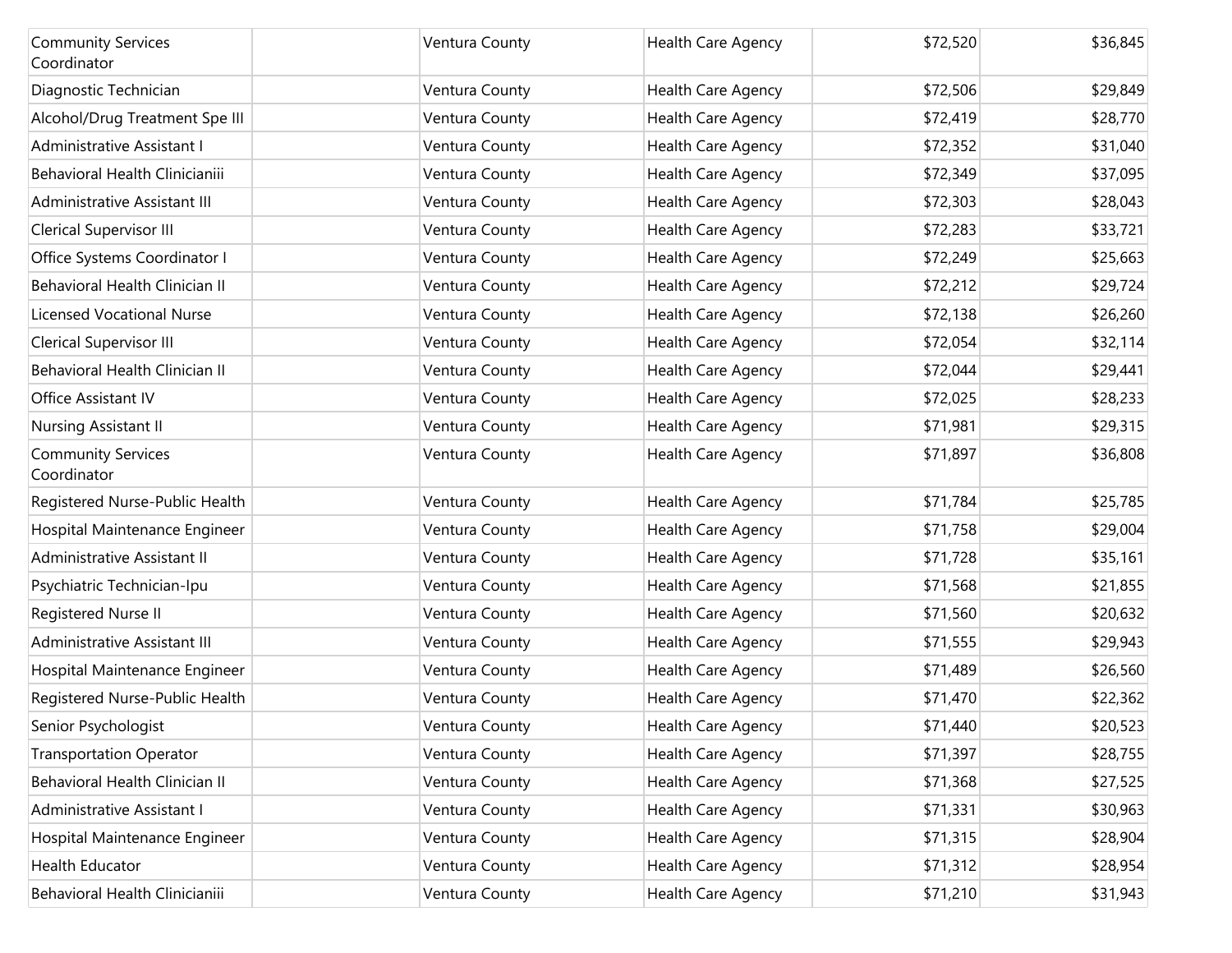| Hospital Maintenance Engineer            | Ventura County | Health Care Agency | \$71,064 | \$25,946 |
|------------------------------------------|----------------|--------------------|----------|----------|
| Registered Nurse II                      | Ventura County | Health Care Agency | \$71,054 | \$16,101 |
| Hospital Maintenance Engineer            | Ventura County | Health Care Agency | \$70,989 | \$24,460 |
| <b>Community Services</b><br>Coordinator | Ventura County | Health Care Agency | \$70,924 | \$35,479 |
| <b>Fiscal Specialist III</b>             | Ventura County | Health Care Agency | \$70,848 | \$35,604 |
| Registered Nurse II                      | Ventura County | Health Care Agency | \$70,811 | \$19,621 |
| Program Administrator II                 | Ventura County | Health Care Agency | \$70,790 | \$24,378 |
| <b>Community Services</b><br>Coordinator | Ventura County | Health Care Agency | \$70,681 | \$34,805 |
| Public Health Social Worker I            | Ventura County | Health Care Agency | \$70,677 | \$29,174 |
| Psychiatric Technician-Ipu               | Ventura County | Health Care Agency | \$70,642 | \$24,077 |
| Registered Nurse II                      | Ventura County | Health Care Agency | \$70,603 | \$18,417 |
| Behavioral Health Clinicianiii           | Ventura County | Health Care Agency | \$70,561 | \$27,961 |
| Psychiatric Technician-Ipu               | Ventura County | Health Care Agency | \$70,544 | \$26,067 |
| Registered Nurse II                      | Ventura County | Health Care Agency | \$70,528 | \$14,188 |
| Alcohol/Drug Treatment Spe III           | Ventura County | Health Care Agency | \$70,468 | \$35,727 |
| Behavioral Health Clinicianiii           | Ventura County | Health Care Agency | \$70,373 | \$33,108 |
| Senior Accounting Technician             | Ventura County | Health Care Agency | \$70,358 | \$36,000 |
| Certified Phlebotomy Tech II             | Ventura County | Health Care Agency | \$70,324 | \$29,089 |
| Inventory Management Asst II             | Ventura County | Health Care Agency | \$70,321 | \$33,087 |
| Clinical Lab Scientist II                | Ventura County | Health Care Agency | \$70,238 | \$22,698 |
| Psychiatric Technician-Ipu               | Ventura County | Health Care Agency | \$70,206 | \$28,076 |
| Behavioral Health Clinicianiii           | Ventura County | Health Care Agency | \$70,105 | \$31,396 |
| Behavioral Health Clinician II           | Ventura County | Health Care Agency | \$70,082 | \$32,118 |
| Behavioral Health Clinicianiii           | Ventura County | Health Care Agency | \$69,998 | \$28,534 |
| Behavioral Health Clinician IV           | Ventura County | Health Care Agency | \$69,872 | \$34,866 |
| Registered Nurse II                      | Ventura County | Health Care Agency | \$69,759 | \$19,399 |
| Health Technician III                    | Ventura County | Health Care Agency | \$69,689 | \$23,805 |
| Certified Phlebotomy Tech III            | Ventura County | Health Care Agency | \$69,610 | \$26,750 |
| Senior Registered Nurse-<br>Hospital     | Ventura County | Health Care Agency | \$69,591 | \$20,495 |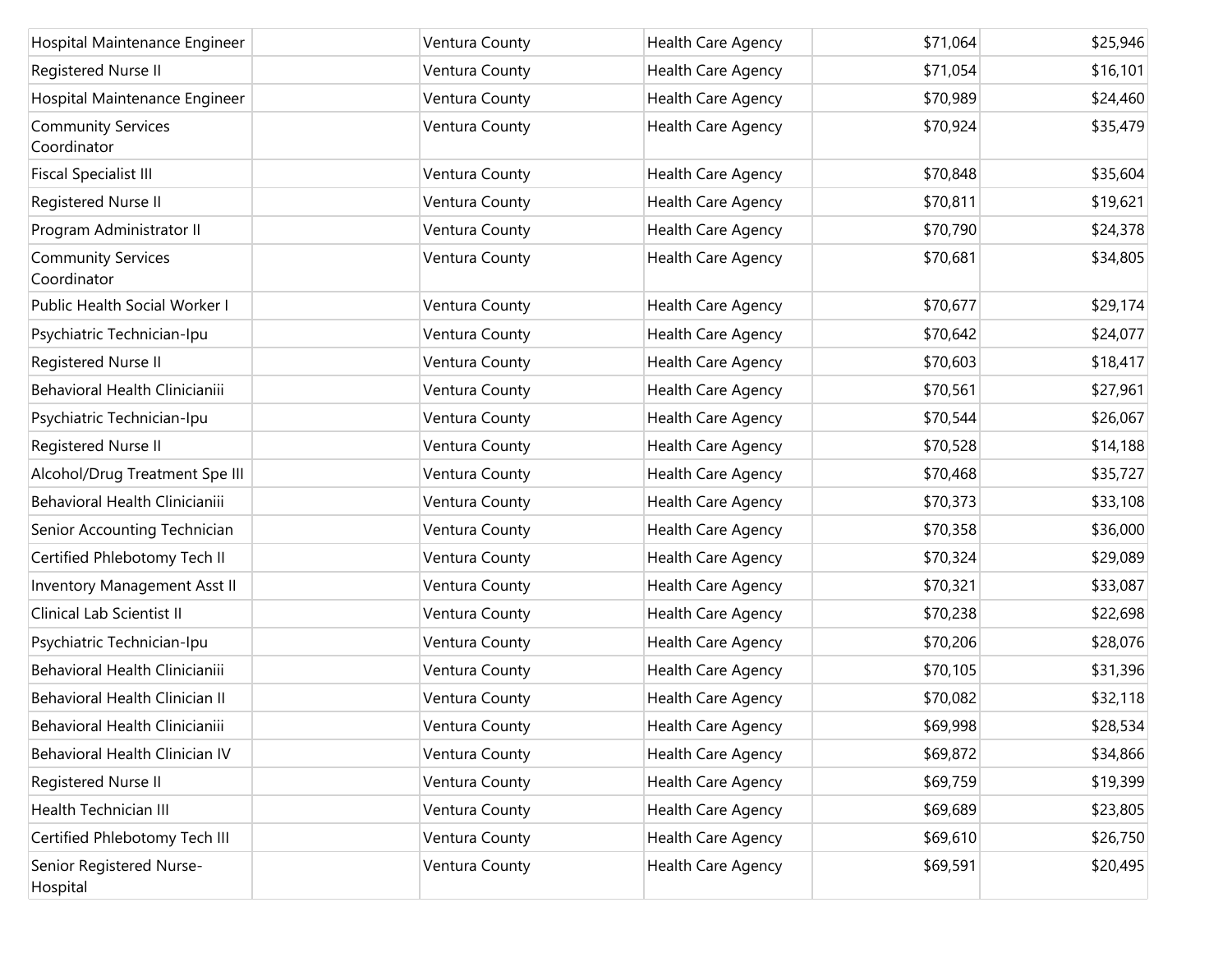| Registered Nurse-Mental<br>Health        | Ventura County | Health Care Agency        | \$69,531 | \$13,624 |
|------------------------------------------|----------------|---------------------------|----------|----------|
| Administrative Assistant I               | Ventura County | Health Care Agency        | \$69,521 | \$29,425 |
| Behavioral Health Clinicianiii           | Ventura County | Health Care Agency        | \$69,479 | \$27,963 |
| <b>Community Services</b><br>Coordinator | Ventura County | Health Care Agency        | \$69,344 | \$30,071 |
| Clerical Supervisor III                  | Ventura County | Health Care Agency        | \$69,304 | \$35,488 |
| Behavioral Health Clinicianiii           | Ventura County | Health Care Agency        | \$69,195 | \$28,404 |
| Behavioral Health Clinician I            | Ventura County | Health Care Agency        | \$69,162 | \$28,889 |
| Behavioral Health Clinicianiii           | Ventura County | Health Care Agency        | \$69,136 | \$29,649 |
| Registered Nurse II                      | Ventura County | Health Care Agency        | \$69,136 | \$17,103 |
| <b>Licensed Vocational Nurse</b>         | Ventura County | Health Care Agency        | \$69,126 | \$25,050 |
| Behavioral Health Clinicianiii           | Ventura County | Health Care Agency        | \$69,108 | \$32,645 |
| Medical Office Assistant II              | Ventura County | Health Care Agency        | \$69,084 | \$29,265 |
| <b>Community Services</b><br>Coordinator | Ventura County | Health Care Agency        | \$69,002 | \$33,026 |
| Program Administrator I                  | Ventura County | <b>Health Care Agency</b> | \$68,993 | \$30,727 |
| Hca Housekeeper I                        | Ventura County | Health Care Agency        | \$68,989 | \$26,829 |
| Administrative Assistant II              | Ventura County | Health Care Agency        | \$68,982 | \$25,041 |
| Alcohol/Drug Treatment Spe III           | Ventura County | Health Care Agency        | \$68,941 | \$27,832 |
| Per Diem Registered Nurse II             | Ventura County | <b>Health Care Agency</b> | \$68,931 | \$8,046  |
| Behavioral Health Clinician II           | Ventura County | Health Care Agency        | \$68,878 | \$27,365 |
| Behavioral Health Clinician II           | Ventura County | Health Care Agency        | \$68,760 | \$26,932 |
| Clerical Supervisor II                   | Ventura County | Health Care Agency        | \$68,742 | \$30,988 |
| Hospital Maintenance Engineer            | Ventura County | Health Care Agency        | \$68,735 | \$26,355 |
| <b>Clerical Supervisor III</b>           | Ventura County | <b>Health Care Agency</b> | \$68,688 | \$33,435 |
| Senior Accounting Technician             | Ventura County | <b>Health Care Agency</b> | \$68,538 | \$35,826 |
| Public Health Social Worker I            | Ventura County | Health Care Agency        | \$68,504 | \$27,546 |
| Alcohol/Drug Treatment Spe III           | Ventura County | Health Care Agency        | \$68,496 | \$35,460 |
| Accountant I                             | Ventura County | Health Care Agency        | \$68,488 | \$33,060 |
| <b>Community Services</b><br>Coordinator | Ventura County | Health Care Agency        | \$68,386 | \$30,999 |
| Registered Dietician II                  | Ventura County | Health Care Agency        | \$68,349 | \$26,864 |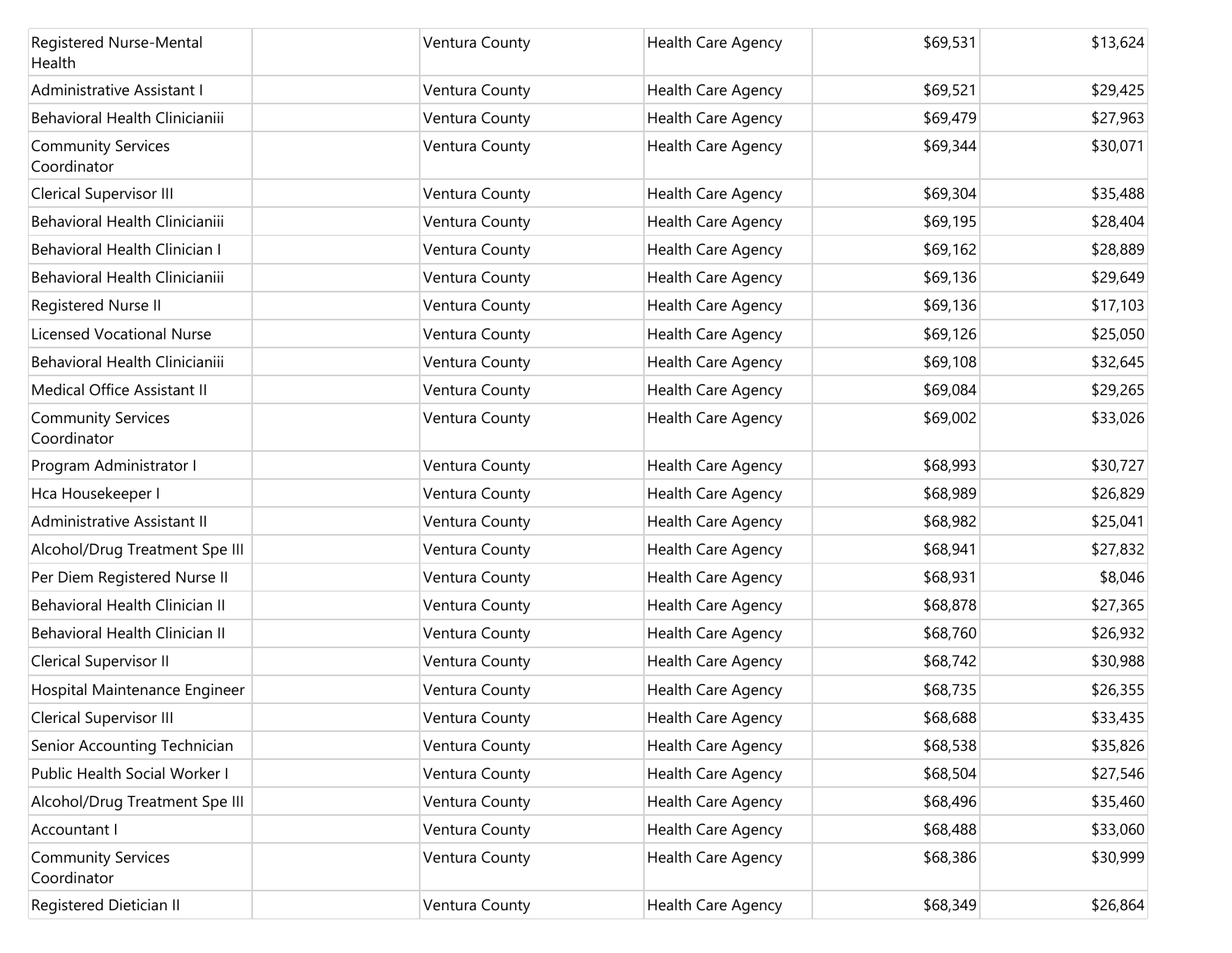| Behavioral Health Clinician II   | Ventura County | Health Care Agency | \$68,316 | \$27,447 |
|----------------------------------|----------------|--------------------|----------|----------|
| Office Systems Coordinator IV    | Ventura County | Health Care Agency | \$68,288 | \$28,863 |
| Behavioral Health Clinicianiii   | Ventura County | Health Care Agency | \$68,269 | \$26,503 |
| Medical Billing Specialist IV    | Ventura County | Health Care Agency | \$68,244 | \$30,271 |
| Behavioral Health Clinicianiii   | Ventura County | Health Care Agency | \$68,212 | \$32,615 |
| Senior Program Administrator     | Ventura County | Health Care Agency | \$68,202 | \$18,940 |
| Registered Nurse II              | Ventura County | Health Care Agency | \$68,167 | \$19,280 |
| Rehabilitation Therapist-Pdp III | Ventura County | Health Care Agency | \$68,158 | \$15,213 |
| Medical Office Assistant II      | Ventura County | Health Care Agency | \$68,117 | \$29,670 |
| Per Diem Pub Health Nurse II     | Ventura County | Health Care Agency | \$68,106 | \$8,173  |
| <b>Mental Health Associate</b>   | Ventura County | Health Care Agency | \$68,078 | \$29,026 |
| Administrative Assistant II      | Ventura County | Health Care Agency | \$68,001 | \$28,974 |
| Certified Phlebotomy Tech III    | Ventura County | Health Care Agency | \$67,865 | \$6,705  |
| Senior Occupational Therapist    | Ventura County | Health Care Agency | \$67,818 | \$27,057 |
| Nursing Assistant II             | Ventura County | Health Care Agency | \$67,780 | \$28,489 |
| Behavioral Health Clinicianiii   | Ventura County | Health Care Agency | \$67,686 | \$31,013 |
| Behavioral Health Clinicianiii   | Ventura County | Health Care Agency | \$67,684 | \$28,373 |
| Senior Accounting Technician     | Ventura County | Health Care Agency | \$67,619 | \$31,224 |
| Senior Accounting Technician     | Ventura County | Health Care Agency | \$67,576 | \$34,016 |
| Registered Nurse II              | Ventura County | Health Care Agency | \$67,542 | \$14,385 |
| Hospital Maintenance Engineer    | Ventura County | Health Care Agency | \$67,536 | \$22,999 |
| Registered Nurse II              | Ventura County | Health Care Agency | \$67,536 | \$21,700 |
| Registered Nurse II              | Ventura County | Health Care Agency | \$67,525 | \$19,009 |
| Behavioral Health Clinician II   | Ventura County | Health Care Agency | \$67,471 | \$30,944 |
| Registered Nurse-Public Health   | Ventura County | Health Care Agency | \$67,423 | \$14,807 |
| Registered Nurse II              | Ventura County | Health Care Agency | \$67,360 | \$22,227 |
| <b>Licensed Vocational Nurse</b> | Ventura County | Health Care Agency | \$67,282 | \$24,645 |
| Alcohol/Drug Treatment Spe III   | Ventura County | Health Care Agency | \$67,155 | \$30,080 |
| Behavioral Health Clinicianiii   | Ventura County | Health Care Agency | \$67,022 | \$31,806 |
| Medical Office Assistant III     | Ventura County | Health Care Agency | \$66,992 | \$27,029 |
| Administrative Assistant I       | Ventura County | Health Care Agency | \$66,944 | \$33,864 |
| Management Assistant III         | Ventura County | Health Care Agency | \$66,936 | \$32,998 |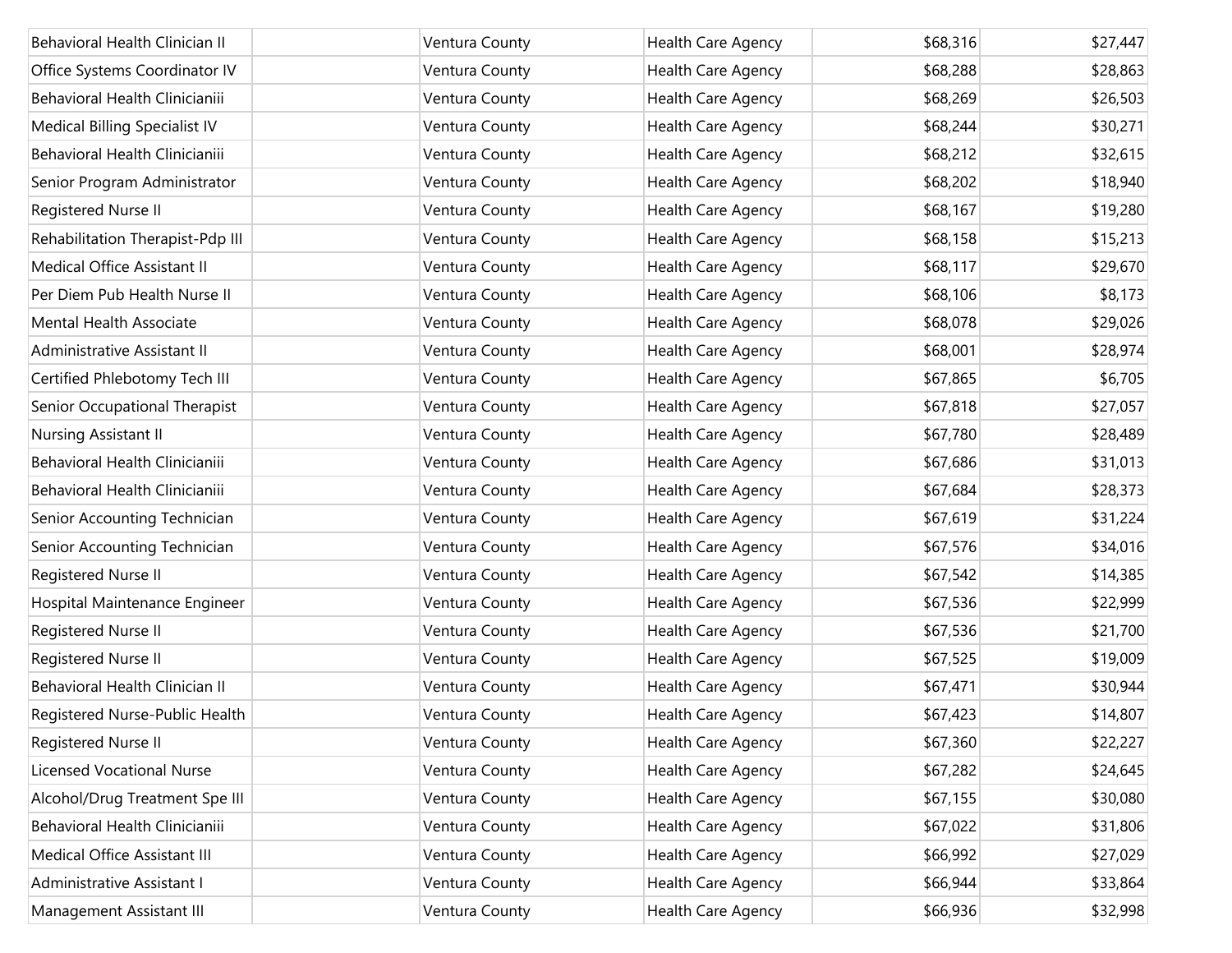| <b>Community Services</b><br>Coordinator | Ventura County | Health Care Agency        | \$66,932 | \$26,755 |
|------------------------------------------|----------------|---------------------------|----------|----------|
| Medical Billing Specialist IV            | Ventura County | <b>Health Care Agency</b> | \$66,909 | \$30,794 |
| <b>Community Services</b><br>Coordinator | Ventura County | Health Care Agency        | \$66,825 | \$34,847 |
| Alcohol/Drug Treatment Spe II            | Ventura County | <b>Health Care Agency</b> | \$66,818 | \$30,678 |
| Courier II                               | Ventura County | Health Care Agency        | \$66,793 | \$24,267 |
| Alcohol/Drug Treatment Spe II            | Ventura County | Health Care Agency        | \$66,781 | \$29,949 |
| <b>Community Services</b><br>Coordinator | Ventura County | Health Care Agency        | \$66,626 | \$33,352 |
| Hca Training/Education Asst              | Ventura County | Health Care Agency        | \$66,601 | \$32,055 |
| Clerical Supervisor III                  | Ventura County | Health Care Agency        | \$66,447 | \$32,879 |
| Psychiatric Technician-Ipu               | Ventura County | Health Care Agency        | \$66,377 | \$25,377 |
| Senior Accountant                        | Ventura County | Health Care Agency        | \$66,363 | \$29,888 |
| Sterile Processing Technician I          | Ventura County | Health Care Agency        | \$66,339 | \$31,747 |
| Program Administrator I                  | Ventura County | Health Care Agency        | \$66,322 | \$24,372 |
| <b>Health Technician III</b>             | Ventura County | Health Care Agency        | \$66,310 | \$28,072 |
| Clerical Supervisor II                   | Ventura County | Health Care Agency        | \$66,297 | \$30,202 |
| Behavioral Health Clinicianiii           | Ventura County | Health Care Agency        | \$66,249 | \$27,661 |
| Psychiatric Technician-Ipu               | Ventura County | Health Care Agency        | \$66,243 | \$24,973 |
| Psychiatric Technician-Ipu               | Ventura County | Health Care Agency        | \$66,063 | \$28,054 |
| Medical Office Assistant III             | Ventura County | Health Care Agency        | \$66,042 | \$27,373 |
| <b>Accounting Technician</b>             | Ventura County | Health Care Agency        | \$66,026 | \$30,614 |
| Administrative Assistant III             | Ventura County | Health Care Agency        | \$66,007 | \$29,745 |
| Locksmith                                | Ventura County | Health Care Agency        | \$65,991 | \$29,916 |
| Certified Phlebotomy Tech III            | Ventura County | <b>Health Care Agency</b> | \$65,974 | \$28,738 |
| Behavioral Health Clinician II           | Ventura County | <b>Health Care Agency</b> | \$65,951 | \$27,619 |
| Post Graduate-Year 3                     | Ventura County | Health Care Agency        | \$65,941 | \$12,094 |
| <b>Community Services</b><br>Coordinator | Ventura County | Health Care Agency        | \$65,694 | \$33,579 |
| Behavioral Health Clinician II           | Ventura County | Health Care Agency        | \$65,638 | \$27,515 |
| <b>Behavioral Health Clinician II</b>    | Ventura County | Health Care Agency        | \$65,592 | \$27,390 |
| Behavioral Health Clinicianiii           | Ventura County | Health Care Agency        | \$65,544 | \$35,128 |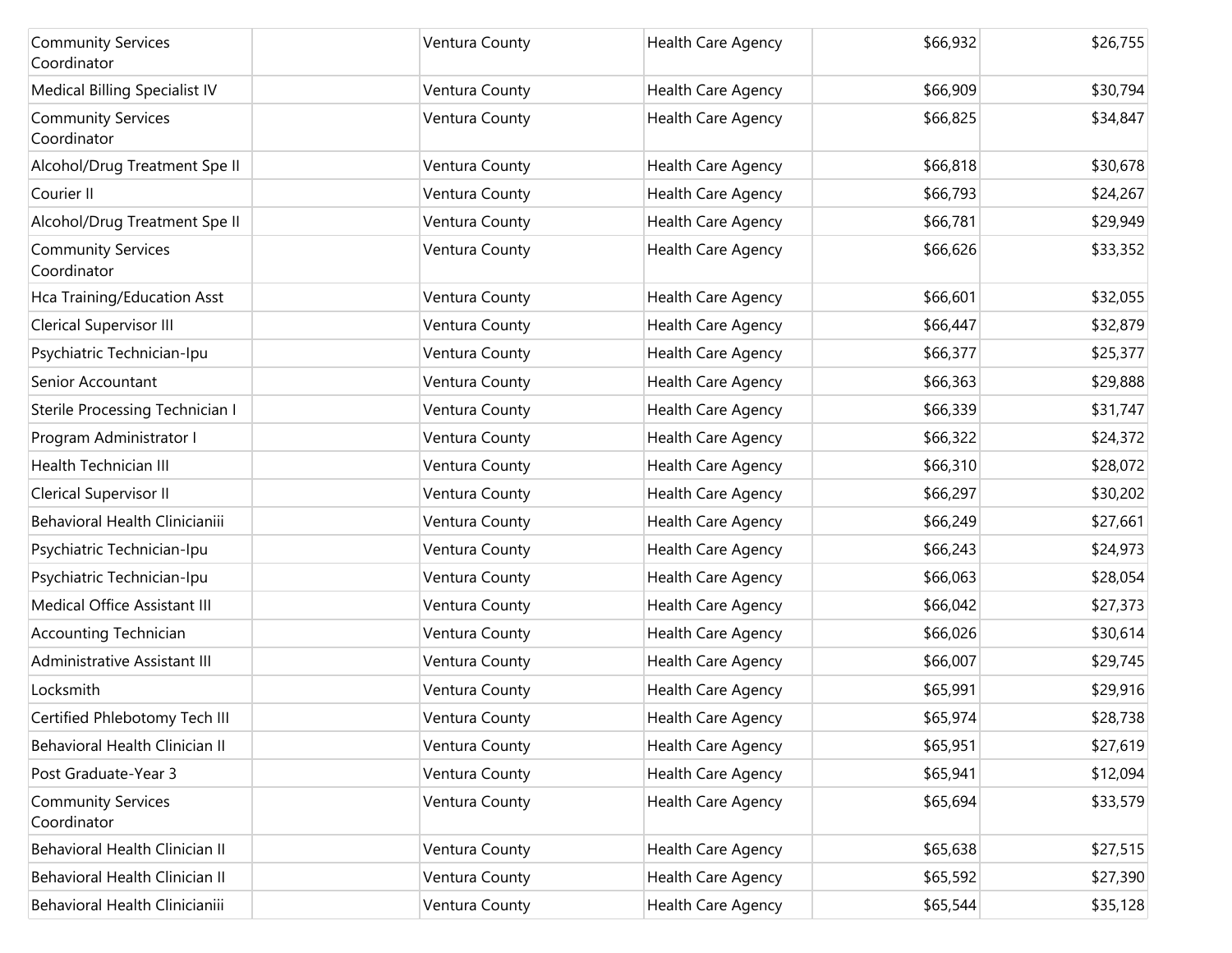| Hca Training/Education Asst              | Ventura County | Health Care Agency | \$65,512 | \$29,392 |
|------------------------------------------|----------------|--------------------|----------|----------|
| Medical Billing Specialist I             | Ventura County | Health Care Agency | \$65,506 | \$29,279 |
| Public Health Social Worker I            | Ventura County | Health Care Agency | \$65,468 | \$33,776 |
| Alcohol/Drug Treatment Spe III           | Ventura County | Health Care Agency | \$65,442 | \$29,910 |
| Behavioral Health Clinicianiii           | Ventura County | Health Care Agency | \$65,357 | \$23,739 |
| Medical Office Assistant III             | Ventura County | Health Care Agency | \$65,338 | \$28,061 |
| Management Assistant III                 | Ventura County | Health Care Agency | \$65,326 | \$33,009 |
| Medical Office Assistant IV              | Ventura County | Health Care Agency | \$65,318 | \$29,888 |
| Senior Accountant                        | Ventura County | Health Care Agency | \$65,317 | \$31,409 |
| Post Graduate-Year 3                     | Ventura County | Health Care Agency | \$65,317 | \$12,094 |
| <b>Licensed Vocational Nurse</b>         | Ventura County | Health Care Agency | \$65,290 | \$23,798 |
| Senior Registered Nurse-<br>Hospital     | Ventura County | Health Care Agency | \$65,279 | \$21,948 |
| Registered Nurse II                      | Ventura County | Health Care Agency | \$65,262 | \$15,657 |
| Post Graduate-Year 3                     | Ventura County | Health Care Agency | \$65,256 | \$12,094 |
| Psychiatric Technician-Ipu               | Ventura County | Health Care Agency | \$65,234 | \$16,639 |
| Public Health Social Worker II           | Ventura County | Health Care Agency | \$65,169 | \$35,868 |
| Medical Claims Processor III             | Ventura County | Health Care Agency | \$65,102 | \$33,393 |
| Behavioral Health Clinicianiii           | Ventura County | Health Care Agency | \$65,077 | \$30,463 |
| Senior Accounting Technician             | Ventura County | Health Care Agency | \$65,012 | \$30,211 |
| Senior Physical Therapist                | Ventura County | Health Care Agency | \$64,925 | \$21,956 |
| Medical Office Assistant IV              | Ventura County | Health Care Agency | \$64,816 | \$26,857 |
| Per Diem Registered Nurse II             | Ventura County | Health Care Agency | \$64,810 | \$8,620  |
| Office Assistant IV                      | Ventura County | Health Care Agency | \$64,783 | \$31,579 |
| Senior Accounting Technician             | Ventura County | Health Care Agency | \$64,782 | \$8,538  |
| Medical Billing Specialist IV            | Ventura County | Health Care Agency | \$64,762 | \$33,995 |
| Alcohol/Drug Treatment Spe III           | Ventura County | Health Care Agency | \$64,736 | \$30,940 |
| <b>Community Services</b><br>Coordinator | Ventura County | Health Care Agency | \$64,721 | \$28,247 |
| Psychiatric Technician-Ipu               | Ventura County | Health Care Agency | \$64,656 | \$22,937 |
| Hca Housekeeper I                        | Ventura County | Health Care Agency | \$64,646 | \$30,308 |
| Senior Accounting Technician             | Ventura County | Health Care Agency | \$64,643 | \$29,917 |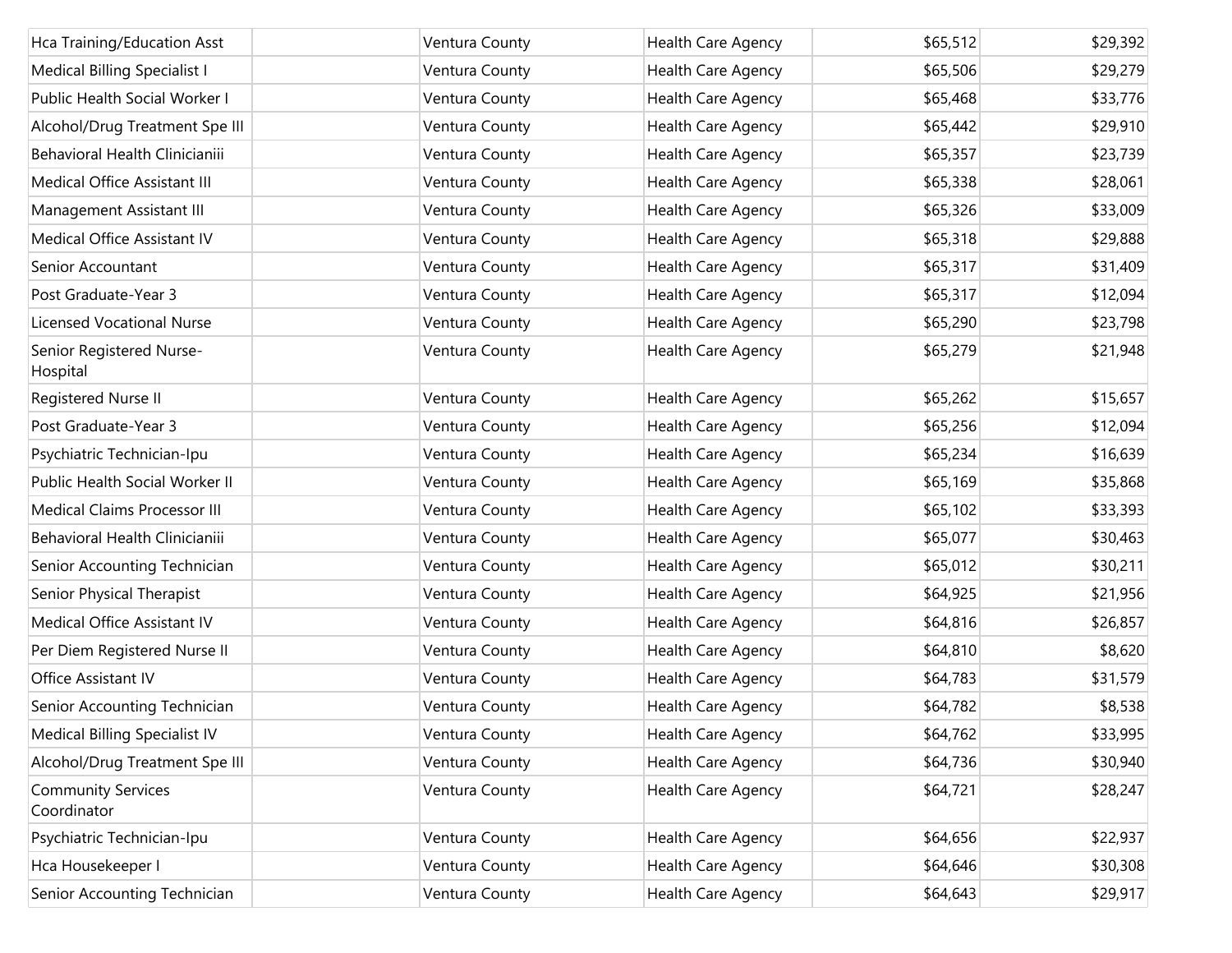| Registered Nurse-Public Health           | Ventura County | Health Care Agency        | \$64,636 | \$11,520 |
|------------------------------------------|----------------|---------------------------|----------|----------|
| Medical Office Assistant III             | Ventura County | Health Care Agency        | \$64,618 | \$30,178 |
| Behavioral Health Clinicianiii           | Ventura County | Health Care Agency        | \$64,610 | \$29,840 |
| Per Diem Registered Nurse II             | Ventura County | Health Care Agency        | \$64,595 | \$7,434  |
| Management Assistant III                 | Ventura County | Health Care Agency        | \$64,531 | \$27,171 |
| Psychiatric Technician-Ipu               | Ventura County | Health Care Agency        | \$64,512 | \$22,712 |
| Alcohol/Drug Treatment Spe II            | Ventura County | Health Care Agency        | \$64,462 | \$26,576 |
| Clerical Supervisor I                    | Ventura County | Health Care Agency        | \$64,452 | \$27,906 |
| Cook                                     | Ventura County | Health Care Agency        | \$64,339 | \$23,176 |
| <b>Accounting Technician</b>             | Ventura County | Health Care Agency        | \$64,309 | \$29,705 |
| <b>Community Services</b><br>Coordinator | Ventura County | Health Care Agency        | \$64,244 | \$34,828 |
| Per Diem Registered Nurse II             | Ventura County | Health Care Agency        | \$64,184 | \$8,733  |
| Nursing Assistant II                     | Ventura County | Health Care Agency        | \$64,176 | \$29,741 |
| <b>Food Services Assistant III</b>       | Ventura County | Health Care Agency        | \$64,158 | \$24,654 |
| <b>Health Education Assistant II</b>     | Ventura County | Health Care Agency        | \$64,111 | \$29,758 |
| Chief Resident Physician                 | Ventura County | Health Care Agency        | \$64,087 | \$12,094 |
| Per Diem Registered Nurse II             | Ventura County | Health Care Agency        | \$64,082 | \$8,247  |
| Chief Resident Physician                 | Ventura County | Health Care Agency        | \$64,032 | \$12,094 |
| Administrative Assistant II              | Ventura County | Health Care Agency        | \$63,937 | \$34,754 |
| Registered Dietician II                  | Ventura County | Health Care Agency        | \$63,911 | \$31,268 |
| Registered Nurse-Mental<br>Health        | Ventura County | Health Care Agency        | \$63,889 | \$20,359 |
| Behavioral Health Clinician II           | Ventura County | Health Care Agency        | \$63,862 | \$25,863 |
| Management Assistant II                  | Ventura County | Health Care Agency        | \$63,809 | \$28,728 |
| <b>Community Services</b><br>Coordinator | Ventura County | Health Care Agency        | \$63,802 | \$26,556 |
| Public Health Social Worker II           | Ventura County | Health Care Agency        | \$63,766 | \$25,511 |
| Registered Nurse II                      | Ventura County | Health Care Agency        | \$63,619 | \$11,785 |
| Certified Phlebotomy Tech II             | Ventura County | Health Care Agency        | \$63,616 | \$28,071 |
| Senior Crisis Team Clinician             | Ventura County | Health Care Agency        | \$63,558 | \$33,015 |
| Senior Registered Nurse-<br>Hospital     | Ventura County | <b>Health Care Agency</b> | \$63,519 | \$18,889 |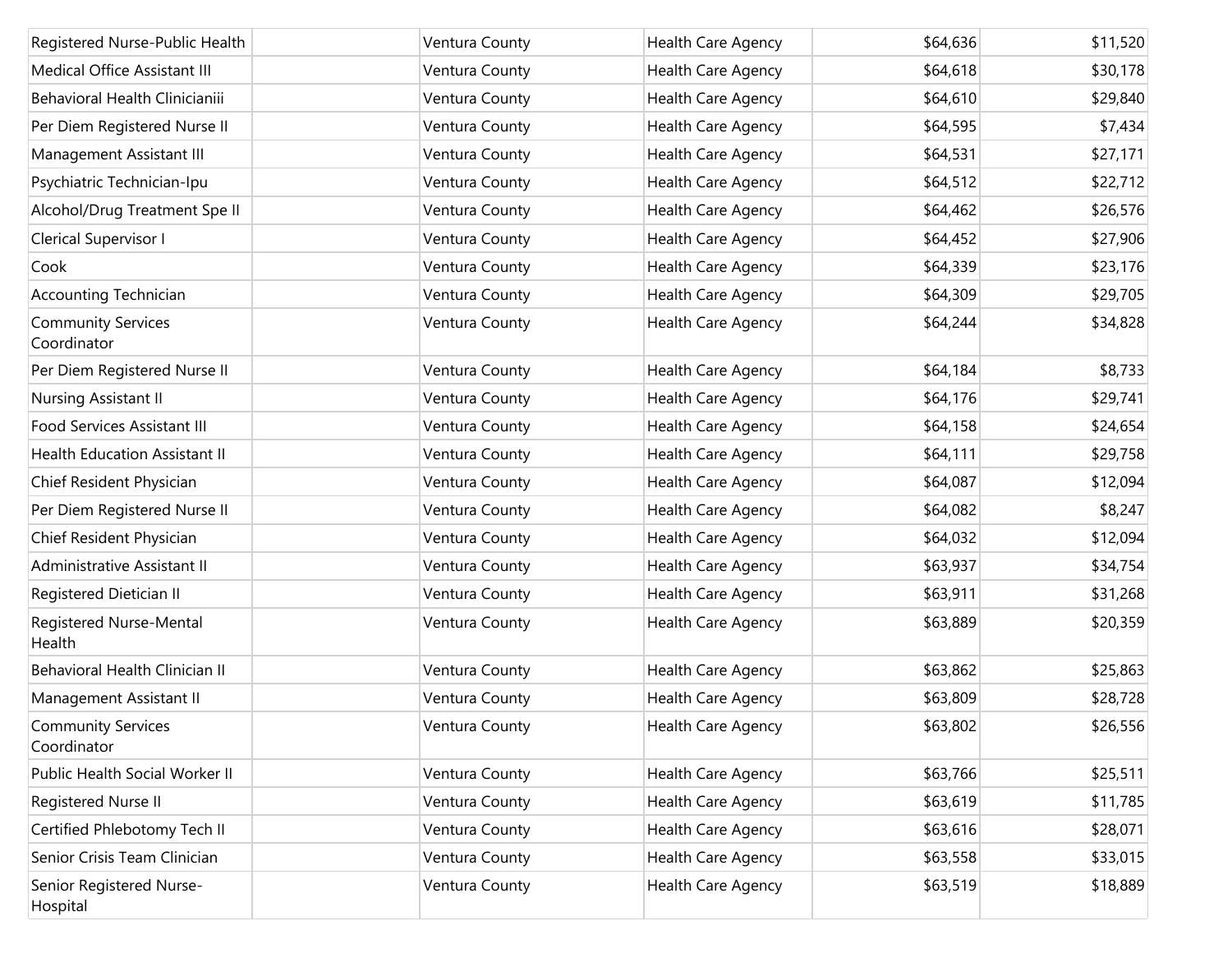| Rehabilitation Therapist-Pdp I   | Ventura County | Health Care Agency | \$63,301 | \$12,791 |
|----------------------------------|----------------|--------------------|----------|----------|
| Behavioral Health Clinician II   | Ventura County | Health Care Agency | \$63,195 | \$26,972 |
| Pharmacy Technician II           | Ventura County | Health Care Agency | \$63,150 | \$24,268 |
| Psychiatric Technician-Ipu       | Ventura County | Health Care Agency | \$63,108 | \$9,947  |
| Medical Billing Specialist IV    | Ventura County | Health Care Agency | \$63,062 | \$29,819 |
| Behavioral Health Clinician II   | Ventura County | Health Care Agency | \$63,035 | \$26,643 |
| Nursing Assistant II             | Ventura County | Health Care Agency | \$63,027 | \$23,942 |
| Administrative Assistant III     | Ventura County | Health Care Agency | \$63,001 | \$26,530 |
| Behavioral Health Clinician II   | Ventura County | Health Care Agency | \$62,990 | \$28,868 |
| Public Health Social Worker II   | Ventura County | Health Care Agency | \$62,986 | \$30,141 |
| Hca Housekeeper II               | Ventura County | Health Care Agency | \$62,953 | \$30,261 |
| Medical Billing Specialist IV    | Ventura County | Health Care Agency | \$62,918 | \$33,298 |
| Post Graduate-Year 3             | Ventura County | Health Care Agency | \$62,816 | \$12,094 |
| Administrative Assistant I       | Ventura County | Health Care Agency | \$62,743 | \$34,438 |
| Behavioral Health Clinician II   | Ventura County | Health Care Agency | \$62,723 | \$26,314 |
| Per Diem Pub Health Nurse II     | Ventura County | Health Care Agency | \$62,685 | \$8,297  |
| Registered Nurse II              | Ventura County | Health Care Agency | \$62,644 | \$10,910 |
| Senior Accounting Technician     | Ventura County | Health Care Agency | \$62,638 | \$29,541 |
| Mental Health Associate          | Ventura County | Health Care Agency | \$62,590 | \$29,022 |
| Behavioral Health Clinicianiii   | Ventura County | Health Care Agency | \$62,574 | \$26,779 |
| Hca Housekeeper I                | Ventura County | Health Care Agency | \$62,572 | \$29,718 |
| Senior Physical Therapist        | Ventura County | Health Care Agency | \$62,566 | \$26,364 |
| Management Assistant III         | Ventura County | Health Care Agency | \$62,529 | \$29,462 |
| Alcohol/Drug Treatment Spe III   | Ventura County | Health Care Agency | \$62,519 | \$34,416 |
| Management Assistant III         | Ventura County | Health Care Agency | \$62,491 | \$27,148 |
| Pharmacy Technician II           | Ventura County | Health Care Agency | \$62,450 | \$25,805 |
| Alcohol/Drug Treatment Spe II    | Ventura County | Health Care Agency | \$62,423 | \$32,576 |
| <b>Licensed Vocational Nurse</b> | Ventura County | Health Care Agency | \$62,374 | \$21,298 |
| Post Graduate-Year 3             | Ventura County | Health Care Agency | \$62,347 | \$12,094 |
| Alcohol/Drug Treatment Spe II    | Ventura County | Health Care Agency | \$62,340 | \$29,834 |
| Public Health Nutritionist III   | Ventura County | Health Care Agency | \$62,325 | \$31,128 |
| Hca Training/Education Asst      | Ventura County | Health Care Agency | \$62,263 | \$33,061 |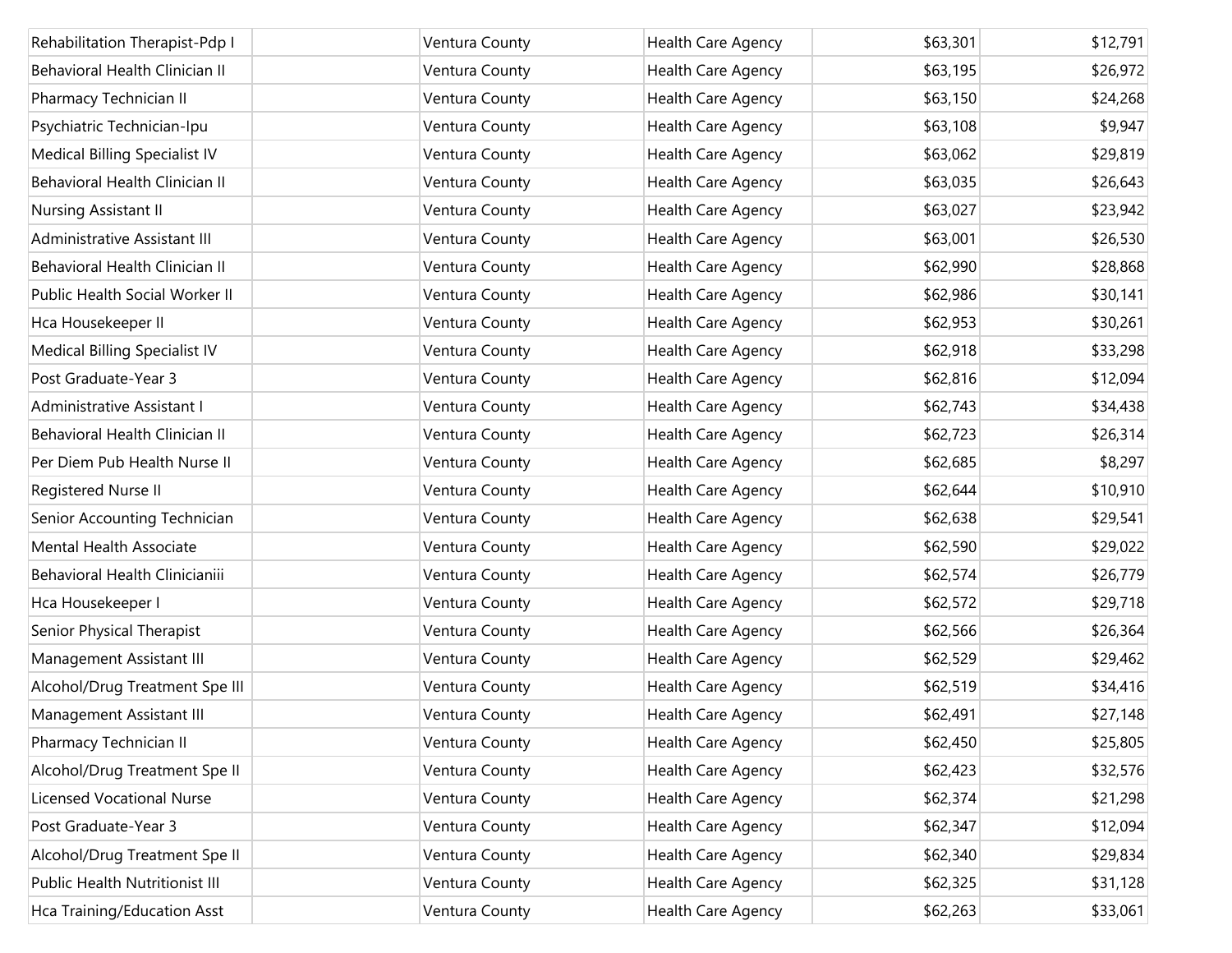| Senior Crisis Team Clinician             | Ventura County | Health Care Agency        | \$62,248 | \$25,343 |
|------------------------------------------|----------------|---------------------------|----------|----------|
| Post Graduate-Year 3                     | Ventura County | Health Care Agency        | \$62,247 | \$12,094 |
| Mental Health Associate                  | Ventura County | Health Care Agency        | \$62,167 | \$24,852 |
| Senior Accounting Assistant              | Ventura County | Health Care Agency        | \$62,131 | \$27,781 |
| <b>Community Services</b><br>Coordinator | Ventura County | Health Care Agency        | \$62,105 | \$32,164 |
| Medical Office Assistant II              | Ventura County | Health Care Agency        | \$62,054 | \$28,290 |
| Medical Office Assistant III             | Ventura County | <b>Health Care Agency</b> | \$62,035 | \$27,374 |
| Certified Phlebotomy Tech II             | Ventura County | Health Care Agency        | \$61,970 | \$31,260 |
| <b>Health Education Assistant II</b>     | Ventura County | Health Care Agency        | \$61,892 | \$28,470 |
| Certified Phlebotomy Tech III            | Ventura County | Health Care Agency        | \$61,850 | \$32,504 |
| Registered Nurse II                      | Ventura County | Health Care Agency        | \$61,798 | \$17,317 |
| Medical Office Assistant III             | Ventura County | Health Care Agency        | \$61,794 | \$28,446 |
| Pharmacy Technician II                   | Ventura County | Health Care Agency        | \$61,713 | \$24,227 |
| Registered Nurse II                      | Ventura County | Health Care Agency        | \$61,617 | \$17,495 |
| Per Diem Registered Nurse II             | Ventura County | <b>Health Care Agency</b> | \$61,574 | \$8,413  |
| Public Health Nutritionist III           | Ventura County | Health Care Agency        | \$61,572 | \$32,199 |
| Program Administrator I                  | Ventura County | Health Care Agency        | \$61,516 | \$29,055 |
| Technical Specialist IV-Ph               | Ventura County | Health Care Agency        | \$61,489 | \$28,319 |
| Mental Health Associate                  | Ventura County | Health Care Agency        | \$61,474 | \$25,728 |
| Community Health Worker                  | Ventura County | Health Care Agency        | \$61,455 | \$29,278 |
| Community Health Worker                  | Ventura County | Health Care Agency        | \$61,451 | \$23,276 |
| Management Assistant II                  | Ventura County | Health Care Agency        | \$61,442 | \$25,971 |
| Post Graduate-Year 3                     | Ventura County | Health Care Agency        | \$61,367 | \$12,944 |
| Office Assistant III                     | Ventura County | Health Care Agency        | \$61,314 | \$23,971 |
| Respiratory Therapist-Pdp I              | Ventura County | Health Care Agency        | \$61,311 | \$10,122 |
| Senior Registered Nurse-<br>Hospital     | Ventura County | Health Care Agency        | \$61,284 | \$17,611 |
| Inventory Management Asst II             | Ventura County | Health Care Agency        | \$61,279 | \$25,678 |
| <b>Community Services</b><br>Coordinator | Ventura County | Health Care Agency        | \$61,266 | \$26,354 |
| Mental Health Associate                  | Ventura County | Health Care Agency        | \$61,249 | \$29,272 |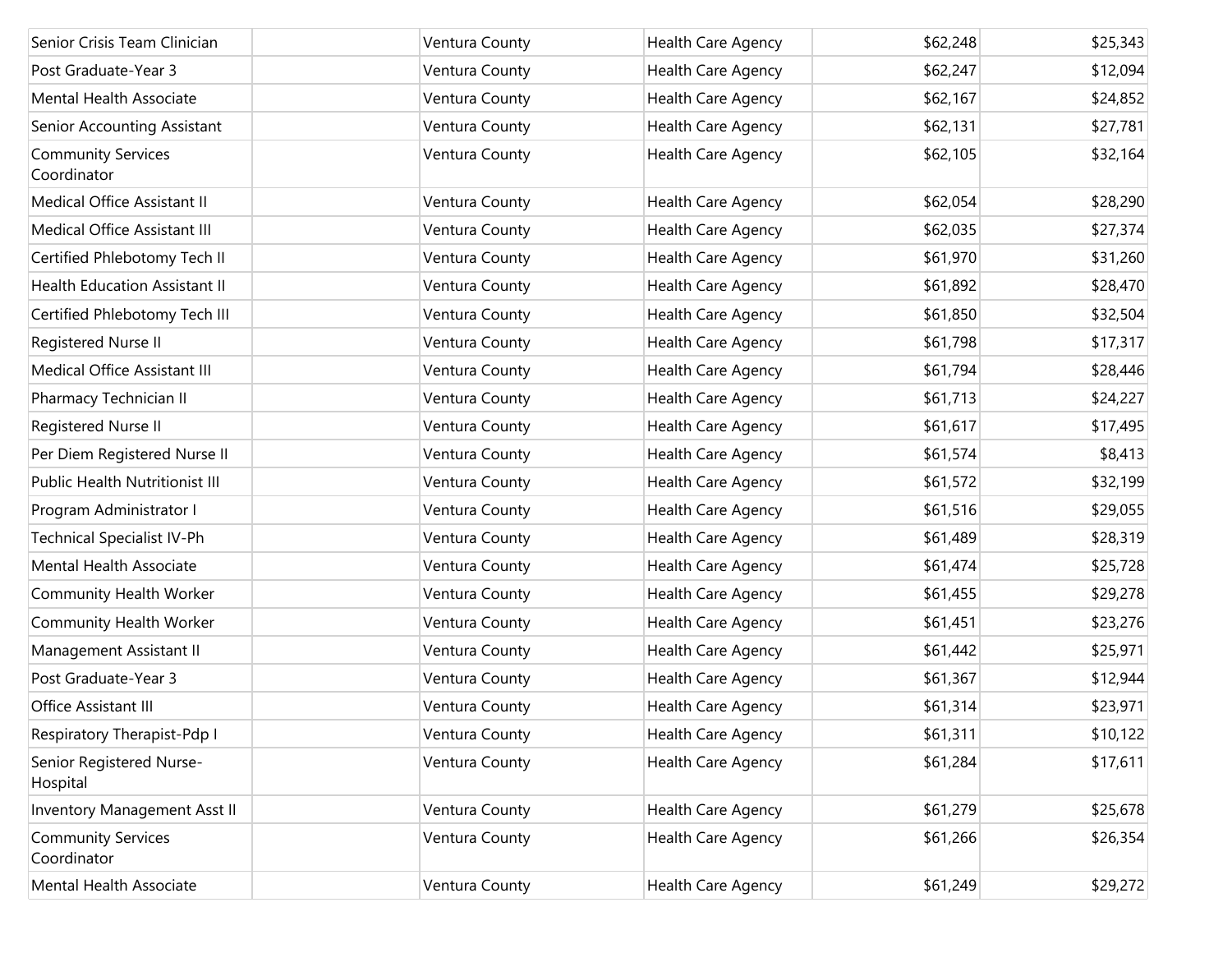| Alcohol/Drug Treatment Spe II            | Ventura County | Health Care Agency | \$61,208 | \$31,245 |
|------------------------------------------|----------------|--------------------|----------|----------|
| Health Technician III                    | Ventura County | Health Care Agency | \$61,123 | \$26,744 |
| Registered Nurse-Public Health           | Ventura County | Health Care Agency | \$61,085 | \$17,432 |
| Certified Phlebotomy Tech II             | Ventura County | Health Care Agency | \$61,079 | \$26,882 |
| Post Graduate-Year 3                     | Ventura County | Health Care Agency | \$61,071 | \$13,169 |
| <b>Community Services</b><br>Coordinator | Ventura County | Health Care Agency | \$60,979 | \$27,281 |
| Behavioral Health Clinician I            | Ventura County | Health Care Agency | \$60,868 | \$23,454 |
| Community Health Worker                  | Ventura County | Health Care Agency | \$60,867 | \$31,351 |
| Registered Nurse II                      | Ventura County | Health Care Agency | \$60,855 | \$12,817 |
| Registered Nurse II                      | Ventura County | Health Care Agency | \$60,823 | \$10,400 |
| Mental Health Associate                  | Ventura County | Health Care Agency | \$60,809 | \$29,022 |
| Senior Registered Nurse-<br>Hospital     | Ventura County | Health Care Agency | \$60,746 | \$17,199 |
| Alcohol/Drug Treatment Spe II            | Ventura County | Health Care Agency | \$60,735 | \$32,344 |
| <b>Wic Nutrition Assistant III</b>       | Ventura County | Health Care Agency | \$60,731 | \$27,468 |
| Behavioral Health Clinician IV           | Ventura County | Health Care Agency | \$60,692 | \$25,354 |
| <b>Collections Officer II</b>            | Ventura County | Health Care Agency | \$60,683 | \$29,941 |
| Senior Registered Nurse-<br>Hospital     | Ventura County | Health Care Agency | \$60,664 | \$17,478 |
| Hospital Maintenance Engineer            | Ventura County | Health Care Agency | \$60,658 | \$27,974 |
| Office Assistant IV                      | Ventura County | Health Care Agency | \$60,655 | \$25,386 |
| Alcohol/Drug Treatment Spe II            | Ventura County | Health Care Agency | \$60,639 | \$28,142 |
| Post Graduate-Year 3                     | Ventura County | Health Care Agency | \$60,598 | \$14,144 |
| Post Graduate-Year 3                     | Ventura County | Health Care Agency | \$60,557 | \$13,619 |
| Office Assistant IV                      | Ventura County | Health Care Agency | \$60,480 | \$27,413 |
| Registered Nurse II                      | Ventura County | Health Care Agency | \$60,398 | \$6,841  |
| Hca Training/Education Asst              | Ventura County | Health Care Agency | \$60,380 | \$33,902 |
| Mental Health Associate                  | Ventura County | Health Care Agency | \$60,370 | \$24,874 |
| Management Assistant II                  | Ventura County | Health Care Agency | \$60,272 | \$26,120 |
| Behavioral Health Clinicianiii           | Ventura County | Health Care Agency | \$60,252 | \$25,176 |
| Hca Housekeeper II                       | Ventura County | Health Care Agency | \$60,178 | \$26,888 |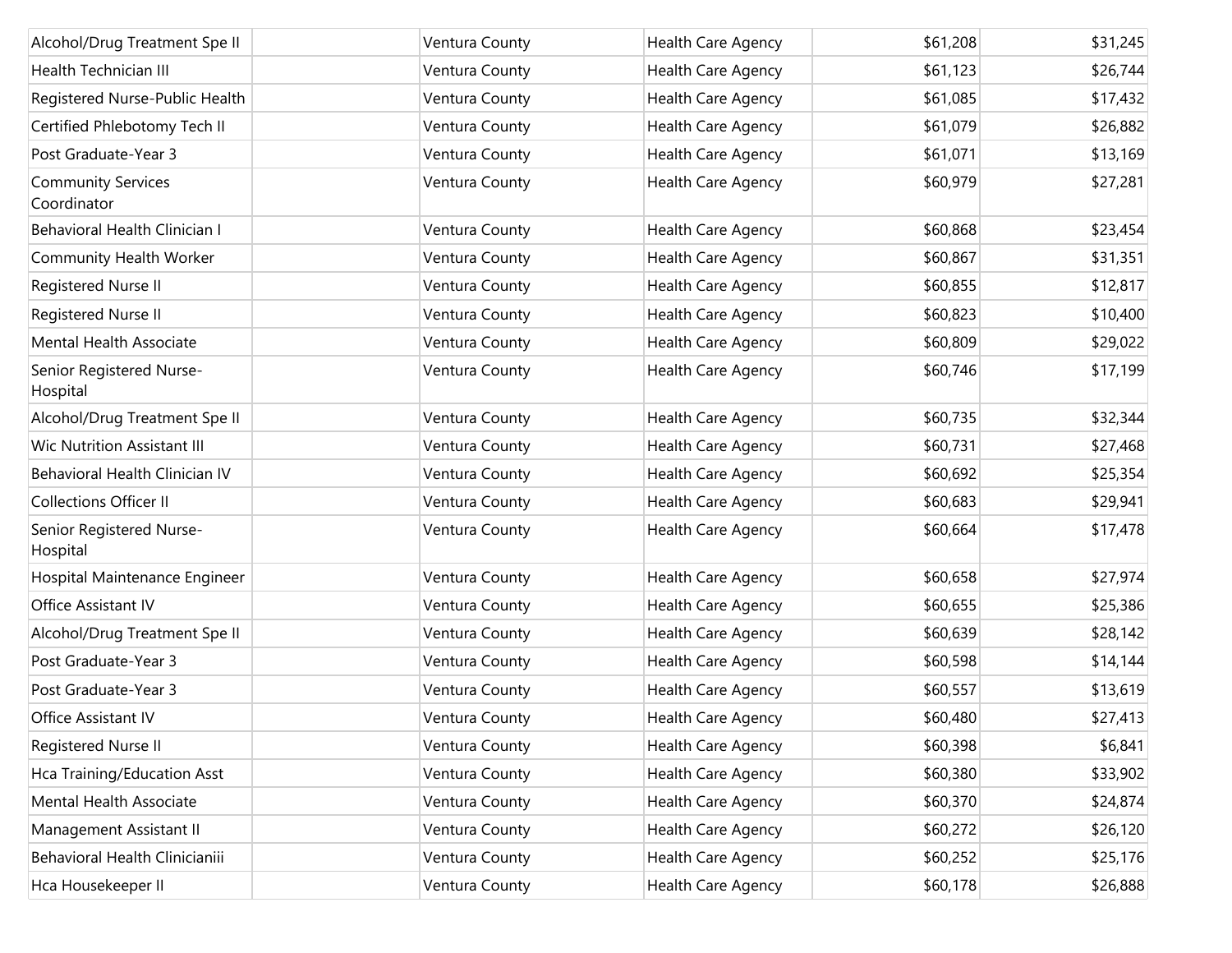| Medical Claims Processor II              | Ventura County | <b>Health Care Agency</b> | \$60,176 | \$28,421 |
|------------------------------------------|----------------|---------------------------|----------|----------|
| Registered Nurse II                      | Ventura County | Health Care Agency        | \$60,162 | \$18,292 |
| Clerical Supervisor II                   | Ventura County | Health Care Agency        | \$60,137 | \$28,202 |
| <b>Licensed Vocational Nurse</b>         | Ventura County | Health Care Agency        | \$60,087 | \$22,359 |
| Medical Billing Specialist III           | Ventura County | Health Care Agency        | \$60,017 | \$32,090 |
| Medical Office Assistant II              | Ventura County | Health Care Agency        | \$60,017 | \$27,173 |
| <b>Health Education Assistant II</b>     | Ventura County | <b>Health Care Agency</b> | \$59,927 | \$32,507 |
| Medical Office Assistant II              | Ventura County | Health Care Agency        | \$59,845 | \$30,129 |
| Post Graduate-Year 2                     | Ventura County | Health Care Agency        | \$59,836 | \$12,094 |
| Mental Health Associate                  | Ventura County | Health Care Agency        | \$59,746 | \$29,081 |
| Alcohol/Drug Treatment Spe III           | Ventura County | Health Care Agency        | \$59,733 | \$32,391 |
| Mental Health Associate                  | Ventura County | Health Care Agency        | \$59,720 | \$25,727 |
| Nursing Assistant II                     | Ventura County | <b>Health Care Agency</b> | \$59,695 | \$22,583 |
| Senior Accounting Technician             | Ventura County | Health Care Agency        | \$59,535 | \$26,055 |
| Behavioral Health Clinician II           | Ventura County | Health Care Agency        | \$59,531 | \$25,390 |
| Registered Nurse II                      | Ventura County | Health Care Agency        | \$59,526 | \$18,004 |
| Mental Health Associate                  | Ventura County | Health Care Agency        | \$59,501 | \$28,062 |
| Program Administrator II                 | Ventura County | Health Care Agency        | \$59,500 | \$18,642 |
| <b>Community Services</b><br>Coordinator | Ventura County | Health Care Agency        | \$59,455 | \$28,357 |
| <b>Mental Health Associate</b>           | Ventura County | Health Care Agency        | \$59,425 | \$30,619 |
| Medical Billing Specialist II            | Ventura County | Health Care Agency        | \$59,348 | \$28,902 |
| Registered Dietician I                   | Ventura County | Health Care Agency        | \$59,334 | \$24,105 |
| Mental Health Associate                  | Ventura County | Health Care Agency        | \$59,331 | \$32,305 |
| Public Health Social Worker I            | Ventura County | Health Care Agency        | \$59,266 | \$24,514 |
| <b>Behavioral Health Clinician II</b>    | Ventura County | Health Care Agency        | \$59,228 | \$27,464 |
| Pharmacy Technician II                   | Ventura County | Health Care Agency        | \$59,171 | \$28,323 |
| Senior Psychologist                      | Ventura County | Health Care Agency        | \$59,169 | \$24,670 |
| Records Technician III                   | Ventura County | Health Care Agency        | \$59,123 | \$28,162 |
| Registered Nurse-Mental<br>Health        | Ventura County | Health Care Agency        | \$59,122 | \$17,298 |
| Community Health Worker                  | Ventura County | Health Care Agency        | \$59,074 | \$28,844 |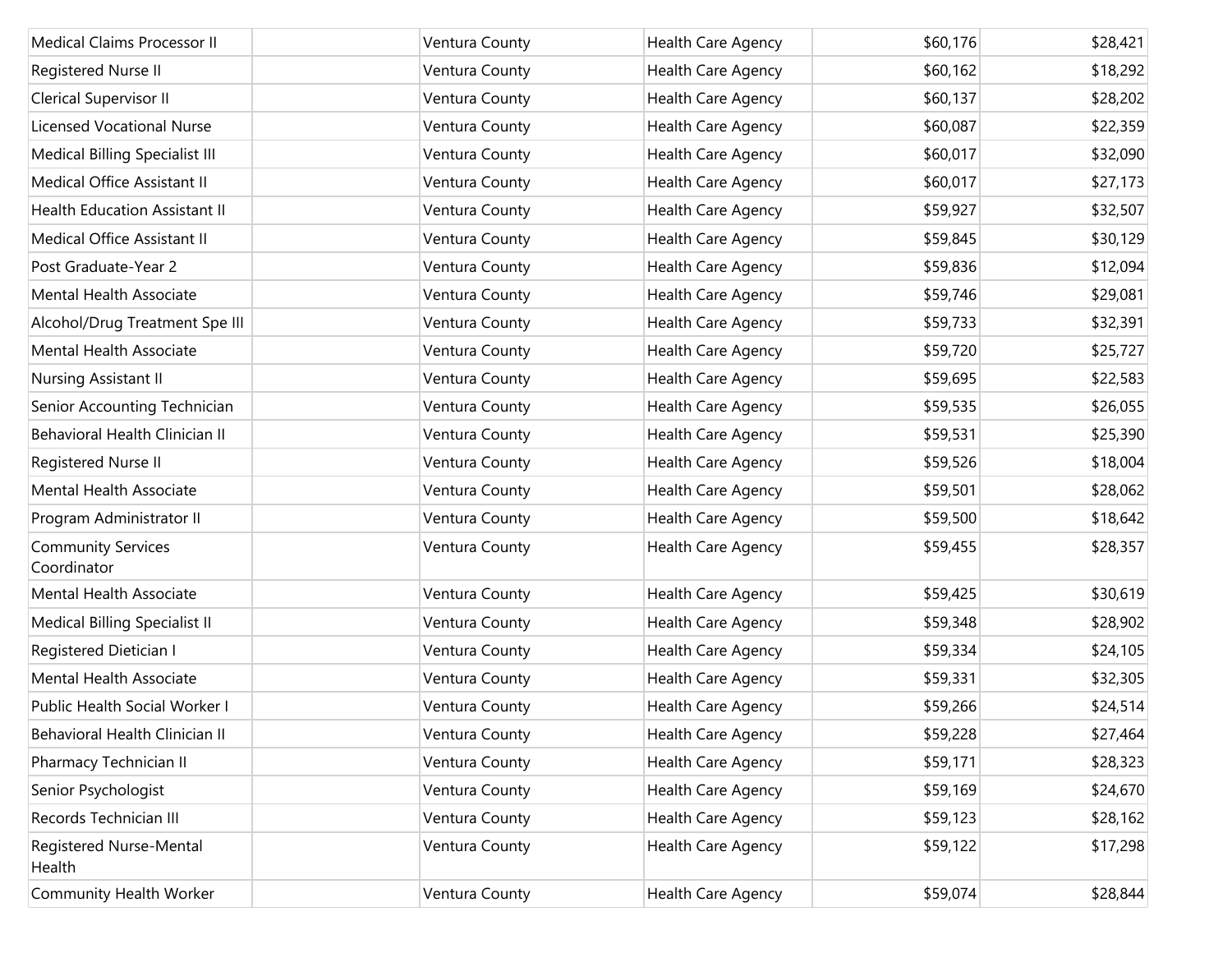| Behavioral Health Clinician I            | Ventura County | Health Care Agency | \$59,065 | \$27,868 |
|------------------------------------------|----------------|--------------------|----------|----------|
| Hca Housekeeper I                        | Ventura County | Health Care Agency | \$59,038 | \$27,309 |
| <b>Wic Nutrition Assistant III</b>       | Ventura County | Health Care Agency | \$59,017 | \$30,473 |
| Nursing Assistant II                     | Ventura County | Health Care Agency | \$58,993 | \$22,417 |
| Alcohol/Drug Treatment Spe II            | Ventura County | Health Care Agency | \$58,982 | \$25,161 |
| Medical Office Assistant III             | Ventura County | Health Care Agency | \$58,930 | \$27,091 |
| <b>Community Services</b><br>Coordinator | Ventura County | Health Care Agency | \$58,889 | \$30,292 |
| Medical Office Assistant II              | Ventura County | Health Care Agency | \$58,839 | \$25,186 |
| Behavioral Health Clinicianiii           | Ventura County | Health Care Agency | \$58,826 | \$28,317 |
| Post Graduate-Year 2                     | Ventura County | Health Care Agency | \$58,821 | \$11,947 |
| Alcohol/Drug Treatment Spe II            | Ventura County | Health Care Agency | \$58,792 | \$31,453 |
| Certified Phlebotomy Tech II             | Ventura County | Health Care Agency | \$58,742 | \$23,974 |
| Alcohol/Drug Treatment Spe II            | Ventura County | Health Care Agency | \$58,681 | \$31,585 |
| Post Graduate-Year 3                     | Ventura County | Health Care Agency | \$58,660 | \$11,647 |
| Nursing Assistant II                     | Ventura County | Health Care Agency | \$58,636 | \$25,132 |
| Registered Nurse II                      | Ventura County | Health Care Agency | \$58,615 | \$16,775 |
| Alcohol/Drug Treatment Spe II            | Ventura County | Health Care Agency | \$58,604 | \$26,551 |
| Nursing Assistant II                     | Ventura County | Health Care Agency | \$58,530 | \$28,499 |
| Post Graduate-Year 2                     | Ventura County | Health Care Agency | \$58,523 | \$12,094 |
| Pharmacy Technician II                   | Ventura County | Health Care Agency | \$58,512 | \$26,042 |
| Behavioral Health Clinician II           | Ventura County | Health Care Agency | \$58,404 | \$25,708 |
| Per Diem Registered Nurse II             | Ventura County | Health Care Agency | \$58,373 | \$7,838  |
| Supervisor-Hospital Support<br>Services  | Ventura County | Health Care Agency | \$58,366 | \$32,665 |
| Behavioral Health Clinicianiii           | Ventura County | Health Care Agency | \$58,327 | \$29,280 |
| Alcohol/Drug Treatment Spe II            | Ventura County | Health Care Agency | \$58,280 | \$21,748 |
| Alcohol/Drug Treatment Spe II            | Ventura County | Health Care Agency | \$58,235 | \$31,582 |
| Registered Nurse-Mental<br>Health        | Ventura County | Health Care Agency | \$58,220 | \$12,410 |
| Medical Office Assistant III             | Ventura County | Health Care Agency | \$58,218 | \$29,413 |
| Community Health Worker                  | Ventura County | Health Care Agency | \$58,154 | \$28,699 |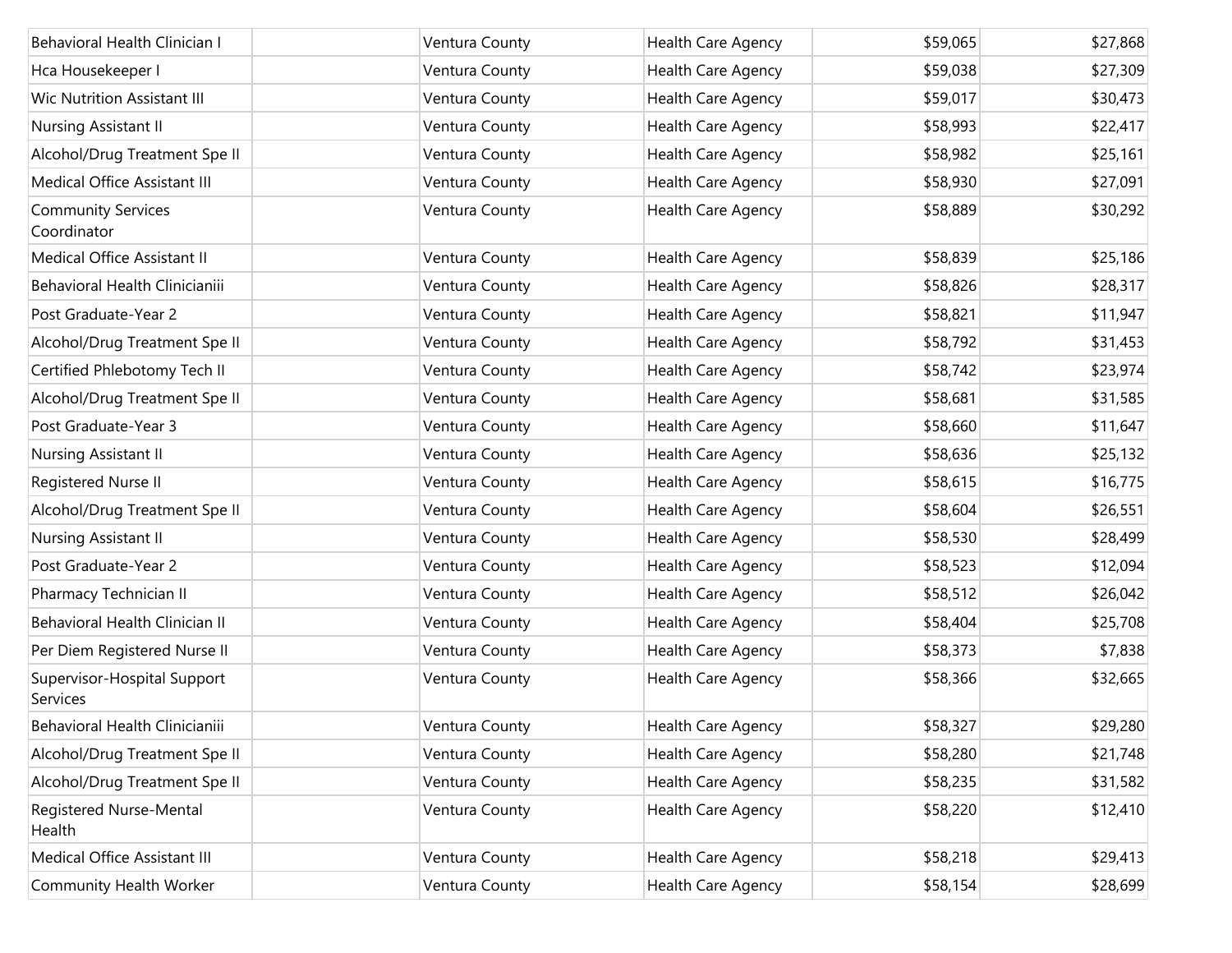| Pharmacy Technician II                   | Ventura County | Health Care Agency | \$58,148 | \$26,263 |
|------------------------------------------|----------------|--------------------|----------|----------|
| Per Diem Registered Nurse II             | Ventura County | Health Care Agency | \$58,058 | \$6,214  |
| Mental Health Associate                  | Ventura County | Health Care Agency | \$58,054 | \$32,730 |
| <b>Health Education Assistant II</b>     | Ventura County | Health Care Agency | \$58,035 | \$29,158 |
| <b>Community Services</b><br>Coordinator | Ventura County | Health Care Agency | \$57,998 | \$25,318 |
| Post Graduate-Year 2                     | Ventura County | Health Care Agency | \$57,954 | \$12,094 |
| Post Graduate-Year 2                     | Ventura County | Health Care Agency | \$57,954 | \$12,094 |
| Pharmacy Technician II                   | Ventura County | Health Care Agency | \$57,936 | \$29,284 |
| Deputy Director Health Care<br>Agency    | Ventura County | Health Care Agency | \$57,901 | \$3,578  |
| Post Graduate-Year 2                     | Ventura County | Health Care Agency | \$57,899 | \$12,094 |
| Post Graduate-Year 2                     | Ventura County | Health Care Agency | \$57,899 | \$12,094 |
| Post Graduate-Year 2                     | Ventura County | Health Care Agency | \$57,899 | \$12,094 |
| Post Graduate-Year 2                     | Ventura County | Health Care Agency | \$57,899 | \$12,094 |
| Post Graduate-Year 2                     | Ventura County | Health Care Agency | \$57,899 | \$12,094 |
| Post Graduate-Year 2                     | Ventura County | Health Care Agency | \$57,899 | \$12,094 |
| Registered Nurse I                       | Ventura County | Health Care Agency | \$57,857 | \$15,245 |
| Office Assistant III                     | Ventura County | Health Care Agency | \$57,853 | \$22,961 |
| Medical Office Assistant II              | Ventura County | Health Care Agency | \$57,808 | \$26,039 |
| Administrative Assistant II              | Ventura County | Health Care Agency | \$57,786 | \$30,382 |
| Medical Office Assistant II              | Ventura County | Health Care Agency | \$57,765 | \$30,003 |
| Office Assistant IV                      | Ventura County | Health Care Agency | \$57,758 | \$28,388 |
| Senior Psychologist                      | Ventura County | Health Care Agency | \$57,665 | \$24,410 |
| <b>Wic Nutrition Assistant III</b>       | Ventura County | Health Care Agency | \$57,648 | \$27,468 |
| Hca Housekeeper I                        | Ventura County | Health Care Agency | \$57,619 | \$22,314 |
| Office Assistant III-C                   | Ventura County | Health Care Agency | \$57,600 | \$25,356 |
| Pharmacy Technician II                   | Ventura County | Health Care Agency | \$57,561 | \$23,777 |
| Medical Billing Specialist II            | Ventura County | Health Care Agency | \$57,537 | \$27,885 |
| Post Graduate-Year 3                     | Ventura County | Health Care Agency | \$57,537 | \$14,864 |
| Medical Billing Specialist II            | Ventura County | Health Care Agency | \$57,535 | \$28,388 |
| Nursing Assistant II                     | Ventura County | Health Care Agency | \$57,522 | \$30,104 |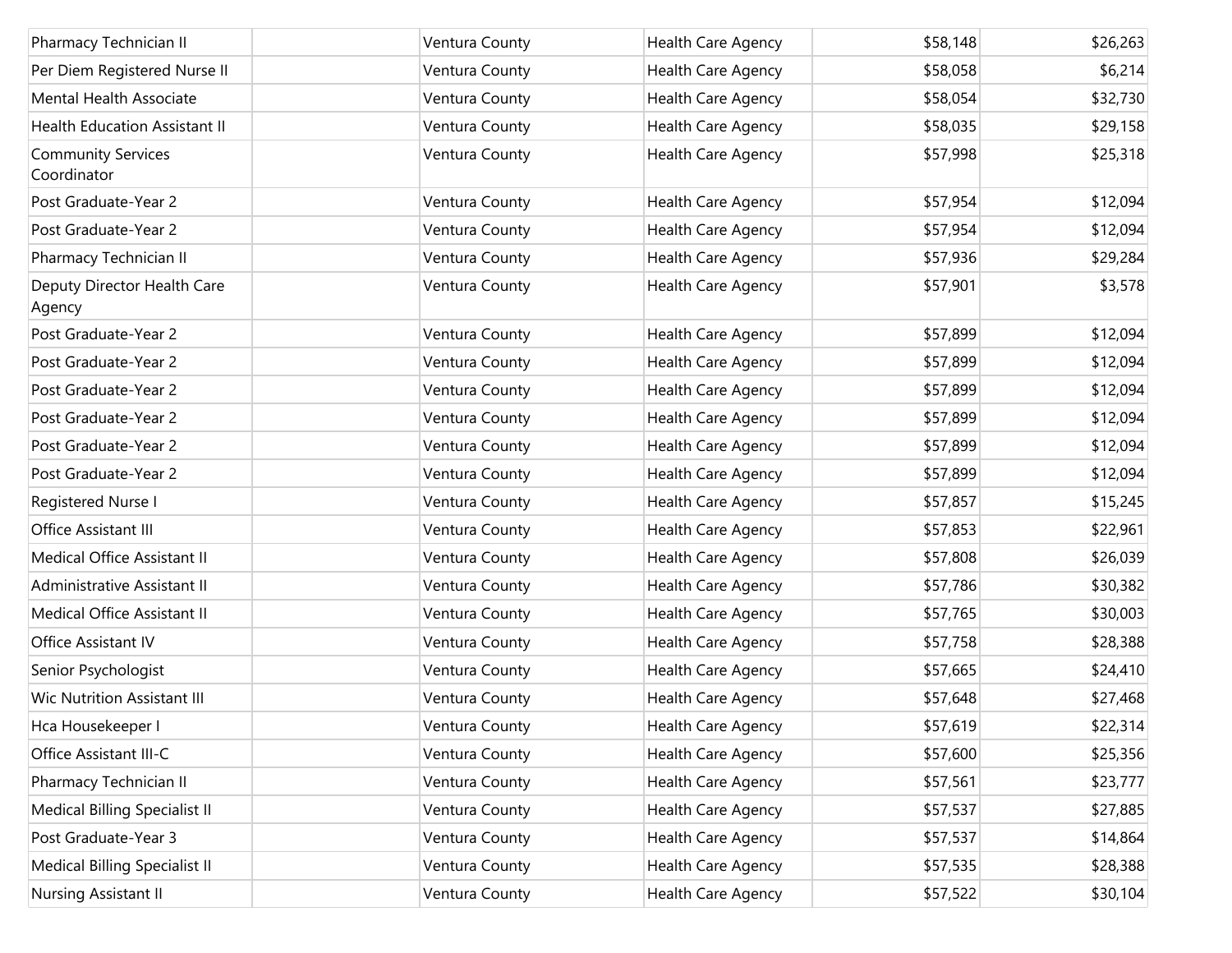| Certified Phlebotomy Tech II             | Ventura County | <b>Health Care Agency</b> | \$57,434 | \$27,093 |
|------------------------------------------|----------------|---------------------------|----------|----------|
| Post Graduate-Year 2                     | Ventura County | Health Care Agency        | \$57,398 | \$12,094 |
| Behavioral Health Clinician II           | Ventura County | Health Care Agency        | \$57,347 | \$24,727 |
| Management Assistant II                  | Ventura County | Health Care Agency        | \$57,340 | \$27,988 |
| Post Graduate-Year 3                     | Ventura County | Health Care Agency        | \$57,340 | \$14,864 |
| Alcohol/Drug Treatment Spe II            | Ventura County | Health Care Agency        | \$57,310 | \$25,393 |
| Post Graduate-Year 2                     | Ventura County | Health Care Agency        | \$57,295 | \$14,864 |
| Food Services Shift Supervisor           | Ventura County | Health Care Agency        | \$57,280 | \$30,191 |
| Per Diem Registered Nurse II             | Ventura County | Health Care Agency        | \$57,277 | \$7,353  |
| Senior Occupational Therapist            | Ventura County | Health Care Agency        | \$57,273 | \$16,363 |
| Registered Nurse II                      | Ventura County | Health Care Agency        | \$57,272 | \$8,645  |
| <b>Community Services</b><br>Coordinator | Ventura County | Health Care Agency        | \$57,263 | \$28,633 |
| Mental Health Associate                  | Ventura County | Health Care Agency        | \$57,195 | \$28,636 |
| Per Diem Registered Nurse II             | Ventura County | Health Care Agency        | \$57,187 | \$7,285  |
| <b>Health Education Assistant II</b>     | Ventura County | Health Care Agency        | \$57,158 | \$32,053 |
| Hca Housekeeper I                        | Ventura County | Health Care Agency        | \$57,157 | \$27,612 |
| Per Diem Registered Nurse II             | Ventura County | Health Care Agency        | \$57,003 | \$7,386  |
| Clerical Supervisor II                   | Ventura County | Health Care Agency        | \$56,997 | \$31,541 |
| Registered Nurse II                      | Ventura County | Health Care Agency        | \$56,973 | \$10,139 |
| Hca Housekeeper I                        | Ventura County | Health Care Agency        | \$56,967 | \$27,739 |
| Behavioral Health Clinician II           | Ventura County | Health Care Agency        | \$56,960 | \$29,392 |
| Office Assistant IV                      | Ventura County | Health Care Agency        | \$56,950 | \$31,136 |
| Hca Housekeeper I                        | Ventura County | Health Care Agency        | \$56,919 | \$26,452 |
| Certified Phlebotomy Tech II             | Ventura County | Health Care Agency        | \$56,816 | \$26,286 |
| Medical Billing Specialist II            | Ventura County | Health Care Agency        | \$56,813 | \$31,226 |
| Hca Housekeeper I                        | Ventura County | Health Care Agency        | \$56,789 | \$26,141 |
| Clinical Assistant II                    | Ventura County | Health Care Agency        | \$56,706 | \$25,517 |
| Administrative Aide                      | Ventura County | Health Care Agency        | \$56,702 | \$28,180 |
| Clinical Assistant II                    | Ventura County | Health Care Agency        | \$56,649 | \$30,170 |
| County Worker-Extra Help-Z               | Ventura County | Health Care Agency        | \$56,613 | \$0      |
| Senior Accounting Assistant              | Ventura County | Health Care Agency        | \$56,483 | \$24,928 |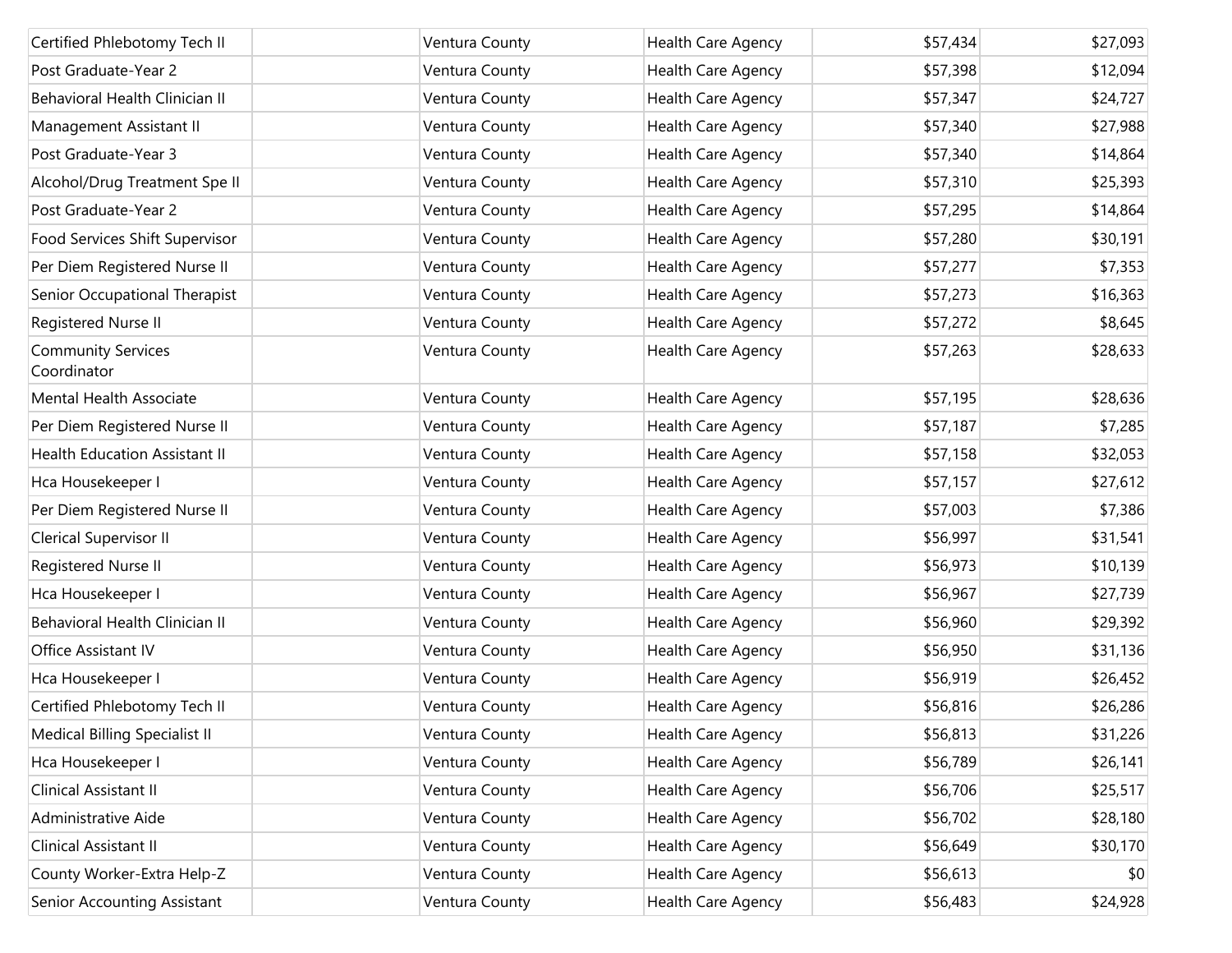| <b>Health Education Assistant II</b>           | Ventura County | Health Care Agency | \$56,418 | \$32,350 |
|------------------------------------------------|----------------|--------------------|----------|----------|
| Certified Phlebotomy Tech II                   | Ventura County | Health Care Agency | \$56,390 | \$27,260 |
| Behavioral Health Clinician II                 | Ventura County | Health Care Agency | \$56,321 | \$25,520 |
| <b>Health Education Assistant II</b>           | Ventura County | Health Care Agency | \$56,302 | \$24,932 |
| Medical Office Assistant III                   | Ventura County | Health Care Agency | \$56,298 | \$29,659 |
| Office Assistant IV                            | Ventura County | Health Care Agency | \$56,287 | \$23,733 |
| Office Assistant IV                            | Ventura County | Health Care Agency | \$56,276 | \$29,674 |
| Behavioral Health Clinician II                 | Ventura County | Health Care Agency | \$56,240 | \$25,764 |
| Behavioral Health Clinician I                  | Ventura County | Health Care Agency | \$56,219 | \$24,773 |
| Registered Nurse II                            | Ventura County | Health Care Agency | \$56,192 | \$10,578 |
| <b>Accounting Assistant II</b>                 | Ventura County | Health Care Agency | \$56,190 | \$28,033 |
| Pharmacy Technician II                         | Ventura County | Health Care Agency | \$56,150 | \$23,015 |
| Community Health Worker                        | Ventura County | Health Care Agency | \$56,127 | \$31,109 |
| Medical Office Assistant II                    | Ventura County | Health Care Agency | \$56,010 | \$23,578 |
| Mental Health Associate                        | Ventura County | Health Care Agency | \$56,001 | \$27,449 |
| Medical Claims Processor II                    | Ventura County | Health Care Agency | \$55,990 | \$24,977 |
| Senior Accounting Technician                   | Ventura County | Health Care Agency | \$55,983 | \$28,900 |
| Behavioral Health Clinician IV                 | Ventura County | Health Care Agency | \$55,974 | \$26,280 |
| Per Diem Registered Nurse II                   | Ventura County | Health Care Agency | \$55,878 | \$7,220  |
| Office Assistant III                           | Ventura County | Health Care Agency | \$55,834 | \$27,942 |
| <b>Wic Nutrition Assistant III</b>             | Ventura County | Health Care Agency | \$55,816 | \$27,984 |
| <b>Wic Nutrition Assistant III</b>             | Ventura County | Health Care Agency | \$55,801 | \$27,851 |
| <b>Community Services</b><br>Coordinator       | Ventura County | Health Care Agency | \$55,790 | \$21,538 |
| <b>Circulating Operating Room</b><br>Nrs       | Ventura County | Health Care Agency | \$55,785 | \$19,512 |
| Psychiatric Technician-Ipu                     | Ventura County | Health Care Agency | \$55,760 | \$23,240 |
| Registered Nurse II                            | Ventura County | Health Care Agency | \$55,690 | \$18,010 |
| Medical Office Assistant III                   | Ventura County | Health Care Agency | \$55,641 | \$30,608 |
| Community Health Worker                        | Ventura County | Health Care Agency | \$55,627 | \$31,526 |
| <b>Hospital Central Services</b><br>Supervisor | Ventura County | Health Care Agency | \$55,571 | \$31,445 |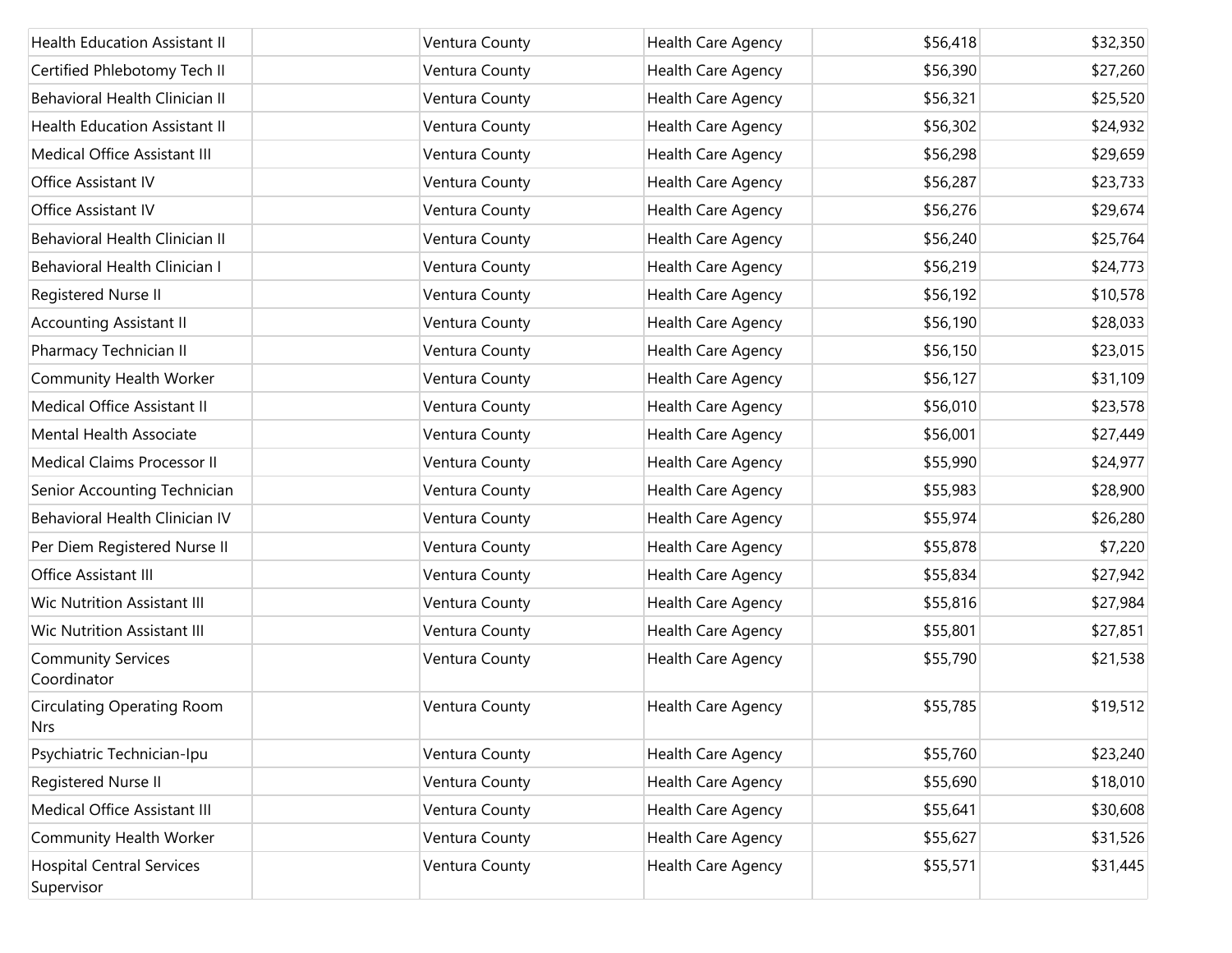| Office Assistant III               | Ventura County | Health Care Agency | \$55,538 | \$27,890 |
|------------------------------------|----------------|--------------------|----------|----------|
| Records Technician III             | Ventura County | Health Care Agency | \$55,533 | \$28,124 |
| Management Assistant III           | Ventura County | Health Care Agency | \$55,527 | \$30,963 |
| Medical Office Assistant III       | Ventura County | Health Care Agency | \$55,509 | \$27,293 |
| Hca Housekeeper II                 | Ventura County | Health Care Agency | \$55,502 | \$27,691 |
| Registered Nurse I                 | Ventura County | Health Care Agency | \$55,497 | \$15,921 |
| Mental Health Associate            | Ventura County | Health Care Agency | \$55,491 | \$31,143 |
| Mental Health Associate            | Ventura County | Health Care Agency | \$55,429 | \$32,580 |
| Office Assistant IV                | Ventura County | Health Care Agency | \$55,373 | \$30,646 |
| Office Assistant III               | Ventura County | Health Care Agency | \$55,363 | \$27,187 |
| Alcohol/Drug Treatment Spe II      | Ventura County | Health Care Agency | \$55,359 | \$32,631 |
| Office Assistant III               | Ventura County | Health Care Agency | \$55,357 | \$24,520 |
| Behavioral Health Clinician II     | Ventura County | Health Care Agency | \$55,330 | \$23,720 |
| Office Assistant IV                | Ventura County | Health Care Agency | \$55,322 | \$31,037 |
| Certified Phlebotomy Tech III      | Ventura County | Health Care Agency | \$55,296 | \$30,778 |
| <b>Licensed Vocational Nurse</b>   | Ventura County | Health Care Agency | \$55,269 | \$17,815 |
| Medical Office Assistant III       | Ventura County | Health Care Agency | \$55,224 | \$30,974 |
| Office Assistant III               | Ventura County | Health Care Agency | \$55,215 | \$24,520 |
| Public Health Nutritionist I       | Ventura County | Health Care Agency | \$55,209 | \$23,272 |
| Health Technician III              | Ventura County | Health Care Agency | \$55,185 | \$25,016 |
| Certified Phlebotomy Tech II       | Ventura County | Health Care Agency | \$55,170 | \$27,565 |
| Mental Health Associate            | Ventura County | Health Care Agency | \$55,159 | \$31,987 |
| Program Administrator I            | Ventura County | Health Care Agency | \$55,128 | \$31,155 |
| Behavioral Health Clinicianiii     | Ventura County | Health Care Agency | \$55,114 | \$22,597 |
| Hca Housekeeper II                 | Ventura County | Health Care Agency | \$55,079 | \$30,784 |
| Histologist                        | Ventura County | Health Care Agency | \$54,938 | \$27,152 |
| Office Assistant IV                | Ventura County | Health Care Agency | \$54,931 | \$24,316 |
| Office Assistant III               | Ventura County | Health Care Agency | \$54,925 | \$26,136 |
| <b>Wic Nutrition Assistant III</b> | Ventura County | Health Care Agency | \$54,919 | \$28,238 |
| Per Diem Registered Nurse II       | Ventura County | Health Care Agency | \$54,841 | \$7,249  |
| Medical Billing Specialist II      | Ventura County | Health Care Agency | \$54,825 | \$27,824 |
| Alcohol/Drug Treatment Spe I       | Ventura County | Health Care Agency | \$54,808 | \$21,003 |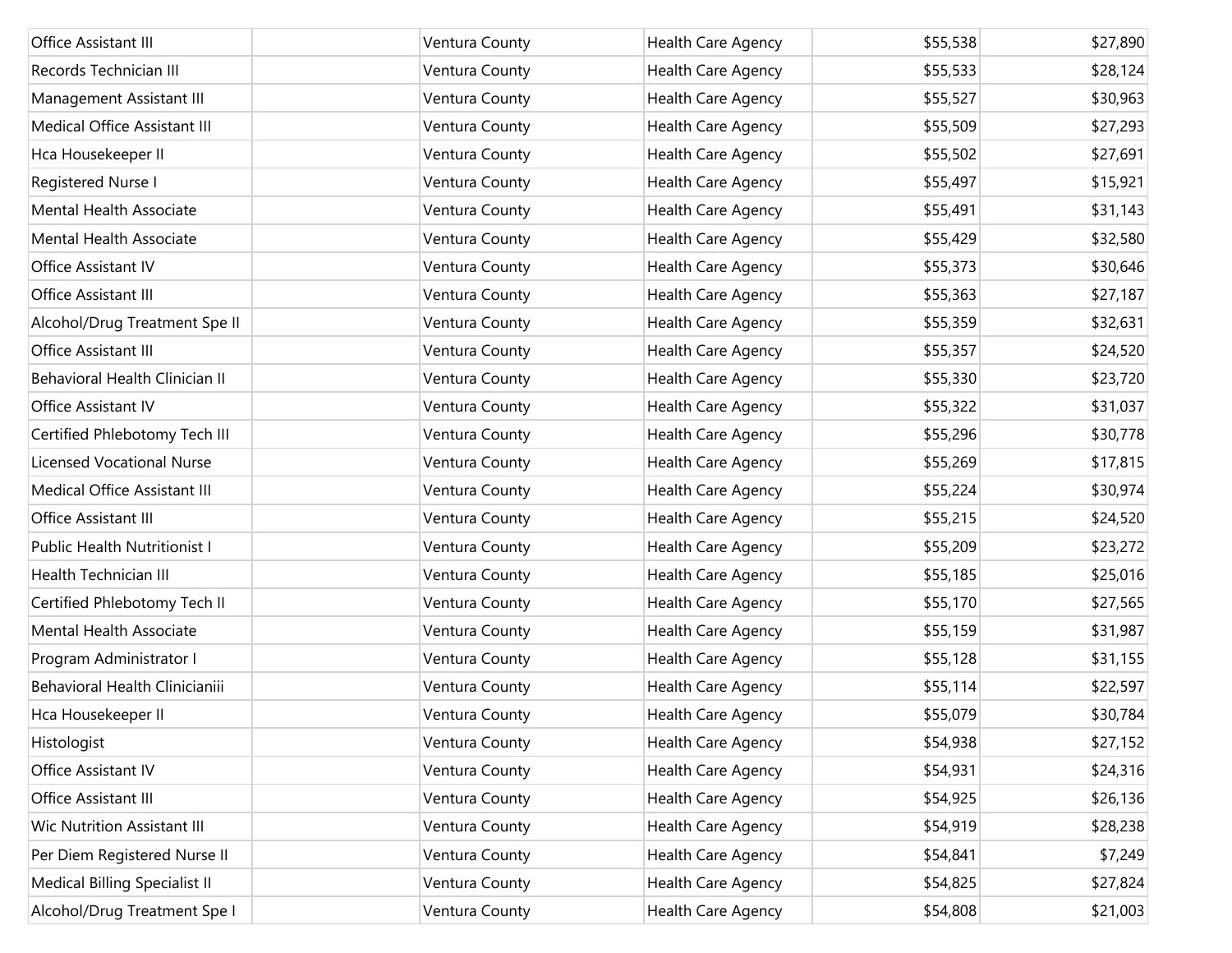| Pharmacy Technician II             | Ventura County | Health Care Agency | \$54,756 | \$26,544 |
|------------------------------------|----------------|--------------------|----------|----------|
| Behavioral Health Clinician II     | Ventura County | Health Care Agency | \$54,714 | \$24,038 |
| Office Assistant III               | Ventura County | Health Care Agency | \$54,709 | \$27,411 |
| Medical Office Assistant II        | Ventura County | Health Care Agency | \$54,701 | \$23,831 |
| <b>Wic Nutrition Assistant III</b> | Ventura County | Health Care Agency | \$54,683 | \$30,624 |
| Senior Psychologist                | Ventura County | Health Care Agency | \$54,680 | \$25,396 |
| Medical Office Assistant II        | Ventura County | Health Care Agency | \$54,593 | \$30,255 |
| Management Assistant I             | Ventura County | Health Care Agency | \$54,574 | \$27,105 |
| Behavioral Health Clinician I      | Ventura County | Health Care Agency | \$54,538 | \$26,371 |
| Registered Dietician I             | Ventura County | Health Care Agency | \$54,530 | \$23,957 |
| Mental Health Associate            | Ventura County | Health Care Agency | \$54,509 | \$32,469 |
| Nursing Assistant II               | Ventura County | Health Care Agency | \$54,494 | \$28,847 |
| Medical Billing Specialist III     | Ventura County | Health Care Agency | \$54,492 | \$32,302 |
| Health Technician III              | Ventura County | Health Care Agency | \$54,489 | \$29,986 |
| Records Technician IV              | Ventura County | Health Care Agency | \$54,482 | \$32,353 |
| Administrative Assistant I         | Ventura County | Health Care Agency | \$54,482 | \$27,211 |
| Registered Nurse I                 | Ventura County | Health Care Agency | \$54,426 | \$17,031 |
| Nursing Assistant II               | Ventura County | Health Care Agency | \$54,305 | \$25,074 |
| Rehabilitation Therapist-Pdp I     | Ventura County | Health Care Agency | \$54,301 | \$11,860 |
| Registered Nurse II                | Ventura County | Health Care Agency | \$54,274 | \$14,534 |
| Community Health Worker            | Ventura County | Health Care Agency | \$54,163 | \$32,002 |
| Dietary Aide                       | Ventura County | Health Care Agency | \$54,157 | \$29,329 |
| Records Technician III             | Ventura County | Health Care Agency | \$54,154 | \$30,583 |
| Respiratory Therapist-Pdp IV       | Ventura County | Health Care Agency | \$54,149 | \$11,803 |
| Maintenance Worker III             | Ventura County | Health Care Agency | \$54,148 | \$32,220 |
| Certified Phlebotomy Tech II       | Ventura County | Health Care Agency | \$54,086 | \$30,848 |
| <b>Accounting Technician</b>       | Ventura County | Health Care Agency | \$54,056 | \$24,972 |
| Nursing Assistant II               | Ventura County | Health Care Agency | \$54,051 | \$24,770 |
| Community Health Worker            | Ventura County | Health Care Agency | \$54,049 | \$32,027 |
| Dietary Aide                       | Ventura County | Health Care Agency | \$54,034 | \$28,002 |
| Nursing Assistant II               | Ventura County | Health Care Agency | \$54,034 | \$27,016 |
| <b>Accounting Assistant II</b>     | Ventura County | Health Care Agency | \$53,976 | \$23,733 |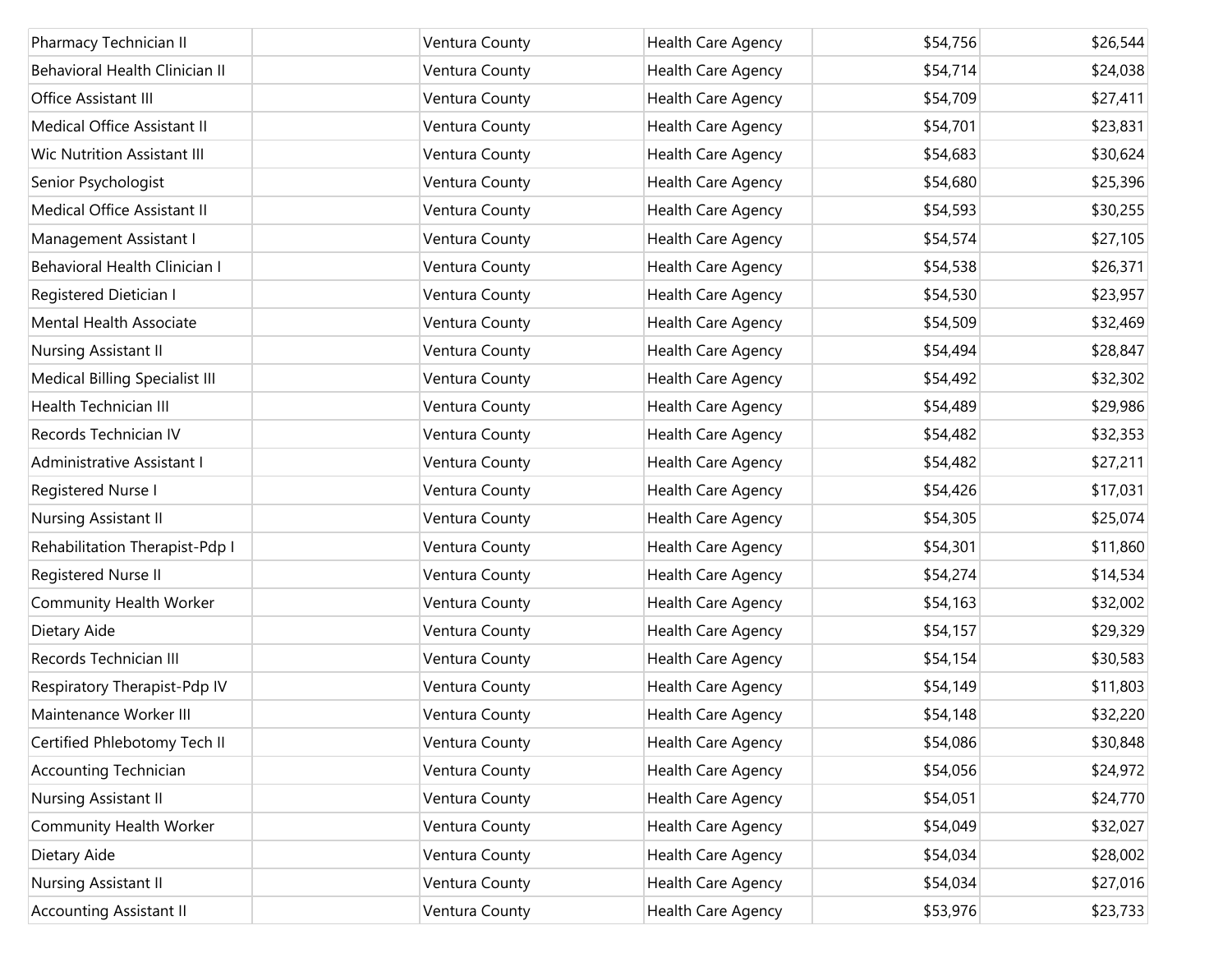| Office Assistant IV                      | Ventura County | Health Care Agency        | \$53,947 | \$26,793 |
|------------------------------------------|----------------|---------------------------|----------|----------|
| Registered Nurse I                       | Ventura County | Health Care Agency        | \$53,936 | \$10,039 |
| Mental Health Associate                  | Ventura County | Health Care Agency        | \$53,914 | \$25,335 |
| Public Health Social Worker II           | Ventura County | Health Care Agency        | \$53,864 | \$20,328 |
| <b>Wic Nutrition Assistant III</b>       | Ventura County | Health Care Agency        | \$53,841 | \$32,092 |
| Certified Phlebotomy Tech II             | Ventura County | Health Care Agency        | \$53,824 | \$22,329 |
| Medical Billing Specialist III           | Ventura County | Health Care Agency        | \$53,752 | \$31,388 |
| Psychiatric Social Worker II             | Ventura County | Health Care Agency        | \$53,746 | \$26,049 |
| Senior Occupational Therapist            | Ventura County | Health Care Agency        | \$53,741 | \$19,359 |
| Clerical Supervisor II                   | Ventura County | Health Care Agency        | \$53,736 | \$32,219 |
| <b>Accounting Assistant II</b>           | Ventura County | Health Care Agency        | \$53,734 | \$27,393 |
| Certified Phlebotomy Tech II             | Ventura County | Health Care Agency        | \$53,720 | \$28,246 |
| Medical Office Assistant II              | Ventura County | Health Care Agency        | \$53,700 | \$30,049 |
| Hca Housekeeper I                        | Ventura County | Health Care Agency        | \$53,681 | \$28,981 |
| Certified Phlebotomy Tech II             | Ventura County | Health Care Agency        | \$53,631 | \$26,388 |
| Behavioral Health Clinicianiii           | Ventura County | Health Care Agency        | \$53,614 | \$25,812 |
| Office Assistant III                     | Ventura County | Health Care Agency        | \$53,537 | \$27,405 |
| Medical Billing Specialist IV            | Ventura County | Health Care Agency        | \$53,523 | \$32,268 |
| <b>Wic Nutrition Assistant III</b>       | Ventura County | Health Care Agency        | \$53,498 | \$30,358 |
| Office Assistant IV                      | Ventura County | Health Care Agency        | \$53,466 | \$31,064 |
| Per Diem Registered Nurse II             | Ventura County | Health Care Agency        | \$53,448 | \$6,854  |
| Mental Health Associate                  | Ventura County | Health Care Agency        | \$53,417 | \$23,218 |
| Office Assistant III                     | Ventura County | Health Care Agency        | \$53,382 | \$23,504 |
| Office Assistant III                     | Ventura County | Health Care Agency        | \$53,382 | \$27,284 |
| <b>Community Services</b><br>Coordinator | Ventura County | Health Care Agency        | \$53,365 | \$27,074 |
| Administrative Aide                      | Ventura County | Health Care Agency        | \$53,363 | \$23,714 |
| Medical Office Assistant II              | Ventura County | Health Care Agency        | \$53,359 | \$28,434 |
| Hca Housekeeper I                        | Ventura County | <b>Health Care Agency</b> | \$53,324 | \$26,823 |
| Office Assistant IV                      | Ventura County | Health Care Agency        | \$53,318 | \$32,020 |
| Alcohol/Drug Treatment Spe II            | Ventura County | Health Care Agency        | \$53,261 | \$28,566 |
| Mental Health Associate                  | Ventura County | Health Care Agency        | \$53,250 | \$24,066 |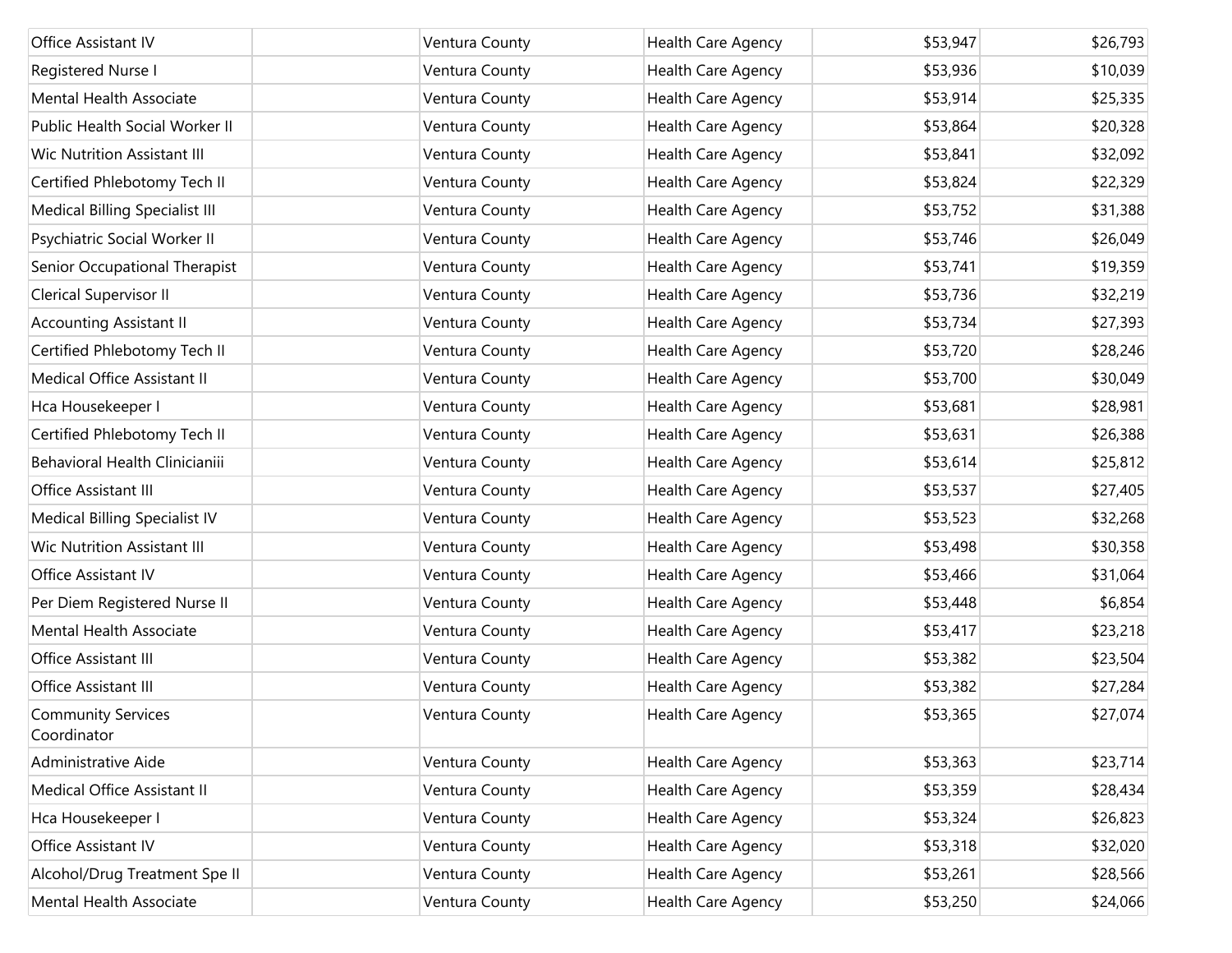| Certified Phlebotomy Tech III         | Ventura County | Health Care Agency        | \$53,244 | \$27,007 |
|---------------------------------------|----------------|---------------------------|----------|----------|
| Records Technician II                 | Ventura County | Health Care Agency        | \$53,229 | \$26,593 |
| Hca Housekeeper I                     | Ventura County | Health Care Agency        | \$53,220 | \$31,162 |
| Medical Office Assistant III          | Ventura County | Health Care Agency        | \$53,181 | \$23,278 |
| Per Diem Registered Nurse II          | Ventura County | Health Care Agency        | \$53,162 | \$6,705  |
| Psychiatric Technician-Ipu            | Ventura County | Health Care Agency        | \$53,117 | \$16,306 |
| Behavioral Health Clinician IV        | Ventura County | <b>Health Care Agency</b> | \$53,108 | \$20,000 |
| Community Health Worker               | Ventura County | Health Care Agency        | \$53,058 | \$25,971 |
| <b>Behavioral Health Clinician II</b> | Ventura County | Health Care Agency        | \$53,039 | \$24,136 |
| Registered Nurse-Mental<br>Health     | Ventura County | Health Care Agency        | \$52,970 | \$8,934  |
| Community Health Worker               | Ventura County | Health Care Agency        | \$52,917 | \$32,087 |
| Hca Housekeeper I                     | Ventura County | Health Care Agency        | \$52,901 | \$26,280 |
| Mental Health Associate               | Ventura County | Health Care Agency        | \$52,865 | \$27,929 |
| Behavioral Health Clinicianiii        | Ventura County | Health Care Agency        | \$52,831 | \$22,627 |
| Community Health Worker               | Ventura County | Health Care Agency        | \$52,817 | \$27,412 |
| Registered Nurse II                   | Ventura County | Health Care Agency        | \$52,794 | \$16,590 |
| <b>Licensed Vocational Nurse</b>      | Ventura County | Health Care Agency        | \$52,790 | \$21,899 |
| Per Diem Registered Nurse II          | Ventura County | Health Care Agency        | \$52,755 | \$6,847  |
| Public Health Social Worker I         | Ventura County | Health Care Agency        | \$52,748 | \$26,198 |
| Office Assistant III                  | Ventura County | Health Care Agency        | \$52,736 | \$23,757 |
| Office Assistant IV                   | Ventura County | Health Care Agency        | \$52,718 | \$27,928 |
| Office Assistant III                  | Ventura County | Health Care Agency        | \$52,678 | \$30,409 |
| Office Assistant IV                   | Ventura County | Health Care Agency        | \$52,615 | \$32,046 |
| Office Assistant IV                   | Ventura County | Health Care Agency        | \$52,600 | \$31,860 |
| Medical Office Assistant II           | Ventura County | Health Care Agency        | \$52,586 | \$28,268 |
| Senior Accounting Assistant           | Ventura County | Health Care Agency        | \$52,575 | \$30,814 |
| Medical Billing Specialist I          | Ventura County | Health Care Agency        | \$52,552 | \$25,636 |
| Medical Office Assistant II           | Ventura County | Health Care Agency        | \$52,545 | \$28,373 |
| Medical Office Assistant III          | Ventura County | Health Care Agency        | \$52,545 | \$17,684 |
| Clinical Nurse Manager                | Ventura County | Health Care Agency        | \$52,538 | \$11,252 |
| Pharmacy Technician II                | Ventura County | Health Care Agency        | \$52,532 | \$26,766 |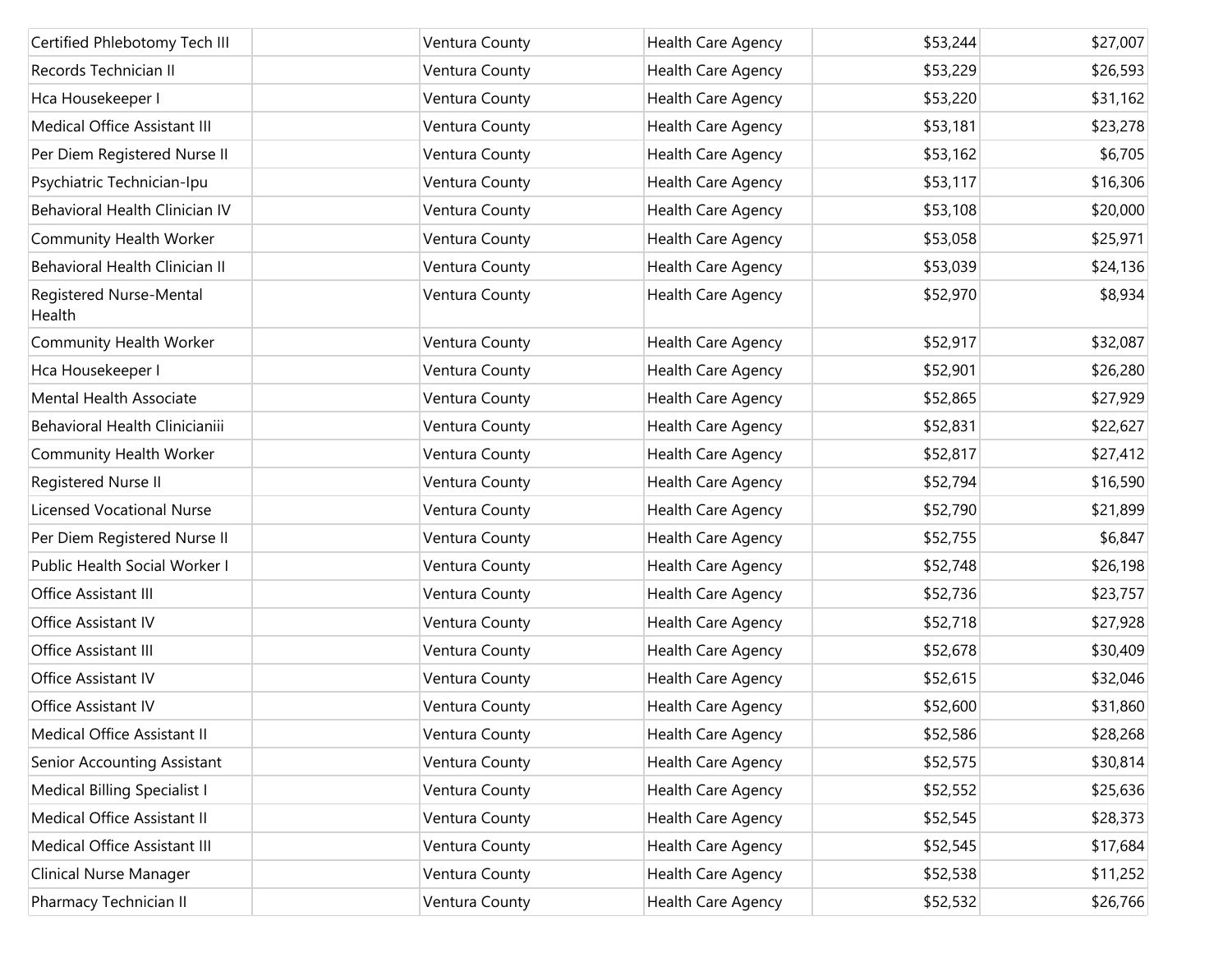| <b>Mental Health Associate</b> | Ventura County | Health Care Agency | \$52,517 | \$28,640 |
|--------------------------------|----------------|--------------------|----------|----------|
| Hca Housekeeper I              | Ventura County | Health Care Agency | \$52,504 | \$29,318 |
| Per Diem Registered Nurse II   | Ventura County | Health Care Agency | \$52,432 | \$5,705  |
| Medical Claims Processor II    | Ventura County | Health Care Agency | \$52,418 | \$30,864 |
| <b>Mental Health Associate</b> | Ventura County | Health Care Agency | \$52,406 | \$24,278 |
| Office Assistant III           | Ventura County | Health Care Agency | \$52,389 | \$30,329 |
| Medical Billing Specialist III | Ventura County | Health Care Agency | \$52,331 | \$25,560 |
| Registered Nurse II            | Ventura County | Health Care Agency | \$52,270 | \$15,470 |
| Cook                           | Ventura County | Health Care Agency | \$52,252 | \$23,010 |
| Histologist                    | Ventura County | Health Care Agency | \$52,225 | \$19,786 |
| Medical Billing Specialist II  | Ventura County | Health Care Agency | \$52,222 | \$31,727 |
| Office Assistant III           | Ventura County | Health Care Agency | \$52,191 | \$26,196 |
| Office Assistant III           | Ventura County | Health Care Agency | \$52,176 | \$23,471 |
| Medical Office Assistant IV    | Ventura County | Health Care Agency | \$52,174 | \$27,039 |
| Hca Housekeeper I              | Ventura County | Health Care Agency | \$52,164 | \$29,741 |
| Behavioral Health Clinician I  | Ventura County | Health Care Agency | \$52,100 | \$24,235 |
| Office Assistant IV            | Ventura County | Health Care Agency | \$52,052 | \$31,852 |
| Hca Housekeeper I              | Ventura County | Health Care Agency | \$52,029 | \$21,699 |
| Medical Billing Specialist II  | Ventura County | Health Care Agency | \$51,998 | \$31,727 |
| Pharmacy Technician II         | Ventura County | Health Care Agency | \$51,979 | \$22,117 |
| Medical Billing Specialist II  | Ventura County | Health Care Agency | \$51,971 | \$31,857 |
| Post Graduate-Year 2           | Ventura County | Health Care Agency | \$51,921 | \$14,142 |
| Nursing Assistant II           | Ventura County | Health Care Agency | \$51,920 | \$29,371 |
| Warehouse Coordinator          | Ventura County | Health Care Agency | \$51,917 | \$28,351 |
| <b>Collections Officer III</b> | Ventura County | Health Care Agency | \$51,882 | \$30,744 |
| Office Assistant IV            | Ventura County | Health Care Agency | \$51,871 | \$23,850 |
| Records Technician III         | Ventura County | Health Care Agency | \$51,862 | \$31,403 |
| <b>Accounting Assistant II</b> | Ventura County | Health Care Agency | \$51,752 | \$30,715 |
| Health Technician III          | Ventura County | Health Care Agency | \$51,748 | \$26,324 |
| Medical Office Assistant II    | Ventura County | Health Care Agency | \$51,738 | \$23,158 |
| Per Diem Registered Nurse II   | Ventura County | Health Care Agency | \$51,677 | \$0      |
| Medical Office Assistant III   | Ventura County | Health Care Agency | \$51,624 | \$27,105 |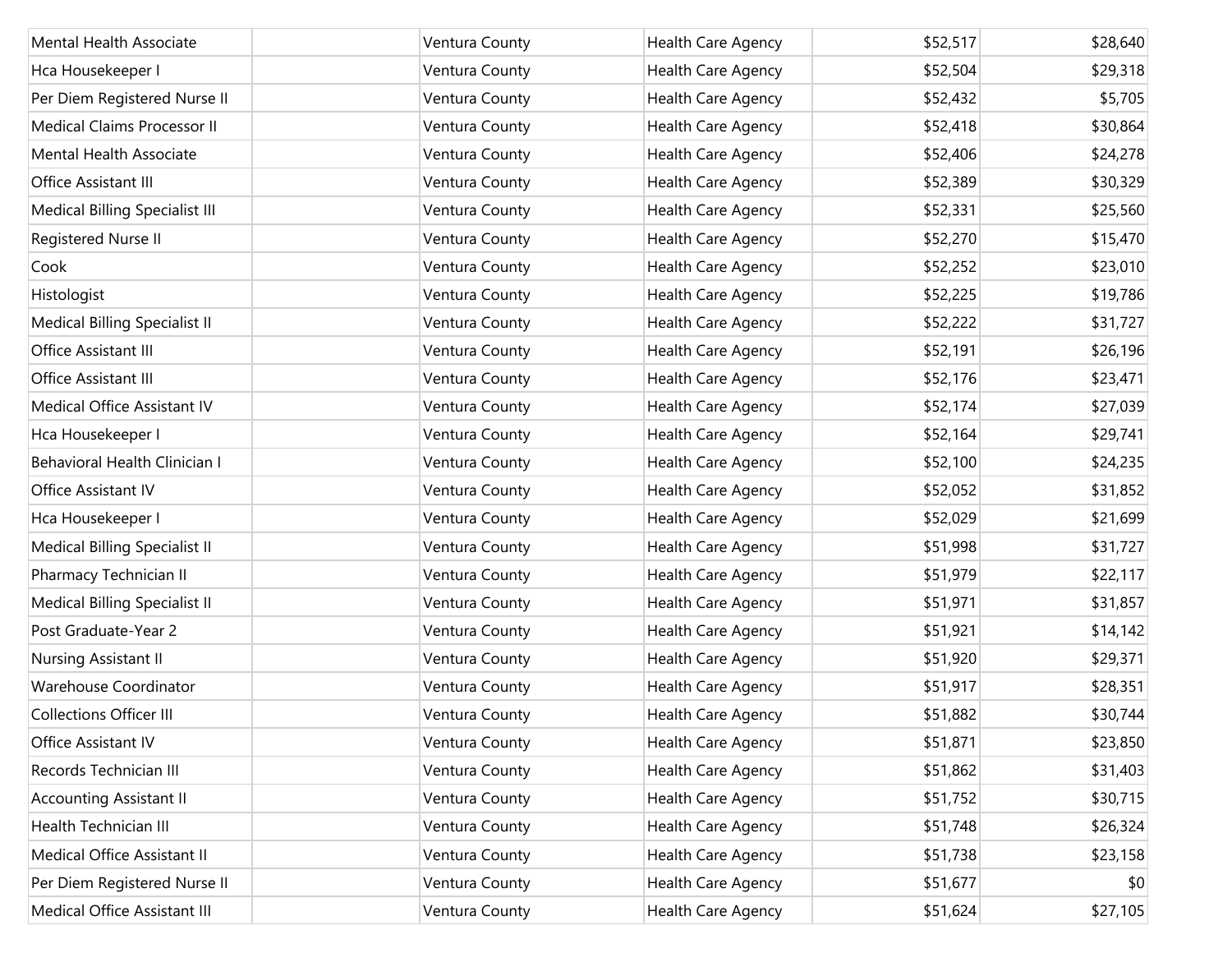| Office Assistant IV                      | Ventura County | Health Care Agency | \$51,577 | \$31,487 |
|------------------------------------------|----------------|--------------------|----------|----------|
| <b>Collections Officer I</b>             | Ventura County | Health Care Agency | \$51,576 | \$25,425 |
| Alcohol/Drug Treatment Spe II            | Ventura County | Health Care Agency | \$51,573 | \$22,791 |
| Inventory Management Asst II             | Ventura County | Health Care Agency | \$51,564 | \$23,199 |
| Food Services Assistant II               | Ventura County | Health Care Agency | \$51,558 | \$26,904 |
| Clinical Lab Scientist III               | Ventura County | Health Care Agency | \$51,542 | \$17,111 |
| Hca Housekeeper I                        | Ventura County | Health Care Agency | \$51,521 | \$28,695 |
| Office Assistant IV                      | Ventura County | Health Care Agency | \$51,508 | \$31,748 |
| Pharmacy Technician II                   | Ventura County | Health Care Agency | \$51,441 | \$27,535 |
| Office Assistant III                     | Ventura County | Health Care Agency | \$51,425 | \$27,097 |
| Public Health Social Worker I            | Ventura County | Health Care Agency | \$51,421 | \$22,777 |
| Nursing Assistant II                     | Ventura County | Health Care Agency | \$51,413 | \$28,892 |
| Hca Housekeeper I                        | Ventura County | Health Care Agency | \$51,407 | \$24,229 |
| Hca Housekeeper I                        | Ventura County | Health Care Agency | \$51,350 | \$26,877 |
| Alcohol/Drug Treatment Spe II            | Ventura County | Health Care Agency | \$51,346 | \$26,888 |
| <b>Medical Billing Specialist I</b>      | Ventura County | Health Care Agency | \$51,336 | \$26,838 |
| Medical Office Assistant II              | Ventura County | Health Care Agency | \$51,302 | \$20,970 |
| Wic Nutrition Assistant II               | Ventura County | Health Care Agency | \$51,293 | \$26,055 |
| Senior Registered Nurse-<br>Hospital     | Ventura County | Health Care Agency | \$51,248 | \$14,753 |
| Mental Health Associate                  | Ventura County | Health Care Agency | \$51,245 | \$23,038 |
| Psychiatric Social Worker II             | Ventura County | Health Care Agency | \$51,225 | \$23,346 |
| <b>Accounting Technician</b>             | Ventura County | Health Care Agency | \$51,204 | \$23,819 |
| Radiologic Specialist I                  | Ventura County | Health Care Agency | \$51,200 | \$9,040  |
| Courier III                              | Ventura County | Health Care Agency | \$51,193 | \$27,412 |
| Registered Nurse II                      | Ventura County | Health Care Agency | \$51,184 | \$18,691 |
| <b>Community Services</b><br>Coordinator | Ventura County | Health Care Agency | \$51,143 | \$31,037 |
| Nursing Assistant II                     | Ventura County | Health Care Agency | \$51,134 | \$28,547 |
| Mental Health Associate                  | Ventura County | Health Care Agency | \$51,122 | \$22,697 |
| Office Assistant III                     | Ventura County | Health Care Agency | \$51,119 | \$29,918 |
| Nursing Assistant II                     | Ventura County | Health Care Agency | \$51,025 | \$25,909 |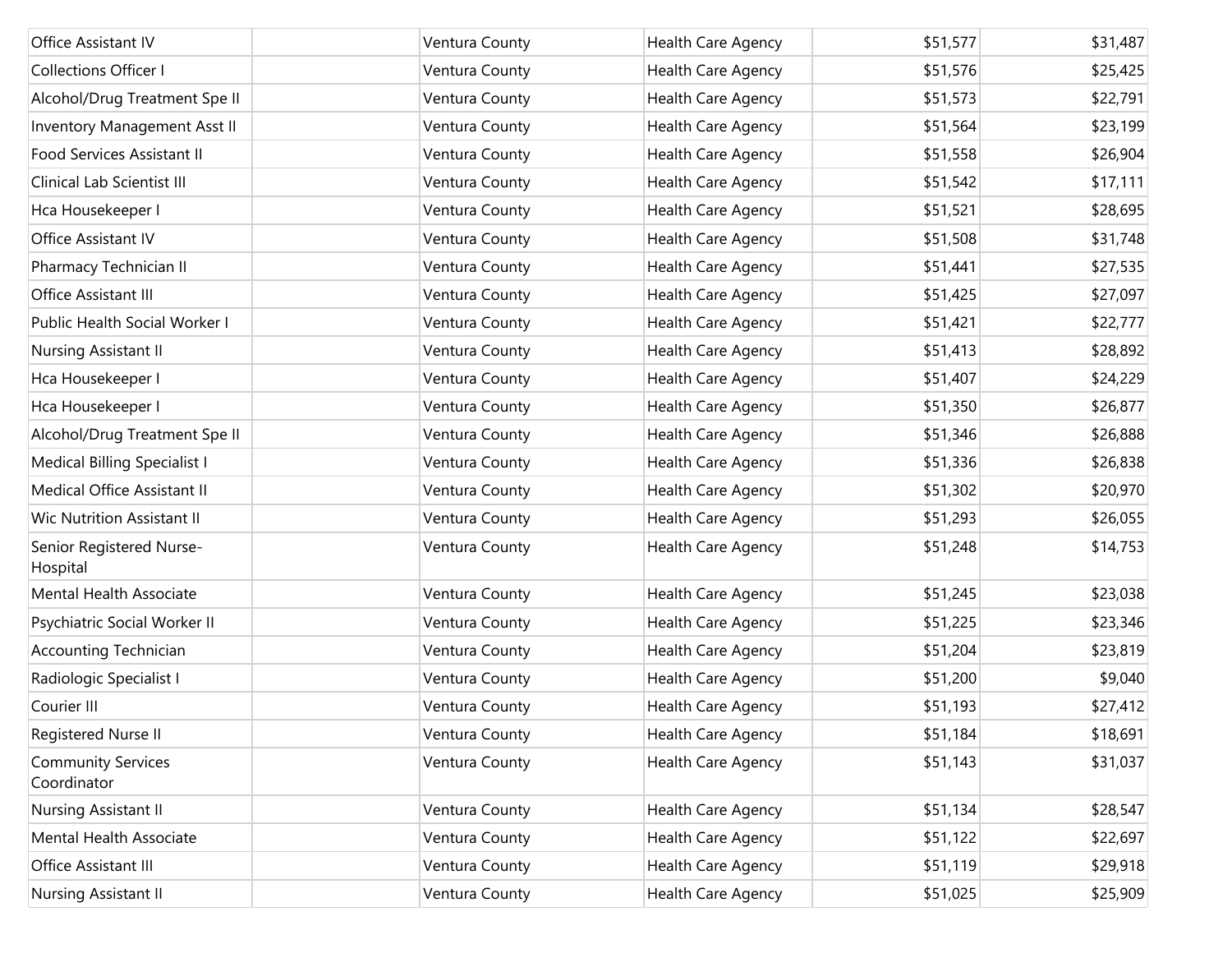| Community Health Worker              | Ventura County | Health Care Agency | \$50,984 | \$26,136 |
|--------------------------------------|----------------|--------------------|----------|----------|
| Senior Accounting Assistant          | Ventura County | Health Care Agency | \$50,977 | \$31,303 |
| Mental Health Associate              |                |                    | \$50,935 |          |
|                                      | Ventura County | Health Care Agency |          | \$25,157 |
| Clinical Assistant II                | Ventura County | Health Care Agency | \$50,932 | \$26,503 |
| Registered Nurse II                  | Ventura County | Health Care Agency | \$50,927 | \$20,823 |
| Cook                                 | Ventura County | Health Care Agency | \$50,922 | \$24,373 |
| Medical Office Assistant II          | Ventura County | Health Care Agency | \$50,889 | \$26,289 |
| Behavioral Health Clinician II       | Ventura County | Health Care Agency | \$50,874 | \$26,839 |
| Office Assistant II                  | Ventura County | Health Care Agency | \$50,842 | \$24,085 |
| Alcohol/Drug Treatment Spe III       | Ventura County | Health Care Agency | \$50,825 | \$23,990 |
| Community Health Worker              | Ventura County | Health Care Agency | \$50,809 | \$31,520 |
| Medical Office Assistant IV          | Ventura County | Health Care Agency | \$50,806 | \$24,266 |
| Health Technician III                | Ventura County | Health Care Agency | \$50,803 | \$20,795 |
| Office Assistant III                 | Ventura County | Health Care Agency | \$50,795 | \$29,973 |
| Hca Housekeeper I                    | Ventura County | Health Care Agency | \$50,764 | \$25,937 |
| Senior Accounting Assistant          | Ventura County | Health Care Agency | \$50,753 | \$30,484 |
| Medical Billing Specialist I         | Ventura County | Health Care Agency | \$50,745 | \$26,774 |
| <b>Licensed Vocational Nurse</b>     | Ventura County | Health Care Agency | \$50,688 | \$20,436 |
| <b>Wic Nutrition Assistant III</b>   | Ventura County | Health Care Agency | \$50,661 | \$30,440 |
| Health Education Assistant I         | Ventura County | Health Care Agency | \$50,660 | \$26,733 |
| <b>Community Services Worker III</b> | Ventura County | Health Care Agency | \$50,659 | \$25,220 |
| Office Assistant IV                  | Ventura County | Health Care Agency | \$50,654 | \$25,813 |
| Hca Housekeeper I                    | Ventura County | Health Care Agency | \$50,628 | \$26,412 |
| Administrative Assistant II          | Ventura County | Health Care Agency | \$50,618 | \$30,452 |
| Nursing Assistant II                 | Ventura County | Health Care Agency | \$50,606 | \$26,499 |
| Hca Housekeeper I                    | Ventura County | Health Care Agency | \$50,550 | \$28,841 |
| <b>Wic Nutrition Assistant III</b>   | Ventura County | Health Care Agency | \$50,524 | \$30,440 |
| Food Services Assistant II           | Ventura County | Health Care Agency | \$50,465 | \$27,103 |
| Office Assistant IV                  | Ventura County | Health Care Agency | \$50,442 | \$24,783 |
| Food Services Assistant II           | Ventura County | Health Care Agency | \$50,331 | \$26,934 |
| Health Technician III                | Ventura County | Health Care Agency | \$50,313 | \$29,767 |
| Psychiatric Technician-Ipu           | Ventura County | Health Care Agency | \$50,312 | \$15,761 |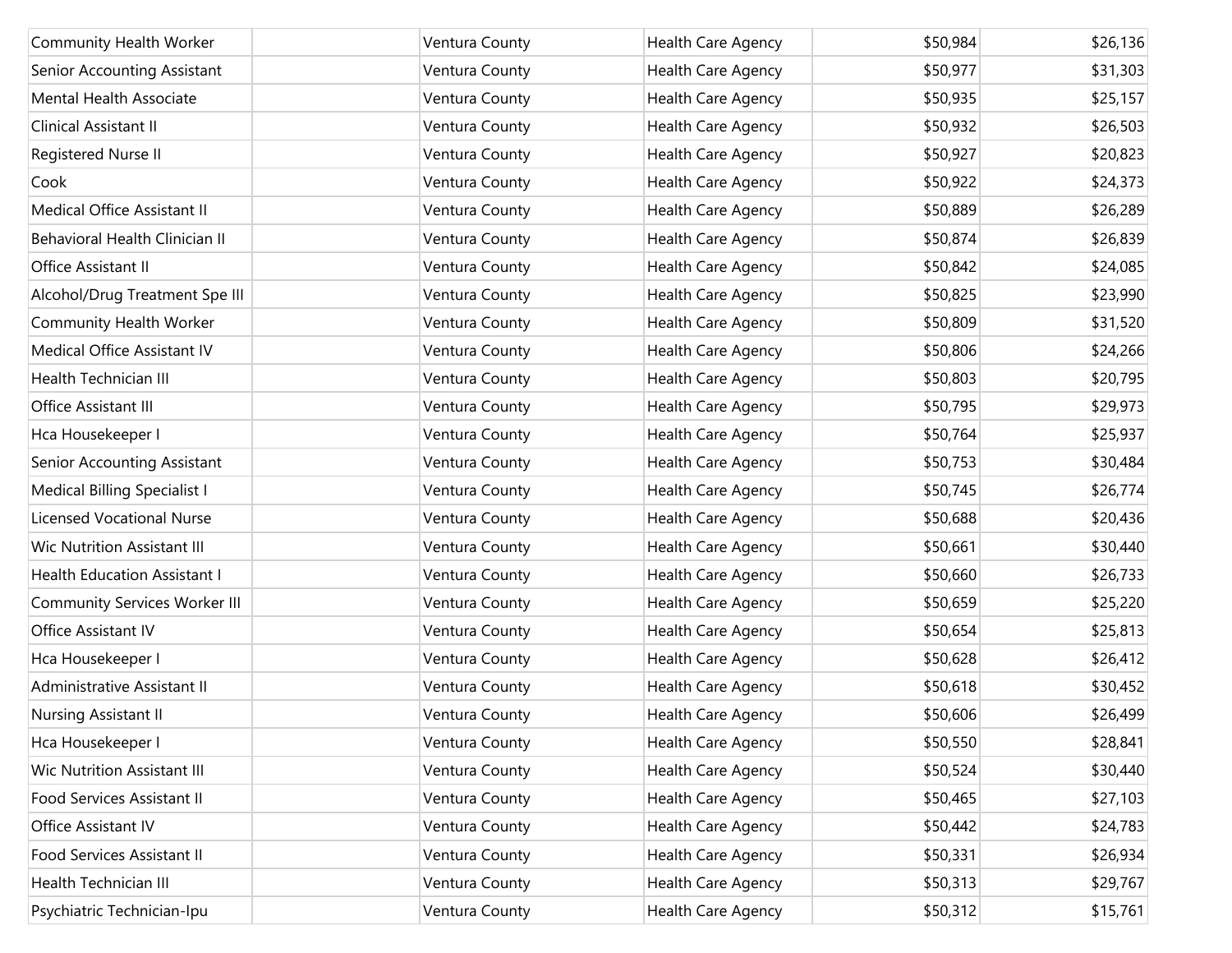| Clinical Assistant II                    | Ventura County | Health Care Agency | \$50,297 | \$29,905 |
|------------------------------------------|----------------|--------------------|----------|----------|
| Medical Billing Specialist II            | Ventura County | Health Care Agency | \$50,270 | \$30,384 |
| Wic Nutrition Assistant II               | Ventura County | Health Care Agency | \$50,260 | \$25,685 |
| Wic Nutrition Assistant II               | Ventura County | Health Care Agency | \$50,258 | \$25,161 |
| <b>Accounting Assistant II</b>           | Ventura County | Health Care Agency | \$50,225 | \$30,374 |
| Medical Office Assistant II              | Ventura County | Health Care Agency | \$50,207 | \$25,627 |
| Office Assistant III                     | Ventura County | Health Care Agency | \$50,193 | \$22,889 |
| <b>Community Services</b><br>Coordinator | Ventura County | Health Care Agency | \$50,177 | \$23,315 |
| Hca Housekeeper I                        | Ventura County | Health Care Agency | \$50,172 | \$29,794 |
| Mental Health Associate                  | Ventura County | Health Care Agency | \$50,151 | \$23,328 |
| Administrative Aide                      | Ventura County | Health Care Agency | \$50,117 | \$23,803 |
| Mental Health Associate                  | Ventura County | Health Care Agency | \$50,113 | \$30,436 |
| Alcohol/Drug Treatment Spe II            | Ventura County | Health Care Agency | \$50,073 | \$25,554 |
| Medical Office Assistant IV              | Ventura County | Health Care Agency | \$50,067 | \$30,037 |
| Medical Billing Specialist II            | Ventura County | Health Care Agency | \$50,060 | \$30,635 |
| Per Diem Registered Nurse                | Ventura County | Health Care Agency | \$50,010 | \$6,634  |
| Hca Housekeeper I                        | Ventura County | Health Care Agency | \$49,986 | \$29,581 |
| Nursing Assistant II                     | Ventura County | Health Care Agency | \$49,981 | \$17,889 |
| Certified Phlebotomy Tech II             | Ventura County | Health Care Agency | \$49,946 | \$31,105 |
| Wic Nutrition Assistant II               | Ventura County | Health Care Agency | \$49,944 | \$26,325 |
| Nursing Assistant II                     | Ventura County | Health Care Agency | \$49,889 | \$24,992 |
| Medical Office Assistant II              | Ventura County | Health Care Agency | \$49,858 | \$30,117 |
| Medical Office Assistant II              | Ventura County | Health Care Agency | \$49,824 | \$30,047 |
| Courier II                               | Ventura County | Health Care Agency | \$49,822 | \$26,395 |
| Wic Nutrition Assistant II               | Ventura County | Health Care Agency | \$49,776 | \$26,996 |
| Medical Office Assistant IV              | Ventura County | Health Care Agency | \$49,712 | \$30,260 |
| Nursing Assistant II                     | Ventura County | Health Care Agency | \$49,708 | \$24,655 |
| <b>Medical Billing Specialist I</b>      | Ventura County | Health Care Agency | \$49,688 | \$22,664 |
| Nursing Assistant II                     | Ventura County | Health Care Agency | \$49,650 | \$21,439 |
| Medical Office Assistant II              | Ventura County | Health Care Agency | \$49,598 | \$28,417 |
| Medical Billing Specialist I             | Ventura County | Health Care Agency | \$49,593 | \$23,374 |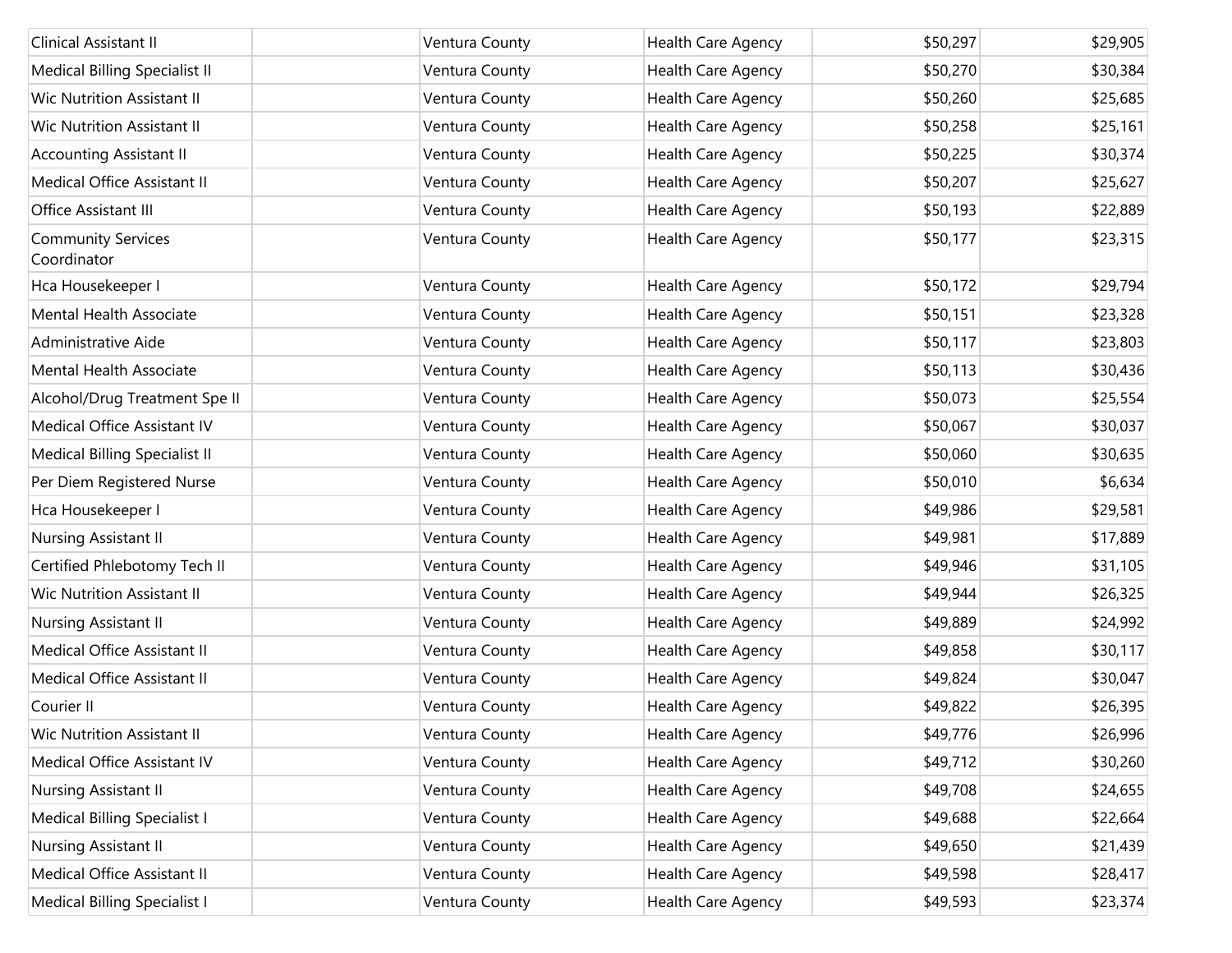| Nursing Assistant II                 | Ventura County | <b>Health Care Agency</b> | \$49,590 | \$27,542 |
|--------------------------------------|----------------|---------------------------|----------|----------|
| Chief Dep Dir Strategy &<br>Growth   | Ventura County | Health Care Agency        | \$49,581 | \$8,295  |
| Hca Housekeeper II                   | Ventura County | Health Care Agency        | \$49,556 | \$31,042 |
| <b>Wic Nutrition Assistant III</b>   | Ventura County | Health Care Agency        | \$49,550 | \$31,511 |
| Mental Health Associate              | Ventura County | Health Care Agency        | \$49,549 | \$23,145 |
| Alcohol/Drug Treatment Spe III       | Ventura County | Health Care Agency        | \$49,529 | \$28,329 |
| <b>Accounting Assistant I</b>        | Ventura County | Health Care Agency        | \$49,517 | \$22,651 |
| Inventory Management Asst II         | Ventura County | Health Care Agency        | \$49,502 | \$26,361 |
| Medical Office Assistant II          | Ventura County | Health Care Agency        | \$49,474 | \$29,617 |
| Registered Nurse II                  | Ventura County | Health Care Agency        | \$49,462 | \$10,041 |
| Registered Nurse I                   | Ventura County | Health Care Agency        | \$49,407 | \$13,183 |
| Behavioral Health Clinician II       | Ventura County | Health Care Agency        | \$49,387 | \$22,567 |
| Hca Housekeeper I                    | Ventura County | Health Care Agency        | \$49,343 | \$28,586 |
| Medical Office Assistant III         | Ventura County | Health Care Agency        | \$49,323 | \$25,059 |
| <b>Collections Officer II</b>        | Ventura County | Health Care Agency        | \$49,302 | \$31,207 |
| Registered Nurse II                  | Ventura County | Health Care Agency        | \$49,299 | \$9,523  |
| Records Technician II                | Ventura County | Health Care Agency        | \$49,232 | \$27,663 |
| Office Systems Coordinator I         | Ventura County | Health Care Agency        | \$49,148 | \$18,687 |
| Medical Office Assistant II          | Ventura County | Health Care Agency        | \$49,121 | \$21,934 |
| Mental Health Associate              | Ventura County | Health Care Agency        | \$49,115 | \$30,955 |
| Mental Health Associate              | Ventura County | Health Care Agency        | \$49,078 | \$21,759 |
| Inventory Management Asst II         | Ventura County | Health Care Agency        | \$49,043 | \$23,216 |
| Registered Nurse II                  | Ventura County | Health Care Agency        | \$49,038 | \$16,795 |
| Nursing Assistant II                 | Ventura County | <b>Health Care Agency</b> | \$49,011 | \$22,341 |
| <b>Community Services Worker III</b> | Ventura County | Health Care Agency        | \$49,004 | \$26,307 |
| Records Technician III               | Ventura County | Health Care Agency        | \$48,952 | \$30,926 |
| Behavioral Health Clinicianiii       | Ventura County | Health Care Agency        | \$48,876 | \$25,740 |
| Office Assistant IV                  | Ventura County | Health Care Agency        | \$48,822 | \$25,944 |
| Inventory Management Asst II         | Ventura County | Health Care Agency        | \$48,815 | \$25,227 |
| Medical Office Assistant III         | Ventura County | Health Care Agency        | \$48,808 | \$22,973 |
| Office Assistant I                   | Ventura County | Health Care Agency        | \$48,796 | \$27,932 |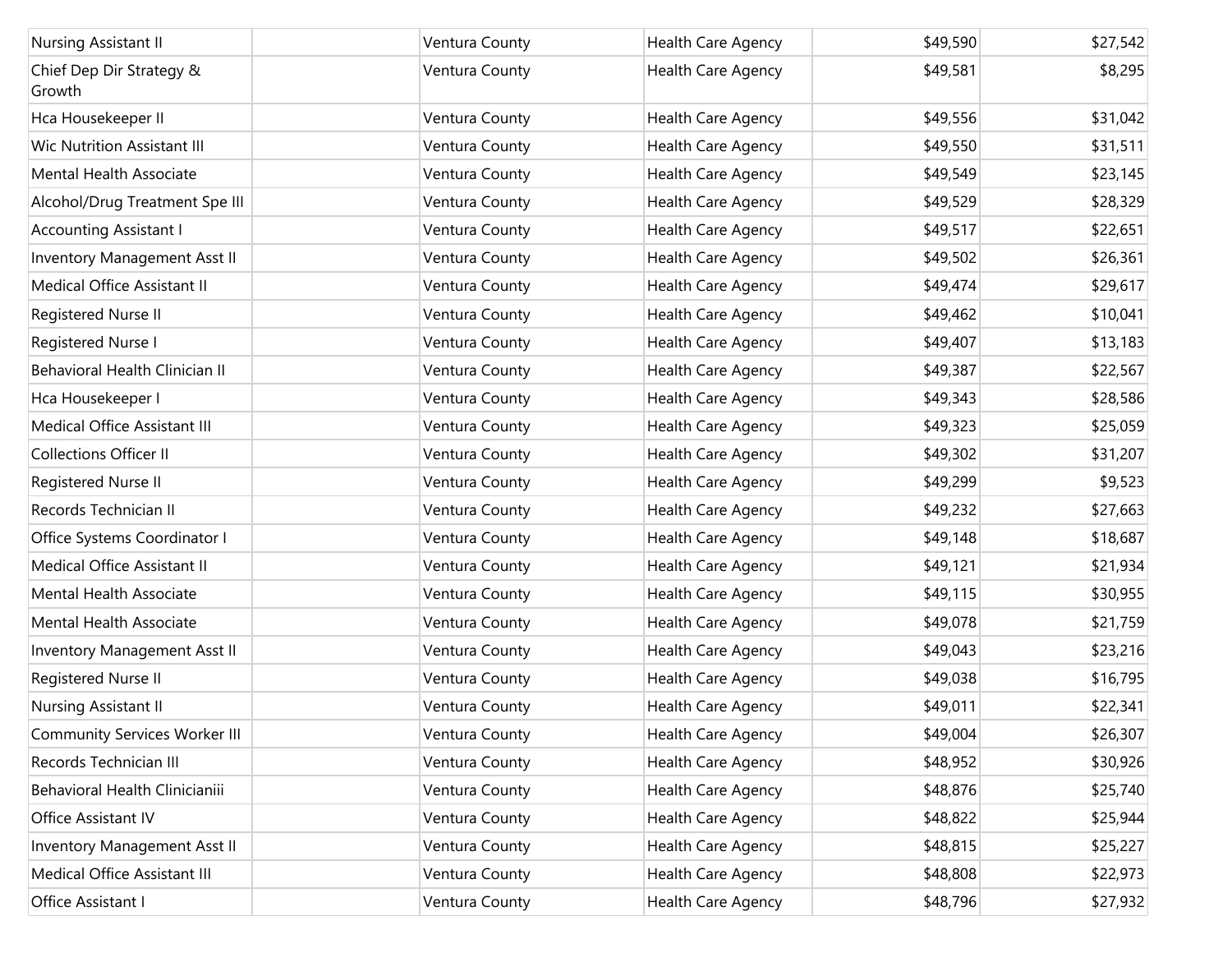| Medical Office Assistant III         | Ventura County | Health Care Agency | \$48,688 | \$30,834 |
|--------------------------------------|----------------|--------------------|----------|----------|
| <b>Inventory Management Asst III</b> | Ventura County | Health Care Agency | \$48,646 | \$28,213 |
| <b>Community Services Worker III</b> | Ventura County | Health Care Agency | \$48,635 | \$28,351 |
| Administrative Assistant I           | Ventura County | Health Care Agency | \$48,620 | \$23,379 |
| <b>Inventory Management Asst II</b>  | Ventura County | Health Care Agency | \$48,615 | \$24,470 |
| <b>Health Education Assistant I</b>  | Ventura County | Health Care Agency | \$48,614 | \$22,028 |
| Nursing Assistant II                 | Ventura County | Health Care Agency | \$48,598 | \$29,056 |
| Clinical Assistant II                | Ventura County | Health Care Agency | \$48,579 | \$28,700 |
| Per Diem Registered Nurse II         | Ventura County | Health Care Agency | \$48,549 | \$6,233  |
| Per Diem Registered Nurse II         | Ventura County | Health Care Agency | \$48,542 | \$6,353  |
| Senior Accounting Technician         | Ventura County | Health Care Agency | \$48,534 | \$30,517 |
| Medical Office Assistant III         | Ventura County | Health Care Agency | \$48,487 | \$28,419 |
| Registered Nurse I                   | Ventura County | Health Care Agency | \$48,470 | \$24,883 |
| Hca Housekeeper I                    | Ventura County | Health Care Agency | \$48,464 | \$23,356 |
| Office Assistant III                 | Ventura County | Health Care Agency | \$48,431 | \$28,241 |
| Pharmacy Technician II               | Ventura County | Health Care Agency | \$48,428 | \$23,228 |
| Pharmacy Technician II               | Ventura County | Health Care Agency | \$48,409 | \$23,438 |
| Medical Office Assistant IV          | Ventura County | Health Care Agency | \$48,366 | \$29,186 |
| Physical Therapy Aide                | Ventura County | Health Care Agency | \$48,332 | \$28,901 |
| Data Entry Operator III              | Ventura County | Health Care Agency | \$48,288 | \$22,743 |
| Wic Nutrition Assistant II           | Ventura County | Health Care Agency | \$48,235 | \$29,209 |
| Senior Physical Therapist            | Ventura County | Health Care Agency | \$48,203 | \$13,782 |
| Medical Office Assistant II          | Ventura County | Health Care Agency | \$48,194 | \$23,226 |
| Office Assistant III                 | Ventura County | Health Care Agency | \$48,194 | \$30,810 |
| <b>Medical Office Assistant III</b>  | Ventura County | Health Care Agency | \$48,112 | \$29,685 |
| Registered Nurse II                  | Ventura County | Health Care Agency | \$48,106 | \$13,555 |
| Hca Housekeeper I                    | Ventura County | Health Care Agency | \$48,091 | \$26,166 |
| Food Services Assistant II           | Ventura County | Health Care Agency | \$48,090 | \$20,856 |
| Hca Housekeeper I                    | Ventura County | Health Care Agency | \$48,074 | \$28,319 |
| Behavioral Health Clinician II       | Ventura County | Health Care Agency | \$48,010 | \$25,171 |
| Mental Health Associate              | Ventura County | Health Care Agency | \$47,992 | \$21,717 |
| Nursing Assistant II                 | Ventura County | Health Care Agency | \$47,950 | \$22,188 |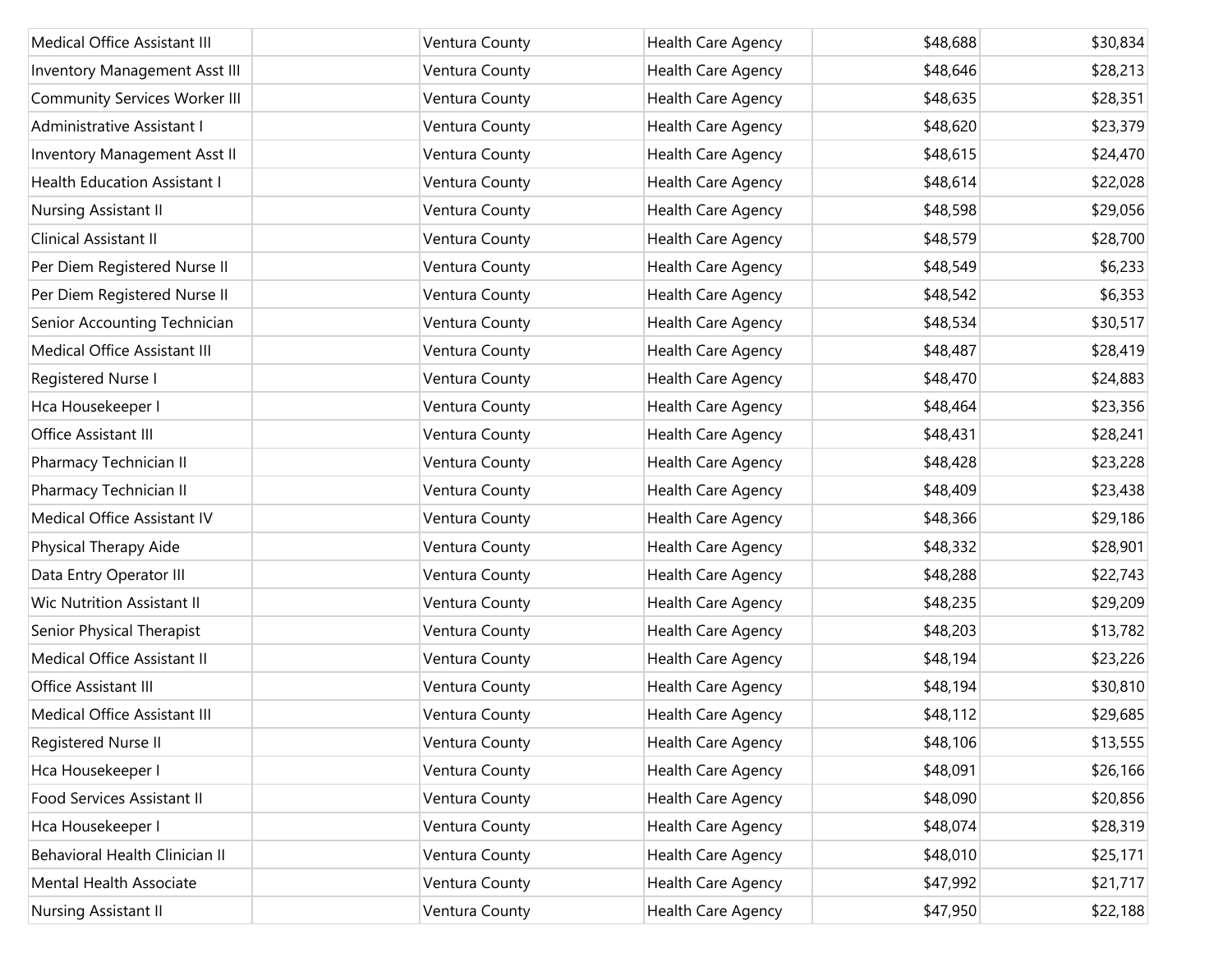| Physical Therapy Aide                | Ventura County | Health Care Agency | \$47,924 | \$26,699 |
|--------------------------------------|----------------|--------------------|----------|----------|
| Registered Nurse II                  | Ventura County | Health Care Agency | \$47,915 | \$16,341 |
| Wic Nutrition Assistant II           | Ventura County | Health Care Agency | \$47,866 | \$25,289 |
| Pharmacy Technician II               | Ventura County | Health Care Agency | \$47,860 | \$27,038 |
| Behavioral Health Clinician II       | Ventura County | Health Care Agency | \$47,774 | \$22,150 |
| Physical Therapy Aide                | Ventura County | Health Care Agency | \$47,762 | \$25,727 |
| Medical Office Assistant III         | Ventura County | Health Care Agency | \$47,672 | \$28,862 |
| Nursing Assistant II                 | Ventura County | Health Care Agency | \$47,669 | \$28,137 |
| Senior Physical Therapist            | Ventura County | Health Care Agency | \$47,666 | \$27,991 |
| Records Technician II                | Ventura County | Health Care Agency | \$47,665 | \$25,978 |
| <b>Community Services Worker III</b> | Ventura County | Health Care Agency | \$47,639 | \$22,583 |
| Office Assistant III                 | Ventura County | Health Care Agency | \$47,627 | \$30,679 |
| Nursing Assistant II                 | Ventura County | Health Care Agency | \$47,589 | \$28,878 |
| Staff/Services Manager I             | Ventura County | Health Care Agency | \$47,534 | \$11,280 |
| Nursing Assistant II                 | Ventura County | Health Care Agency | \$47,525 | \$4,182  |
| Senior Accounting Assistant          | Ventura County | Health Care Agency | \$47,492 | \$22,553 |
| Hca Housekeeper I                    | Ventura County | Health Care Agency | \$47,467 | \$21,832 |
| Medical Office Assistant III         | Ventura County | Health Care Agency | \$47,460 | \$24,881 |
| Technical Specialist IV-Ph           | Ventura County | Health Care Agency | \$47,443 | \$29,148 |
| Registered Nurse II                  | Ventura County | Health Care Agency | \$47,442 | \$5,991  |
| <b>Health Technician III</b>         | Ventura County | Health Care Agency | \$47,439 | \$21,105 |
| Office Systems Coordinator II        | Ventura County | Health Care Agency | \$47,438 | \$18,873 |
| Alcohol/Drug Treatment Spe III       | Ventura County | Health Care Agency | \$47,420 | \$25,742 |
| Mental Health Associate              | Ventura County | Health Care Agency | \$47,419 | \$19,708 |
| Wic Nutrition Assistant II           | Ventura County | Health Care Agency | \$47,382 | \$28,195 |
| Clinical Assistant II                | Ventura County | Health Care Agency | \$47,326 | \$29,608 |
| <b>Health Education Assistant I</b>  | Ventura County | Health Care Agency | \$47,320 | \$23,089 |
| Behavioral Health Clinician I        | Ventura County | Health Care Agency | \$47,319 | \$22,484 |
| Alcohol/Drug Treatment Spe II        | Ventura County | Health Care Agency | \$47,300 | \$25,424 |
| Office Assistant IV                  | Ventura County | Health Care Agency | \$47,172 | \$29,115 |
| Psychiatric Technician-Ipu           | Ventura County | Health Care Agency | \$47,142 | \$17,464 |
| Registered Nurse II                  | Ventura County | Health Care Agency | \$47,139 | \$14,032 |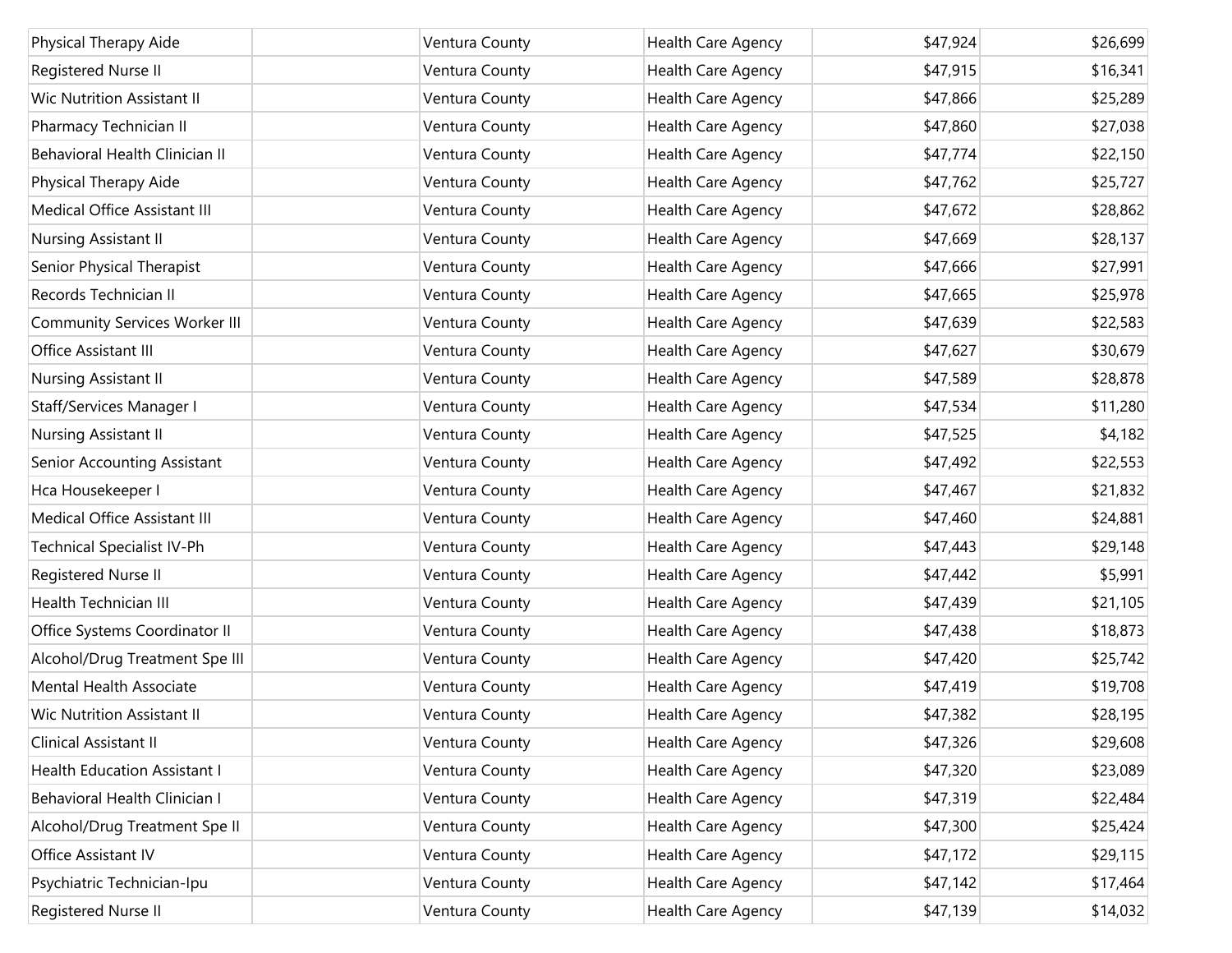| Medical Office Assistant III         | Ventura County | <b>Health Care Agency</b> | \$47,137 | \$30,460 |
|--------------------------------------|----------------|---------------------------|----------|----------|
| Dietary Aide                         | Ventura County | Health Care Agency        | \$47,074 | \$24,195 |
| Medical Office Assistant III         | Ventura County | Health Care Agency        | \$47,042 | \$30,482 |
| Records Technician III               | Ventura County | Health Care Agency        | \$47,008 | \$29,827 |
| Administrative Aide                  | Ventura County | Health Care Agency        | \$46,914 | \$17,994 |
| Nursing Assistant II                 | Ventura County | Health Care Agency        | \$46,864 | \$27,866 |
| Medical Office Assistant II          | Ventura County | Health Care Agency        | \$46,862 | \$28,838 |
| Medical Office Assistant III         | Ventura County | Health Care Agency        | \$46,830 | \$30,440 |
| Office Assistant II                  | Ventura County | Health Care Agency        | \$46,799 | \$29,799 |
| Records Technician I                 | Ventura County | Health Care Agency        | \$46,755 | \$25,422 |
| Per Diem Registered Nurse II         | Ventura County | Health Care Agency        | \$46,755 | \$6,294  |
| Health Technician III                | Ventura County | Health Care Agency        | \$46,726 | \$21,723 |
| Office Systems Coordinator IV        | Ventura County | Health Care Agency        | \$46,684 | \$16,523 |
| Medical Office Assistant II          | Ventura County | Health Care Agency        | \$46,651 | \$25,683 |
| Office Assistant III                 | Ventura County | Health Care Agency        | \$46,589 | \$22,057 |
| <b>Wic Nutrition Assistant III</b>   | Ventura County | Health Care Agency        | \$46,589 | \$31,280 |
| Office Assistant III                 | Ventura County | Health Care Agency        | \$46,587 | \$29,492 |
| Per Diem Registered Nurse II         | Ventura County | Health Care Agency        | \$46,587 | \$6,319  |
| Registered Nurse II                  | Ventura County | Health Care Agency        | \$46,575 | \$13,217 |
| Mental Health Associate              | Ventura County | Health Care Agency        | \$46,551 | \$22,499 |
| Medical Billing Specialist I         | Ventura County | Health Care Agency        | \$46,541 | \$28,296 |
| <b>Health Education Assistant II</b> | Ventura County | Health Care Agency        | \$46,453 | \$32,135 |
| Records Technician II                | Ventura County | <b>Health Care Agency</b> | \$46,448 | \$28,933 |
| Office Assistant III                 | Ventura County | Health Care Agency        | \$46,417 | \$30,540 |
| Courier I                            | Ventura County | Health Care Agency        | \$46,404 | \$22,245 |
| <b>Community Services Worker III</b> | Ventura County | Health Care Agency        | \$46,332 | \$25,056 |
| Office Assistant III                 | Ventura County | Health Care Agency        | \$46,329 | \$28,571 |
| Nursing Assistant II                 | Ventura County | Health Care Agency        | \$46,303 | \$20,339 |
| Medical Billing Specialist I         | Ventura County | Health Care Agency        | \$46,252 | \$25,802 |
| Mental Health Associate              | Ventura County | Health Care Agency        | \$46,214 | \$22,368 |
| Medical Billing Specialist I         | Ventura County | Health Care Agency        | \$46,193 | \$26,497 |
| Mental Health Associate              | Ventura County | Health Care Agency        | \$46,183 | \$22,368 |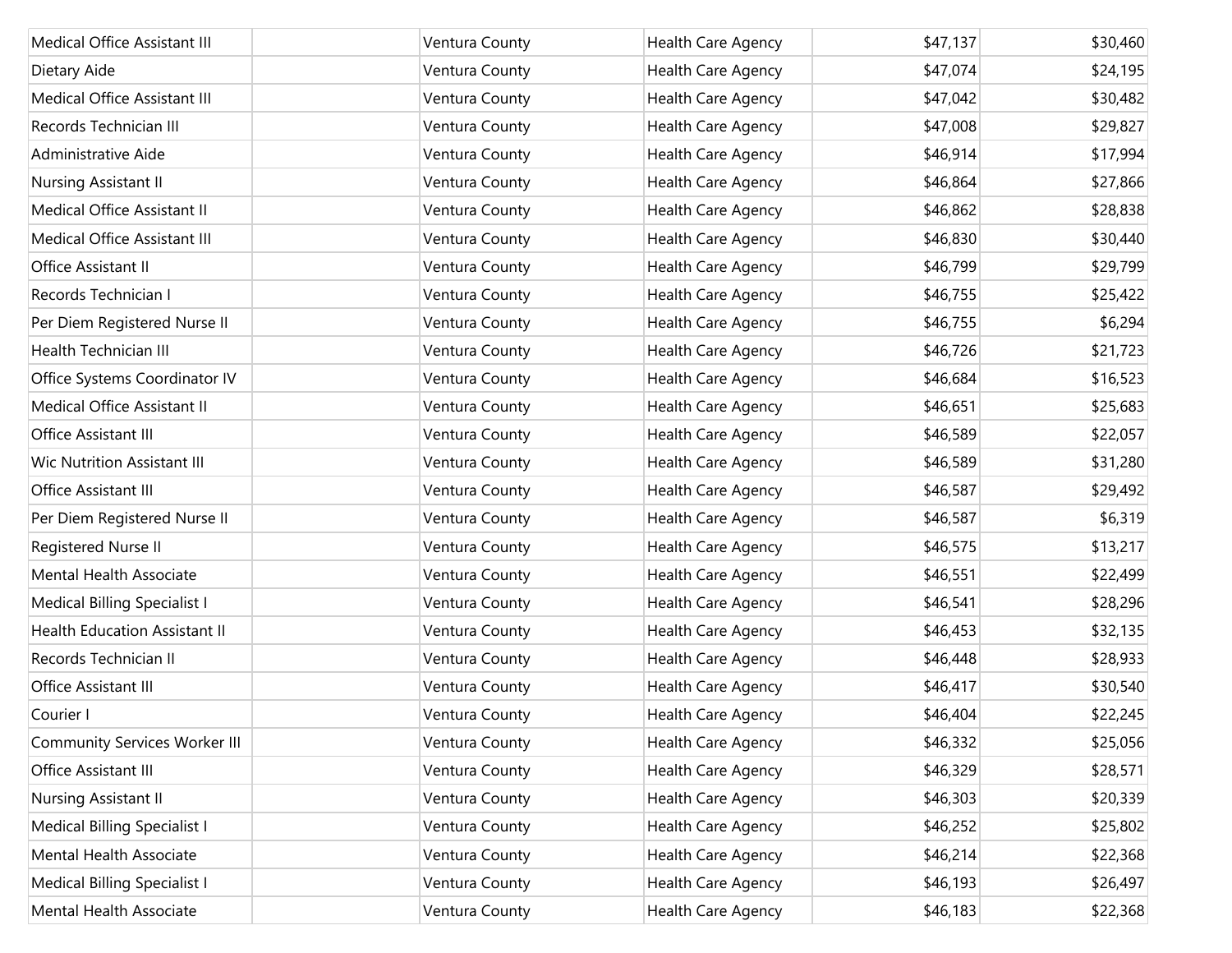| Behavioral Health Clinician I      | Ventura County | Health Care Agency | \$46,162 | \$22,757 |
|------------------------------------|----------------|--------------------|----------|----------|
| Clinical Assistant II              | Ventura County | Health Care Agency | \$46,132 | \$30,288 |
| Dietary Aide                       | Ventura County | Health Care Agency | \$46,132 | \$18,570 |
| Nursing Assistant II               | Ventura County | Health Care Agency | \$46,122 | \$24,321 |
| Medical Billing Specialist I       | Ventura County | Health Care Agency | \$46,121 | \$22,275 |
| Nursing Assistant II               | Ventura County | Health Care Agency | \$46,079 | \$21,046 |
| Community Health Worker            | Ventura County | Health Care Agency | \$46,060 | \$22,359 |
| Office Assistant II                | Ventura County | Health Care Agency | \$45,980 | \$25,082 |
| Medical Office Assistant II        | Ventura County | Health Care Agency | \$45,948 | \$27,679 |
| Office Assistant III               | Ventura County | Health Care Agency | \$45,943 | \$31,128 |
| Nursing Assistant II               | Ventura County | Health Care Agency | \$45,929 | \$21,000 |
| <b>Technical Specialist III-Ph</b> | Ventura County | Health Care Agency | \$45,906 | \$28,478 |
| Clinical Assistant II              | Ventura County | Health Care Agency | \$45,851 | \$29,762 |
| <b>Collections Officer II</b>      | Ventura County | Health Care Agency | \$45,806 | \$29,103 |
| Registered Nurse II                | Ventura County | Health Care Agency | \$45,802 | \$15,307 |
| Behavioral Health Clinicianiii     | Ventura County | Health Care Agency | \$45,778 | \$21,756 |
| Inventory Management Asst II       | Ventura County | Health Care Agency | \$45,753 | \$28,773 |
| Food Services Shift Supervisor     | Ventura County | Health Care Agency | \$45,713 | \$23,464 |
| Food Services Assistant II         | Ventura County | Health Care Agency | \$45,685 | \$24,391 |
| Medical Office Assistant III       | Ventura County | Health Care Agency | \$45,674 | \$29,668 |
| Hca Housekeeper I                  | Ventura County | Health Care Agency | \$45,671 | \$24,528 |
| Operating Room Technician III      | Ventura County | Health Care Agency | \$45,625 | \$21,041 |
| Alcohol/Drug Treatment Spe II      | Ventura County | Health Care Agency | \$45,534 | \$18,480 |
| Health Technician III              | Ventura County | Health Care Agency | \$45,524 | \$29,293 |
| Registered Nurse-Public Health     | Ventura County | Health Care Agency | \$45,524 | \$15,571 |
| Nursing Assistant II               | Ventura County | Health Care Agency | \$45,413 | \$28,501 |
| Medical Office Assistant III       | Ventura County | Health Care Agency | \$45,409 | \$29,299 |
| Medical Office Assistant III       | Ventura County | Health Care Agency | \$45,376 | \$27,739 |
| Behavioral Health Clinicianiii     | Ventura County | Health Care Agency | \$45,338 | \$15,486 |
| Per Diem Registered Nurse II       | Ventura County | Health Care Agency | \$45,337 | \$0      |
| <b>Accounting Assistant II</b>     | Ventura County | Health Care Agency | \$45,310 | \$22,828 |
| Hca Housekeeper I                  | Ventura County | Health Care Agency | \$45,277 | \$13,701 |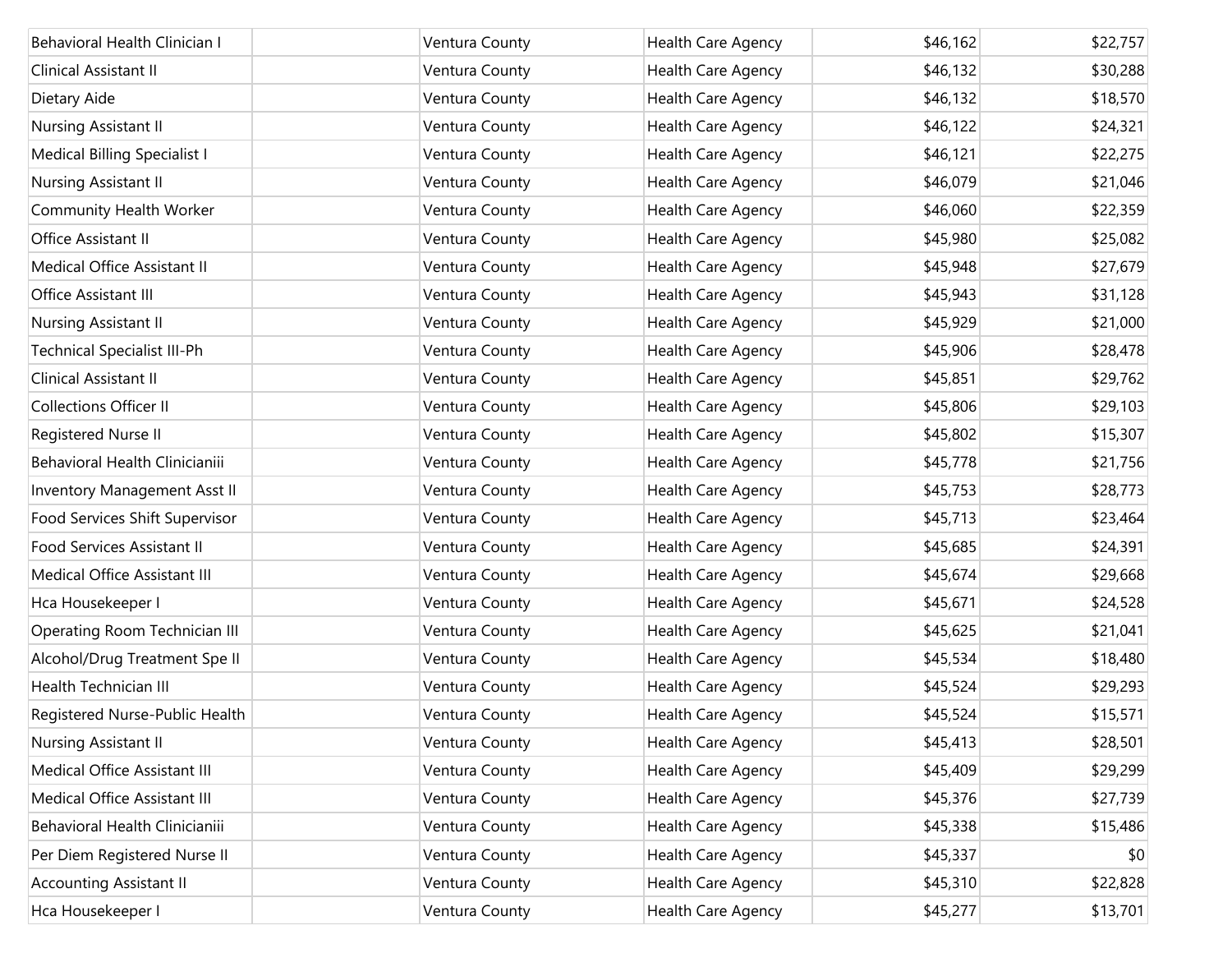| Office Assistant III                | Ventura County | Health Care Agency | \$45,266 | \$25,050 |
|-------------------------------------|----------------|--------------------|----------|----------|
| Records Technician II               | Ventura County | Health Care Agency | \$45,234 | \$29,202 |
| Cook                                | Ventura County | Health Care Agency | \$45,198 | \$4,732  |
| Hca Housekeeper I                   | Ventura County | Health Care Agency | \$45,146 | \$22,126 |
| Registered Nurse II                 | Ventura County | Health Care Agency | \$45,144 | \$16,860 |
| Mental Health Associate             | Ventura County | Health Care Agency | \$45,068 | \$25,095 |
| Alcohol/Drug Treatment Spe II       | Ventura County | Health Care Agency | \$45,053 | \$25,934 |
| Medical Office Assistant II         | Ventura County | Health Care Agency | \$45,045 | \$29,853 |
| Community Health Worker             | Ventura County | Health Care Agency | \$45,033 | \$26,531 |
| Office Assistant III                | Ventura County | Health Care Agency | \$45,029 | \$20,953 |
| Mental Health Associate             | Ventura County | Health Care Agency | \$45,021 | \$22,048 |
| Per Diem Registered Nurse II        | Ventura County | Health Care Agency | \$44,948 | \$5,216  |
| <b>Medical Billing Specialist I</b> | Ventura County | Health Care Agency | \$44,932 | \$25,465 |
| Per Diem Registered Nurse II        | Ventura County | Health Care Agency | \$44,909 | \$5,966  |
| Hca Housekeeper I                   | Ventura County | Health Care Agency | \$44,906 | \$29,963 |
| Registered Nurse II                 | Ventura County | Health Care Agency | \$44,883 | \$14,309 |
| Nursing Assistant I                 | Ventura County | Health Care Agency | \$44,826 | \$19,687 |
| Health Technician III               | Ventura County | Health Care Agency | \$44,640 | \$24,861 |
| Medical Office Assistant III        | Ventura County | Health Care Agency | \$44,601 | \$22,269 |
| Hca Housekeeper I                   | Ventura County | Health Care Agency | \$44,584 | \$20,314 |
| Coder-Certified                     | Ventura County | Health Care Agency | \$44,567 | \$15,385 |
| Office Assistant III                | Ventura County | Health Care Agency | \$44,543 | \$28,592 |
| Medical Office Assistant III        | Ventura County | Health Care Agency | \$44,443 | \$25,758 |
| Wic Nutrition Assistant II          | Ventura County | Health Care Agency | \$44,408 | \$29,075 |
| <b>Wic Nutrition Assistant II</b>   | Ventura County | Health Care Agency | \$44,408 | \$30,016 |
| Per Diem Registered Nurse II        | Ventura County | Health Care Agency | \$44,365 | \$5,783  |
| Clinical Assistant II               | Ventura County | Health Care Agency | \$44,365 | \$29,787 |
| Records Technician I                | Ventura County | Health Care Agency | \$44,289 | \$29,316 |
| Behavioral Health Clinician I       | Ventura County | Health Care Agency | \$44,285 | \$24,870 |
| Hca Housekeeper I                   | Ventura County | Health Care Agency | \$44,281 | \$19,852 |
| Mental Health Associate             | Ventura County | Health Care Agency | \$44,210 | \$22,275 |
| Office Assistant II                 | Ventura County | Health Care Agency | \$44,208 | \$29,410 |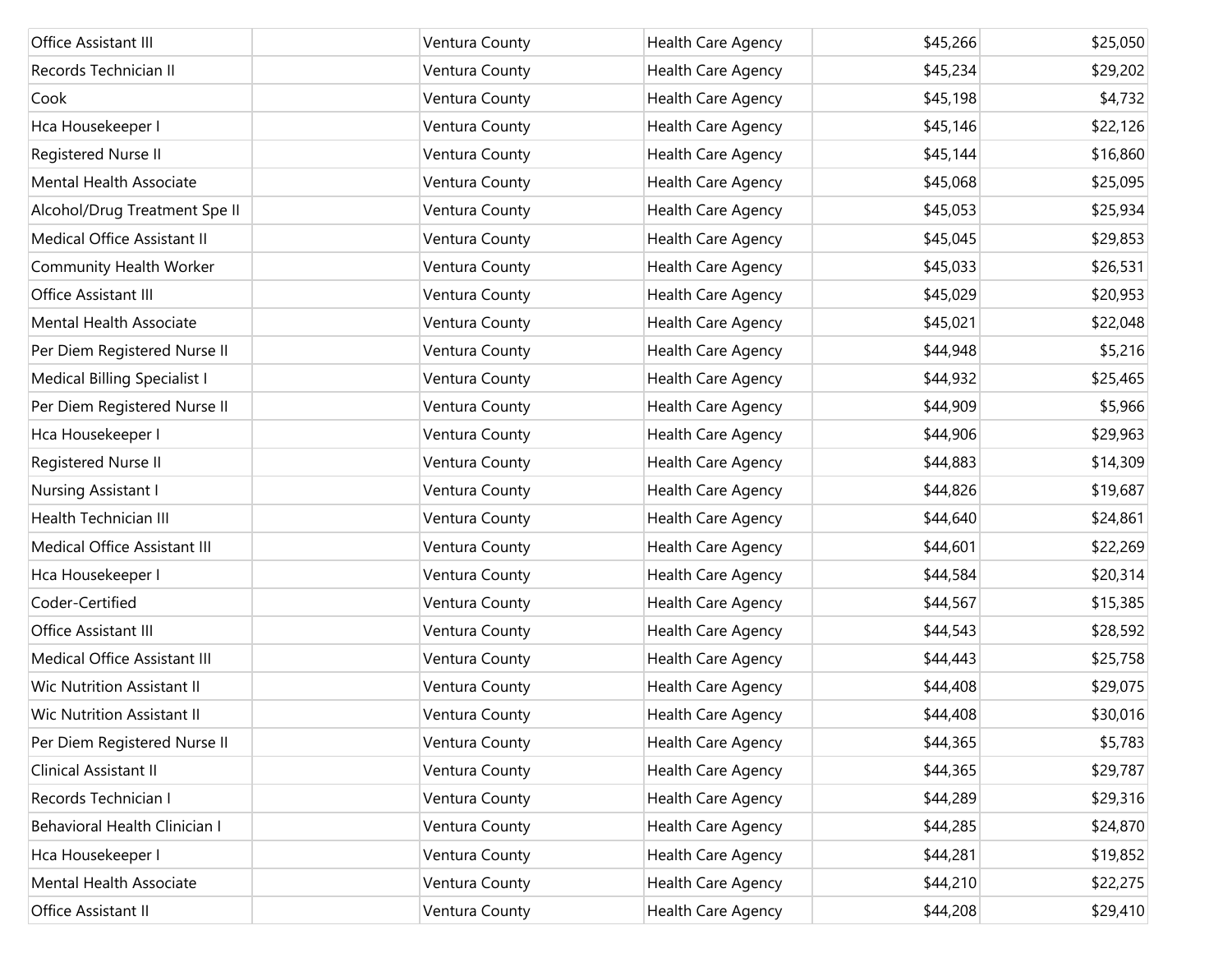| Hca Housekeeper I                    | Ventura County | Health Care Agency | \$44,192 | \$23,246 |
|--------------------------------------|----------------|--------------------|----------|----------|
| Food Services Assistant III          | Ventura County | Health Care Agency | \$44,171 | \$26,464 |
| Clinical Assistant II                | Ventura County | Health Care Agency | \$44,163 | \$29,878 |
| Medical Office Assistant III         | Ventura County | Health Care Agency | \$44,160 | \$9,447  |
| Office Systems Coordinator III       | Ventura County | Health Care Agency | \$44,131 | \$16,229 |
| Behavioral Health Clinicianiii       | Ventura County | Health Care Agency | \$44,128 | \$17,248 |
| Office Assistant III                 | Ventura County | Health Care Agency | \$44,127 | \$23,899 |
| Behavioral Health Clinician II       | Ventura County | Health Care Agency | \$44,122 | \$22,080 |
| <b>Inventory Management Asst II</b>  | Ventura County | Health Care Agency | \$44,060 | \$28,362 |
| <b>Community Services Worker III</b> | Ventura County | Health Care Agency | \$44,042 | \$29,928 |
| Medical Office Assistant II          | Ventura County | Health Care Agency | \$43,921 | \$29,496 |
| Per Diem Pub Health Nurse II         | Ventura County | Health Care Agency | \$43,869 | \$6,106  |
| Office Assistant II                  | Ventura County | Health Care Agency | \$43,865 | \$28,535 |
| <b>Accounting Assistant I</b>        | Ventura County | Health Care Agency | \$43,808 | \$21,898 |
| Nursing Assistant II                 | Ventura County | Health Care Agency | \$43,793 | \$29,209 |
| Alcohol/Drug Treatment Spe II        | Ventura County | Health Care Agency | \$43,777 | \$5,785  |
| Records Technician II                | Ventura County | Health Care Agency | \$43,738 | \$29,582 |
| Registered Nurse II                  | Ventura County | Health Care Agency | \$43,717 | \$12,637 |
| Clinical Assistant II                | Ventura County | Health Care Agency | \$43,711 | \$24,057 |
| Medical Office Assistant II          | Ventura County | Health Care Agency | \$43,667 | \$19,423 |
| County Worker-Extra Help-Z           | Ventura County | Health Care Agency | \$43,630 | \$0      |
| Cook                                 | Ventura County | Health Care Agency | \$43,628 | \$27,316 |
| <b>Accounting Assistant II</b>       | Ventura County | Health Care Agency | \$43,555 | \$21,311 |
| Medical Office Assistant II          | Ventura County | Health Care Agency | \$43,536 | \$29,344 |
| Hospital Administrator               | Ventura County | Health Care Agency | \$43,523 | \$4,609  |
| Medical Office Assistant III         | Ventura County | Health Care Agency | \$43,498 | \$29,605 |
| Senior Registered Nurse-<br>Hospital | Ventura County | Health Care Agency | \$43,415 | \$7,937  |
| Per Diem Registered Nurse II         | Ventura County | Health Care Agency | \$43,399 | \$5,808  |
| Registered Nurse II                  | Ventura County | Health Care Agency | \$43,366 | \$12,576 |
| Hca Housekeeper I                    | Ventura County | Health Care Agency | \$43,342 | \$29,587 |
| Wic Nutrition Assistant II           | Ventura County | Health Care Agency | \$43,291 | \$29,746 |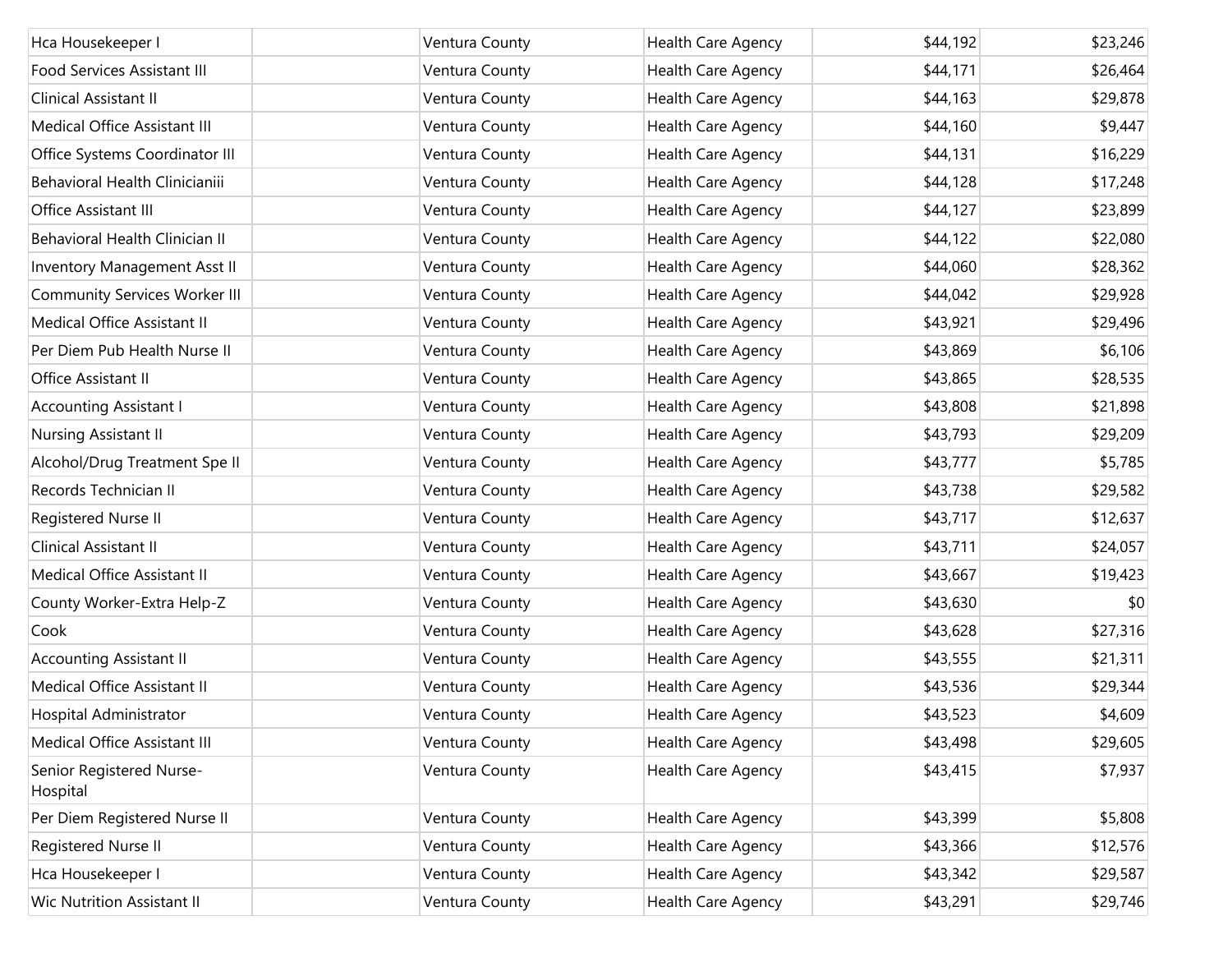| Medical Billing Specialist I         | Ventura County | Health Care Agency | \$43,278 | \$29,639 |
|--------------------------------------|----------------|--------------------|----------|----------|
| Pharmacy Technician II               | Ventura County | Health Care Agency | \$43,218 | \$23,249 |
| Pharmacy Technician II               | Ventura County | Health Care Agency | \$43,187 | \$24,331 |
| Agency Public Info Officer III       | Ventura County | Health Care Agency | \$43,098 | \$12,936 |
| Office Assistant III                 | Ventura County | Health Care Agency | \$42,967 | \$25,841 |
| Per Diem Pub Health Nurse II         | Ventura County | Health Care Agency | \$42,949 | \$10,529 |
| Nursing Assistant II-Pdp             | Ventura County | Health Care Agency | \$42,942 | \$7,207  |
| <b>Health Technician III</b>         | Ventura County | Health Care Agency | \$42,887 | \$21,334 |
| Medical Office Assistant II          | Ventura County | Health Care Agency | \$42,868 | \$29,571 |
| Senior Program Administrator         | Ventura County | Health Care Agency | \$42,859 | \$7,936  |
| Registered Nurse-Public Health       | Ventura County | Health Care Agency | \$42,840 | \$15,110 |
| Nursing Assistant II                 | Ventura County | Health Care Agency | \$42,808 | \$20,505 |
| Mental Health Associate              | Ventura County | Health Care Agency | \$42,804 | \$24,650 |
| Office Assistant III                 | Ventura County | Health Care Agency | \$42,800 | \$24,600 |
| Certified Phlebotomy Tech II         | Ventura County | Health Care Agency | \$42,729 | \$20,034 |
| Nursing Assistant II                 | Ventura County | Health Care Agency | \$42,683 | \$21,544 |
| Records Technician I                 | Ventura County | Health Care Agency | \$42,631 | \$27,944 |
| Mental Health Associate              | Ventura County | Health Care Agency | \$42,616 | \$17,905 |
| Medical Office Assistant II          | Ventura County | Health Care Agency | \$42,613 | \$29,571 |
| Hca Housekeeper I                    | Ventura County | Health Care Agency | \$42,561 | \$24,933 |
| Principal Respiratory Therapist      | Ventura County | Health Care Agency | \$42,561 | \$5,804  |
| Medical Office Assistant II          | Ventura County | Health Care Agency | \$42,526 | \$29,516 |
| <b>Community Services Worker II</b>  | Ventura County | Health Care Agency | \$42,497 | \$21,197 |
| Wic Nutrition Assistant II           | Ventura County | Health Care Agency | \$42,373 | \$24,818 |
| Registered Nurse-Public Health       | Ventura County | Health Care Agency | \$42,359 | \$11,640 |
| <b>Community Services Worker III</b> | Ventura County | Health Care Agency | \$42,292 | \$29,385 |
| Hca Housekeeper I                    | Ventura County | Health Care Agency | \$42,287 | \$21,158 |
| Records Technician II                | Ventura County | Health Care Agency | \$42,284 | \$27,095 |
| Office Assistant II                  | Ventura County | Health Care Agency | \$42,268 | \$29,239 |
| <b>Wic Nutrition Assistant II</b>    | Ventura County | Health Care Agency | \$42,235 | \$26,205 |
| Psychiatric Social Worker II         | Ventura County | Health Care Agency | \$42,206 | \$16,003 |
| Per Diem Registered Nurse II         | Ventura County | Health Care Agency | \$42,089 | \$5,843  |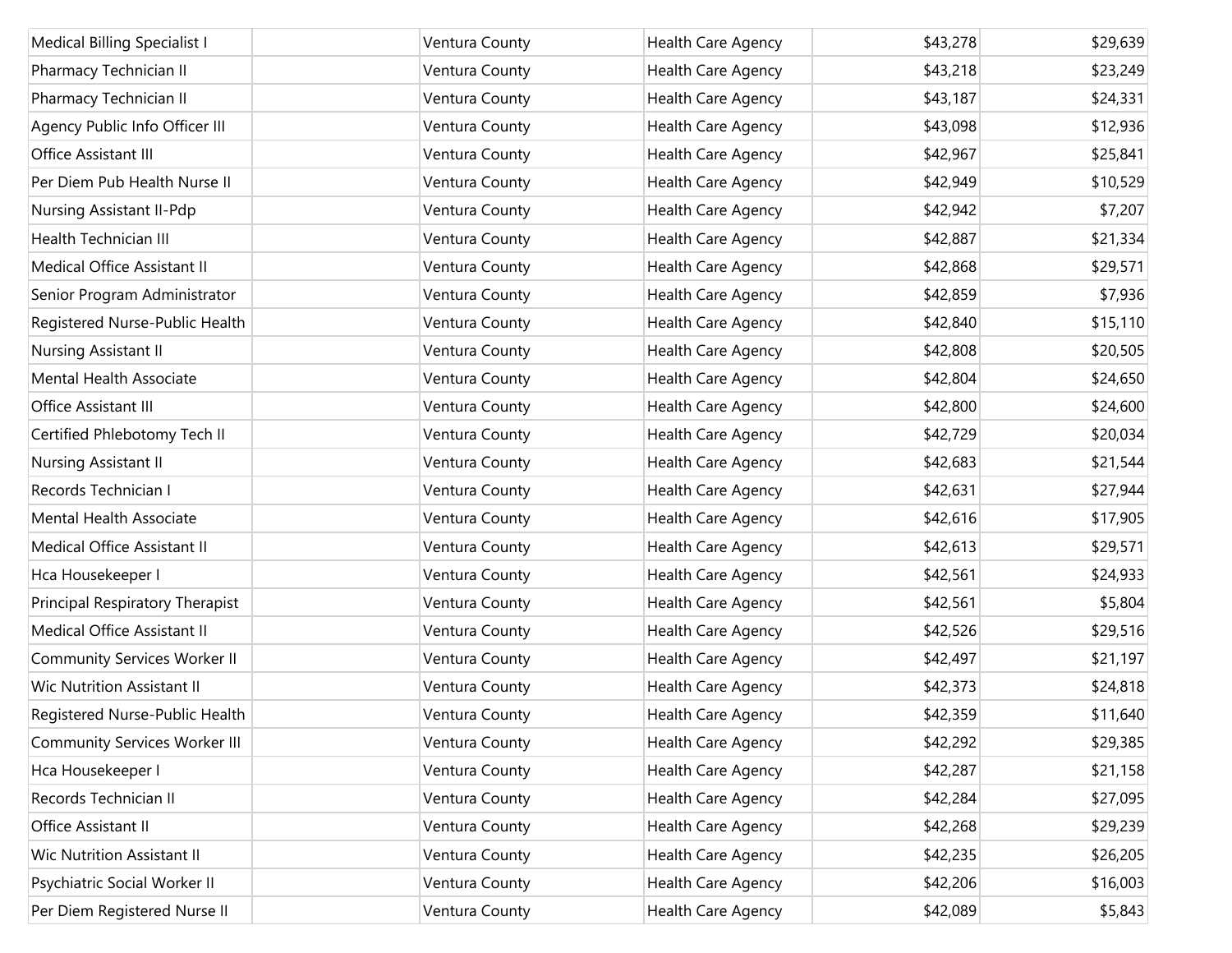| Office Assistant II                      | Ventura County | Health Care Agency | \$41,941 | \$28,487 |
|------------------------------------------|----------------|--------------------|----------|----------|
| Medical Billing Specialist IV            | Ventura County | Health Care Agency | \$41,894 | \$26,490 |
| Per Diem Registered Nurse II             | Ventura County | Health Care Agency | \$41,847 | \$5,159  |
| Hca Housekeeper I                        | Ventura County | Health Care Agency | \$41,774 | \$24,539 |
| Office Assistant II                      | Ventura County | Health Care Agency | \$41,749 | \$24,141 |
| <b>Community Services</b><br>Coordinator | Ventura County | Health Care Agency | \$41,711 | \$20,110 |
| Medical Office Assistant II              | Ventura County | Health Care Agency | \$41,636 | \$17,350 |
| Clinical Assistant II                    | Ventura County | Health Care Agency | \$41,635 | \$29,878 |
| Physical Therapy Aide                    | Ventura County | Health Care Agency | \$41,595 | \$29,216 |
| Per Diem Registered Nurse III            | Ventura County | Health Care Agency | \$41,449 | \$5,574  |
| Medical Office Assistant III             | Ventura County | Health Care Agency | \$41,349 | \$24,930 |
| <b>Wic Nutrition Assistant II</b>        | Ventura County | Health Care Agency | \$41,330 | \$27,678 |
| Nursing Assistant II                     | Ventura County | Health Care Agency | \$41,315 | \$29,125 |
| Medical Office Assistant I               | Ventura County | Health Care Agency | \$41,201 | \$27,799 |
| Community Health Worker                  | Ventura County | Health Care Agency | \$41,109 | \$16,423 |
| Behavioral Health Clinicianiii           | Ventura County | Health Care Agency | \$41,076 | \$15,453 |
| Office Assistant I                       | Ventura County | Health Care Agency | \$40,994 | \$27,555 |
| Management Assistant II                  | Ventura County | Health Care Agency | \$40,985 | \$25,419 |
| Per Diem Registered Nurse II             | Ventura County | Health Care Agency | \$40,828 | \$5,824  |
| Medical Office Assistant II              | Ventura County | Health Care Agency | \$40,811 | \$19,636 |
| Office Assistant IV                      | Ventura County | Health Care Agency | \$40,767 | \$20,573 |
| Principal Respiratory Therapist          | Ventura County | Health Care Agency | \$40,656 | \$5,328  |
| Clinical Assistant I                     | Ventura County | Health Care Agency | \$40,654 | \$22,855 |
| Alcohol/Drug Treatment Spe II            | Ventura County | Health Care Agency | \$40,611 | \$5,356  |
| Behavioral Health Clinicianiii           | Ventura County | Health Care Agency | \$40,586 | \$18,791 |
| Nursing Assistant II                     | Ventura County | Health Care Agency | \$40,406 | \$19,606 |
| Mental Health Associate                  | Ventura County | Health Care Agency | \$40,344 | \$24,395 |
| Certified Phlebotomy Tech II             | Ventura County | Health Care Agency | \$40,319 | \$23,865 |
| Per Diem Registered Nurse II             | Ventura County | Health Care Agency | \$40,274 | \$5,489  |
| Clinical Assistant II                    | Ventura County | Health Care Agency | \$40,236 | \$20,231 |
| Office Assistant III                     | Ventura County | Health Care Agency | \$40,223 | \$20,479 |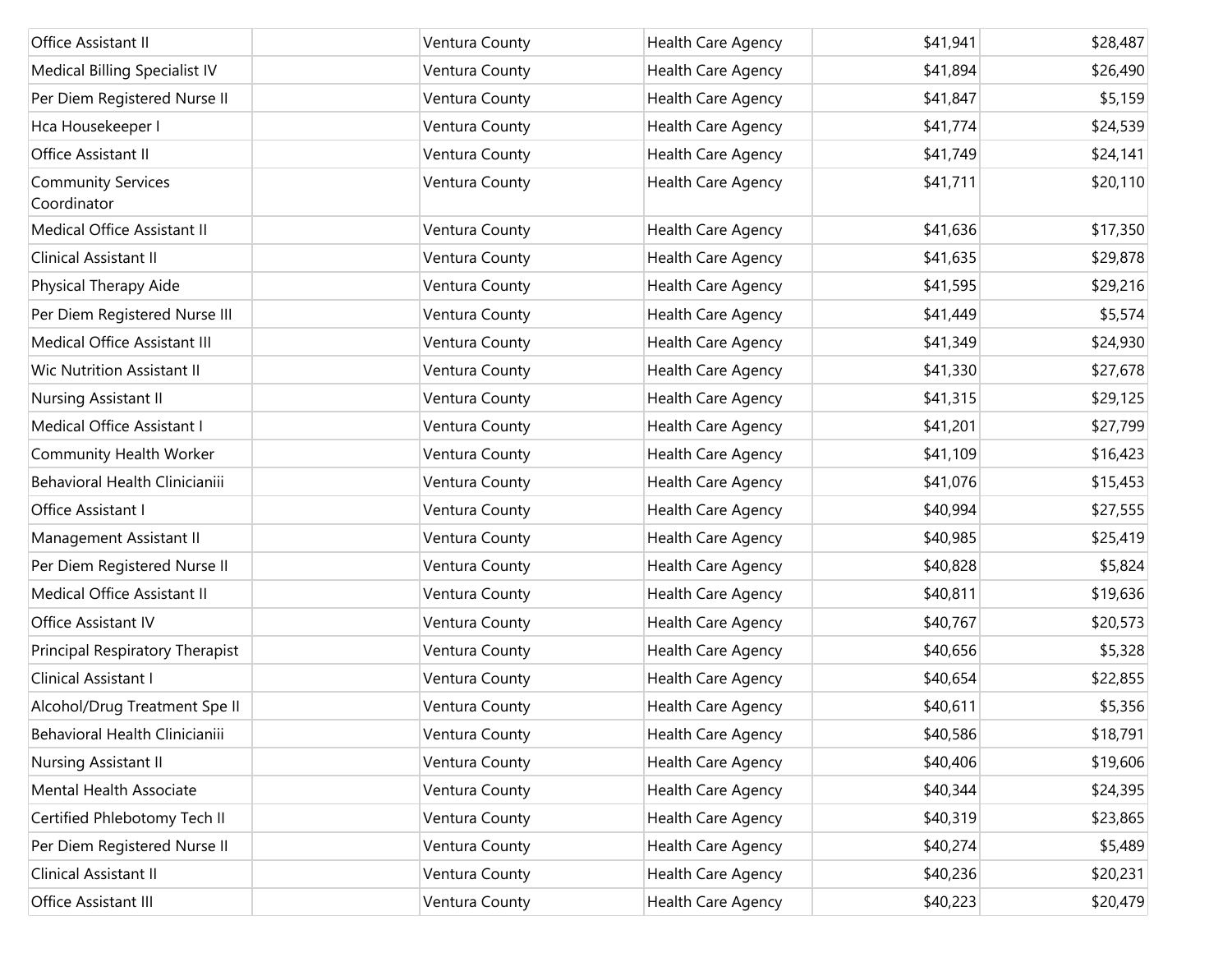| Behavioral Health Clinicianiii       | Ventura County | Health Care Agency        | \$40,220 | \$19,945 |
|--------------------------------------|----------------|---------------------------|----------|----------|
| Behavioral Health Clinician I        | Ventura County | Health Care Agency        | \$40,137 | \$19,057 |
| Per Diem Registered Nurse II         | Ventura County | Health Care Agency        | \$40,069 | \$3,999  |
| Operating Room Technician III        | Ventura County | Health Care Agency        | \$40,025 | \$22,798 |
| Office Assistant II                  | Ventura County | Health Care Agency        | \$39,878 | \$12,587 |
| Behavioral Health Clinicianiii       | Ventura County | Health Care Agency        | \$39,874 | \$16,619 |
| Health Technician III                | Ventura County | Health Care Agency        | \$39,872 | \$16,560 |
| <b>Community Services Worker II</b>  | Ventura County | Health Care Agency        | \$39,746 | \$28,034 |
| Nursing Assistant II                 | Ventura County | Health Care Agency        | \$39,698 | \$25,024 |
| Health Technician III                | Ventura County | Health Care Agency        | \$39,697 | \$10,993 |
| Office Assistant III                 | Ventura County | Health Care Agency        | \$39,685 | \$23,163 |
| Hca Housekeeper I                    | Ventura County | Health Care Agency        | \$39,678 | \$23,730 |
| Records Technician I                 | Ventura County | Health Care Agency        | \$39,365 | \$28,605 |
| Medical Office Assistant III         | Ventura County | Health Care Agency        | \$39,310 | \$28,707 |
| Medical Office Assistant III         | Ventura County | Health Care Agency        | \$39,303 | \$20,008 |
| Office Assistant IV                  | Ventura County | Health Care Agency        | \$39,231 | \$22,090 |
| Pharmacy Technician II               | Ventura County | Health Care Agency        | \$39,198 | \$17,999 |
| Respiratory Therapist-Pdp I          | Ventura County | Health Care Agency        | \$39,159 | \$7,314  |
| <b>Community Services Worker III</b> | Ventura County | Health Care Agency        | \$39,099 | \$20,031 |
| Inventory Management Asst II         | Ventura County | Health Care Agency        | \$39,064 | \$17,216 |
| Medical Office Assistant II          | Ventura County | Health Care Agency        | \$38,972 | \$28,680 |
| Medical Office Assistant II          | Ventura County | Health Care Agency        | \$38,921 | \$27,043 |
| Health Technician III                | Ventura County | Health Care Agency        | \$38,914 | \$22,916 |
| <b>Wic Nutrition Assistant III</b>   | Ventura County | Health Care Agency        | \$38,858 | \$22,982 |
| Senior Accounting Assistant          | Ventura County | Health Care Agency        | \$38,853 | \$28,778 |
| Medical Office Assistant III         | Ventura County | Health Care Agency        | \$38,808 | \$26,996 |
| Hca Housekeeper I                    | Ventura County | <b>Health Care Agency</b> | \$38,757 | \$19,986 |
| Senior Registered Nurse-<br>Hospital | Ventura County | Health Care Agency        | \$38,745 | \$5,241  |
| Registered Nurse-Mental<br>Health    | Ventura County | Health Care Agency        | \$38,645 | \$10,499 |
| Medical Billing Specialist I         | Ventura County | Health Care Agency        | \$38,638 | \$21,715 |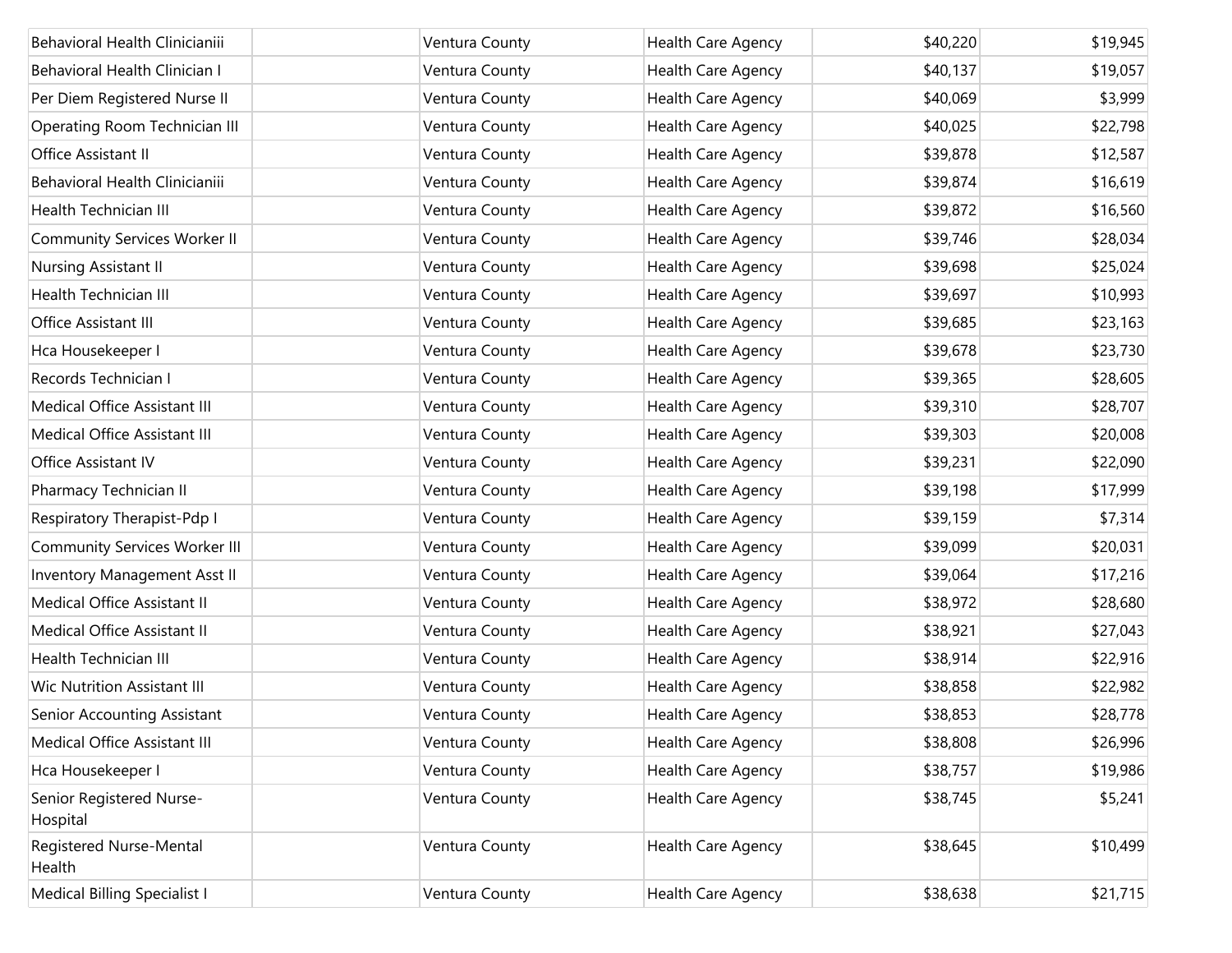| <b>Licensed Vocational Nurse</b>         | Ventura County | Health Care Agency | \$38,635 | \$21,543 |
|------------------------------------------|----------------|--------------------|----------|----------|
| Clinical Assistant II                    | Ventura County | Health Care Agency | \$38,542 | \$19,731 |
| <b>Community Services</b><br>Coordinator | Ventura County | Health Care Agency | \$38,510 | \$17,551 |
| Post Graduate-Year 3                     | Ventura County | Health Care Agency | \$38,491 | \$7,152  |
| Clinical Assistant II                    | Ventura County | Health Care Agency | \$38,472 | \$21,527 |
| Behavioral Health Clinician II           | Ventura County | Health Care Agency | \$38,465 | \$16,193 |
| Nursing Assistant II                     | Ventura County | Health Care Agency | \$38,450 | \$22,427 |
| Per Diem Registered Nurse II             | Ventura County | Health Care Agency | \$38,414 | \$5,088  |
| Clinical Nurse Manager                   | Ventura County | Health Care Agency | \$38,405 | \$7,720  |
| Per Diem Registered Nurse II             | Ventura County | Health Care Agency | \$38,393 | \$0      |
| County Worker-Extra Help-Z               | Ventura County | Health Care Agency | \$38,215 | \$0      |
| <b>Community Services Worker II</b>      | Ventura County | Health Care Agency | \$38,195 | \$28,497 |
| Clinical Assistant II                    | Ventura County | Health Care Agency | \$38,120 | \$22,782 |
| Community Health Worker                  | Ventura County | Health Care Agency | \$38,092 | \$26,566 |
| Per Diem Registered Nurse II             | Ventura County | Health Care Agency | \$38,038 | \$5,185  |
| Management Assistant II                  | Ventura County | Health Care Agency | \$38,034 | \$19,709 |
| <b>Community Services Worker III</b>     | Ventura County | Health Care Agency | \$37,997 | \$23,082 |
| Registered Nurse-Mental<br>Health        | Ventura County | Health Care Agency | \$37,913 | \$10,599 |
| Hca Housekeeper I                        | Ventura County | Health Care Agency | \$37,902 | \$19,864 |
| Community Health Worker                  | Ventura County | Health Care Agency | \$37,852 | \$22,733 |
| Community Health Worker                  | Ventura County | Health Care Agency | \$37,808 | \$25,976 |
| Office Assistant II                      | Ventura County | Health Care Agency | \$37,717 | \$23,996 |
| Respiratory Therapist-Pdp III            | Ventura County | Health Care Agency | \$37,672 | \$7,977  |
| Hca Housekeeper I                        | Ventura County | Health Care Agency | \$37,621 | \$22,257 |
| Clinical Assistant II                    | Ventura County | Health Care Agency | \$37,616 | \$24,678 |
| Chief Resident Physician                 | Ventura County | Health Care Agency | \$37,588 | \$6,705  |
| Clinical Assistant II                    | Ventura County | Health Care Agency | \$37,587 | \$14,069 |
| Food Services Assistant II               | Ventura County | Health Care Agency | \$37,480 | \$26,608 |
| Public Health Social Worker II           | Ventura County | Health Care Agency | \$37,424 | \$16,967 |
| Per Diem Registered Nurse II             | Ventura County | Health Care Agency | \$37,324 | \$4,921  |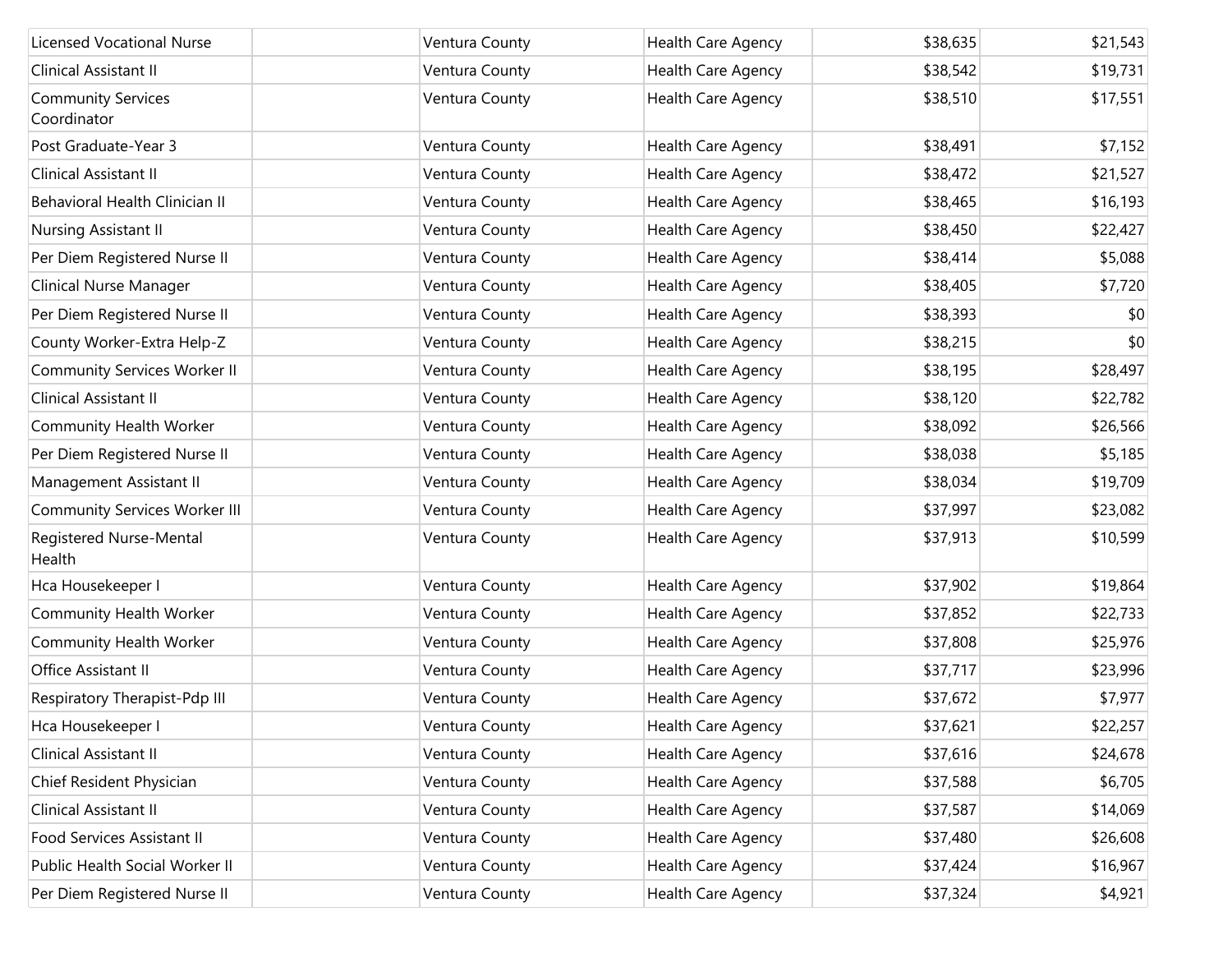| Per Diem Registered Nurse II        | Ventura County | Health Care Agency | \$37,316 | \$4,768  |
|-------------------------------------|----------------|--------------------|----------|----------|
| <b>Inventory Management Asst II</b> | Ventura County | Health Care Agency | \$37,096 | \$23,504 |
| <b>Collections Officer III</b>      | Ventura County | Health Care Agency | \$37,051 | \$20,038 |
| Registered Nurse II                 | Ventura County | Health Care Agency | \$37,051 | \$7,529  |
| Per Diem Registered Nurse II        | Ventura County | Health Care Agency | \$37,029 | \$4,810  |
| Mental Health Associate             | Ventura County | Health Care Agency | \$36,928 | \$18,375 |
| Per Diem Registered Nurse II        | Ventura County | Health Care Agency | \$36,802 | \$5,340  |
| Mental Health Associate             | Ventura County | Health Care Agency | \$36,731 | \$17,411 |
| Management Assistant II             | Ventura County | Health Care Agency | \$36,676 | \$20,540 |
| Registered Nurse II                 | Ventura County | Health Care Agency | \$36,441 | \$6,427  |
| Medical Office Assistant III        | Ventura County | Health Care Agency | \$36,397 | \$4,675  |
| Registered Nurse I                  | Ventura County | Health Care Agency | \$36,355 | \$17,555 |
| Hca Housekeeper I                   | Ventura County | Health Care Agency | \$36,124 | \$26,272 |
| Crisis Team Clinician               | Ventura County | Health Care Agency | \$36,124 | \$17,132 |
| Per Diem Registered Nurse II        | Ventura County | Health Care Agency | \$36,064 | \$2,486  |
| Registered Nurse II                 | Ventura County | Health Care Agency | \$35,999 | \$5,488  |
| Respiratory Therapist-Pdp IV        | Ventura County | Health Care Agency | \$35,969 | \$4,746  |
| Behavioral Health Clinicianiii      | Ventura County | Health Care Agency | \$35,933 | \$23,253 |
| Food Services Assistant II          | Ventura County | Health Care Agency | \$35,911 | \$20,977 |
| Per Diem Registered Nurse II        | Ventura County | Health Care Agency | \$35,854 | \$4,197  |
| Office Systems Coordinator III      | Ventura County | Health Care Agency | \$35,795 | \$5,067  |
| Registered Nurse II                 | Ventura County | Health Care Agency | \$35,779 | \$6,367  |
| Operating Room Technician III       | Ventura County | Health Care Agency | \$35,776 | \$19,497 |
| Registered Nurse II                 | Ventura County | Health Care Agency | \$35,746 | \$11,136 |
| Clinical Assistant II               | Ventura County | Health Care Agency | \$35,742 | \$26,410 |
| Behavioral Health Clinicianiii      | Ventura County | Health Care Agency | \$35,664 | \$17,426 |
| Registered Nurse I                  | Ventura County | Health Care Agency | \$35,642 | \$8,171  |
| Mental Health Associate             | Ventura County | Health Care Agency | \$35,573 | \$17,611 |
| Post Graduate-Year 3                | Ventura County | Health Care Agency | \$35,526 | \$6,705  |
| Per Diem Registered Nurse II        | Ventura County | Health Care Agency | \$35,515 | \$4,736  |
| Office Assistant IV                 | Ventura County | Health Care Agency | \$35,424 | \$22,012 |
| Office Systems Coordinator IV       | Ventura County | Health Care Agency | \$35,419 | \$11,651 |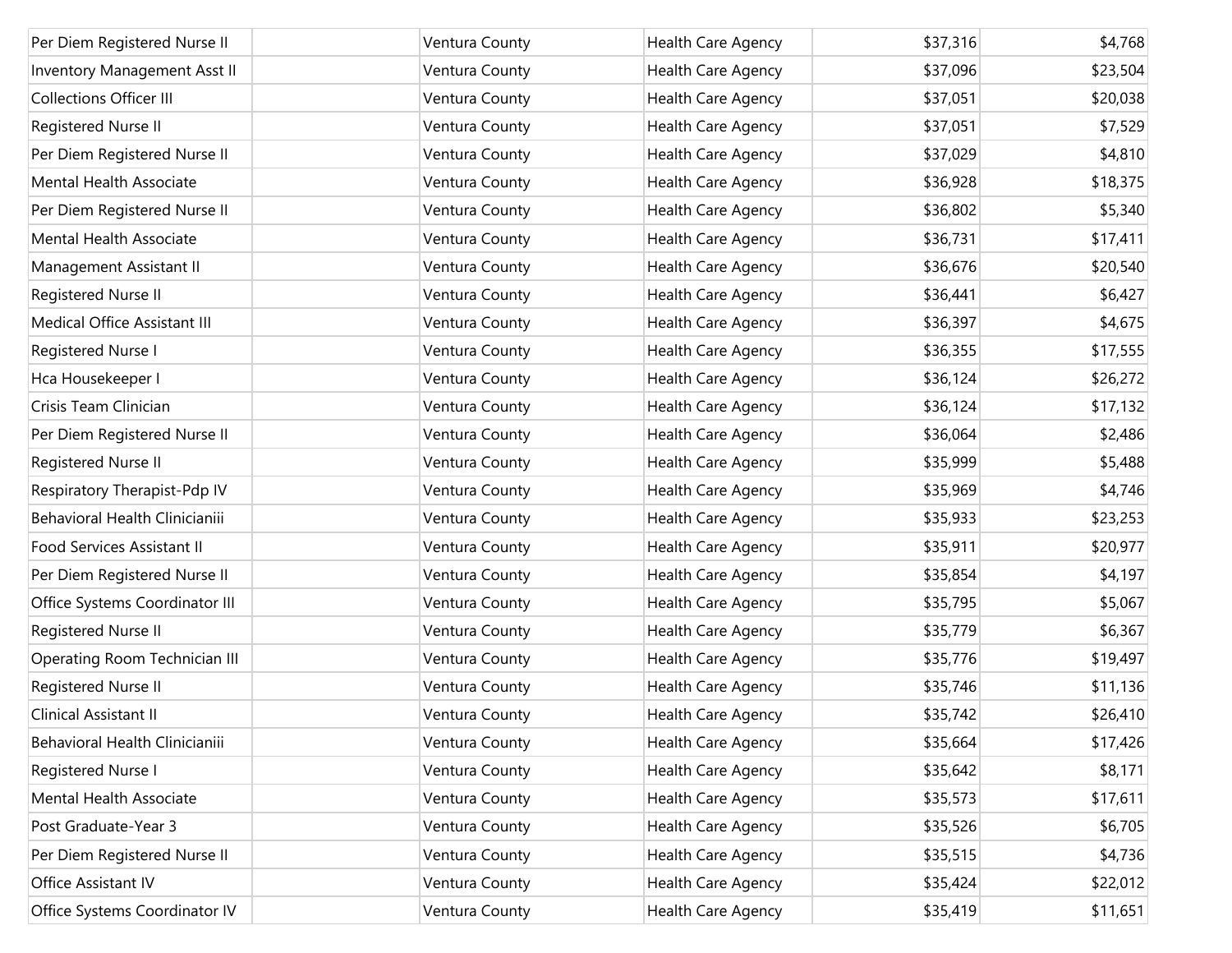| Post Graduate-Year 3               | Ventura County | Health Care Agency | \$35,278 | \$6,705  |
|------------------------------------|----------------|--------------------|----------|----------|
| Clinical Lab Scientist II          | Ventura County | Health Care Agency | \$35,276 | \$14,573 |
| Medical Office Assistant II        | Ventura County | Health Care Agency | \$35,077 | \$15,568 |
| <b>Community Services Worker I</b> | Ventura County | Health Care Agency | \$34,958 | \$21,833 |
| Medical Office Assistant II        | Ventura County | Health Care Agency | \$34,958 | \$22,546 |
| Registered Nurse I                 | Ventura County | Health Care Agency | \$34,864 | \$6,771  |
| Behavioral Health Clinician I      | Ventura County | Health Care Agency | \$34,834 | \$14,577 |
| Medical Office Assistant II        | Ventura County | Health Care Agency | \$34,833 | \$23,443 |
| <b>Health Technician III</b>       | Ventura County | Health Care Agency | \$34,794 | \$4,382  |
| Registered Nurse II                | Ventura County | Health Care Agency | \$34,774 | \$9,021  |
| Senior Accountant                  | Ventura County | Health Care Agency | \$34,766 | \$8,170  |
| Per Diem Registered Nurse          | Ventura County | Health Care Agency | \$34,687 | \$4,511  |
| Post Graduate-Year 3               | Ventura County | Health Care Agency | \$34,628 | \$6,705  |
| Chief Resident Physician           | Ventura County | Health Care Agency | \$34,592 | \$7,830  |
| Senior Speech Pathologist          | Ventura County | Health Care Agency | \$34,408 | \$14,192 |
| Certified Phlebotomist I-Pdp       | Ventura County | Health Care Agency | \$34,343 | \$6,703  |
| Post Graduate-Year 3               | Ventura County | Health Care Agency | \$34,321 | \$7,830  |
| Hca Housekeeper I                  | Ventura County | Health Care Agency | \$34,271 | \$26,733 |
| Post Graduate-Year 3               | Ventura County | Health Care Agency | \$34,172 | \$6,705  |
| Nursing Assistant II               | Ventura County | Health Care Agency | \$34,144 | \$4,451  |
| Nursing Assistant II               | Ventura County | Health Care Agency | \$34,119 | \$15,577 |
| Pharmacist-Pdp IV                  | Ventura County | Health Care Agency | \$34,101 | \$7,799  |
| <b>Accounting Assistant II</b>     | Ventura County | Health Care Agency | \$34,101 | \$15,645 |
| Nursing Assistant II               | Ventura County | Health Care Agency | \$33,890 | \$17,626 |
| Medical Office Assistant I         | Ventura County | Health Care Agency | \$33,863 | \$18,816 |
| Nursing Assistant II               | Ventura County | Health Care Agency | \$33,863 | \$15,423 |
| Post Graduate-Year 3               | Ventura County | Health Care Agency | \$33,856 | \$6,705  |
| Post Graduate-Year 3               | Ventura County | Health Care Agency | \$33,856 | \$6,705  |
| Post Graduate-Year 3               | Ventura County | Health Care Agency | \$33,856 | \$6,705  |
| Post Graduate-Year 3               | Ventura County | Health Care Agency | \$33,856 | \$6,705  |
| Post Graduate-Year 3               | Ventura County | Health Care Agency | \$33,856 | \$6,705  |
| Medical Office Assistant II        | Ventura County | Health Care Agency | \$33,783 | \$24,892 |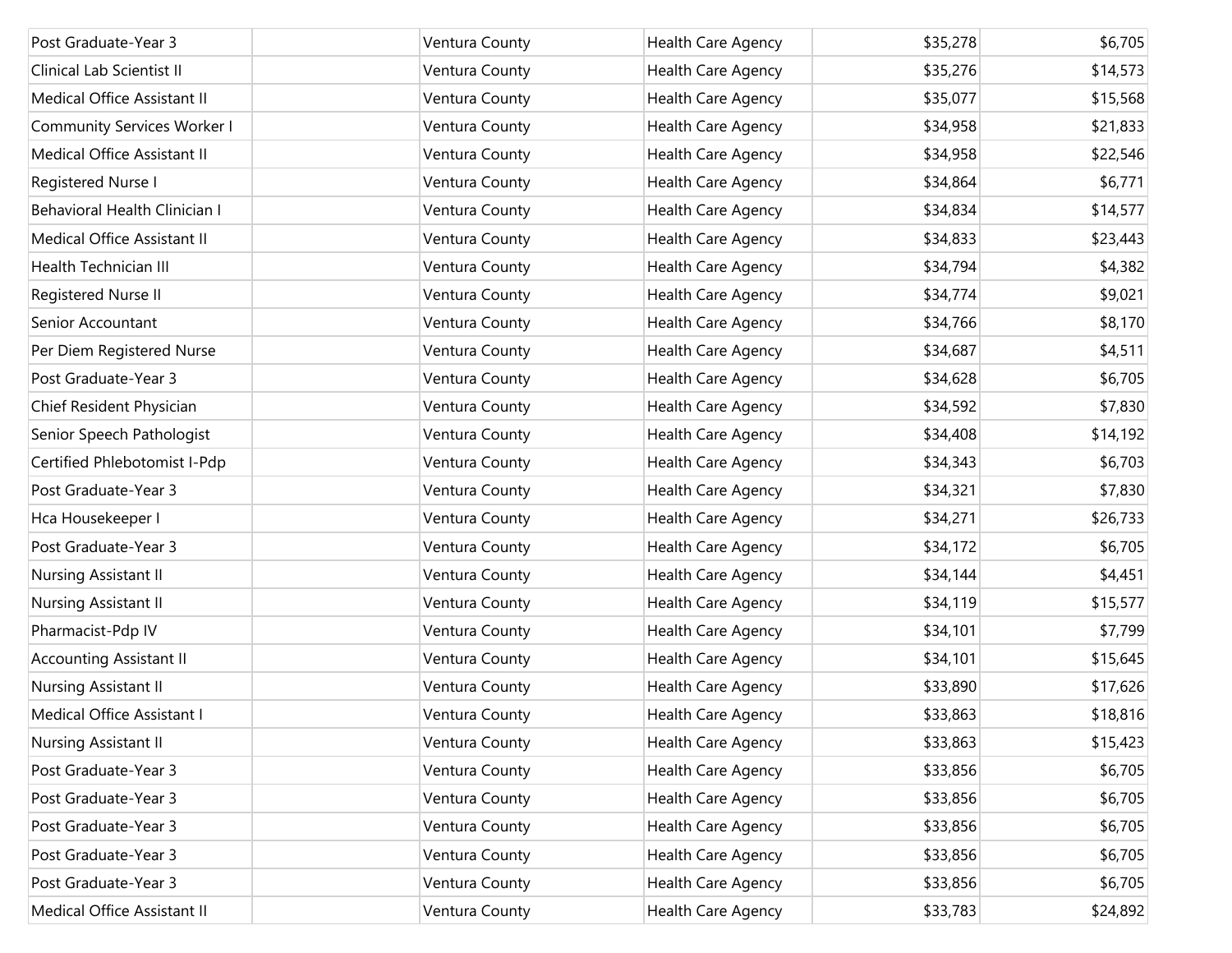| Registered Nurse II                  | Ventura County | Health Care Agency | \$33,771 | \$7,101  |
|--------------------------------------|----------------|--------------------|----------|----------|
| Registered Dietician I               | Ventura County | Health Care Agency | \$33,768 | \$15,298 |
| Medical Office Assistant I           | Ventura County | Health Care Agency | \$33,653 | \$18,441 |
| Community Health Worker              | Ventura County | Health Care Agency | \$33,409 | \$22,766 |
| Clinical Lab Scientist II            | Ventura County | Health Care Agency | \$33,321 | \$11,001 |
| Post Graduate-Year 3                 | Ventura County | Health Care Agency | \$33,285 | \$7,830  |
| Post Graduate-Year 3                 | Ventura County | Health Care Agency | \$33,254 | \$7,830  |
| Office Assistant III                 | Ventura County | Health Care Agency | \$33,225 | \$18,034 |
| Administrative Assistant II          | Ventura County | Health Care Agency | \$33,035 | \$18,551 |
| Principal Respiratory Therapist      | Ventura County | Health Care Agency | \$32,994 | \$4,471  |
| Post Graduate-Year 3                 | Ventura County | Health Care Agency | \$32,914 | \$7,830  |
| Medical Office Assistant III         | Ventura County | Health Care Agency | \$32,870 | \$4,156  |
| Nursing Assistant II                 | Ventura County | Health Care Agency | \$32,836 | \$17,267 |
| Medical Office Assistant II          | Ventura County | Health Care Agency | \$32,720 | \$17,483 |
| Principal Respiratory Therapist      | Ventura County | Health Care Agency | \$32,712 | \$4,385  |
| Certified Phlebotomy Tech II         | Ventura County | Health Care Agency | \$32,520 | \$13,296 |
| Nursing Assistant II                 | Ventura County | Health Care Agency | \$32,460 | \$22,646 |
| Per Diem Registered Nurse II         | Ventura County | Health Care Agency | \$32,427 | \$4,705  |
| Registered Nurse II                  | Ventura County | Health Care Agency | \$32,417 | \$12,102 |
| Per Diem Registered Nurse II         | Ventura County | Health Care Agency | \$32,410 | \$6,100  |
| <b>Community Services Worker III</b> | Ventura County | Health Care Agency | \$32,366 | \$22,573 |
| <b>Community Services Worker III</b> | Ventura County | Health Care Agency | \$32,227 | \$23,498 |
| Per Diem Registered Nurse            | Ventura County | Health Care Agency | \$32,161 | \$4,389  |
| Rehabilitation Therapist-Pdp I       | Ventura County | Health Care Agency | \$32,075 | \$5,860  |
| Registered Nurse II                  | Ventura County | Health Care Agency | \$31,878 | \$4,487  |
| Nursing Assistant II                 | Ventura County | Health Care Agency | \$31,845 | \$12,276 |
| Medical Office Assistant II          | Ventura County | Health Care Agency | \$31,731 | \$16,696 |
| Nursing Assistant II                 | Ventura County | Health Care Agency | \$31,678 | \$23,337 |
| Per Diem Registered Nurse III        | Ventura County | Health Care Agency | \$31,451 | \$4,035  |
| Medical Billing Specialist II        | Ventura County | Health Care Agency | \$31,416 | \$19,540 |
| Administrative Assistant I           | Ventura County | Health Care Agency | \$31,320 | \$17,352 |
| Office Assistant I                   | Ventura County | Health Care Agency | \$31,257 | \$17,796 |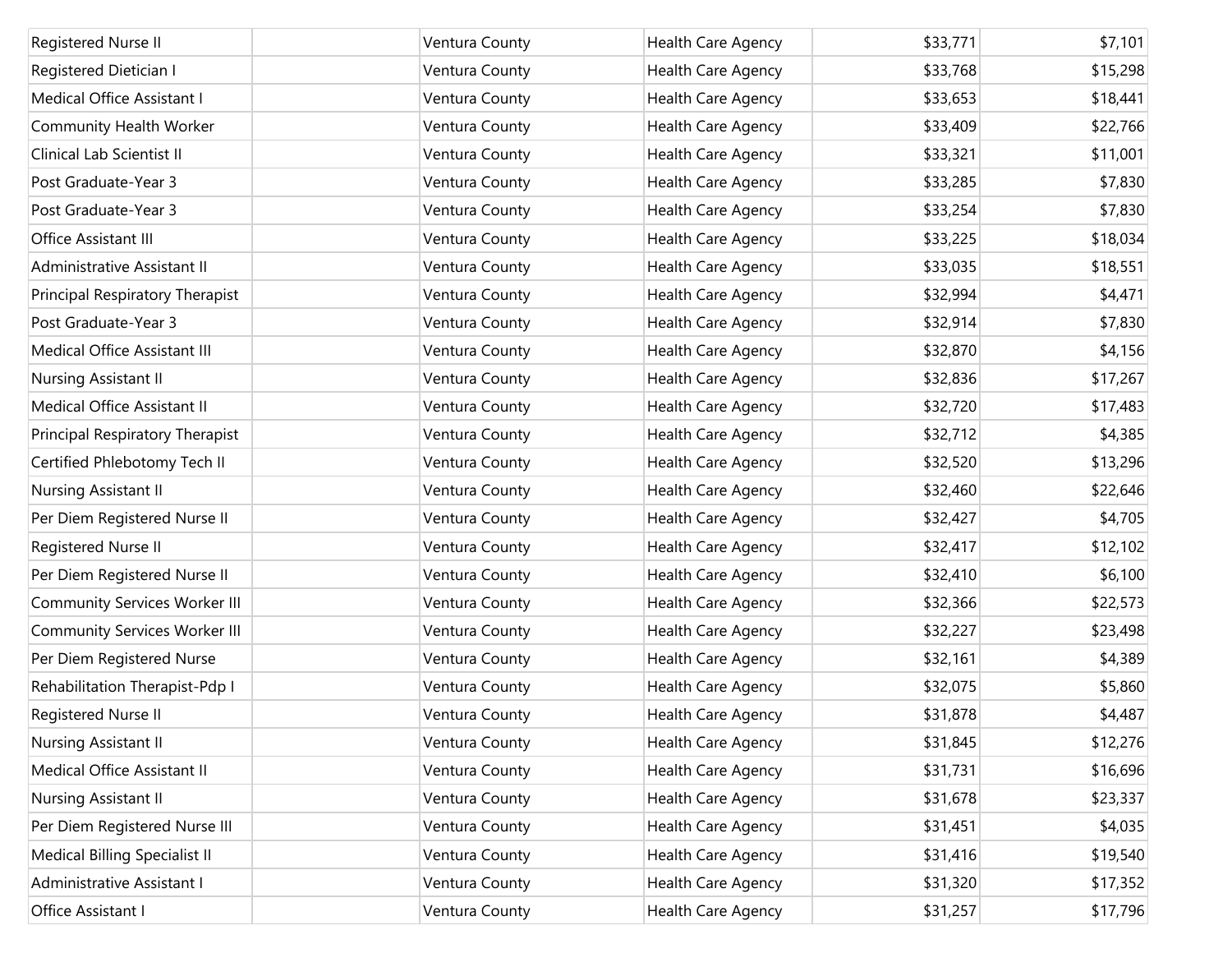| Nursing Assistant II                 | Ventura County | Health Care Agency | \$31,009 | \$16,711 |
|--------------------------------------|----------------|--------------------|----------|----------|
| Nursing Assistant II                 | Ventura County | Health Care Agency | \$30,867 | \$15,455 |
| Nursing Assistant II                 | Ventura County | Health Care Agency | \$30,847 | \$18,807 |
| Registered Nurse II                  | Ventura County | Health Care Agency | \$30,832 | \$6,229  |
| Rehabilitation Therapist-Pdp IV      | Ventura County | Health Care Agency | \$30,790 | \$4,147  |
| Food Services Assistant I            | Ventura County | Health Care Agency | \$30,711 | \$20,716 |
| Pharmacy Technician II               | Ventura County | Health Care Agency | \$30,650 | \$13,693 |
| Hca Housekeeper I                    | Ventura County | Health Care Agency | \$30,622 | \$14,167 |
| Data Entry Operator III              | Ventura County | Health Care Agency | \$30,615 | \$26,010 |
| Office Assistant II                  | Ventura County | Health Care Agency | \$30,579 | \$19,580 |
| <b>Health Education Assistant II</b> | Ventura County | Health Care Agency | \$30,477 | \$15,363 |
| Per Diem Registered Nurse            | Ventura County | Health Care Agency | \$30,373 | \$3,867  |
| Post Graduate-Year 1                 | Ventura County | Health Care Agency | \$30,295 | \$6,283  |
| Food Services Assistant II           | Ventura County | Health Care Agency | \$30,152 | \$21,630 |
| Post Graduate-Year 1                 | Ventura County | Health Care Agency | \$30,111 | \$6,283  |
| Post Graduate-Year 1                 | Ventura County | Health Care Agency | \$30,111 | \$6,283  |
| Hca Housekeeper I                    | Ventura County | Health Care Agency | \$30,103 | \$19,043 |
| Food Services Assistant II           | Ventura County | Health Care Agency | \$30,050 | \$15,333 |
| Per Diem Registered Nurse II         | Ventura County | Health Care Agency | \$29,961 | \$4,196  |
| Per Diem Registered Nurse II         | Ventura County | Health Care Agency | \$29,949 | \$3,791  |
| Per Diem Licensed Voc Nurse          | Ventura County | Health Care Agency | \$29,840 | \$5,550  |
| Per Diem Registered Nurse II         | Ventura County | Health Care Agency | \$29,788 | \$4,116  |
| Per Diem Registered Nurse II         | Ventura County | Health Care Agency | \$29,754 | \$4,098  |
| Behavioral Health Clinicianiii       | Ventura County | Health Care Agency | \$29,705 | \$15,131 |
| Medical Office Assistant III         | Ventura County | Health Care Agency | \$29,682 | \$19,250 |
| Hca Housekeeper I                    | Ventura County | Health Care Agency | \$29,654 | \$14,079 |
| Registered Nurse II                  | Ventura County | Health Care Agency | \$29,626 | \$6,327  |
| <b>Community Services Worker III</b> | Ventura County | Health Care Agency | \$29,384 | \$13,158 |
| Post Graduate-Year 1                 | Ventura County | Health Care Agency | \$29,358 | \$6,283  |
| Hca Housekeeper I                    | Ventura County | Health Care Agency | \$29,340 | \$13,346 |
| Records Technician I                 | Ventura County | Health Care Agency | \$29,290 | \$23,451 |
| Nursing Assistant II                 | Ventura County | Health Care Agency | \$29,262 | \$16,337 |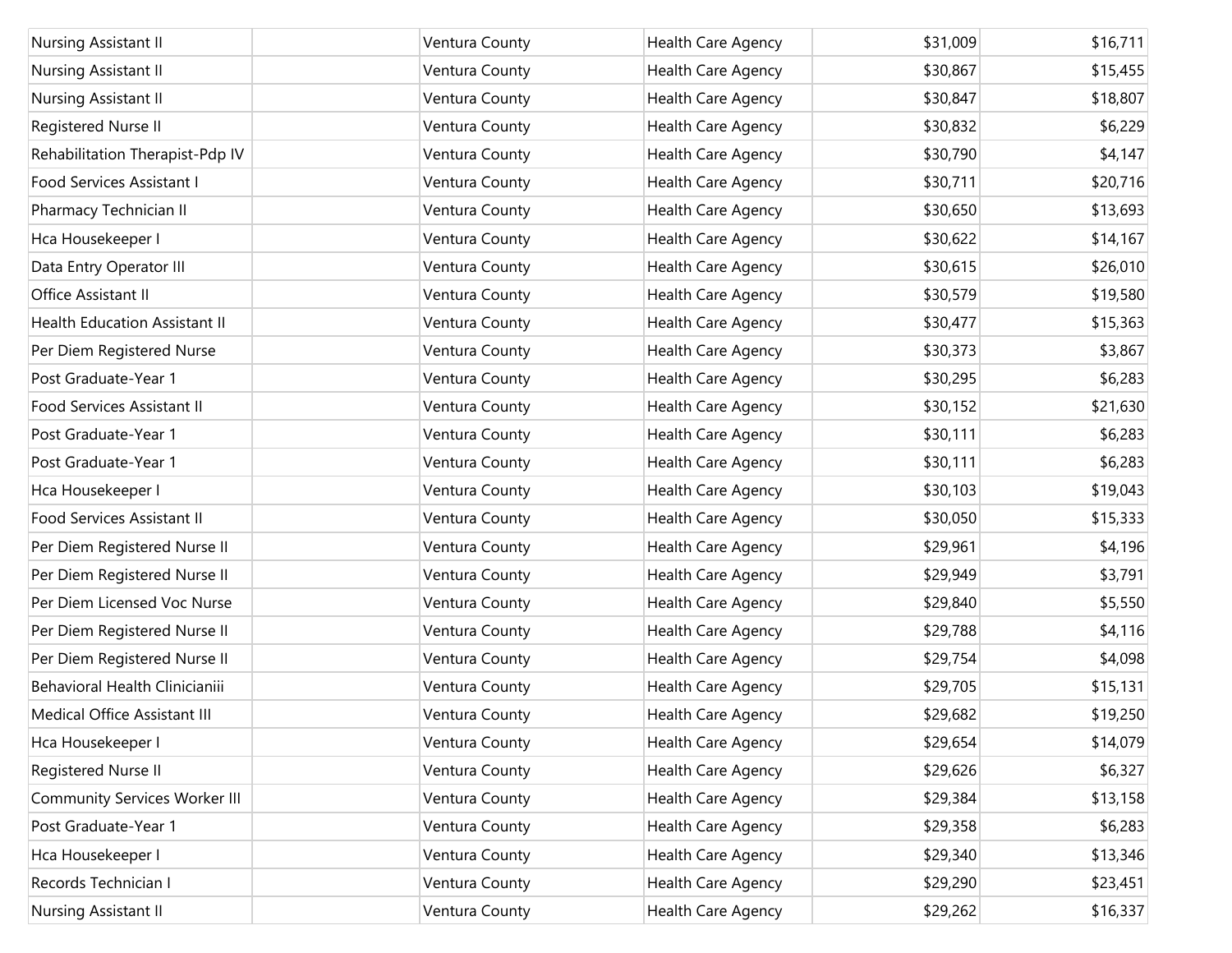| Medical Office Assistant II              | Ventura County | Health Care Agency | \$29,184 | \$15,371 |
|------------------------------------------|----------------|--------------------|----------|----------|
| Post Graduate-Year 1                     | Ventura County | Health Care Agency | \$29,022 | \$6,283  |
| Post Graduate-Year 1                     | Ventura County | Health Care Agency | \$29,022 | \$6,283  |
| Post Graduate-Year 1                     | Ventura County | Health Care Agency | \$29,022 | \$6,283  |
| Post Graduate-Year 1                     | Ventura County | Health Care Agency | \$29,014 | \$6,705  |
| Post Graduate-Year 1                     | Ventura County | Health Care Agency | \$28,973 | \$6,283  |
| Registered Nurse II                      | Ventura County | Health Care Agency | \$28,884 | \$2,820  |
| <b>Collections Officer II</b>            | Ventura County | Health Care Agency | \$28,838 | \$20,090 |
| Medical Office Assistant II              | Ventura County | Health Care Agency | \$28,788 | \$13,478 |
| <b>Community Services</b><br>Coordinator | Ventura County | Health Care Agency | \$28,785 | \$13,200 |
| Post Graduate-Year 1                     | Ventura County | Health Care Agency | \$28,727 | \$6,283  |
| Post Graduate-Year 1                     | Ventura County | Health Care Agency | \$28,699 | \$6,283  |
| Post Graduate-Year 1                     | Ventura County | Health Care Agency | \$28,699 | \$6,283  |
| Post Graduate-Year 1                     | Ventura County | Health Care Agency | \$28,699 | \$6,283  |
| Post Graduate-Year 1                     | Ventura County | Health Care Agency | \$28,699 | \$6,283  |
| Behavioral Health Clinician I            | Ventura County | Health Care Agency | \$28,677 | \$20,600 |
| Office Assistant III                     | Ventura County | Health Care Agency | \$28,663 | \$19,868 |
| Medical Billing Specialist I             | Ventura County | Health Care Agency | \$28,339 | \$23,326 |
| Behavioral Health Clinicianiii           | Ventura County | Health Care Agency | \$28,321 | \$19,348 |
| Registered Nurse II                      | Ventura County | Health Care Agency | \$28,245 | \$7,118  |
| Behavioral Health Clinician IV           | Ventura County | Health Care Agency | \$28,233 | \$10,299 |
| Office Assistant IV                      | Ventura County | Health Care Agency | \$28,123 | \$18,934 |
| Post Graduate-Year 1                     | Ventura County | Health Care Agency | \$28,114 | \$7,358  |
| Per Diem Registered Nurse II             | Ventura County | Health Care Agency | \$28,096 | \$3,746  |
| Post Graduate-Year 1                     | Ventura County | Health Care Agency | \$28,044 | \$7,358  |
| Medical Office Assistant II              | Ventura County | Health Care Agency | \$27,981 | \$9,103  |
| Nursing Assistant II-Pdp                 | Ventura County | Health Care Agency | \$27,948 | \$5,612  |
| <b>Licensed Vocational Nurse</b>         | Ventura County | Health Care Agency | \$27,832 | \$11,236 |
| Per Diem Registered Nurse II             | Ventura County | Health Care Agency | \$27,830 | \$3,698  |
| <b>Community Services Worker II</b>      | Ventura County | Health Care Agency | \$27,828 | \$21,046 |
| Accountant II                            | Ventura County | Health Care Agency | \$27,699 | \$14,608 |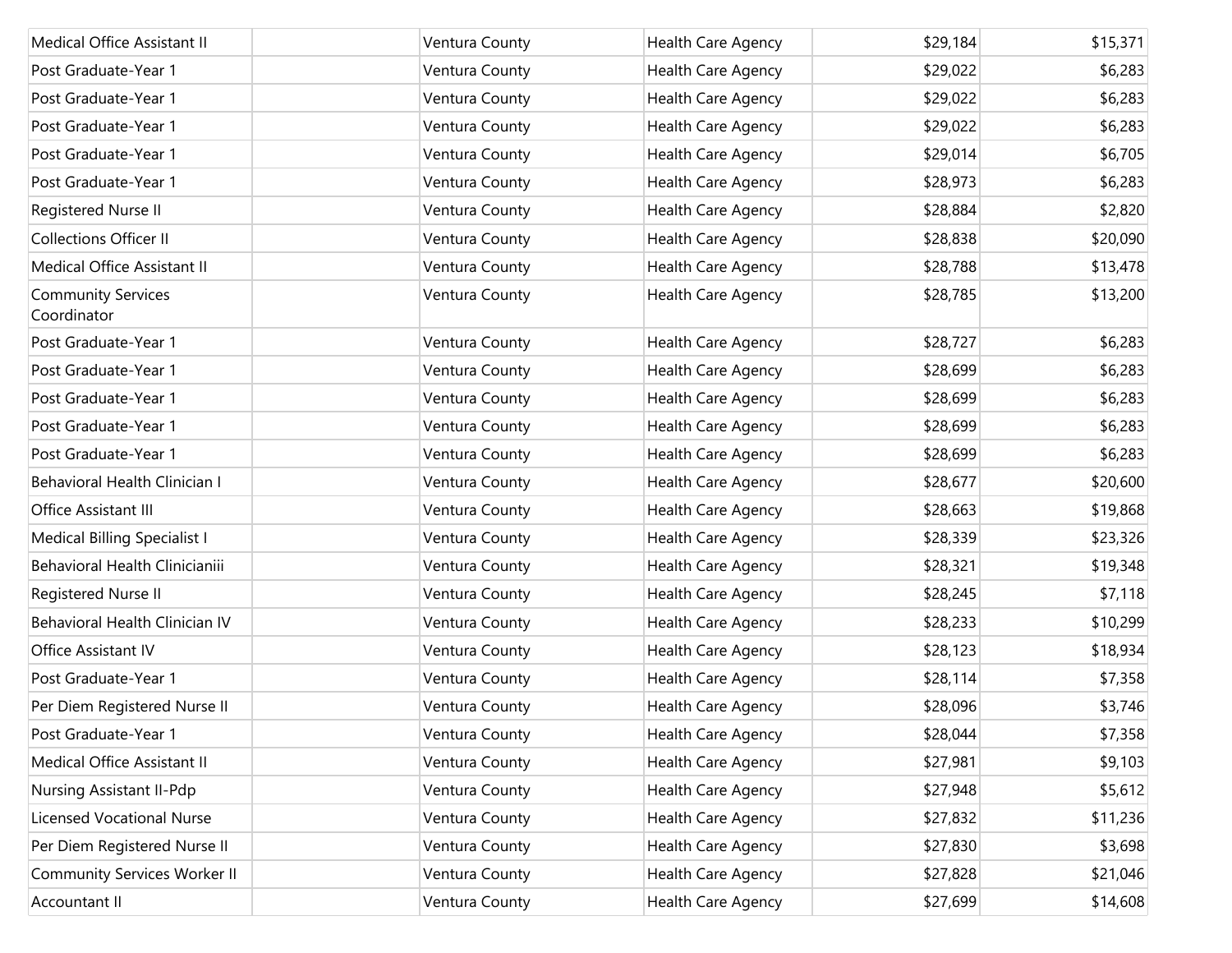| Per Diem Registered Nurse II             | Ventura County | Health Care Agency | \$27,637 | \$3,613  |
|------------------------------------------|----------------|--------------------|----------|----------|
| Medical Office Assistant II              | Ventura County | Health Care Agency | \$27,450 | \$14,002 |
| Principal Respiratory Therapist          | Ventura County | Health Care Agency | \$27,417 | \$3,753  |
| Administrative Assistant I               | Ventura County | Health Care Agency | \$27,414 | \$17,452 |
| Program Administrator I                  | Ventura County | Health Care Agency | \$27,399 | \$10,709 |
| Radiologic Technologist-Pdp IV           | Ventura County | Health Care Agency | \$27,322 | \$6,146  |
| <b>Health Education Assistant II</b>     | Ventura County | Health Care Agency | \$27,283 | \$4,086  |
| Senior Registered Nurse-<br>Hospital     | Ventura County | Health Care Agency | \$27,232 | \$5,440  |
| Registered Nurse II                      | Ventura County | Health Care Agency | \$27,210 | \$12,016 |
| Program Administrator III                | Ventura County | Health Care Agency | \$27,196 | \$8,648  |
| Behavioral Health Clinician II           | Ventura County | Health Care Agency | \$27,189 | \$14,086 |
| Cook                                     | Ventura County | Health Care Agency | \$27,169 | \$14,838 |
| Medical Office Assistant II              | Ventura County | Health Care Agency | \$27,154 | \$9,703  |
| Registered Nurse II                      | Ventura County | Health Care Agency | \$27,055 | \$12,384 |
| Nursing Assistant II                     | Ventura County | Health Care Agency | \$27,013 | \$11,671 |
| Per Diem Registered Nurse II             | Ventura County | Health Care Agency | \$26,963 | \$3,535  |
| Medical Office Assistant II              | Ventura County | Health Care Agency | \$26,933 | \$17,006 |
| <b>Community Services</b><br>Coordinator | Ventura County | Health Care Agency | \$26,871 | \$10,922 |
| Hca Housekeeper I                        | Ventura County | Health Care Agency | \$26,692 | \$13,318 |
| Registered Nurse II                      | Ventura County | Health Care Agency | \$26,689 | \$13,003 |
| Office Systems Coordinator II            | Ventura County | Health Care Agency | \$26,489 | \$7,379  |
| Per Diem Registered Nurse II             | Ventura County | Health Care Agency | \$26,487 | \$3,491  |
| Clinical Assistant II                    | Ventura County | Health Care Agency | \$26,443 | \$10,270 |
| Per Diem Registered Nurse II             | Ventura County | Health Care Agency | \$26,439 | \$3,463  |
| Per Diem Registered Nurse II             | Ventura County | Health Care Agency | \$26,438 | \$3,378  |
| Operating Room Technician III            | Ventura County | Health Care Agency | \$26,396 | \$8,647  |
| Program Administrator II                 | Ventura County | Health Care Agency | \$26,384 | \$7,123  |
| Per Diem Registered Nurse II             | Ventura County | Health Care Agency | \$26,361 | \$3,202  |
| Senior Registered Nurse-<br>Hospital     | Ventura County | Health Care Agency | \$26,276 | \$8,770  |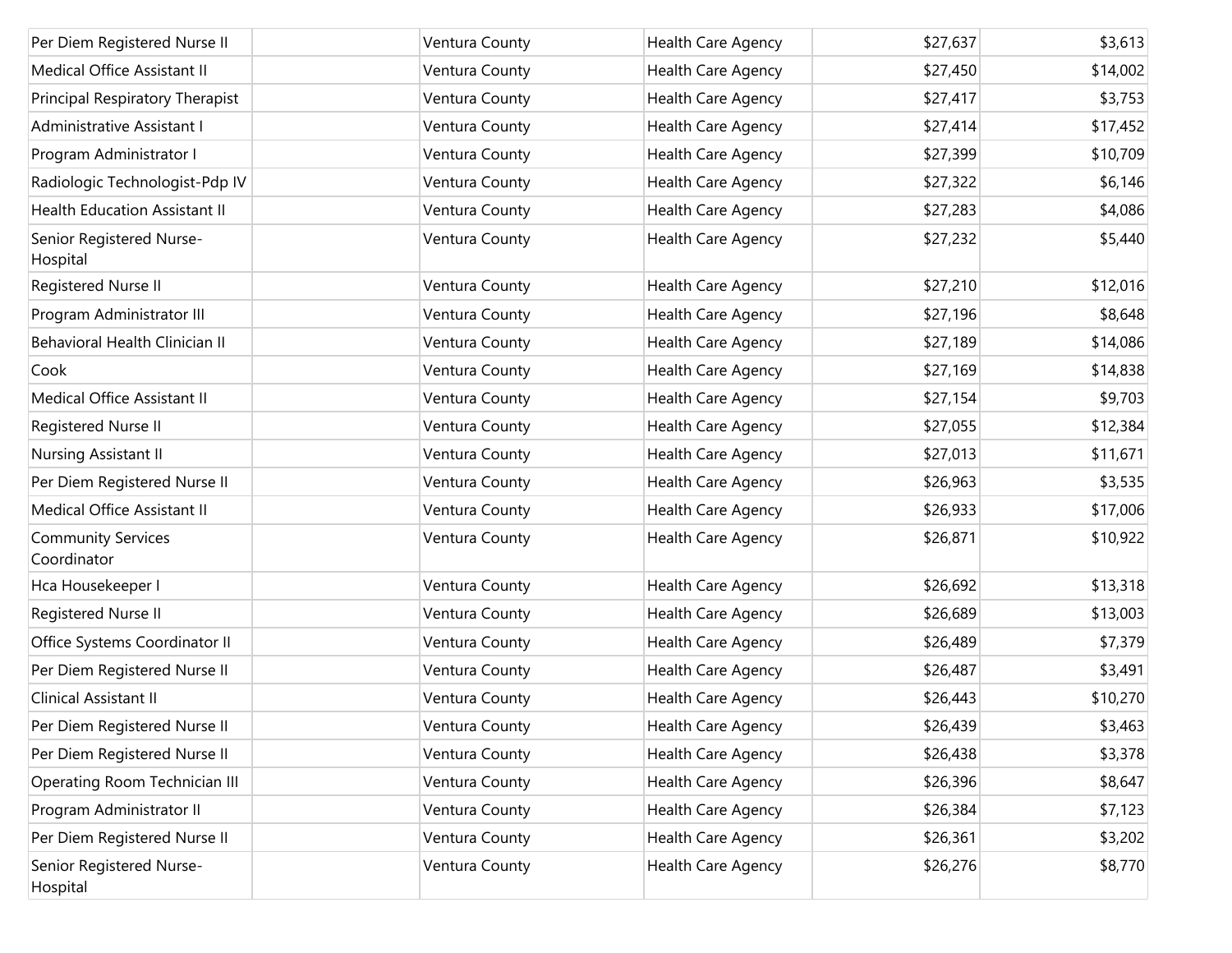| <b>Community Services Worker III</b>            | Ventura County | Health Care Agency        | \$26,276 | \$12,811 |
|-------------------------------------------------|----------------|---------------------------|----------|----------|
| Per Diem Registered Nurse II                    | Ventura County | Health Care Agency        | \$26,071 | \$3,338  |
| Administrative Assistant I                      | Ventura County | Health Care Agency        | \$26,065 | \$3,443  |
| Office Assistant III                            | Ventura County | Health Care Agency        | \$26,064 | \$13,495 |
| Certified Phlebotomist II-Pdp                   | Ventura County | Health Care Agency        | \$26,026 | \$5,672  |
| Medical Billing Specialist I                    | Ventura County | Health Care Agency        | \$26,026 | \$10,957 |
| Supervisor-Hospital Support<br>Services         | Ventura County | Health Care Agency        | \$25,891 | \$26,057 |
| Public Health Social Worker II                  | Ventura County | Health Care Agency        | \$25,861 | \$18,252 |
| Registered Nurse II                             | Ventura County | Health Care Agency        | \$25,767 | \$5,694  |
| <b>Circulating Operating Room</b><br><b>Nrs</b> | Ventura County | Health Care Agency        | \$25,672 | \$8,206  |
| Program Administrator I                         | Ventura County | Health Care Agency        | \$25,588 | \$8,477  |
| Medical Office Assistant II                     | Ventura County | Health Care Agency        | \$25,431 | \$15,589 |
| Warehouse Coordinator                           | Ventura County | Health Care Agency        | \$25,348 | \$10,720 |
| Medical Office Assistant II                     | Ventura County | Health Care Agency        | \$25,304 | \$11,320 |
| Psychiatric Technician-Ipu                      | Ventura County | Health Care Agency        | \$25,066 | \$6,780  |
| Post Graduate-Year 2                            | Ventura County | Health Care Agency        | \$24,938 | \$6,112  |
| Community Health Worker                         | Ventura County | Health Care Agency        | \$24,868 | \$22,533 |
| Per Diem Registered Nurse II                    | Ventura County | Health Care Agency        | \$24,738 | \$3,279  |
| <b>Community Services Worker I</b>              | Ventura County | Health Care Agency        | \$24,730 | \$13,114 |
| Senior Registered Nurse-<br>Hospital            | Ventura County | Health Care Agency        | \$24,709 | \$7,489  |
| Radiologic Specialist II                        | Ventura County | Health Care Agency        | \$24,686 | \$11,952 |
| Per Diem Registered Nurse                       | Ventura County | <b>Health Care Agency</b> | \$24,604 | \$2,198  |
| Records Technician I                            | Ventura County | Health Care Agency        | \$24,598 | \$12,419 |
| Behavioral Health Clinician II                  | Ventura County | Health Care Agency        | \$24,108 | \$9,816  |
| Registered Nurse II                             | Ventura County | Health Care Agency        | \$24,062 | \$11,896 |
| Food Services Assistant III                     | Ventura County | Health Care Agency        | \$24,000 | \$11,728 |
| Per Diem Registered Nurse II                    | Ventura County | Health Care Agency        | \$23,923 | \$3,339  |
| <b>Community Services Worker II</b>             | Ventura County | Health Care Agency        | \$23,809 | \$16,175 |
| Registered Nurse II                             | Ventura County | Health Care Agency        | \$23,782 | \$3,706  |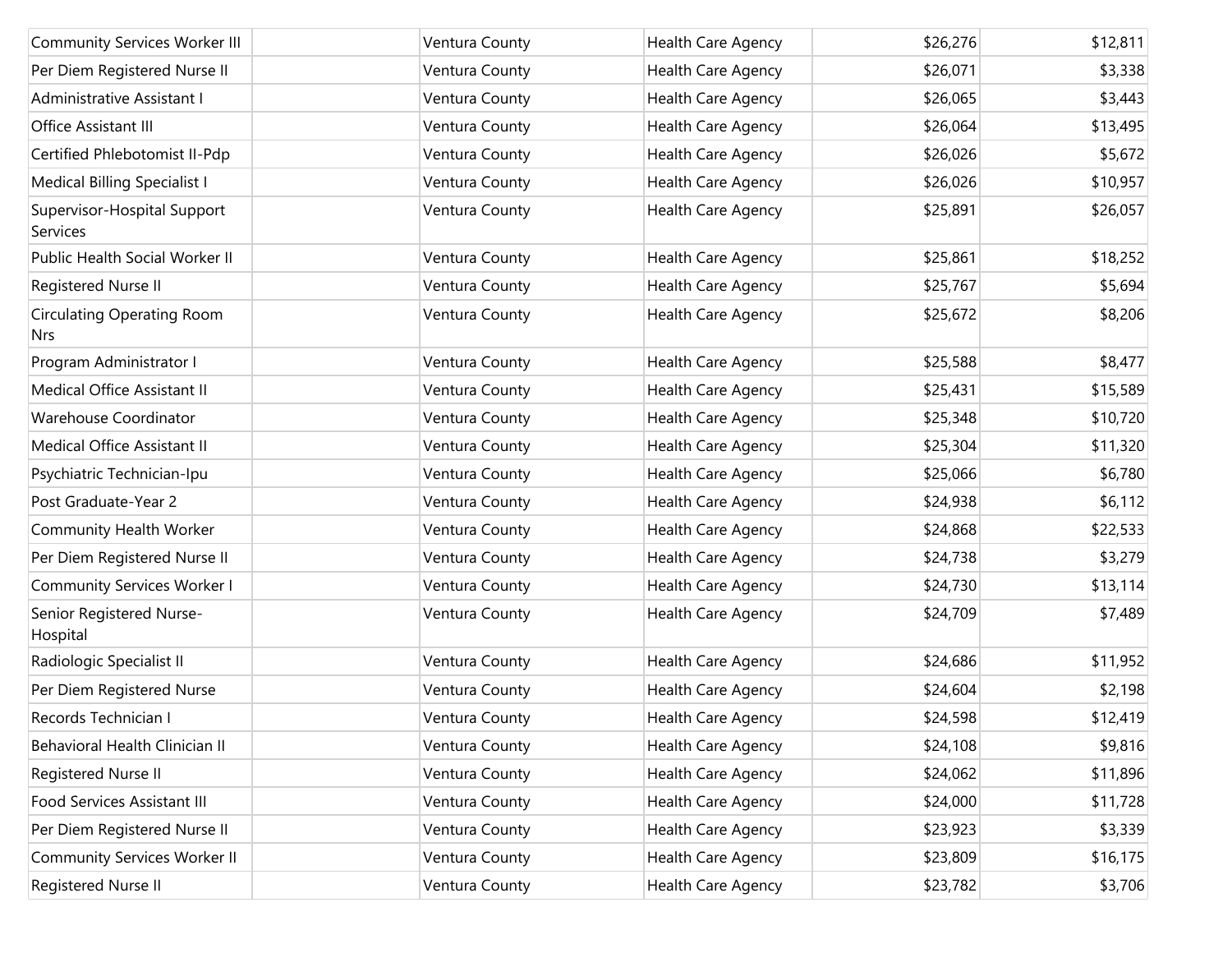| Behavioral Health Clinicianiii           | Ventura County | Health Care Agency | \$23,692 | \$16,734 |
|------------------------------------------|----------------|--------------------|----------|----------|
| Nursing Assistant II                     | Ventura County | Health Care Agency | \$23,614 | \$1,947  |
| Per Diem Registered Nurse II             | Ventura County | Health Care Agency | \$23,435 | \$2,903  |
| Per Diem Registered Nurse II             | Ventura County | Health Care Agency | \$23,380 | \$2,000  |
| Per Diem Registered Nurse II             | Ventura County | Health Care Agency | \$23,356 | \$3,389  |
| Mental Health Associate                  | Ventura County | Health Care Agency | \$23,021 | \$14,785 |
| Senior Occupational Therapist            | Ventura County | Health Care Agency | \$22,872 | \$10,771 |
| Hca Housekeeper I                        | Ventura County | Health Care Agency | \$22,700 | \$10,299 |
| Histologist                              | Ventura County | Health Care Agency | \$22,646 | \$17,976 |
| <b>Community Services</b><br>Coordinator | Ventura County | Health Care Agency | \$22,619 | \$17,633 |
| Certified Phlebotomy Tech II             | Ventura County | Health Care Agency | \$22,476 | \$14,636 |
| Per Diem Registered Nurse II             | Ventura County | Health Care Agency | \$22,314 | \$3,238  |
| Nursing Assistant II                     | Ventura County | Health Care Agency | \$22,198 | \$15,871 |
| Registered Nurse II                      | Ventura County | Health Care Agency | \$22,165 | \$5,496  |
| Mental Health Associate                  | Ventura County | Health Care Agency | \$22,133 | \$12,318 |
| Pharmacy Technician II                   | Ventura County | Health Care Agency | \$22,041 | \$5,260  |
| Hca Housekeeper I                        | Ventura County | Health Care Agency | \$21,965 | \$16,554 |
| Nursing Assistant II                     | Ventura County | Health Care Agency | \$21,826 | \$17,588 |
| Clinical Assistant II                    | Ventura County | Health Care Agency | \$21,747 | \$14,624 |
| Food Services Assistant II               | Ventura County | Health Care Agency | \$21,643 | \$23,364 |
| Per Diem Registered Nurse II             | Ventura County | Health Care Agency | \$21,336 | \$3,076  |
| Registered Nurse II                      | Ventura County | Health Care Agency | \$21,319 | \$8,214  |
| County Worker-Extra Help-Z               | Ventura County | Health Care Agency | \$21,216 | \$0      |
| Office Assistant II                      | Ventura County | Health Care Agency | \$21,111 | \$11,429 |
| Per Diem Registered Nurse II             | Ventura County | Health Care Agency | \$21,007 | \$2,851  |
| Management Assistant III                 | Ventura County | Health Care Agency | \$20,832 | \$9,690  |
| Medical Office Assistant II              | Ventura County | Health Care Agency | \$20,817 | \$6,779  |
| Nursing Assistant II                     | Ventura County | Health Care Agency | \$20,761 | \$11,929 |
| Health Technician III                    | Ventura County | Health Care Agency | \$20,717 | \$13,609 |
| Senior Crisis Team Clinician             | Ventura County | Health Care Agency | \$20,677 | \$7,124  |
| Community Health Worker                  | Ventura County | Health Care Agency | \$20,673 | \$8,157  |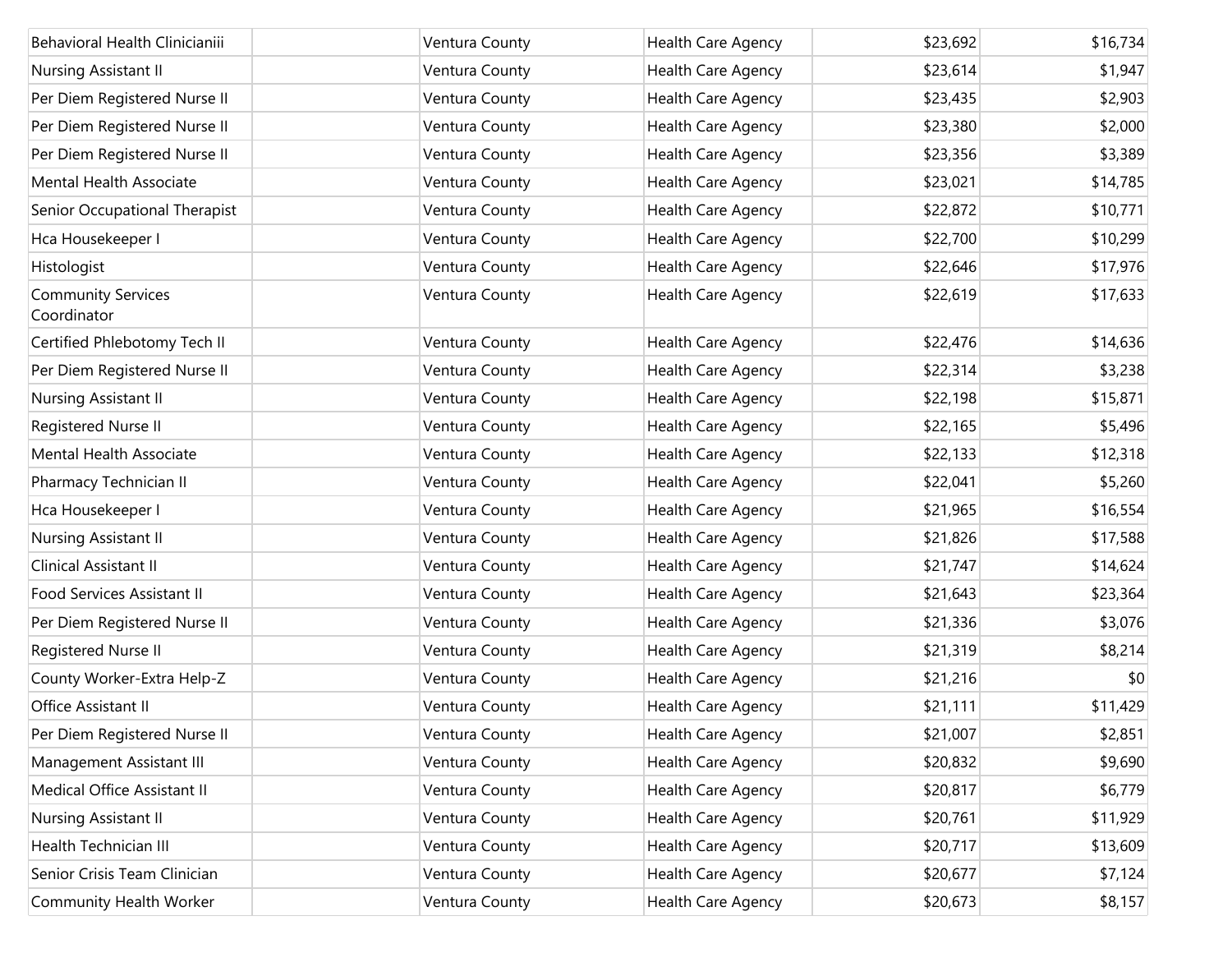| Office Assistant II                  | Ventura County | <b>Health Care Agency</b> | \$20,670 | \$13,560 |
|--------------------------------------|----------------|---------------------------|----------|----------|
| Hca Housekeeper I                    | Ventura County | Health Care Agency        | \$20,308 | \$18,553 |
| Medical Office Assistant II          | Ventura County | Health Care Agency        | \$20,279 | \$2,765  |
| Crisis Team Clinician                | Ventura County | Health Care Agency        | \$20,164 | \$6,793  |
| Hca Housekeeper I                    | Ventura County | Health Care Agency        | \$20,129 | \$2,530  |
| Hca Housekeeper I                    | Ventura County | Health Care Agency        | \$20,077 | \$10,344 |
| Per Diem Registered Nurse II         | Ventura County | Health Care Agency        | \$19,993 | \$2,563  |
| Per Diem Registered Nurse II         | Ventura County | Health Care Agency        | \$19,987 | \$2,702  |
| Nursing Assistant II                 | Ventura County | Health Care Agency        | \$19,962 | \$2,765  |
| Hca Housekeeper I                    | Ventura County | Health Care Agency        | \$19,936 | \$10,636 |
| Registered Nurse II                  | Ventura County | Health Care Agency        | \$19,909 | \$4,385  |
| Diagnostic Technician                | Ventura County | Health Care Agency        | \$19,838 | \$5,955  |
| Medical Office Assistant III         | Ventura County | Health Care Agency        | \$19,638 | \$2,684  |
| Clinical Assistant II                | Ventura County | Health Care Agency        | \$19,562 | \$10,086 |
| Nursing Assistant II                 | Ventura County | Health Care Agency        | \$19,385 | \$7,504  |
| Senior Registered Nurse-<br>Hospital | Ventura County | Health Care Agency        | \$19,309 | \$2,896  |
| Medical Office Assistant III         | Ventura County | Health Care Agency        | \$19,239 | \$16,777 |
| Cook                                 | Ventura County | Health Care Agency        | \$19,227 | \$2,562  |
| Medical Office Assistant II          | Ventura County | Health Care Agency        | \$19,149 | \$2,475  |
| Office Systems Coordinator II        | Ventura County | Health Care Agency        | \$19,032 | \$6,319  |
| County Worker-Extra Help-Z           | Ventura County | Health Care Agency        | \$18,973 | \$0      |
| Senior Maintenance Electrician       | Ventura County | Health Care Agency        | \$18,954 | \$7,476  |
| Registered Nurse-Public Health       | Ventura County | Health Care Agency        | \$18,485 | \$4,948  |
| Medical Office Assistant III         | Ventura County | Health Care Agency        | \$18,457 | \$9,815  |
| Per Diem Senior Psych Tech           | Ventura County | Health Care Agency        | \$18,414 | \$2,437  |
| Rehabilitation Therapist-Pdp IV      | Ventura County | Health Care Agency        | \$18,234 | \$4,214  |
| Food Services Assistant III          | Ventura County | Health Care Agency        | \$18,191 | \$11,580 |
| Office Assistant II                  | Ventura County | Health Care Agency        | \$18,163 | \$14,692 |
| Alcohol/Drug Treatment Spe II        | Ventura County | Health Care Agency        | \$18,128 | \$6,983  |
| Nursing Assistant II                 | Ventura County | Health Care Agency        | \$18,108 | \$2,321  |
| Certified Phlebotomist III-Pdp       | Ventura County | Health Care Agency        | \$17,957 | \$3,749  |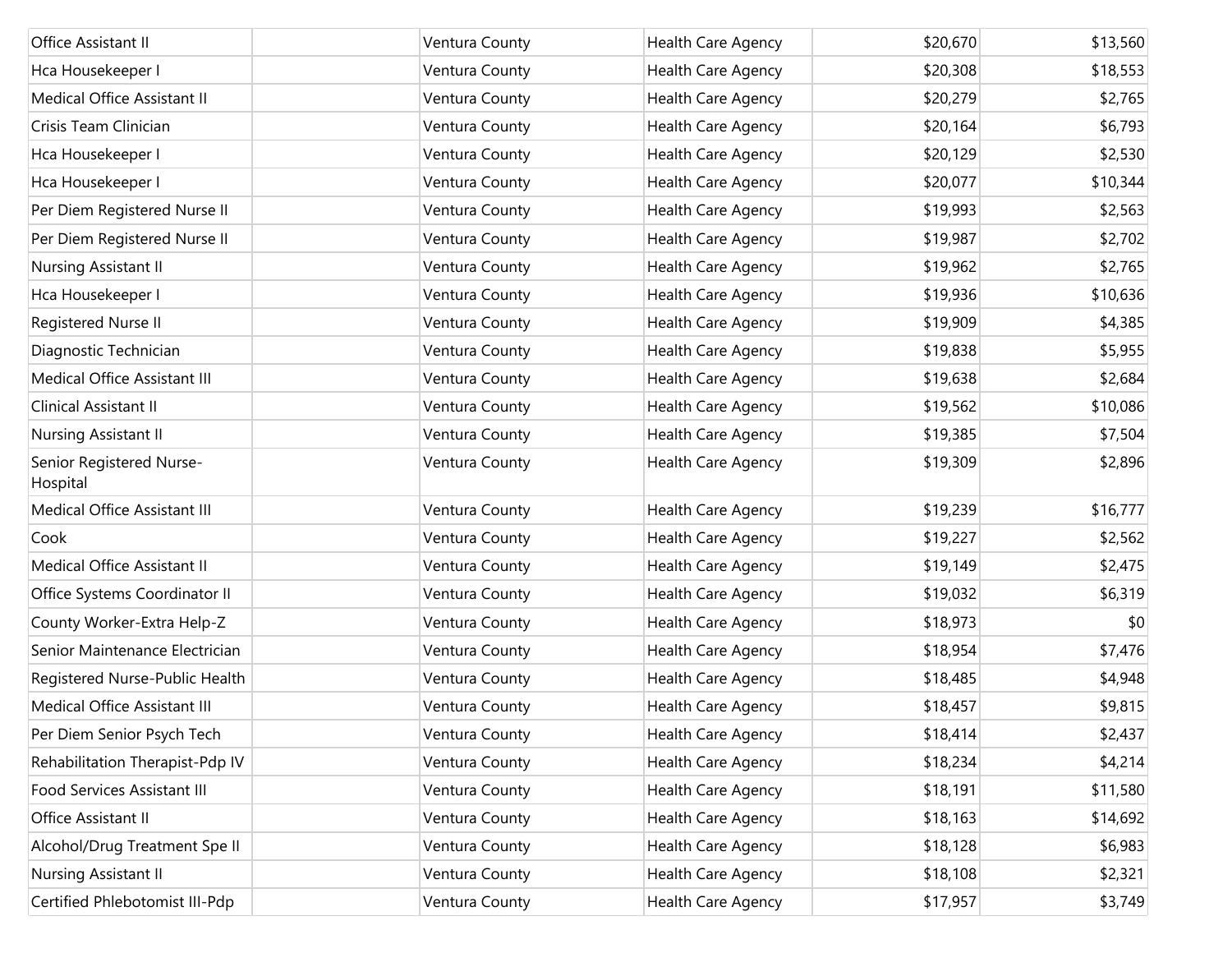| Behavioral Health Clinician I       | Ventura County | Health Care Agency | \$17,831 | \$7,605  |
|-------------------------------------|----------------|--------------------|----------|----------|
| Per Diem Registered Nurse II        | Ventura County | Health Care Agency | \$17,830 | \$2,358  |
| Per Diem Registered Nurse           | Ventura County | Health Care Agency | \$17,710 | \$2,288  |
| Senior Physical Therapist           | Ventura County | Health Care Agency | \$17,556 | \$6,107  |
| Clinical Assistant II               | Ventura County | Health Care Agency | \$17,511 | \$13,185 |
| Coder-Certified                     | Ventura County | Health Care Agency | \$17,367 | \$5,981  |
| Nursing Assistant II                | Ventura County | Health Care Agency | \$17,305 | \$2,190  |
| Per Diem Registered Nurse II        | Ventura County | Health Care Agency | \$17,294 | \$1,994  |
| Mental Health Associate             | Ventura County | Health Care Agency | \$17,261 | \$12,873 |
| Hca Housekeeper I                   | Ventura County | Health Care Agency | \$17,150 | \$16,469 |
| Wic Nutrition Assistant II          | Ventura County | Health Care Agency | \$17,076 | \$11,099 |
| Medical Office Assistant II         | Ventura County | Health Care Agency | \$17,073 | \$10,117 |
| Nursing Assistant II                | Ventura County | Health Care Agency | \$17,052 | \$7,651  |
| Medical Office Assistant II         | Ventura County | Health Care Agency | \$17,037 | \$2,226  |
| Hospital Maintenance Engineer       | Ventura County | Health Care Agency | \$17,011 | \$7,365  |
| Behavioral Health Clinicianiii      | Ventura County | Health Care Agency | \$16,977 | \$8,610  |
| Registered Nurse-Mental<br>Health   | Ventura County | Health Care Agency | \$16,785 | \$2,918  |
| Behavioral Health Clinician II      | Ventura County | Health Care Agency | \$16,739 | \$6,870  |
| Medical Office Assistant III        | Ventura County | Health Care Agency | \$16,685 | \$10,098 |
| Per Diem Registered Nurse II        | Ventura County | Health Care Agency | \$16,673 | \$2,208  |
| Hospital Maintenance Engineer       | Ventura County | Health Care Agency | \$16,376 | \$1,959  |
| Per Diem Registered Nurse II        | Ventura County | Health Care Agency | \$16,320 | \$2,166  |
| <b>Licensed Vocational Nurse</b>    | Ventura County | Health Care Agency | \$16,268 | \$5,733  |
| <b>Community Services Worker II</b> | Ventura County | Health Care Agency | \$16,263 | \$4,396  |
| Courier I                           | Ventura County | Health Care Agency | \$16,215 | \$4,722  |
| Pharmacist-Pdp IV                   | Ventura County | Health Care Agency | \$16,142 | \$3,309  |
| Radiologic Technologist-Pdp IV      | Ventura County | Health Care Agency | \$16,067 | \$3,570  |
| Nursing Assistant II                | Ventura County | Health Care Agency | \$16,058 | \$19,232 |
| Public Health Social Worker II      | Ventura County | Health Care Agency | \$16,032 | \$7,138  |
| Per Diem Registered Nurse II        | Ventura County | Health Care Agency | \$15,980 | \$0      |
| Nursing Assistant II                | Ventura County | Health Care Agency | \$15,931 | \$6,500  |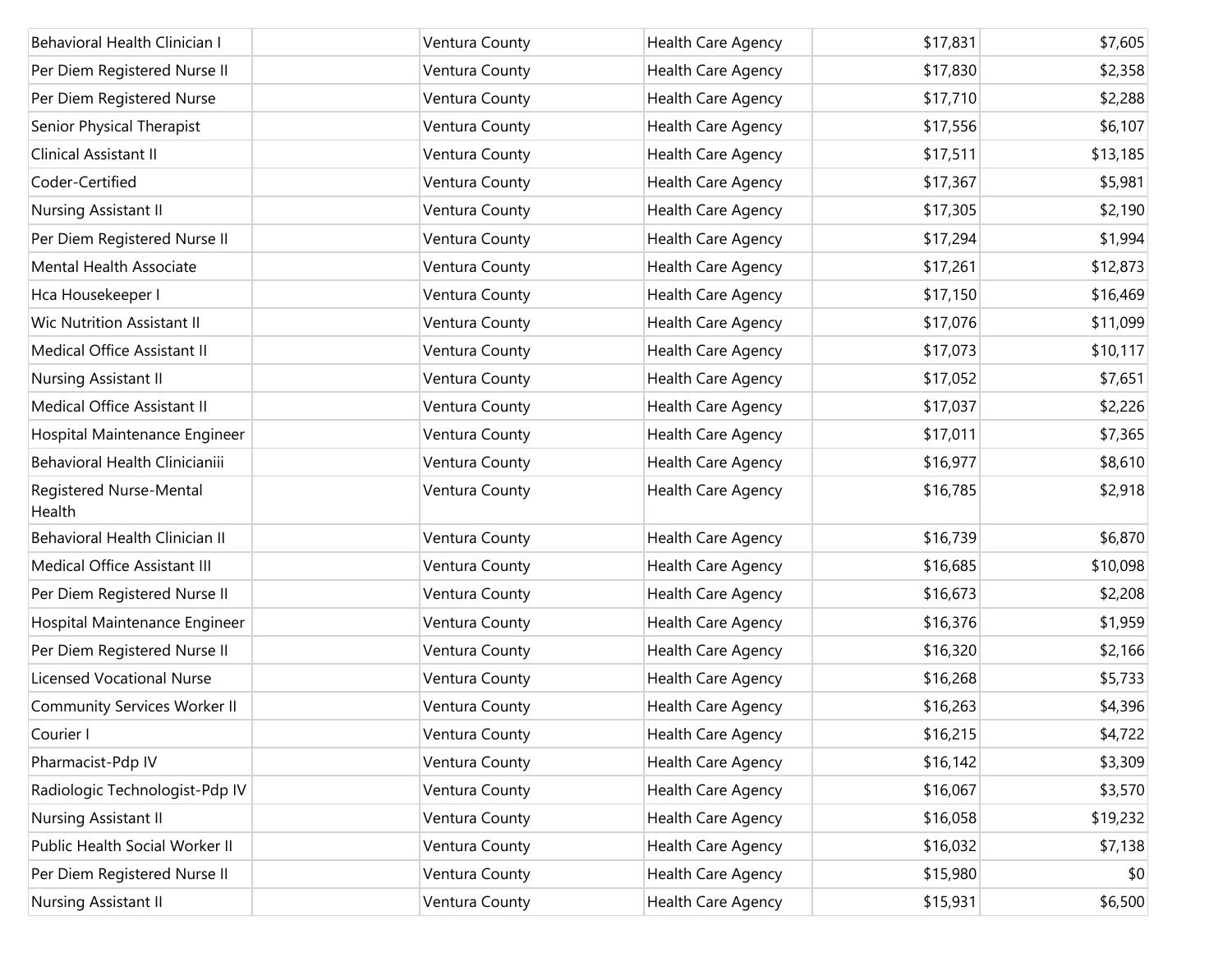| Office Assistant III                     | Ventura County | Health Care Agency | \$15,668 | \$16,607 |
|------------------------------------------|----------------|--------------------|----------|----------|
| <b>Accounting Assistant I</b>            | Ventura County | Health Care Agency | \$15,582 | \$9,466  |
| Per Diem Registered Nurse II             | Ventura County | Health Care Agency | \$15,477 | \$2,080  |
| Nursing Assistant II                     | Ventura County | Health Care Agency | \$15,411 | \$14,450 |
| Health Technician III                    | Ventura County | Health Care Agency | \$14,916 | \$11,510 |
| Management Assistant II                  | Ventura County | Health Care Agency | \$14,874 | \$6,545  |
| Nursing Assistant II                     | Ventura County | Health Care Agency | \$14,849 | \$10,914 |
| Per Diem Registered Nurse II             | Ventura County | Health Care Agency | \$14,816 | \$1,788  |
| Per Diem Registered Nurse II             | Ventura County | Health Care Agency | \$14,717 | \$2,109  |
| Per Diem Registered Nurse II             | Ventura County | Health Care Agency | \$14,663 | \$1,730  |
| Per Diem Licensed Voc Nurse              | Ventura County | Health Care Agency | \$14,633 | \$1,854  |
| Wic Nutrition Assistant II               | Ventura County | Health Care Agency | \$14,568 | \$10,001 |
| Medical Office Assistant II              | Ventura County | Health Care Agency | \$14,517 | \$9,470  |
| Office Assistant IV                      | Ventura County | Health Care Agency | \$14,370 | \$1,894  |
| County Worker-Extra Help-Z               | Ventura County | Health Care Agency | \$14,341 | \$0      |
| <b>Community Services</b><br>Coordinator | Ventura County | Health Care Agency | \$14,195 | \$6,544  |
| Hca Housekeeper I                        | Ventura County | Health Care Agency | \$14,189 | \$5,354  |
| Per Diem Registered Nurse II             | Ventura County | Health Care Agency | \$14,178 | \$1,865  |
| Technical Specialist III-Pi              | Ventura County | Health Care Agency | \$14,112 | \$1,951  |
| Per Diem Registered Nurse II             | Ventura County | Health Care Agency | \$14,109 | \$1,986  |
| Student Worker III                       | Ventura County | Health Care Agency | \$14,087 | \$2,030  |
| Medical Office Assistant I               | Ventura County | Health Care Agency | \$14,027 | \$1,903  |
| <b>Accounting Assistant II</b>           | Ventura County | Health Care Agency | \$13,968 | \$6,436  |
| Clinical Assistant II                    | Ventura County | Health Care Agency | \$13,965 | \$9,889  |
| Certified Phlebotomist I-Pdp             | Ventura County | Health Care Agency | \$13,956 | \$2,814  |
| Registered Nurse-Public Health           | Ventura County | Health Care Agency | \$13,835 | \$5,645  |
| Medical Office Assistant II              | Ventura County | Health Care Agency | \$13,685 | \$1,879  |
| Medical Office Assistant II              | Ventura County | Health Care Agency | \$13,671 | \$10,883 |
| Medical Office Assistant II              | Ventura County | Health Care Agency | \$13,525 | \$5,027  |
| Nursing Assistant II                     | Ventura County | Health Care Agency | \$13,506 | \$1,874  |
| Behavioral Health Clinicianiii           | Ventura County | Health Care Agency | \$13,477 | \$5,747  |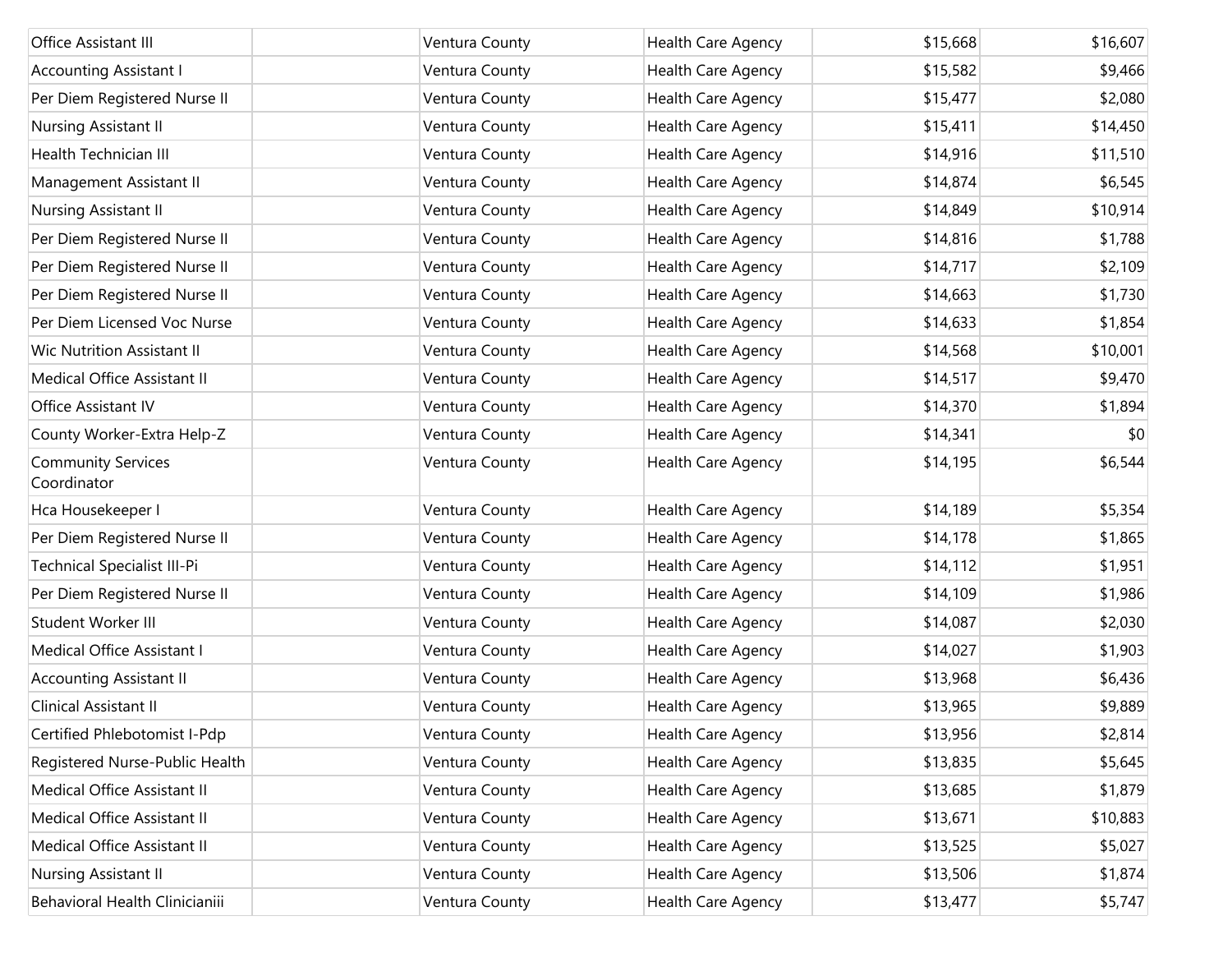| Mental Health Associate              | Ventura County | Health Care Agency | \$13,457 | \$4,309  |
|--------------------------------------|----------------|--------------------|----------|----------|
| Clerical Supervisor II               | Ventura County | Health Care Agency | \$13,374 | \$6,929  |
| Per Diem Licensed Voc Nurse          | Ventura County | Health Care Agency | \$13,369 | \$1,913  |
| Per Diem Registered Nurse II         | Ventura County | Health Care Agency | \$13,264 | \$1,637  |
| Student Worker III                   | Ventura County | Health Care Agency | \$13,212 | \$1,791  |
| Registered Nurse-Mental<br>Health    | Ventura County | Health Care Agency | \$13,160 | \$2,079  |
| <b>Community Services Worker III</b> | Ventura County | Health Care Agency | \$13,136 | \$10,050 |
| Student Worker III                   | Ventura County | Health Care Agency | \$13,115 | \$1,651  |
| Medical Office Assistant II          | Ventura County | Health Care Agency | \$13,110 | \$1,859  |
| Office Assistant III                 | Ventura County | Health Care Agency | \$13,046 | \$7,980  |
| <b>Technical Specialist II-Ph</b>    | Ventura County | Health Care Agency | \$12,913 | \$1,870  |
| Alcohol/Drug Treatment Spe II        | Ventura County | Health Care Agency | \$12,712 | \$7,231  |
| Registered Nurse II                  | Ventura County | Health Care Agency | \$12,579 | \$3,153  |
| Hospital Maintenance Engineer        | Ventura County | Health Care Agency | \$12,564 | \$3,753  |
| Operating Room Technician II         | Ventura County | Health Care Agency | \$12,533 | \$1,920  |
| Registered Dietician II              | Ventura County | Health Care Agency | \$12,510 | \$7,072  |
| Per Diem Registered Nurse II         | Ventura County | Health Care Agency | \$12,429 | \$1,796  |
| Food Services Assistant II           | Ventura County | Health Care Agency | \$12,386 | \$9,579  |
| Nursing Assistant II-Pdp             | Ventura County | Health Care Agency | \$12,376 | \$2,626  |
| Per Diem Registered Nurse III        | Ventura County | Health Care Agency | \$12,321 | \$1,743  |
| Clinical Assistant II                | Ventura County | Health Care Agency | \$12,321 | \$6,426  |
| Medical Office Asst II-Pdp           | Ventura County | Health Care Agency | \$12,261 | \$1,619  |
| Nursing Assistant II                 | Ventura County | Health Care Agency | \$12,183 | \$1,644  |
| Senior Maintenance Electrician       | Ventura County | Health Care Agency | \$12,165 | \$5,011  |
| Food Services Assistant II           | Ventura County | Health Care Agency | \$12,154 | \$5,054  |
| Registered Nurse II                  | Ventura County | Health Care Agency | \$12,128 | \$2,458  |
| Per Diem Registered Nurse II         | Ventura County | Health Care Agency | \$12,117 | \$1,665  |
| Per Diem Registered Nurse            | Ventura County | Health Care Agency | \$12,062 | \$1,507  |
| Principal Respiratory Therapist      | Ventura County | Health Care Agency | \$11,994 | \$1,644  |
| <b>Licensed Vocational Nurse</b>     | Ventura County | Health Care Agency | \$11,986 | \$9,035  |
| Medical Office Assistant I           | Ventura County | Health Care Agency | \$11,978 | \$1,615  |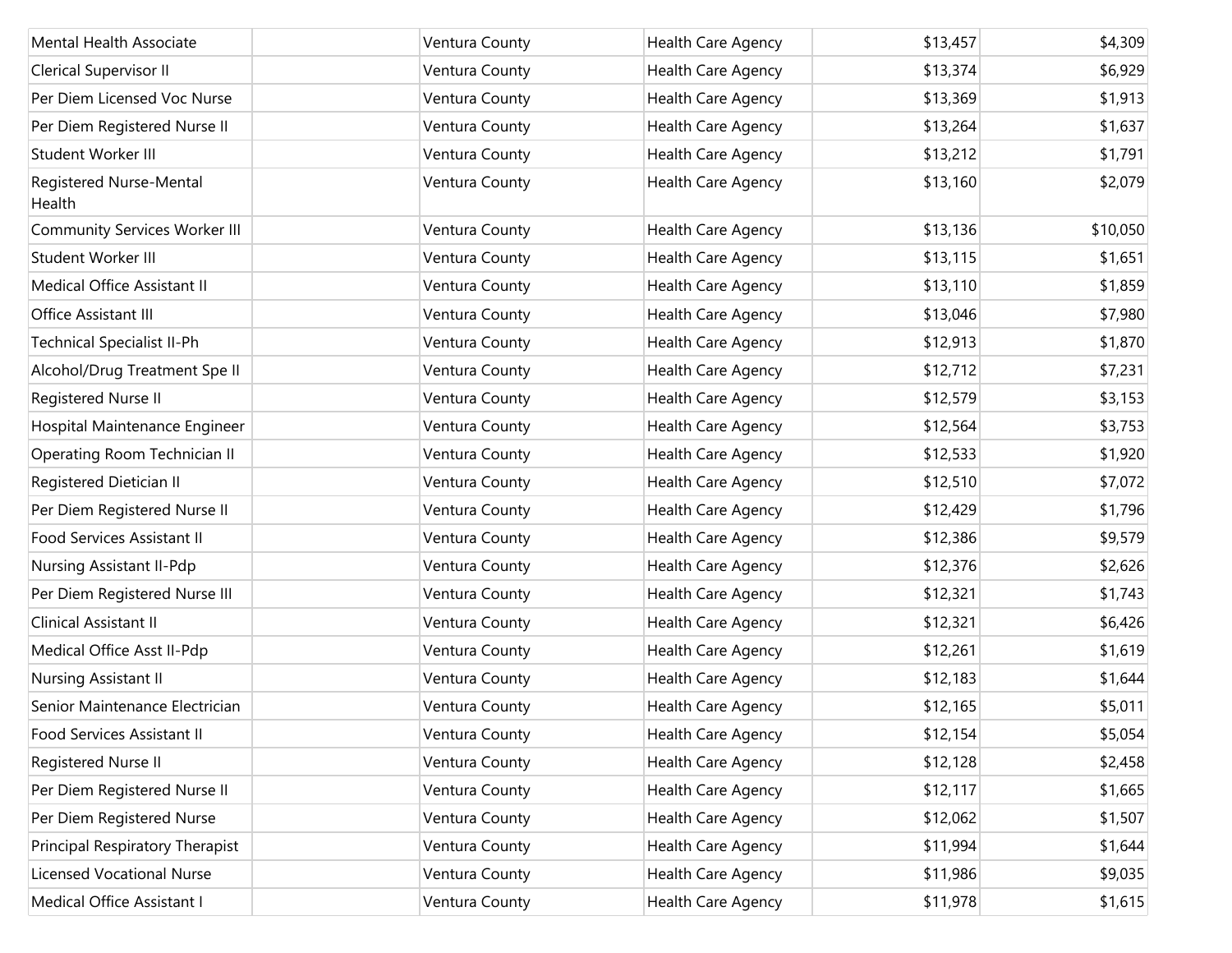| <b>Community Services</b><br>Coordinator | Ventura County | <b>Health Care Agency</b> | \$11,948 | \$0     |
|------------------------------------------|----------------|---------------------------|----------|---------|
| <b>Technical Specialist III-Ph</b>       | Ventura County | Health Care Agency        | \$11,924 | \$6,098 |
| Per Diem Registered Nurse II             | Ventura County | Health Care Agency        | \$11,917 | \$0     |
| Registered Nurse-Public Health           | Ventura County | Health Care Agency        | \$11,802 | \$3,146 |
| Medical Office Assistant III             | Ventura County | Health Care Agency        | \$11,786 | \$7,335 |
| Medical Office Assistant II              | Ventura County | Health Care Agency        | \$11,786 | \$1,498 |
| Behavioral Health Clinicianiii           | Ventura County | Health Care Agency        | \$11,730 | \$5,254 |
| Registered Nurse II                      | Ventura County | Health Care Agency        | \$11,662 | \$2,298 |
| Alcohol/Drug Treatment Spe II            | Ventura County | Health Care Agency        | \$11,527 | \$6,337 |
| Medical Office Assistant I               | Ventura County | Health Care Agency        | \$11,510 | \$1,612 |
| Cook                                     | Ventura County | Health Care Agency        | \$11,492 | \$1,660 |
| Medical Office Assistant III             | Ventura County | Health Care Agency        | \$11,469 | \$6,412 |
| Nursing Assistant II                     | Ventura County | Health Care Agency        | \$11,453 | \$4,672 |
| Office Assistant III                     | Ventura County | Health Care Agency        | \$11,450 | \$2,649 |
| <b>Circulating Operating Room</b><br>Nrs | Ventura County | Health Care Agency        | \$11,350 | \$1,547 |
| Behavioral Health Clinician II           | Ventura County | Health Care Agency        | \$11,333 | \$5,263 |
| <b>Community Services Worker III</b>     | Ventura County | Health Care Agency        | \$11,326 | \$5,552 |
| Behavioral Health Clinicianiii           | Ventura County | Health Care Agency        | \$11,321 | \$4,143 |
| Senior Occupational Therapist            | Ventura County | Health Care Agency        | \$11,300 | \$7,306 |
| Behavioral Health Clinician I            | Ventura County | Health Care Agency        | \$11,195 | \$4,649 |
| Medical Office Assistant II              | Ventura County | Health Care Agency        | \$11,159 | \$8,403 |
| Clinical Nurse Manager                   | Ventura County | Health Care Agency        | \$11,109 | \$5,707 |
| Per Diem Registered Nurse II             | Ventura County | Health Care Agency        | \$11,077 | \$1,590 |
| Registered Nurse-Mental<br>Health        | Ventura County | Health Care Agency        | \$11,041 | \$4,847 |
| Per Diem Registered Nurse II             | Ventura County | Health Care Agency        | \$11,032 | \$1,601 |
| Health Technician I                      | Ventura County | Health Care Agency        | \$10,939 | \$1,481 |
| <b>Technical Specialist I-Ph</b>         | Ventura County | Health Care Agency        | \$10,933 | \$1,586 |
| Senior Registered Nurse-<br>Hospital     | Ventura County | Health Care Agency        | \$10,860 | \$5,292 |
| Certified Phlebotomist I-Pdp             | Ventura County | Health Care Agency        | \$10,765 | \$2,290 |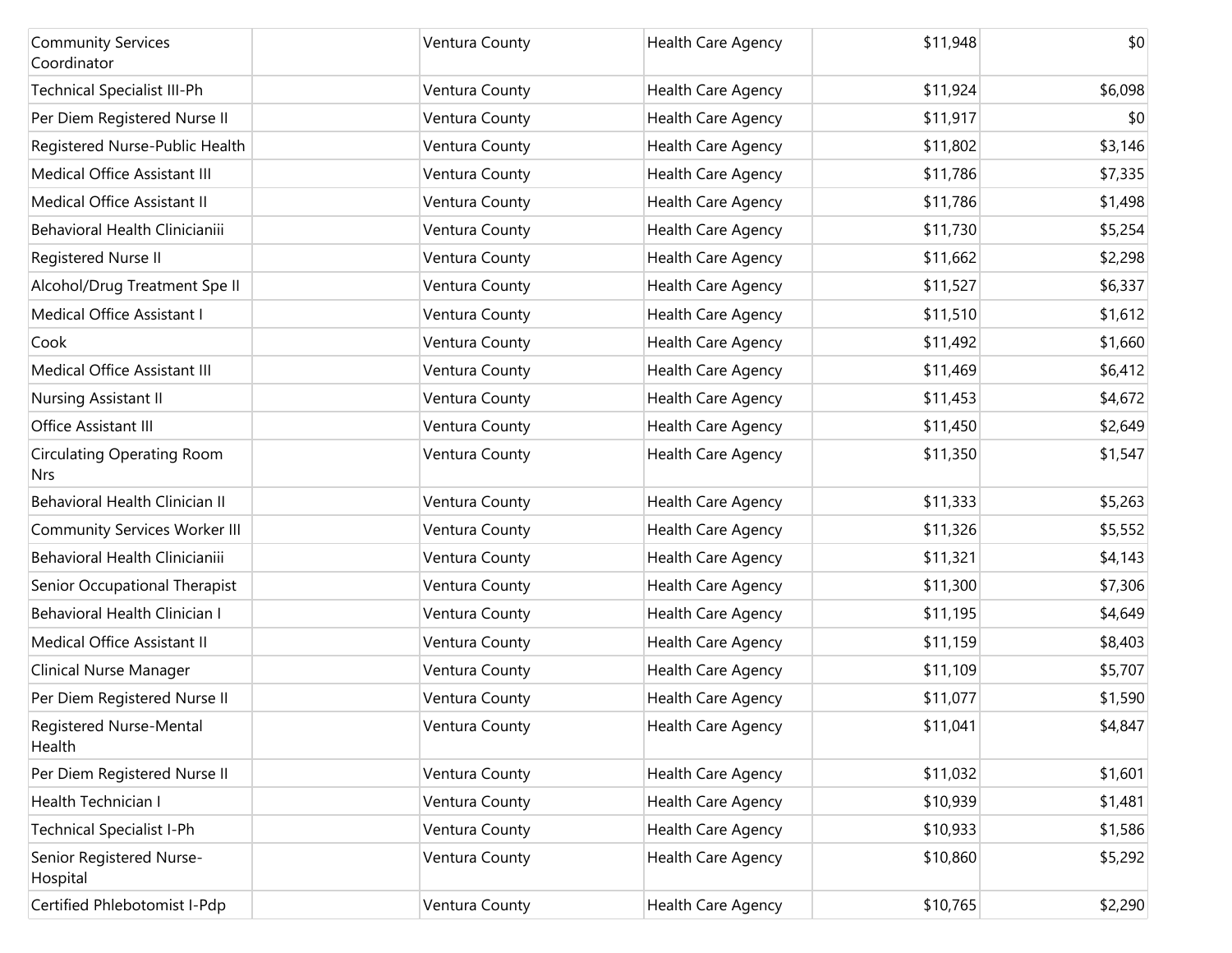| Nursing Assistant II-Pdp            | Ventura County | Health Care Agency        | \$10,588 | \$2,182 |
|-------------------------------------|----------------|---------------------------|----------|---------|
| Office Assistant II                 | Ventura County | Health Care Agency        | \$10,451 | \$2,315 |
| <b>Community Services Worker II</b> | Ventura County | Health Care Agency        | \$10,410 | \$970   |
| Medical Office Assistant II         | Ventura County | Health Care Agency        | \$10,359 | \$7,100 |
| <b>Technical Specialist III-Ph</b>  | Ventura County | Health Care Agency        | \$10,277 | \$1,306 |
| Nursing Assistant II                | Ventura County | Health Care Agency        | \$10,257 | \$1,483 |
| Registered Nurse-Mental<br>Health   | Ventura County | Health Care Agency        | \$10,233 | \$985   |
| Senior Health Educator              | Ventura County | Health Care Agency        | \$10,189 | \$3,984 |
| Per Diem Registered Nurse           | Ventura County | Health Care Agency        | \$10,131 | \$1,358 |
| Per Diem Registered Nurse II        | Ventura County | Health Care Agency        | \$9,979  | \$1,419 |
| <b>Accounting Assistant II</b>      | Ventura County | Health Care Agency        | \$9,692  | \$4,717 |
| Per Diem Registered Nurse II        | Ventura County | Health Care Agency        | \$9,624  | \$1,373 |
| Microbiologist II                   | Ventura County | Health Care Agency        | \$9,550  | \$3,630 |
| Nursing Assistant I                 | Ventura County | Health Care Agency        | \$9,490  | \$998   |
| Health Technician I                 | Ventura County | Health Care Agency        | \$9,430  | \$1,368 |
| Registered Nurse II                 | Ventura County | Health Care Agency        | \$9,324  | \$1,009 |
| Medical Office Assistant III        | Ventura County | Health Care Agency        | \$9,166  | \$3,307 |
| Behavioral Health Manager II        | Ventura County | Health Care Agency        | \$9,126  | \$2,177 |
| Nursing Assistant II                | Ventura County | Health Care Agency        | \$9,082  | \$1,318 |
| Registered Nurse-Mental<br>Health   | Ventura County | Health Care Agency        | \$9,030  | \$1,979 |
| Per Diem Pub Health Nurse I         | Ventura County | Health Care Agency        | \$8,966  | \$1,177 |
| Radiologic Specialist I             | Ventura County | Health Care Agency        | \$8,910  | \$3,935 |
| Clinical Assistant II               | Ventura County | Health Care Agency        | \$8,864  | \$1,286 |
| Student Worker III                  | Ventura County | Health Care Agency        | \$8,838  | \$1,282 |
| Nursing Assistant II                | Ventura County | <b>Health Care Agency</b> | \$8,816  | \$1,069 |
| <b>Inventory Management Asst II</b> | Ventura County | Health Care Agency        | \$8,809  | \$1,278 |
| Cook                                | Ventura County | Health Care Agency        | \$8,804  | \$1,202 |
| Pharmacist-Pdp IV                   | Ventura County | Health Care Agency        | \$8,748  | \$1,892 |
| Student Worker III                  | Ventura County | Health Care Agency        | \$8,685  | \$1,165 |
| Rehabilitation Therapist-Pdp IV     | Ventura County | Health Care Agency        | \$8,652  | \$1,735 |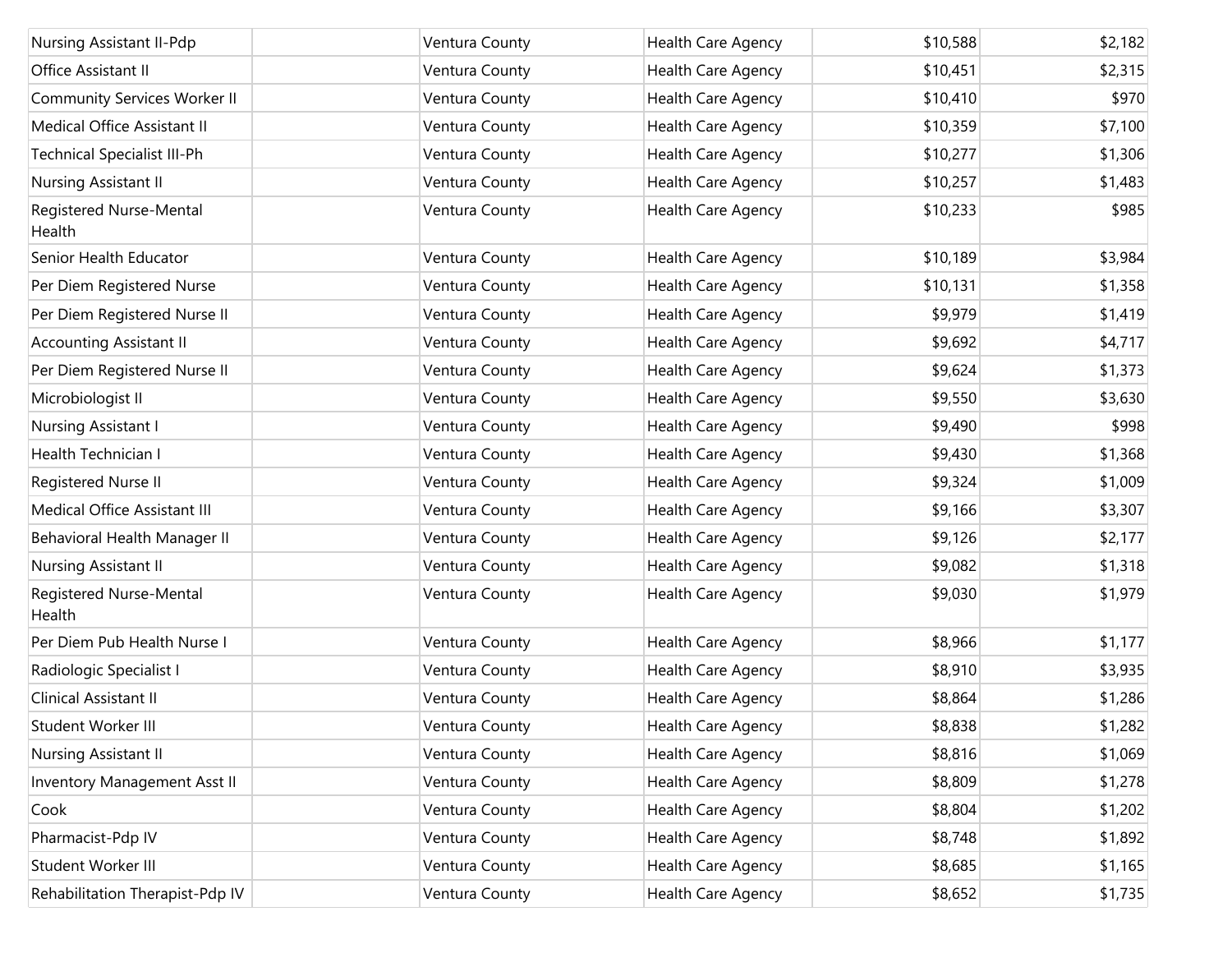| Per Diem Registered Nurse II         | Ventura County | <b>Health Care Agency</b> | \$8,637 | \$1,001  |
|--------------------------------------|----------------|---------------------------|---------|----------|
| Alcohol/Drug Treatment Spe II        | Ventura County | Health Care Agency        | \$8,606 | \$1,030  |
| Nursing Assistant II-Pdp             | Ventura County | Health Care Agency        | \$8,555 | \$1,127  |
| Records Technician II                | Ventura County | Health Care Agency        | \$8,550 | \$1,137  |
| Medical Office Assistant II          | Ventura County | Health Care Agency        | \$8,542 | \$2,817  |
| <b>Wic Nutrition Assistant II</b>    | Ventura County | Health Care Agency        | \$8,478 | \$1,777  |
| Registered Dietician I               | Ventura County | Health Care Agency        | \$8,422 | \$4,161  |
| Records Technician II                | Ventura County | Health Care Agency        | \$8,397 | \$1,118  |
| Medical Office Assistant II          | Ventura County | Health Care Agency        | \$8,307 | \$1,154  |
| Per Diem Registered Nurse II         | Ventura County | Health Care Agency        | \$8,305 | \$1,205  |
| Behavioral Health Clinician IV       | Ventura County | Health Care Agency        | \$8,266 | \$1,137  |
| Nursing Assistant II                 | Ventura County | Health Care Agency        | \$8,236 | \$1,195  |
| Student Worker III                   | Ventura County | Health Care Agency        | \$8,170 | \$1,067  |
| Per Diem Licensed Voc Nurse          | Ventura County | Health Care Agency        | \$8,144 | \$1,182  |
| Per Diem Registered Nurse            | Ventura County | Health Care Agency        | \$8,047 | \$1,168  |
| Food Services Assistant II           | Ventura County | Health Care Agency        | \$7,952 | \$13,713 |
| Nursing Assistant II                 | Ventura County | Health Care Agency        | \$7,901 | \$1,144  |
| Registered Nurse I                   | Ventura County | Health Care Agency        | \$7,842 | \$1,202  |
| <b>Health Education Assistant II</b> | Ventura County | Health Care Agency        | \$7,825 | \$937    |
| Records Technician II                | Ventura County | Health Care Agency        | \$7,772 | \$967    |
| Per Diem Registered Nurse II         | Ventura County | Health Care Agency        | \$7,716 | \$1,120  |
| Mental Health Associate              | Ventura County | Health Care Agency        | \$7,630 | \$3,377  |
| Alcohol/Drug Treatment Spe II        | Ventura County | Health Care Agency        | \$7,603 | \$910    |
| Medical Office Assistant II          | Ventura County | Health Care Agency        | \$7,556 | \$1,065  |
| Per Diem Registered Nurse II         | Ventura County | Health Care Agency        | \$7,544 | \$805    |
| Medical Office Assistant II          | Ventura County | Health Care Agency        | \$7,533 | \$903    |
| Per Diem Registered Nurse II         | Ventura County | Health Care Agency        | \$7,401 | \$937    |
| <b>Facility Operation Spec II</b>    | Ventura County | Health Care Agency        | \$7,399 | \$2,158  |
| Health Technician III                | Ventura County | Health Care Agency        | \$7,308 | \$1,060  |
| Hca Housekeeper I                    | Ventura County | Health Care Agency        | \$7,233 | \$2,759  |
| Senior Registered Nurse-<br>Hospital | Ventura County | Health Care Agency        | \$7,159 | \$1,175  |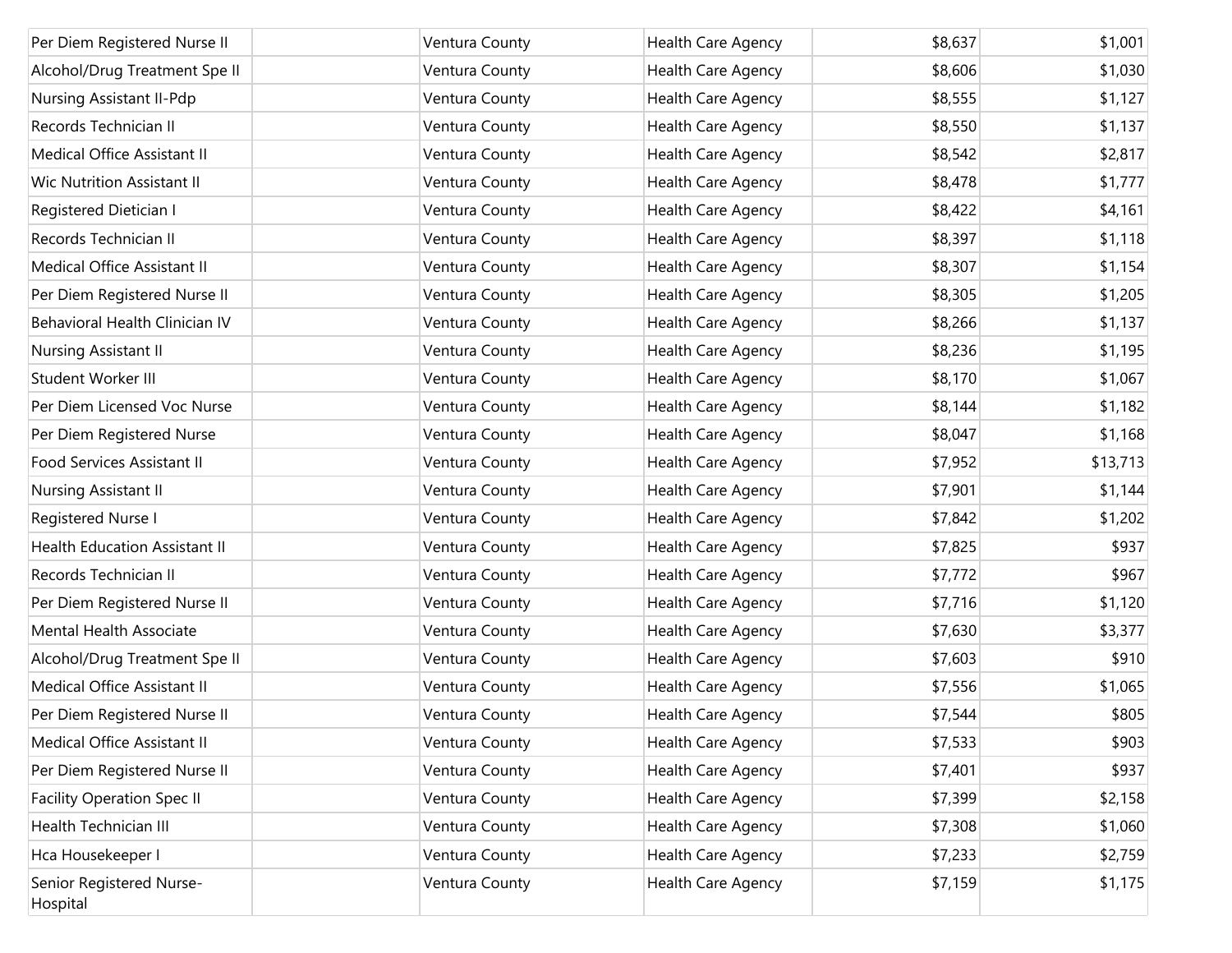| <b>Chief Hospital Operations-Prof</b><br>& Spsere | Ventura County | Health Care Agency | \$7,156 | \$1,705 |
|---------------------------------------------------|----------------|--------------------|---------|---------|
| Nursing Assistant II                              | Ventura County | Health Care Agency | \$7,124 | \$949   |
| Community Health Worker                           | Ventura County | Health Care Agency | \$6,999 | \$4,523 |
| Records Technician II                             | Ventura County | Health Care Agency | \$6,921 | \$910   |
| Inventory Management Asst II                      | Ventura County | Health Care Agency | \$6,916 | \$1,004 |
| Nursing Assistant II                              | Ventura County | Health Care Agency | \$6,902 | \$1,001 |
| Per Diem Registered Nurse II                      | Ventura County | Health Care Agency | \$6,754 | \$980   |
| Registered Nurse II                               | Ventura County | Health Care Agency | \$6,720 | \$2,000 |
| Registered Nurse I                                | Ventura County | Health Care Agency | \$6,715 | \$735   |
| Radiologic Technologist-Pdp IV                    | Ventura County | Health Care Agency | \$6,680 | \$1,311 |
| Per Diem Registered Nurse II                      | Ventura County | Health Care Agency | \$6,611 | \$916   |
| Mental Health Associate                           | Ventura County | Health Care Agency | \$6,599 | \$2,699 |
| Mental Health Associate                           | Ventura County | Health Care Agency | \$6,585 | \$1,837 |
| Community Health Worker                           | Ventura County | Health Care Agency | \$6,571 | \$787   |
| Student Worker III                                | Ventura County | Health Care Agency | \$6,552 | \$951   |
| Nursing Assistant II                              | Ventura County | Health Care Agency | \$6,521 | \$736   |
| County Worker-Extra Help-Z                        | Ventura County | Health Care Agency | \$6,372 | \$0     |
| Medical Office Assistant III                      | Ventura County | Health Care Agency | \$6,363 | \$3,123 |
| <b>Community Services Worker III</b>              | Ventura County | Health Care Agency | \$6,360 | \$2,731 |
| Principal Respiratory Therapist                   | Ventura County | Health Care Agency | \$6,330 | \$712   |
| Mental Health Associate                           | Ventura County | Health Care Agency | \$6,313 | \$1,775 |
| Medical Office Assistant II                       | Ventura County | Health Care Agency | \$6,235 | \$850   |
| Medical Office Assistant II                       | Ventura County | Health Care Agency | \$6,135 | \$4,036 |
| Senior Registered Nurse-<br>Hospital              | Ventura County | Health Care Agency | \$6,119 | \$1,340 |
| Medical Office Assistant III                      | Ventura County | Health Care Agency | \$6,118 | \$4,082 |
| <b>Technical Specialist II-Ph</b>                 | Ventura County | Health Care Agency | \$5,975 | \$867   |
| Pharmacy Technician I                             | Ventura County | Health Care Agency | \$5,874 | \$2,024 |
| Records Technician II                             | Ventura County | Health Care Agency | \$5,835 | \$734   |
| Records Technician II                             | Ventura County | Health Care Agency | \$5,757 | \$722   |
| Health Technician III                             | Ventura County | Health Care Agency | \$5,693 | \$792   |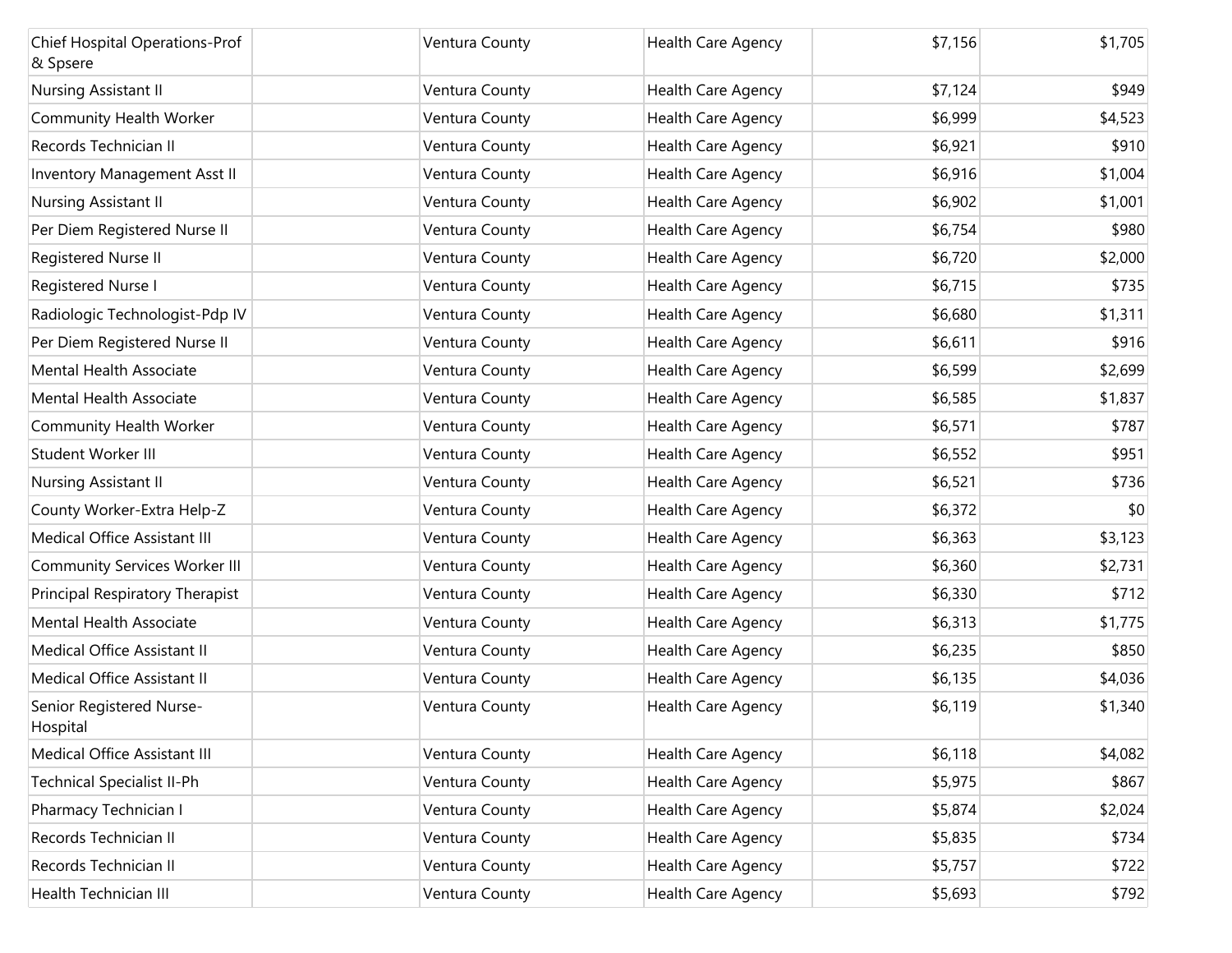| Per Diem Registered Nurse III        | Ventura County | Health Care Agency | \$5,608 | \$698   |
|--------------------------------------|----------------|--------------------|---------|---------|
| Nursing Assistant II                 | Ventura County | Health Care Agency | \$5,560 | \$807   |
| Operating Room Technician III        | Ventura County | Health Care Agency | \$5,481 | \$1,177 |
| Alcohol/Drug Treatment Spe I         | Ventura County | Health Care Agency | \$5,440 | \$3,976 |
| Medical Office Assistant I           | Ventura County | Health Care Agency | \$5,376 | \$642   |
| Warehouse Coordinator                | Ventura County | Health Care Agency | \$5,333 | \$693   |
| Records Technician II                | Ventura County | Health Care Agency | \$5,298 | \$754   |
| Mental Health Associate              | Ventura County | Health Care Agency | \$5,293 | \$2,957 |
| Radiologic Technologist              | Ventura County | Health Care Agency | \$5,274 | \$765   |
| Administrative Aide                  | Ventura County | Health Care Agency | \$5,104 | \$2,393 |
| Nursing Assistant II                 | Ventura County | Health Care Agency | \$5,067 | \$735   |
| Registered Nurse II                  | Ventura County | Health Care Agency | \$5,015 | \$393   |
| Medical Office Assistant II          | Ventura County | Health Care Agency | \$4,995 | \$689   |
| Medical Office Assistant II          | Ventura County | Health Care Agency | \$4,957 | \$574   |
| Management Assistant II              | Ventura County | Health Care Agency | \$4,890 | \$0     |
| Food Services Assistant III          | Ventura County | Health Care Agency | \$4,880 | \$585   |
| Student Worker III                   | Ventura County | Health Care Agency | \$4,805 | \$697   |
| Clinical Assistant II                | Ventura County | Health Care Agency | \$4,774 | \$693   |
| <b>Licensed Vocational Nurse</b>     | Ventura County | Health Care Agency | \$4,738 | \$2,340 |
| <b>Health Education Assistant II</b> | Ventura County | Health Care Agency | \$4,710 | \$564   |
| Per Diem Registered Nurse II         | Ventura County | Health Care Agency | \$4,710 | \$675   |
| <b>Technical Specialist I-Ph</b>     | Ventura County | Health Care Agency | \$4,706 | \$683   |
| Records Technician II                | Ventura County | Health Care Agency | \$4,615 | \$643   |
| <b>Health Technician I</b>           | Ventura County | Health Care Agency | \$4,602 | \$589   |
| Medical Office Assistant II          | Ventura County | Health Care Agency | \$4,524 | \$542   |
| County Worker-Extra Help-Z           | Ventura County | Health Care Agency | \$4,515 | \$0     |
| <b>Technical Specialist II-Ph</b>    | Ventura County | Health Care Agency | \$4,433 | \$643   |
| Behavioral Health Clinician I        | Ventura County | Health Care Agency | \$4,336 | \$1,841 |
| Pharmacy Technician I                | Ventura County | Health Care Agency | \$4,129 | \$1,357 |
| Clinical Lab Scientist I             | Ventura County | Health Care Agency | \$4,017 | \$650   |
| <b>Technical Specialist II-Ph</b>    | Ventura County | Health Care Agency | \$3,922 | \$569   |
| Medical Office Assistant II          | Ventura County | Health Care Agency | \$3,880 | \$563   |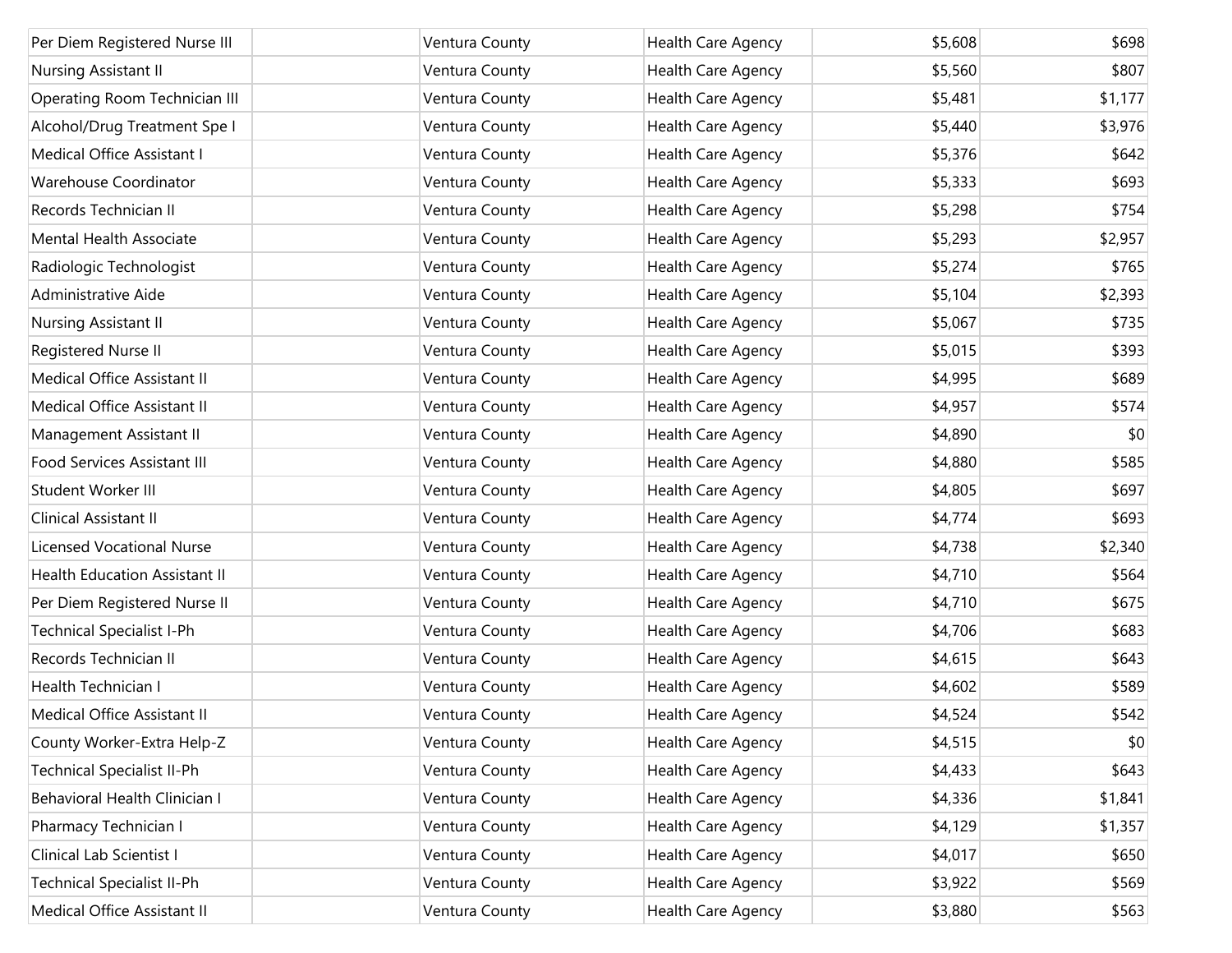| Records Technician II           | Ventura County | <b>Health Care Agency</b> | \$3,818 | \$541   |
|---------------------------------|----------------|---------------------------|---------|---------|
| Records Technician II           | Ventura County | Health Care Agency        | \$3,712 | \$539   |
| Nursing Assistant II            | Ventura County | Health Care Agency        | \$3,705 | \$538   |
| Student Worker III              | Ventura County | Health Care Agency        | \$3,692 | \$536   |
| Senior Program Administrator    | Ventura County | Health Care Agency        | \$3,691 | \$551   |
| Per Diem Registered Nurse III   | Ventura County | Health Care Agency        | \$3,691 | \$535   |
| Nursing Assistant II            | Ventura County | Health Care Agency        | \$3,676 | \$5,116 |
| Behavioral Health Clinician I   | Ventura County | Health Care Agency        | \$3,611 | \$1,534 |
| Records Technician II           | Ventura County | Health Care Agency        | \$3,558 | \$516   |
| Physical Therapy Aide           | Ventura County | Health Care Agency        | \$3,548 | \$2,784 |
| County Worker-Extra Help-Z      | Ventura County | Health Care Agency        | \$3,496 | \$0     |
| Program Administrator III       | Ventura County | Health Care Agency        | \$3,496 | \$2,718 |
| Office Assistant II             | Ventura County | Health Care Agency        | \$3,494 | \$2,029 |
| Behavioral Health Clinician I   | Ventura County | Health Care Agency        | \$3,487 | \$1,368 |
| Registered Nurse I              | Ventura County | Health Care Agency        | \$3,456 | \$516   |
| Hca Housekeeper I               | Ventura County | Health Care Agency        | \$3,330 | \$1,996 |
| Clinical Lab Scientist I        | Ventura County | Health Care Agency        | \$3,325 | \$1,013 |
| Courier II                      | Ventura County | Health Care Agency        | \$3,296 | \$414   |
| <b>Mental Health Associate</b>  | Ventura County | Health Care Agency        | \$3,256 | \$1,147 |
| Records Technician II           | Ventura County | Health Care Agency        | \$3,221 | \$462   |
| Nursing Assistant II            | Ventura County | Health Care Agency        | \$3,207 | \$449   |
| Student Worker III              | Ventura County | Health Care Agency        | \$3,180 | \$461   |
| Behavioral Health Clinician IV  | Ventura County | Health Care Agency        | \$3,140 | \$0     |
| Nursing Assistant II            | Ventura County | Health Care Agency        | \$3,133 | \$455   |
| Principal Respiratory Therapist | Ventura County | Health Care Agency        | \$3,079 | \$447   |
| Per Diem Registered Nurse       | Ventura County | Health Care Agency        | \$3,059 | \$377   |
| Student Worker III              | Ventura County | Health Care Agency        | \$3,045 | \$365   |
| Student Worker III              | Ventura County | Health Care Agency        | \$3,044 | \$442   |
| Mental Health Associate         | Ventura County | Health Care Agency        | \$3,040 | \$1,504 |
| County Worker-Extra Help-Z      | Ventura County | Health Care Agency        | \$2,966 | \$0     |
| Behavioral Health Clinicianiii  | Ventura County | Health Care Agency        | \$2,917 | \$1,444 |
| Registered Nurse II             | Ventura County | Health Care Agency        | \$2,883 | \$413   |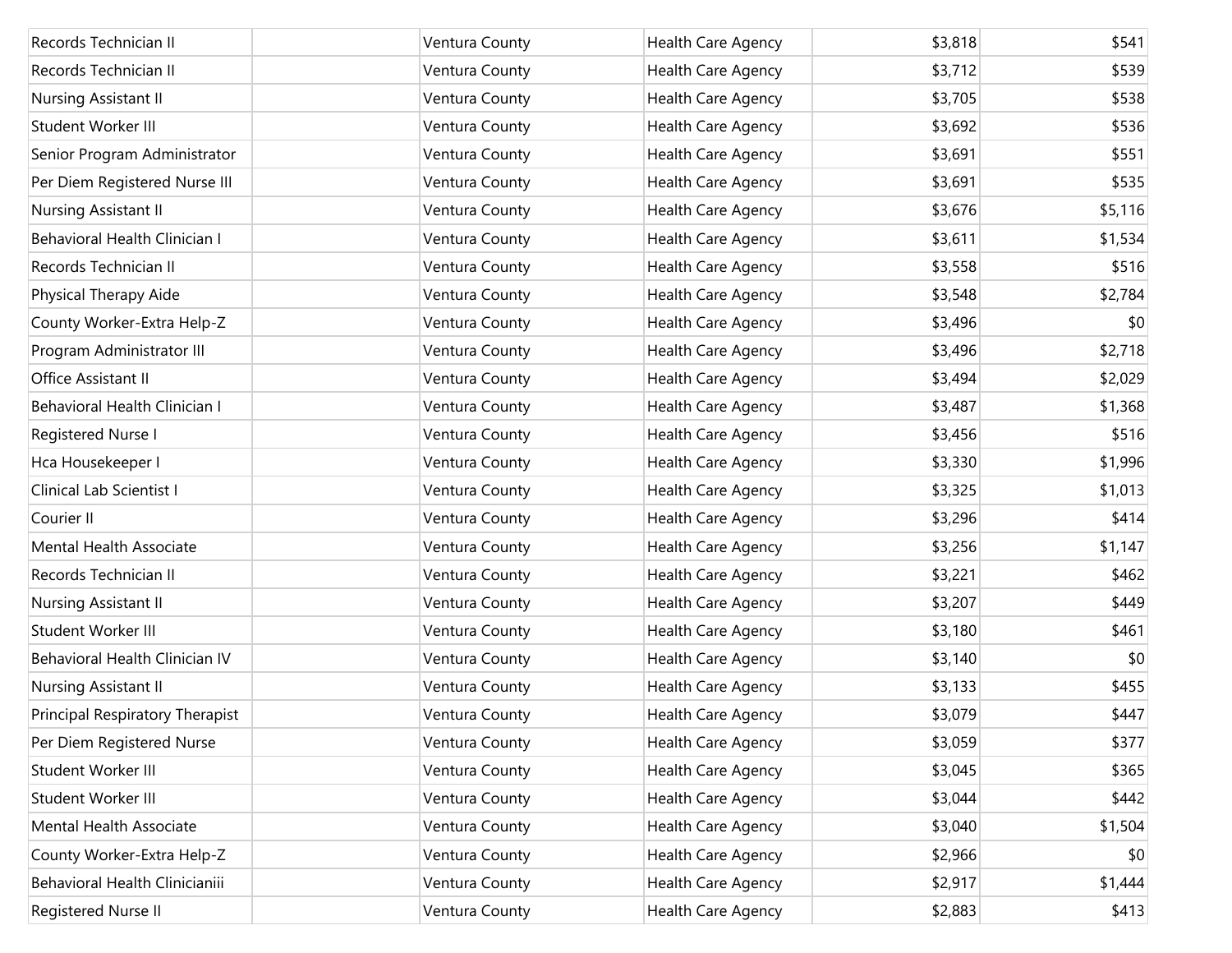| Nursing Assistant II                            | Ventura County | Health Care Agency        | \$2,815 | \$405   |
|-------------------------------------------------|----------------|---------------------------|---------|---------|
| Behavioral Health Clinicianiii                  | Ventura County | Health Care Agency        | \$2,791 | \$1,046 |
| Principal Respiratory Therapist                 | Ventura County | Health Care Agency        | \$2,790 | \$405   |
| Nursing Assistant II                            | Ventura County | Health Care Agency        | \$2,765 | \$388   |
| Nursing Assistant II                            | Ventura County | Health Care Agency        | \$2,754 | \$376   |
| Medical Office Assistant II                     | Ventura County | Health Care Agency        | \$2,740 | \$368   |
| Nursing Assistant II                            | Ventura County | Health Care Agency        | \$2,559 | \$951   |
| Student Worker III                              | Ventura County | Health Care Agency        | \$2,558 | \$306   |
| <b>Circulating Operating Room</b><br><b>Nrs</b> | Ventura County | Health Care Agency        | \$2,528 | \$392   |
| Student Worker III                              | Ventura County | Health Care Agency        | \$2,512 | \$364   |
| Records Technician II                           | Ventura County | Health Care Agency        | \$2,508 | \$364   |
| Hca Housekeeper I                               | Ventura County | Health Care Agency        | \$2,493 | \$362   |
| Behavioral Health Clinicianiii                  | Ventura County | Health Care Agency        | \$2,460 | \$1,146 |
| Per Diem Registered Nurse II                    | Ventura County | Health Care Agency        | \$2,382 | \$285   |
| Radiologic Technologist-Pdp II                  | Ventura County | Health Care Agency        | \$2,356 | \$509   |
| Registered Nurse I                              | Ventura County | Health Care Agency        | \$2,340 | \$863   |
| Records Technician II                           | Ventura County | Health Care Agency        | \$2,297 | \$333   |
| Medical Office Assistant III                    | Ventura County | Health Care Agency        | \$2,292 | \$2,486 |
| Mental Health Associate                         | Ventura County | Health Care Agency        | \$2,288 | \$1,341 |
| Clinical Assistant II                           | Ventura County | Health Care Agency        | \$2,257 | \$325   |
| Behavioral Health Clinician I                   | Ventura County | Health Care Agency        | \$2,185 | \$933   |
| Clinical Assistant I                            | Ventura County | Health Care Agency        | \$2,179 | \$261   |
| Records Technician II                           | Ventura County | Health Care Agency        | \$2,138 | \$310   |
| Medical Office Assistant II                     | Ventura County | <b>Health Care Agency</b> | \$2,138 | \$256   |
| Hca Housekeeper I                               | Ventura County | Health Care Agency        | \$2,126 | \$282   |
| <b>Licensed Vocational Nurse</b>                | Ventura County | Health Care Agency        | \$2,118 | \$316   |
| Food Services Assistant III                     | Ventura County | Health Care Agency        | \$2,001 | \$3,808 |
| Nursing Assistant II                            | Ventura County | Health Care Agency        | \$1,898 | \$275   |
| Records Technician II                           | Ventura County | Health Care Agency        | \$1,869 | \$271   |
| Records Technician II                           | Ventura County | Health Care Agency        | \$1,867 | \$271   |
| County Worker-Extra Help-Z                      | Ventura County | Health Care Agency        | \$1,854 | \$0     |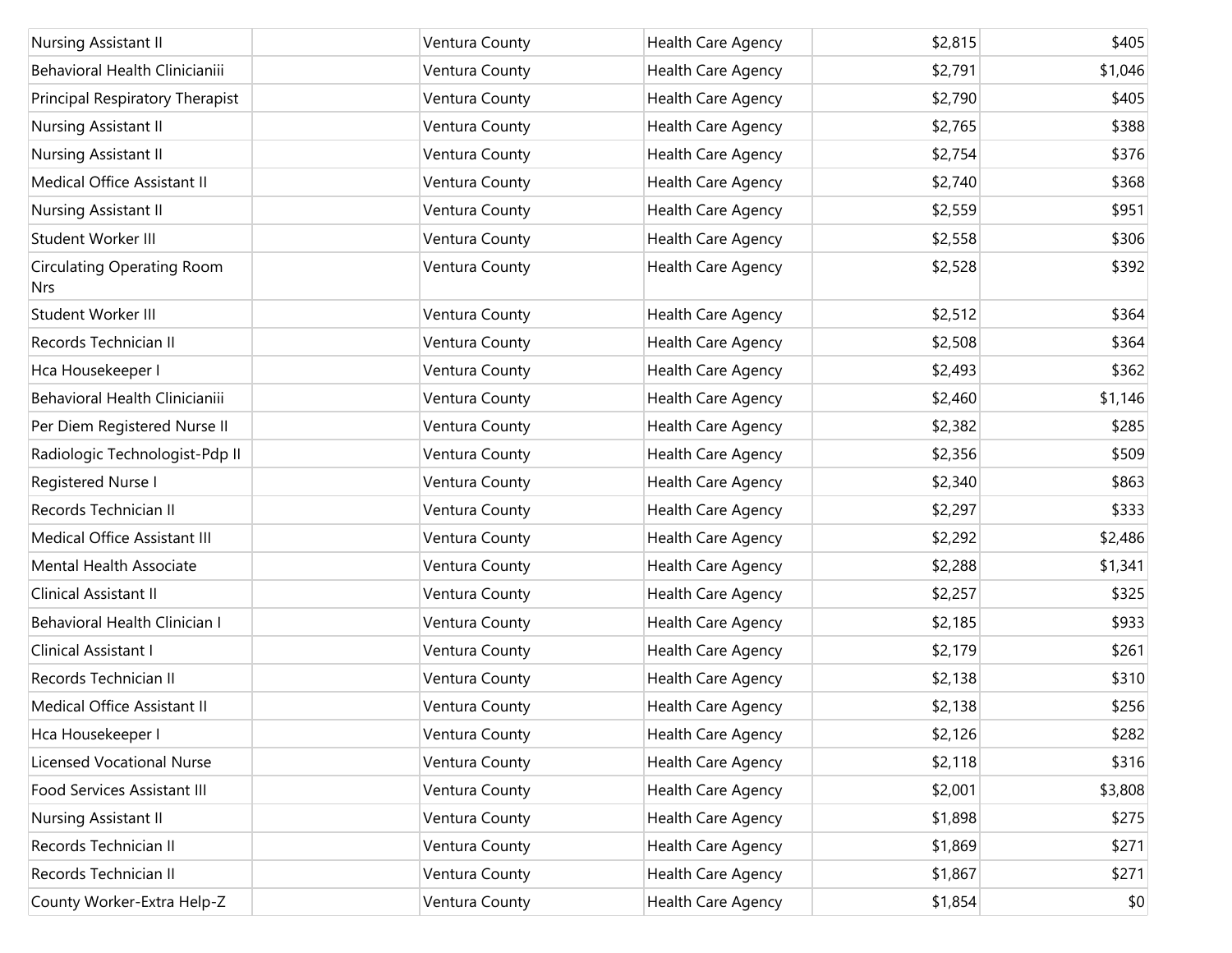| Records Technician II            | Ventura County | <b>Health Care Agency</b> | \$1,828 | \$265 |
|----------------------------------|----------------|---------------------------|---------|-------|
| Alcohol/Drug Treatment Spe II    | Ventura County | Health Care Agency        | \$1,825 | \$218 |
| Student Worker III               | Ventura County | Health Care Agency        | \$1,822 | \$264 |
| Certified Phlebotomy Tech II     | Ventura County | Health Care Agency        | \$1,822 | \$264 |
| Medical Office Assistant II      | Ventura County | Health Care Agency        | \$1,803 | \$363 |
| Medical Office Assistant I       | Ventura County | Health Care Agency        | \$1,777 | \$174 |
| Principal Respiratory Therapist  | Ventura County | Health Care Agency        | \$1,524 | \$186 |
| Records Technician II            | Ventura County | Health Care Agency        | \$1,510 | \$219 |
| Mental Health Associate          | Ventura County | Health Care Agency        | \$1,506 | \$326 |
| Records Technician II            | Ventura County | Health Care Agency        | \$1,475 | \$214 |
| Records Technician II            | Ventura County | Health Care Agency        | \$1,467 | \$213 |
| Health Technician I              | Ventura County | Health Care Agency        | \$1,464 | \$212 |
| Medical Office Assistant I       | Ventura County | Health Care Agency        | \$1,412 | \$178 |
| Behavioral Health Clinician IV   | Ventura County | Health Care Agency        | \$1,370 | \$0   |
| <b>Technical Specialist I-Ph</b> | Ventura County | Health Care Agency        | \$1,339 | \$194 |
| Records Technician II            | Ventura County | Health Care Agency        | \$1,318 | \$191 |
| Nursing Assistant II             | Ventura County | Health Care Agency        | \$1,281 | \$186 |
| Records Technician II            | Ventura County | Health Care Agency        | \$1,257 | \$182 |
| Per Diem Registered Nurse II     | Ventura County | Health Care Agency        | \$1,250 | \$181 |
| Per Diem Registered Nurse II     | Ventura County | Health Care Agency        | \$1,202 | \$144 |
| Registered Nurse II              | Ventura County | Health Care Agency        | \$1,193 | \$157 |
| Per Diem Registered Nurse II     | Ventura County | Health Care Agency        | \$1,137 | \$136 |
| Records Technician II            | Ventura County | Health Care Agency        | \$1,134 | \$165 |
| Per Diem Registered Nurse II     | Ventura County | Health Care Agency        | \$1,107 | \$161 |
| Records Technician II            | Ventura County | Health Care Agency        | \$1,092 | \$158 |
| Records Technician II            | Ventura County | Health Care Agency        | \$1,075 | \$156 |
| Certified Phlebotomy Tech II     | Ventura County | Health Care Agency        | \$1,015 | \$147 |
| Records Technician II            | Ventura County | Health Care Agency        | \$982   | \$142 |
| Respiratory Therapist-Pdp I      | Ventura County | Health Care Agency        | \$974   | \$202 |
| Records Technician II            | Ventura County | Health Care Agency        | \$963   | \$140 |
| Medical Office Assistant II      | Ventura County | Health Care Agency        | \$922   | \$0   |
| Records Technician II            | Ventura County | Health Care Agency        | \$907   | \$132 |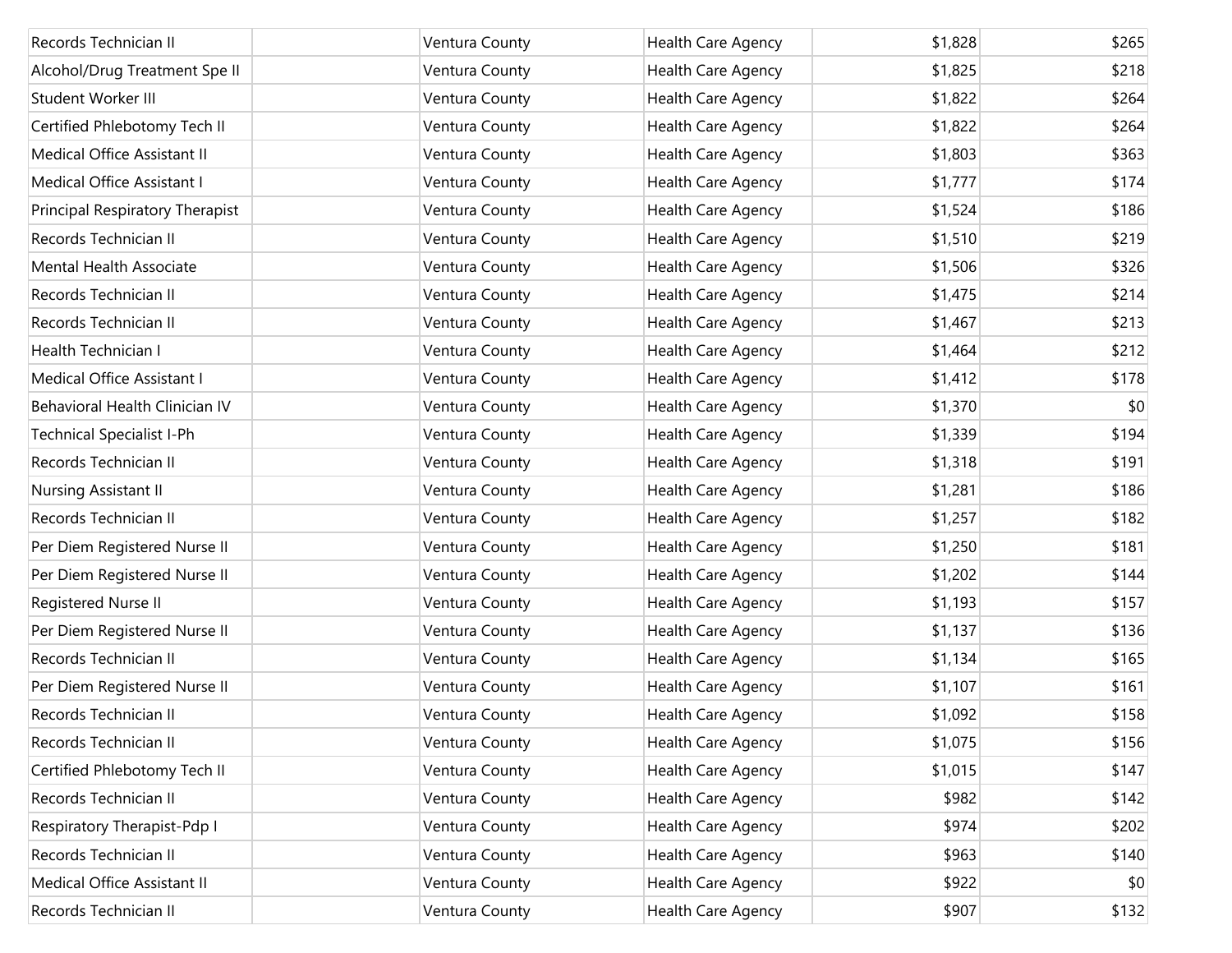| Records Technician II                    | Ventura County | Health Care Agency | \$859 | \$125        |
|------------------------------------------|----------------|--------------------|-------|--------------|
| Technical Specialist III-Ph              | Ventura County | Health Care Agency | \$825 | \$120        |
| Radiologic Technologist-Pdp II           | Ventura County | Health Care Agency | \$819 | \$178        |
| Records Technician II                    | Ventura County | Health Care Agency | \$816 | \$118        |
| Records Technician II                    | Ventura County | Health Care Agency | \$810 | \$118        |
| Records Technician II                    | Ventura County | Health Care Agency | \$753 | \$109        |
| Records Technician II                    | Ventura County | Health Care Agency | \$732 | \$106        |
| Food Services Assistant II               | Ventura County | Health Care Agency | \$688 | \$0          |
| <b>Community Services</b><br>Coordinator | Ventura County | Health Care Agency | \$669 | \$131        |
| Food Services Assistant II               | Ventura County | Health Care Agency | \$653 | \$144        |
| Food Services Assistant I                | Ventura County | Health Care Agency | \$640 | \$93         |
| Per Diem Registered Nurse II             | Ventura County | Health Care Agency | \$555 | \$81         |
| Medical Office Assistant I               | Ventura County | Health Care Agency | \$522 | \$76         |
| Registered Nurse II                      | Ventura County | Health Care Agency | \$449 | \$11,093     |
| Psychiatric Technician-Ipu               | Ventura County | Health Care Agency | \$449 | \$5,156      |
| Office Assistant III                     | Ventura County | Health Care Agency | \$448 | \$0          |
| Alcohol/Drug Treatment Spe I             | Ventura County | Health Care Agency | \$406 | \$49         |
| Medical Billing Specialist II            | Ventura County | Health Care Agency | \$380 | \$0          |
| Microbiologist III                       | Ventura County | Health Care Agency | \$366 | \$44         |
| Behavioral Health Clinicianiii           | Ventura County | Health Care Agency | \$345 | \$0          |
| Administrative Assistant III             | Ventura County | Health Care Agency | \$320 | \$2,551      |
| Mental Health Associate-Lic              | Ventura County | Health Care Agency | \$308 | \$0          |
| Registered Nurse II                      | Ventura County | Health Care Agency | \$217 | \$0          |
| Hca Housekeeper I                        | Ventura County | Health Care Agency | \$210 | \$46         |
| Mental Health Associate                  | Ventura County | Health Care Agency | \$208 | $ 10\rangle$ |
| Hca Housekeeper I                        | Ventura County | Health Care Agency | \$190 | \$3,067      |
| Nursing Assistant II                     | Ventura County | Health Care Agency | \$126 | \$28         |
| Hca Housekeeper I                        | Ventura County | Health Care Agency | \$76  | \$416        |
| Senior Crisis Team Clinician             | Ventura County | Health Care Agency | \$70  | \$0          |
| Certified Phlebotomy Tech I              | Ventura County | Health Care Agency | \$58  | \$12         |
| Office Assistant IV                      | Ventura County | Health Care Agency | \$28  | \$0          |